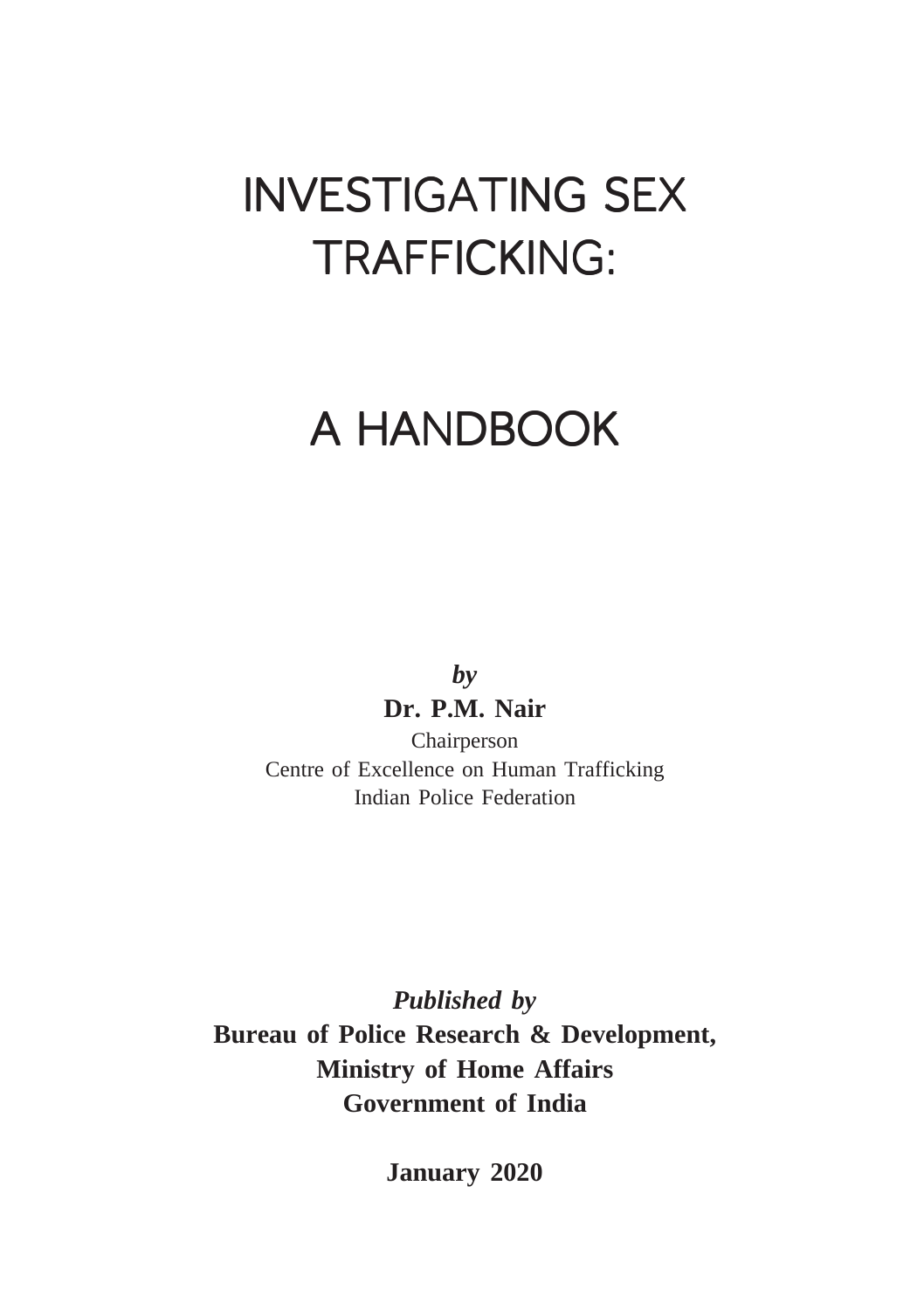*Published by* Bureau of Police Research & Development Ministry of Home Affairs, Govt. of India, New Delhi

#### Investigating Sex Trafficking: A Handbook

© Copyright with the Author.

Authored by **Dr. PM Nair** nairpm@hotmail.com and pm.nair.ips@gmail.com

The book is non-priced and is produced in public interest Copies can be made after advance intimation to the Author and the Publishers.

All rights reserved. However parts of this publication may be reproduced, stored in a retrieval system, or transmitted for public purposes, with prior intimation to the publishers.

Printed by Ambassador, New Delhi-110001 Tel.: 011-41520607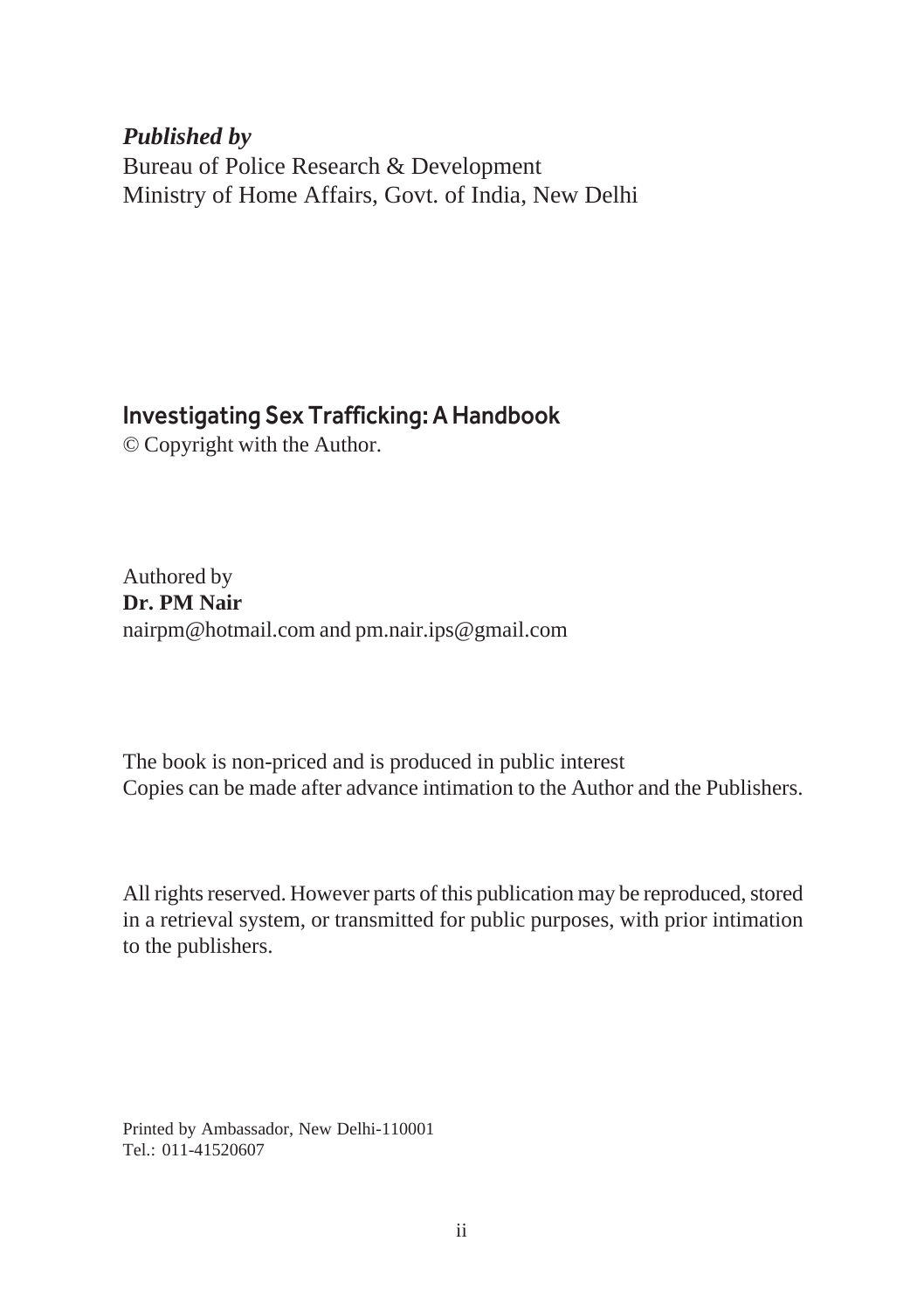Dr. Kiran Bedi Dr. Kiran BediDr. Kiran Bedi Lieutenant Governor



*Raj Nivas Raj NivasRaj Nivas Puducherry 605 001 Phone : 0413 2334050 Fax : 0413 2334025* **lR;eso t;rs%** *E-mail : lg.pon@nic.in*

January 21, 2020

#### **FOREWORD**

Having realized the fact that human trafficking is one of the gravest exploitations of human rights and human dignity, our Constitution makers had decided to incorporate an express provision mandating all of us to work together in preventing human trafficking, vide Article 23. There is no denial that the dimensions of trafficking in human beings have spread far and wide with ingenuity and innovations by the human predators, even trespassing the realm of cyberspace. Therefore, it is time we fought this menace whole heartedly and in the best possible manner. In this context, the law enforcement agencies, including police, prosecutors, border guarding forces, immigration officials, customs officials etc., have a pivotal role to play, in tandem with other stakeholders in the judiciary, government officials, care givers, the polity as well as the civil society agencies.

Irrefutable is the fact that traffickers are smart to adopt innovative methods and therefore our response has to be smarter. The need of the hour is to have professional law enforcement officials, fully equipped with not only knowledge and resources, but with clear attitudinal orientation and above all smart and appropriate skills. The Home Minister of India, in a recent conclave of police officers, have exhorted them to focus on skills, which is indeed the need of the hour.

In this context, if gives me immense pleasure to place on record the great contribution that this handbook authored by Dr PM Nair on skilled response to trafficking for sexual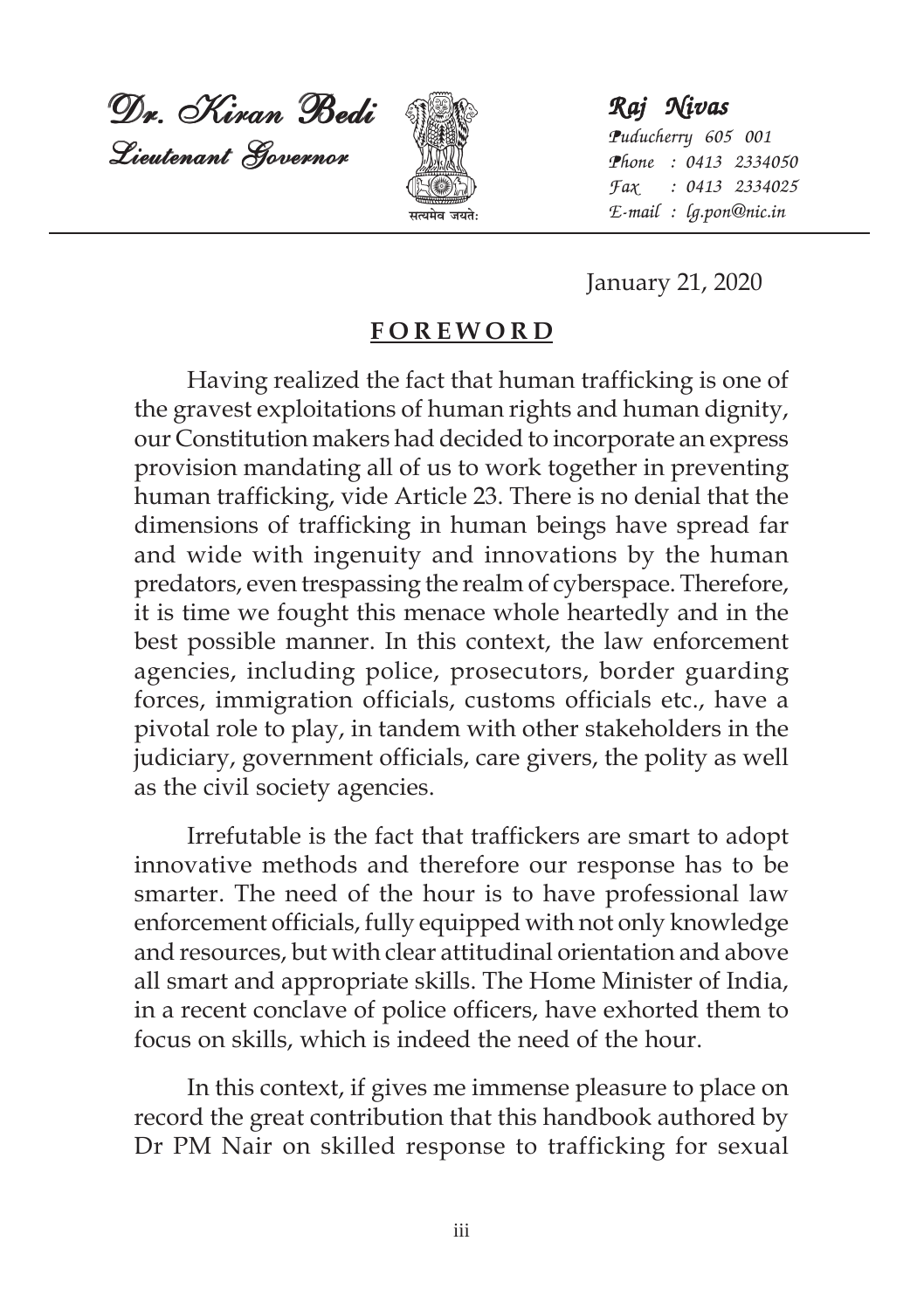exploitation will make. Having seen Nair's dedicated work in this field for the last four decades and having known the impact that he has made, whether in setting up AHTUs (Anti Human Trafficking Units) with the Police across the nation or AHTCs (Anti Human Trafficking Clubs) in colleges, or the systematic capacity building of thousands of stakeholders or in the rescue of thousands of victims or in taking different steps in preventing and combating human trafficking in India, I have no hesitation in saying that Dr PM Nair stands out as the father of the anti-human trafficking movement in India. This handbook by him is indeed a rich treatise that every investigator and supervisor should possess and use. I am happy to note that the earlier handbook published in 2002, which had more than two lakh copies reaching out to the stakeholders who had utilized them in the best manner, has now been updated with the new laws, legislations, latest rulings of judgements of the Supreme Court of India and several High Courts as well as the government directives, and above all a special chapter of professional skills, is indeed a veritable treatise, which will be of immense benefit to the reader for addressing this grave organized crime in the best professional manner. While I am happy to learn from the author that he is planning a similar volume for addressing trafficking for exploitative labour, I would urge that the BPRD, which has rightly decided to publish this book, circulate it to all the officials concerned and make it available in the local language, wherever required. I am also happy to note that the book is available free of cost and has been the first publication of the Indian Police Foundation, which is making strident steps in professional policing in India.

Wish you all well.

Min Arch.

**(DR.KIRAN BEDI)**

iv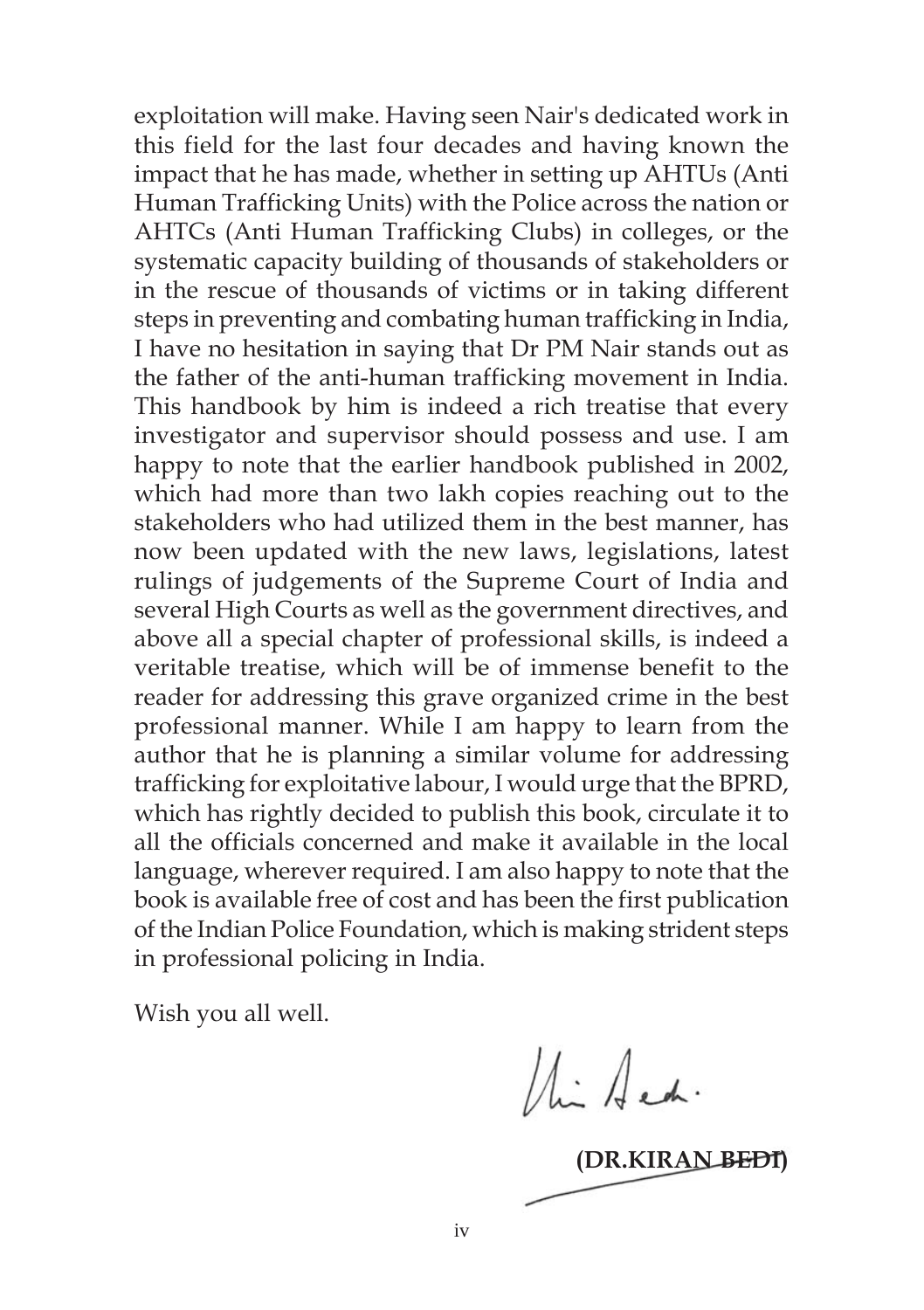#### **PREFACE**

In my journey of four decades working against human trafficking, while serving 35 years in the IPS with Bihar police or with the CBI, NHRC, UNODC, CRPF or NDRF, or working with thousands of NGOs across the nation and in several countries abroad or working beyond this period as an activist, or as a researcher, or as law maker, I have been witness to several islands of excellence and good practices, in both preventing and combating human trafficking, which mostly remain confined to certain pockets, mainly because of the uneven levels of knowledge, skills, resources and attitudinal orientation. There is a need to make these qualities broad based. Hence this effort. The handbook authored by me in 2002, found such appeal that the UN decided to republish and use it again in 2007. More than two lakh copies in English, Hindi, Marathi, Telugu and Bengali have been utilized effectively by the stakeholders across the country. It is on their request that I ventured to revise and update the handbook.

This edition, titled as 'Investigating Sex Trafficking: A Handbook' is an up to date handbook and guide for personnel investigating and supervising human trafficking crimes. This book is focused on trafficking for commercial sexual exploitation. It is an effort to provide first hand navigation on investigative aspects with detailed guidance, tips, and suggestions on using the law as well as techniques that may be utilized to combat trafficking effectively, bring offenders to account, and provide appropriate and sensitive care to victims. The handbook benefits abundantly from the numerous real-life accounts and experiences on the various facets of trafficking and the inclusions of actual events in addressing the complex web of this crime. Starting with clarifying the concepts including the scope, it demystifies the components of trafficking, with clarity in distinguishing trafficking from other related activities. It provides a dissection of the elements and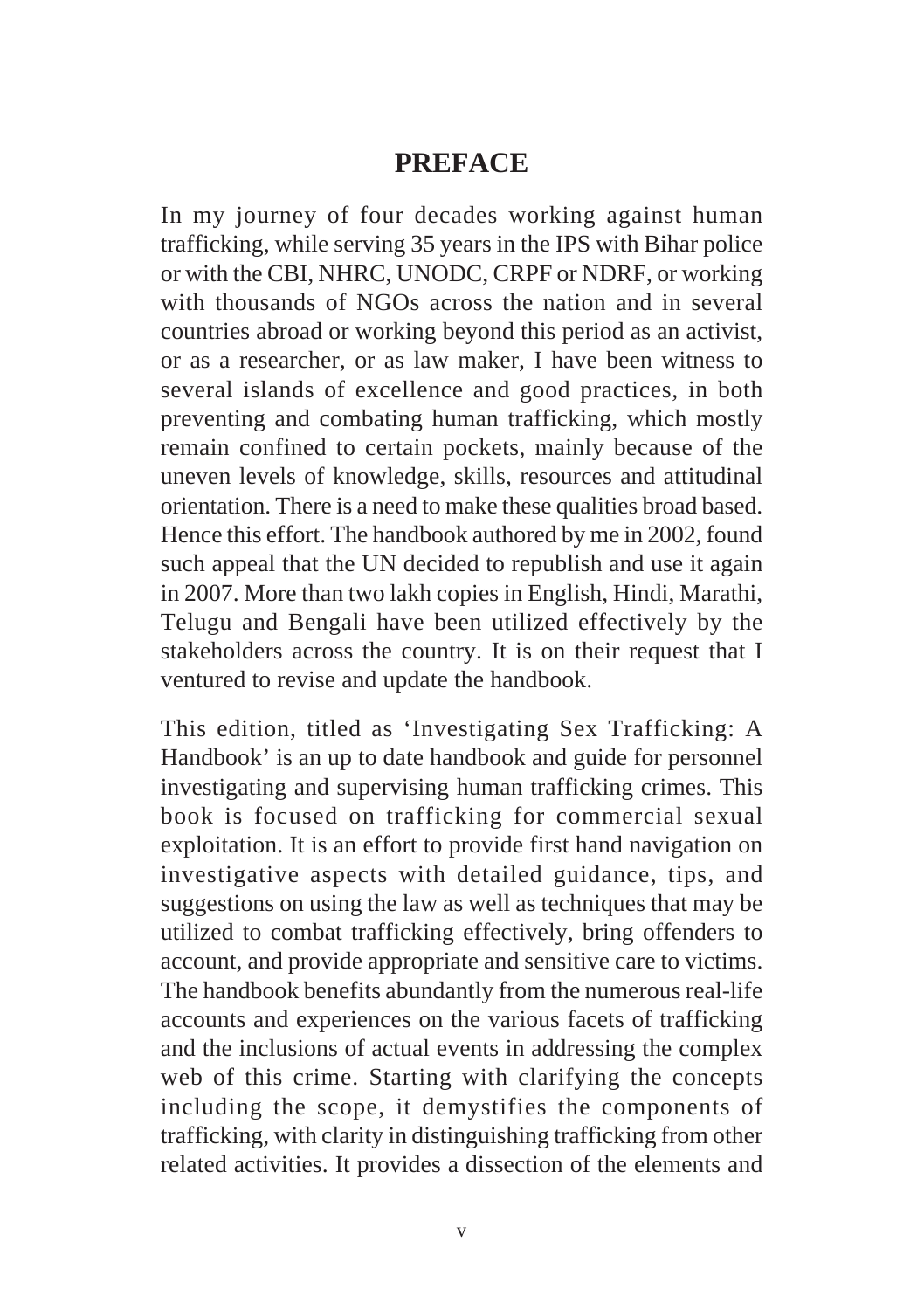indicators of the crime of trafficking as well as the methods of identifying the issues, which work even where trafficking occurs under the façade of a legal activity. This is followed by the methods of identifying victims as well as the offenders, understanding the legal gamut of offences that a trafficker may be charged with, including the several legislations and as to when and how to use them not only in investigating and prosecuting the offenders but also in matters of disruption, interception as well as prevention. Thus, the handbook leads the user from text to context.

The essence of the book lies in the investigative mechanism and the tools as well as the techniques. It also provides critical information in the form of Do's and Don'ts on every aspect of law enforcement and documentation, including investigation and prosecution of offenders and follow-up actions. The handbook lays down the guidelines on the protection of victim rights during the various stages of the trial and enlists steps that may be taken to enable the victim to participate in an informed manner whilst at the same time protecting his/her identity. It provides insights into the use of measures such as in-camera trials, video conferencing and other protective measures. A table of victim's rights as laid down by various High Courts in the country and the Supreme Court of India has been provided. Acknowledging the pivotal role of victim compensation in providing complete relief to victims, the handbook also details the functioning of compensatory relief and the legal framework to access such relief.

The book, most significantly also includes a chapter exclusively on skills, where insights have been provided for skilled investigation in sex trafficking crimes, enriched with numerous illustrations that demonstrate the role of such skills in detecting, prosecuting and preventing sex trafficking. The handbook delves into facets of skills on observation, listening, interviewing, interrogating, and documentation. In the chapter on interrogation skills, the handbook strongly condemns the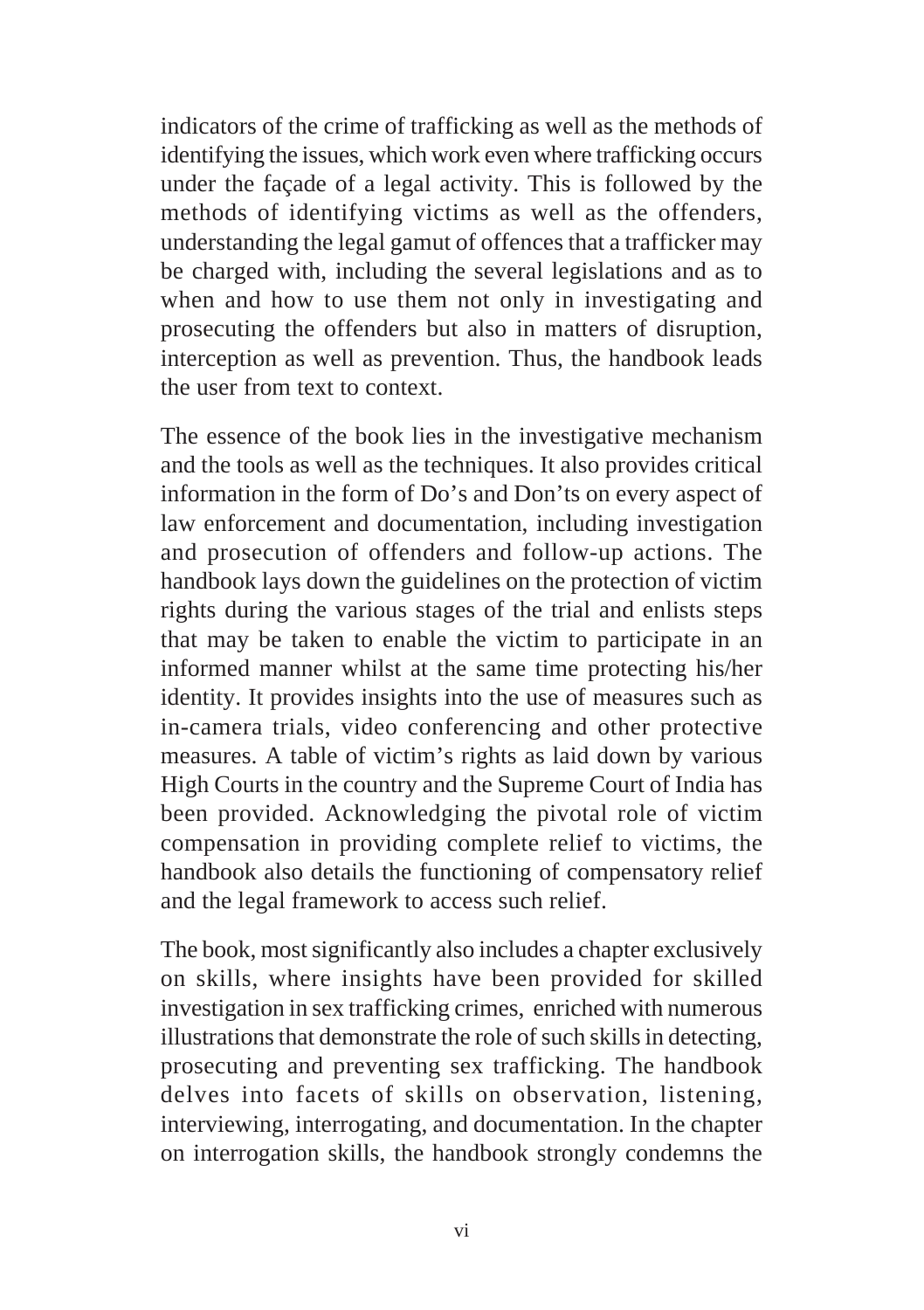use of torture and other illegal techniques and emphasizes the use of skilled interrogation and professional interrogation techniques. Smart interrogation techniques and models have also been introduced. It also brings to focus technology and forensics that are playing an increasingly important role in investigation. Further, the methods of coordination with other stakeholders have also been enlisted. The chapter on skills has been drafted in such a way that it will be useful for even the investigators dealing with other crimes on women and children.

Grateful regards to Shri V.S. Kaumudi IPS, DG of BPRD and the vibrant colleagues of BPRD for having agreed to publish this book; Ms. Shruthi Ramakrishnan for editing and enriching on legal aspects; and many others who relentlessly helped in course correction in preparing the book.

I am grateful to Hon'ble Lt. Governor, Dr Kiran Bedi, who graciously agreed to spare the foreword. In fact, the earlier version also had benefitted from her advice and mentoring.

I present this book on behalf of the Indian Police Foundation (IPF), where I am privileged to be associated even before it was born.

The book is, as before, non-priced, with a view for large and wider dissemination. If any agency wants to replicate, please do so after giving prior intimation to the author and to the publisher, i.e. BPRD with the use of appropriate citations. The author also welcomes suggestions for improvement. The next item in the agenda is to bring out a similar volume on trafficking for exploitative and forced labor, including child labour.

#### **Dr PM Nair**

Chairperson of the Centre of Excellence on Human Trafficking Matters in the IPF. January, 2020.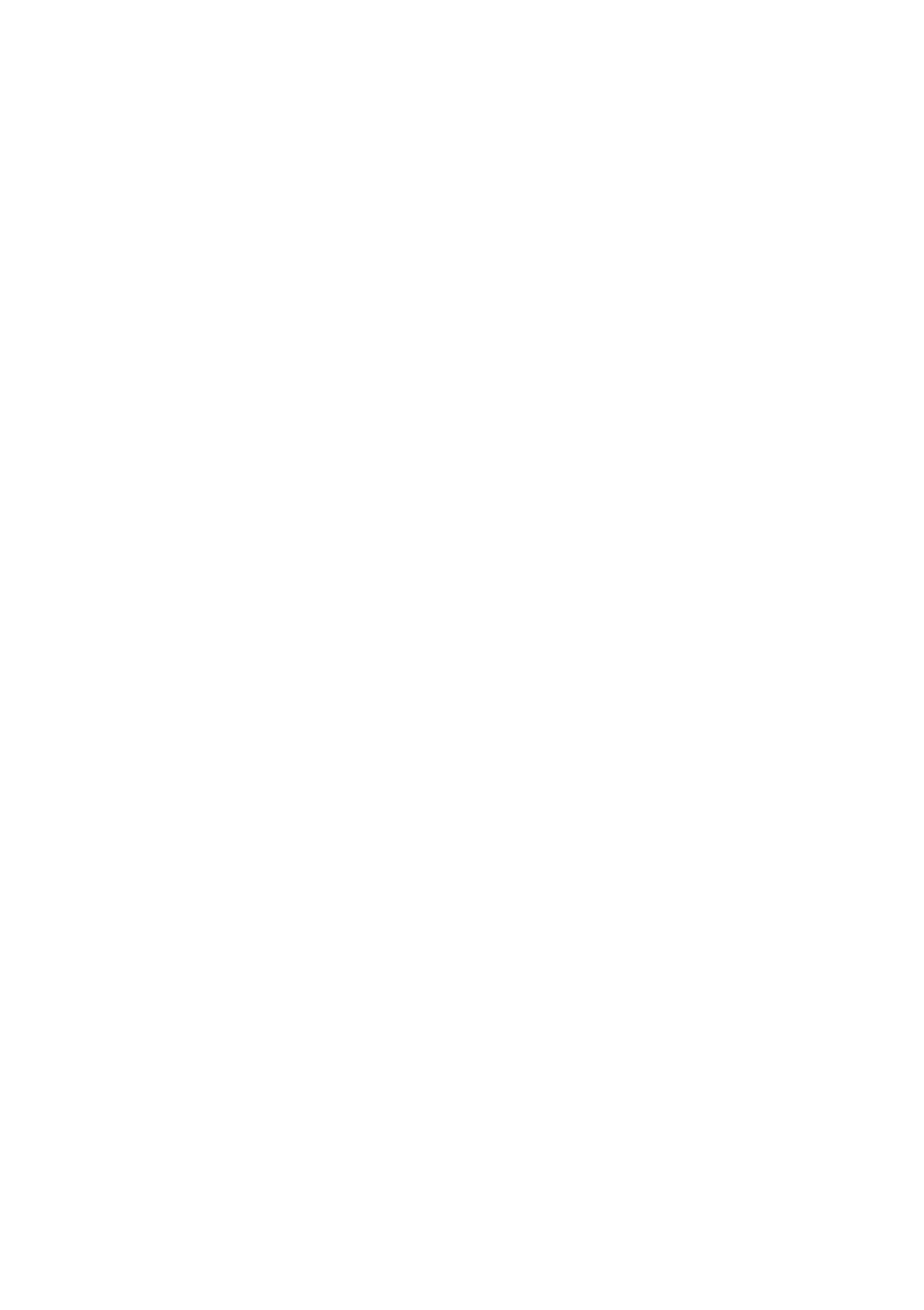# **TABLE OF CONTENTS**

## Investigating Sex Trafficking : a Handbook

|                                                  | <b>Description</b>                                                                                                      | Page         |  |
|--------------------------------------------------|-------------------------------------------------------------------------------------------------------------------------|--------------|--|
| Foreword                                         |                                                                                                                         | iii          |  |
| Preface                                          |                                                                                                                         | $\mathcal V$ |  |
| <b>Chapter 1 – Concepts</b>                      |                                                                                                                         | 1            |  |
| 1.1                                              | Introduction                                                                                                            | 1            |  |
| 1.2                                              | Definition of Trafficking                                                                                               | 1            |  |
| 1.3                                              | Sexual exploitation                                                                                                     | 3            |  |
| 1.4                                              | <b>Trafficking Vs Prostitution</b>                                                                                      | 3            |  |
| 1.5                                              | Victim of Sex trafficking                                                                                               | 4            |  |
| 1.6                                              | Child                                                                                                                   | 4            |  |
| 1.7                                              | <b>Trafficked Person and Consent</b>                                                                                    | 4            |  |
| 1.8                                              | The list of offenders                                                                                                   | 5            |  |
| 1.9                                              | <b>Basket of Crimes</b>                                                                                                 | 6            |  |
|                                                  | 1.10 The offences under the ITPA                                                                                        | 8            |  |
|                                                  | 1.11 The Juvenile Justice (Care and Protection of Children)<br>Act, 2015 (JJ Act)                                       | 9            |  |
|                                                  | 1.12 The Protection of Children from Sexual Offences<br>Act, 2012 (the POCSO Act)                                       | 10           |  |
|                                                  | 1.13 Human Rights violations                                                                                            | 12           |  |
|                                                  | 1.14 Trafficking Vs. Human Smuggling                                                                                    | 13           |  |
|                                                  | 1.15 Trafficking Vs. Migration                                                                                          | 14           |  |
|                                                  | 1.16 Trafficking Routes                                                                                                 | 14           |  |
| <b>Chapter 2 - Indicators of sex trafficking</b> |                                                                                                                         |              |  |
|                                                  | Chapter 3 – Contextual understanding the Laws, Rulings<br>23<br>and administrative orders in respect of sex trafficking |              |  |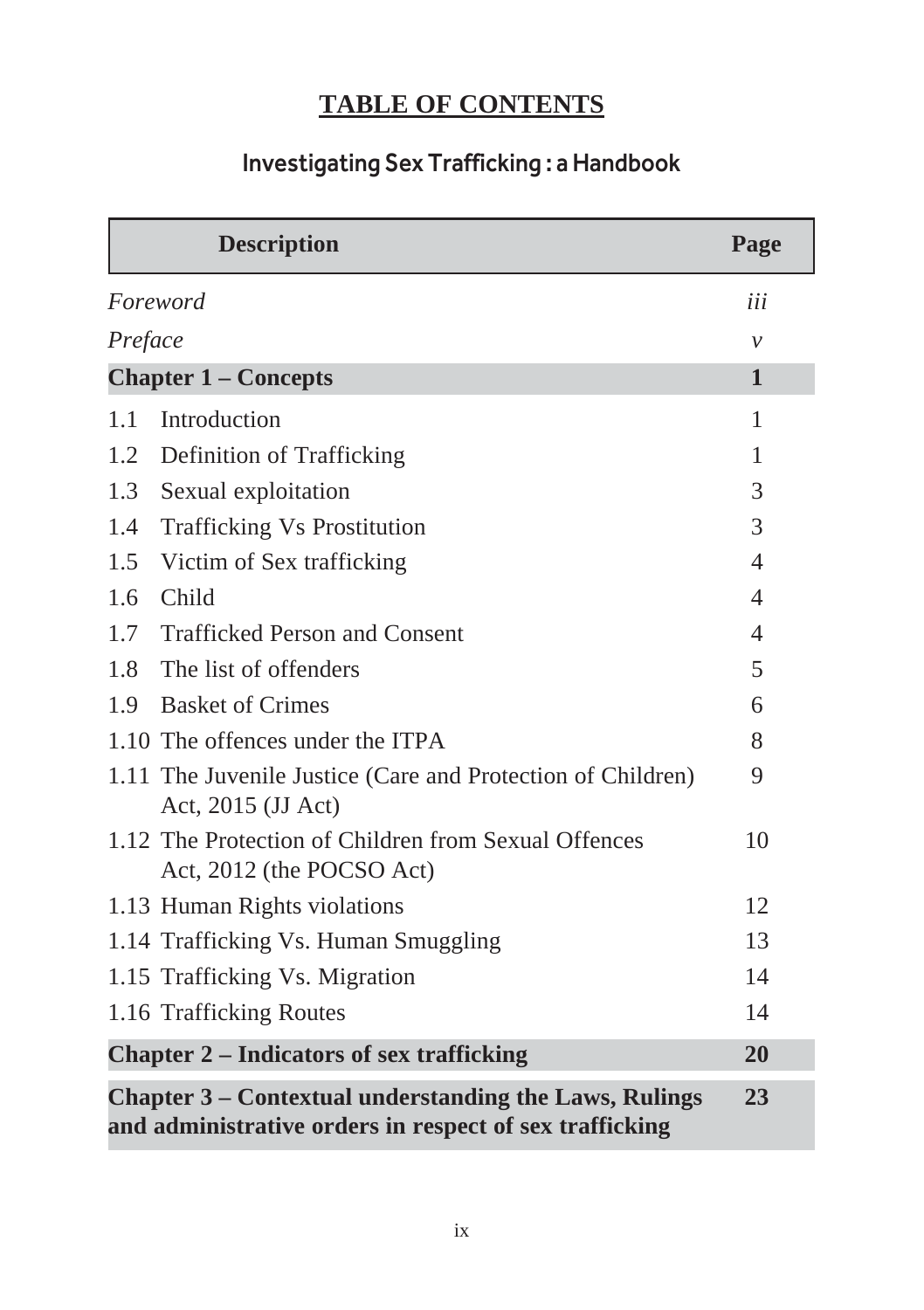|                                                                                      | <b>Description</b>                                                 | Page |
|--------------------------------------------------------------------------------------|--------------------------------------------------------------------|------|
|                                                                                      | <b>Chapter 4 – Investigating Sex Trafficking</b>                   | 46   |
| 4.1                                                                                  | <b>Investigation Models</b>                                        | 46   |
| 4.2                                                                                  | Registering the Crime                                              | 48   |
| 4.3                                                                                  | Rescue: Dos and Don'ts                                             | 50   |
| 4.4                                                                                  | Search & Seizure                                                   | 56   |
| 4.5                                                                                  | Post Rescue Care: Dos and Don'ts                                   | 57   |
| 4.6                                                                                  | Psychosocial care of victim: Dos and Don'ts                        | 58   |
| 4.7                                                                                  | Interviewing victims of sex trafficking                            | 63   |
| 4.8                                                                                  | Mapping the harm done to the victims                               | 64   |
| 4.9                                                                                  | Plan of action (POA)                                               | 65   |
|                                                                                      | 4.10 Recording Statement v/s 161 CrPC                              | 66   |
|                                                                                      | 4.11 Recording Statement v/s 164                                   | 68   |
|                                                                                      | 4.12 Documenting developments in the Case Diary<br>(CD)u/s172 CrPC | 69   |
|                                                                                      | 4.13 Scene of Crime (SOC) investigation: Dos and Don'ts            | 70   |
|                                                                                      | 4.14 Investigation and prosecution of offenders<br>Dos and Don'ts  | 74   |
|                                                                                      | 4.15 Assessing the illicit                                         | 76   |
| <b>Chapter 5 - Victim Care, Case Management and</b><br><b>Support to Prosecution</b> |                                                                    | 79   |
| 5.1                                                                                  | The Charge Sheet                                                   | 79   |
| 5.2                                                                                  | Case Management                                                    | 79   |
| 5.3                                                                                  | Victim Care & Protection during trial: Dos and Don'ts              | 80   |
| 5.4                                                                                  | Victim's Rights                                                    | 82   |
|                                                                                      | 5.4.1 Compensation of victims                                      | 85   |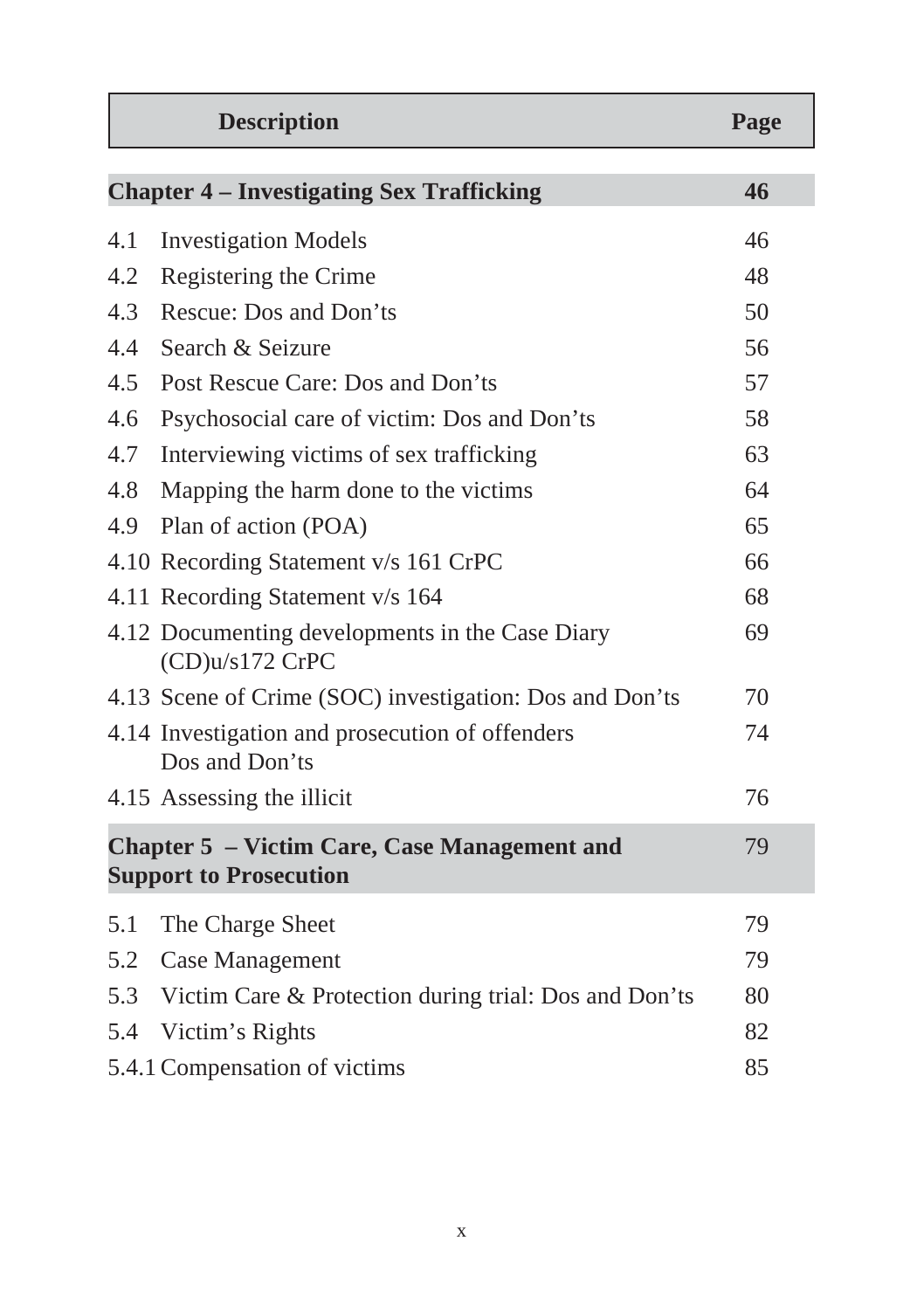| Page |
|------|
|      |
|      |

| <b>Chapter 6 – Skilled Investigation in Sex Trafficking Crimes 88</b> |                                                  |     |
|-----------------------------------------------------------------------|--------------------------------------------------|-----|
|                                                                       | 6.1 Observation Skills                           | 88  |
|                                                                       | 6.2 Listening Skills                             | 92  |
|                                                                       | 6.3 Interviewing Skills                          | 94  |
|                                                                       | 6.4 Interrogation Skills                         | 97  |
|                                                                       | 6.5 Documentation Skills                         | 104 |
|                                                                       | 6.6 Technology and Forensic Interrogation Skills | 106 |
|                                                                       | 6.7 Coordination with Other Stakeholders         | 106 |
|                                                                       | Appendix 1: Acronyms Used in the Book            | 109 |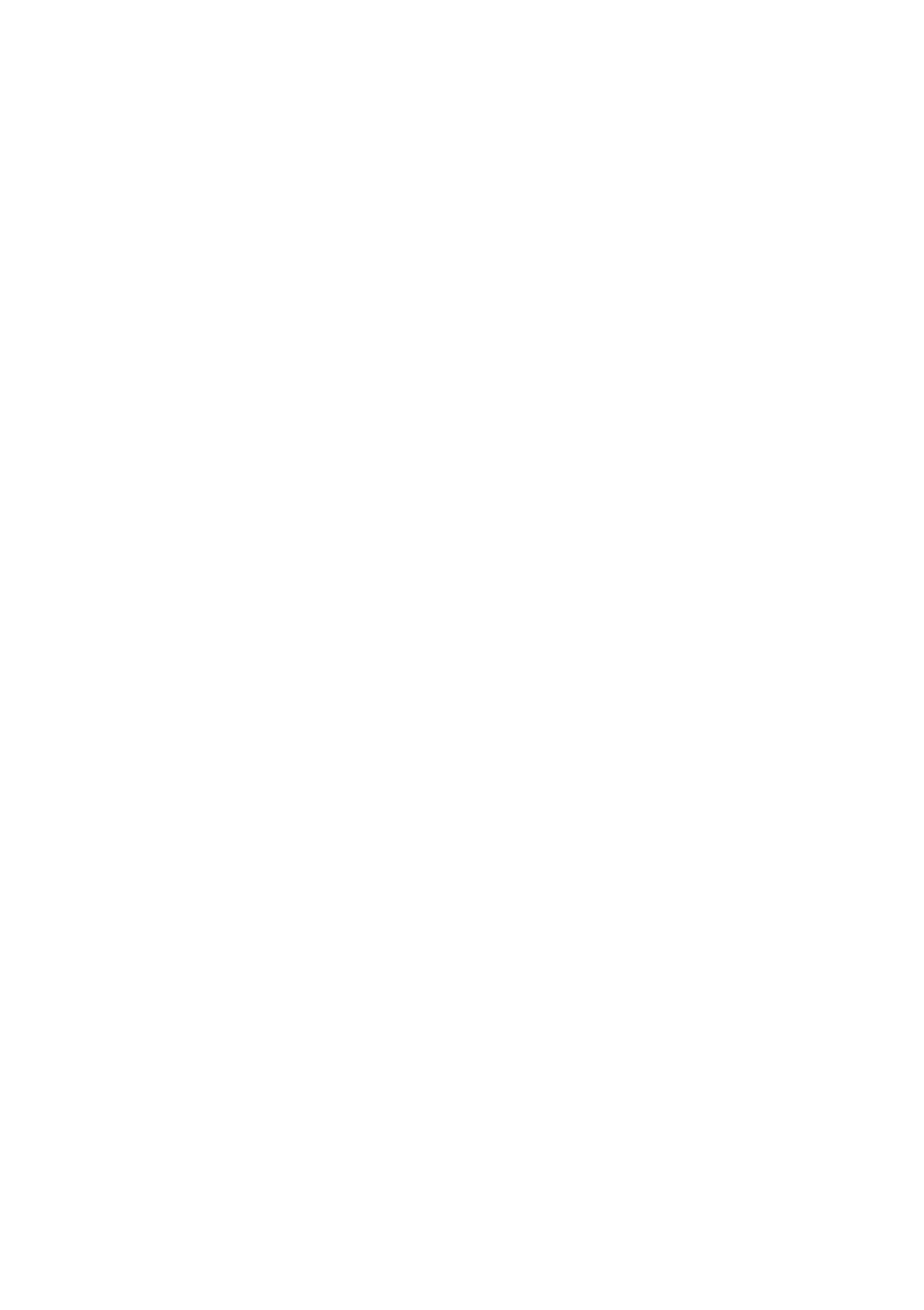# **Chapter 1 CONCEPTS**

- **1.1. Introduction:** Clarity of Concepts is essential in understanding the complex world of Human Trafficking and orienting the response professionally and effectively. For a comprehensive understanding, one has to appreciate the legal terminologyin its letter and spirit, the philosophy behind the Law, the judicial pronouncements, especially of the Supreme Court and High Courts and, thereby, realize the appropriate meaning of the concepts from the context. This handbook gives focus to investigating and prosecuting sex trafficking crimes. It places the text in this context.
- **1.2. Definition of Trafficking :** Section 370 IPC, which was added to the statute by the Criminal Law (Amendment) Act, 2013, brings out a clear definition of trafficking. According to this, there are three major components in defining trafficking viz.,



**1.2.1 Action** includes any one or more of the following activities:

> (i) Recruiting, (ii) Transporting, (iii) Harboring, (iv) Transferring, and (v) Receiving.

**1.2.2 T**he Modus operandiincludes **any one** or more of the following:

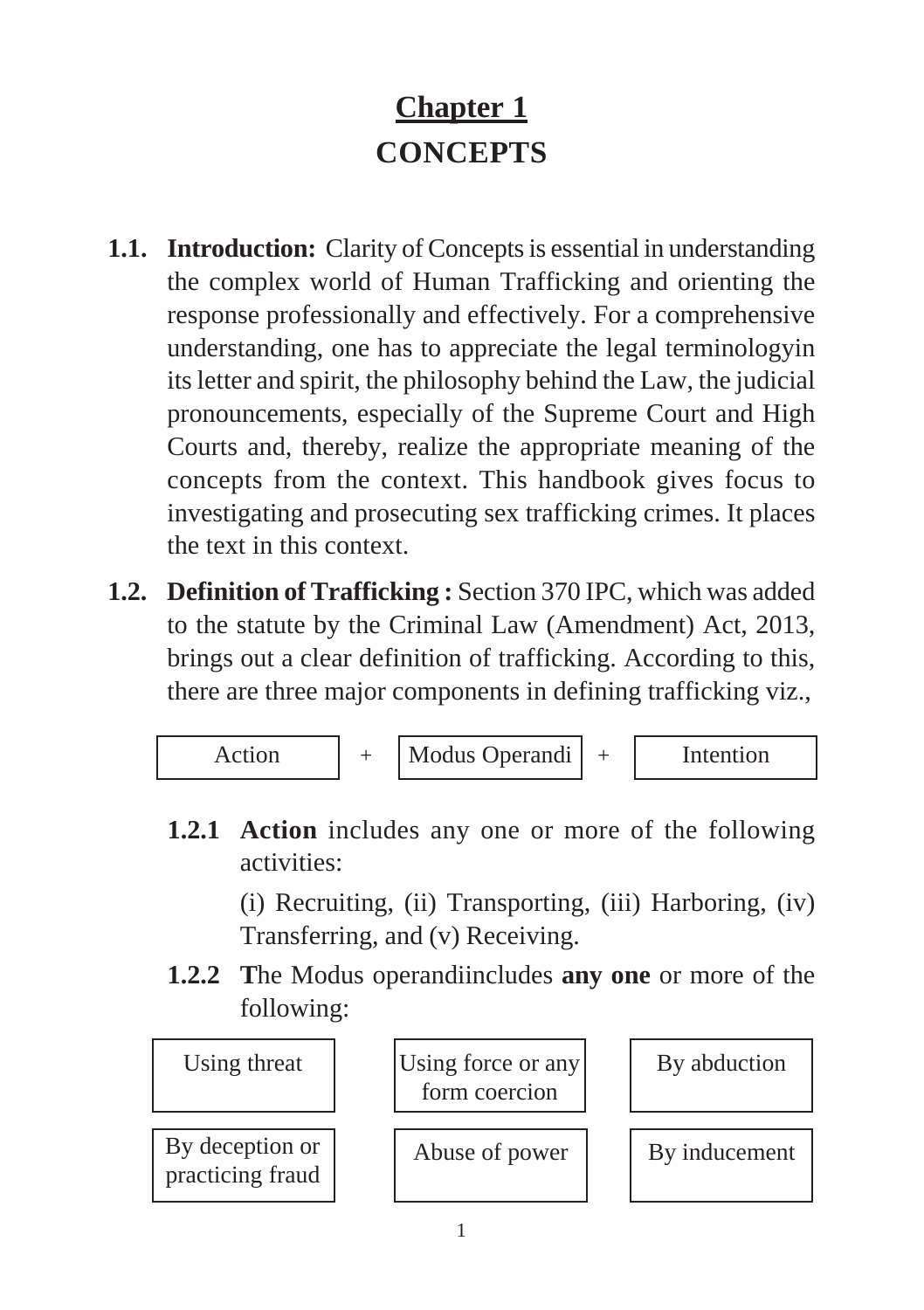The purpose of using the above methods is to achieve the consent of any person having control over the trafficked person and therefore the consent is immaterial if the person is a trafficked victim. Even if the victim had consented, it will not be deemed to be informed consent. Accordingly a consenting trafficked victim is also a trafficked victim and is never an offender.

**1.2.3 Intent,** i.e. *the mens rea* emerges from the purpose of trafficking. Trafficking of a human being can be for any type of exploitation. This would include one or more of the following:



The defining word in the law is that trafficking **includes** any of these purposes and therefore the definition is open and is only illustrative and not exhaustive. Since the law makers have not defined the terms exploitation, slavery, and servitude, the common parlance meaning will apply. For example, if a trafficked person is not having the freedom to move out from the place of exploitation or is not allowed to take up any other employment, she has been enslaved. If the abuser takes away her personal belongings like ID card, jewelry, wearing apparels and is kept away from her, she has been enslaved. If the abuser promises to pay her X amount for work for Y hours and is paid less than X or is made to work more than Y hours for a considerable period of time, and against her will, this amounts to slavery.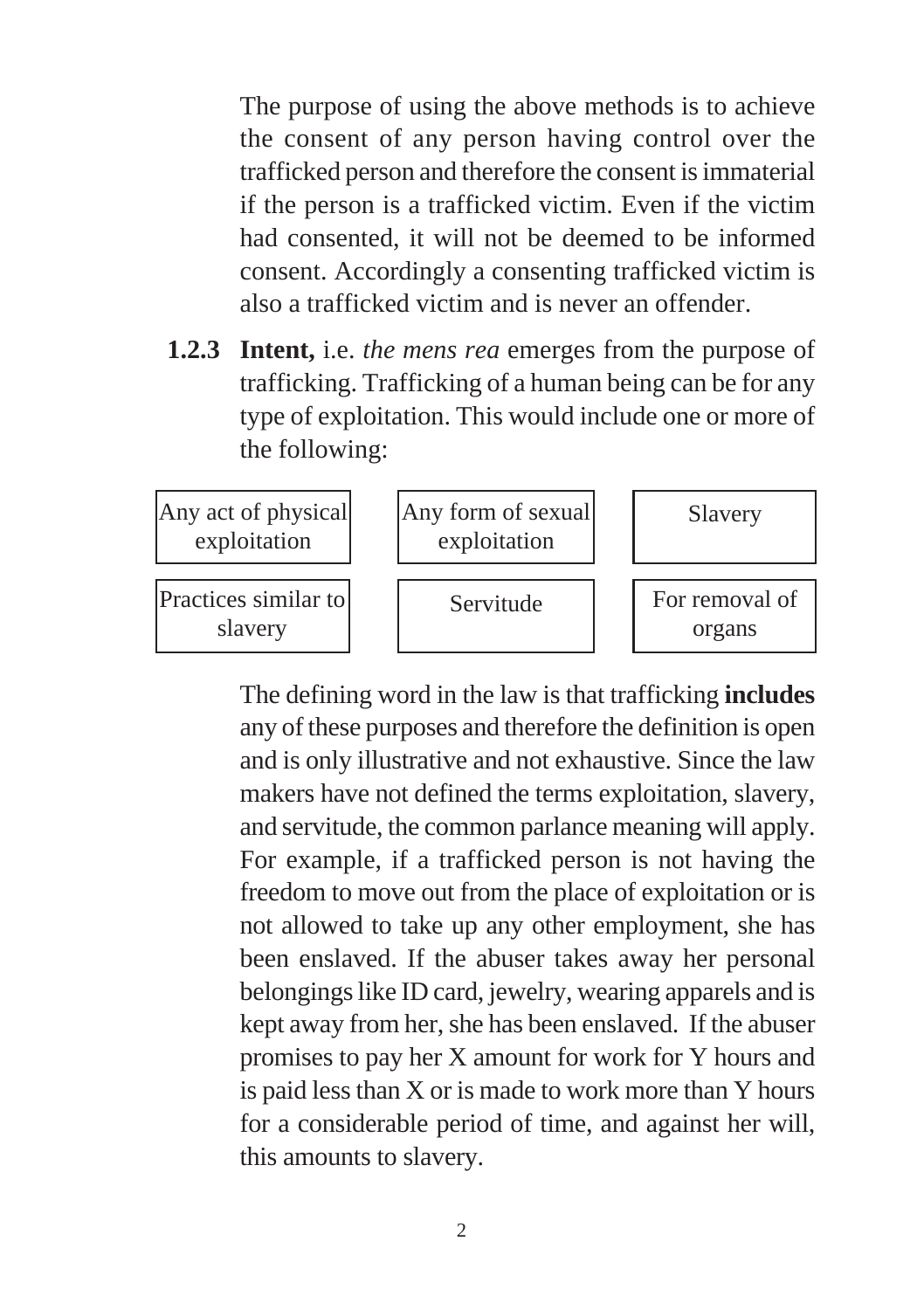- **1.2.4 Trafficking of a minor,** i.e. any person who traffics a male, female or transgender who has not attained the age of 18 years, will meet with rigorous punishment and fine under Sec. 370(4) IPC.
- **1.2.5 Sexually exploiting a trafficked person:** If anybody knowingly engages a trafficked person male, female or transgender of any age in sexual exploitation in any manner, this will entail rigorous punishment and fine under Sec. 370A IPC.
- **1.3. Sexual exploitation** will include all types of offences envisaged under the various sections and sub sections of 376 IPC, 377 IPC, provisions of the Protection of Children from Sexual Offences Act, 2012 [POCSO Act], as well as the sexual offences under the Information Technology Act, 2000. For example, if an offender lures a person or a child to strip naked and develops obscene video or pictures, it also amounts to sexual exploitation, even though the offender may not have touched the body of the person or the child.
- 1.4. Trafficking Vs Prostitution<sup>1</sup>: Trafficking does not mean prostitution. They are not synonymous. In understanding trafficking, one should delink it from prostitution. By way of the special legislation, The Immoral Traffic (Prevention) Act, 1956 [the ITPA] acts related to prostitution becomes an offence when there is commercial exploitation of a person. If a woman or child is sexually exploited and any person gains out of the same in any manner it amounts to **Commercial Sexual Exploitation (CSE)**, which is a legally punishable offence wherein the culpability lies against all exploiters. Trafficking is the process and CSE is one of the end results. The 'demand' in CSE generates, causes, promotes and perpetuates trafficking.

<sup>&</sup>lt;sup>1</sup> For details, see Nair PM, et al, "Handbook on the Legal Processes for the Police in respect of Crimes Against Children", BPRD, 2017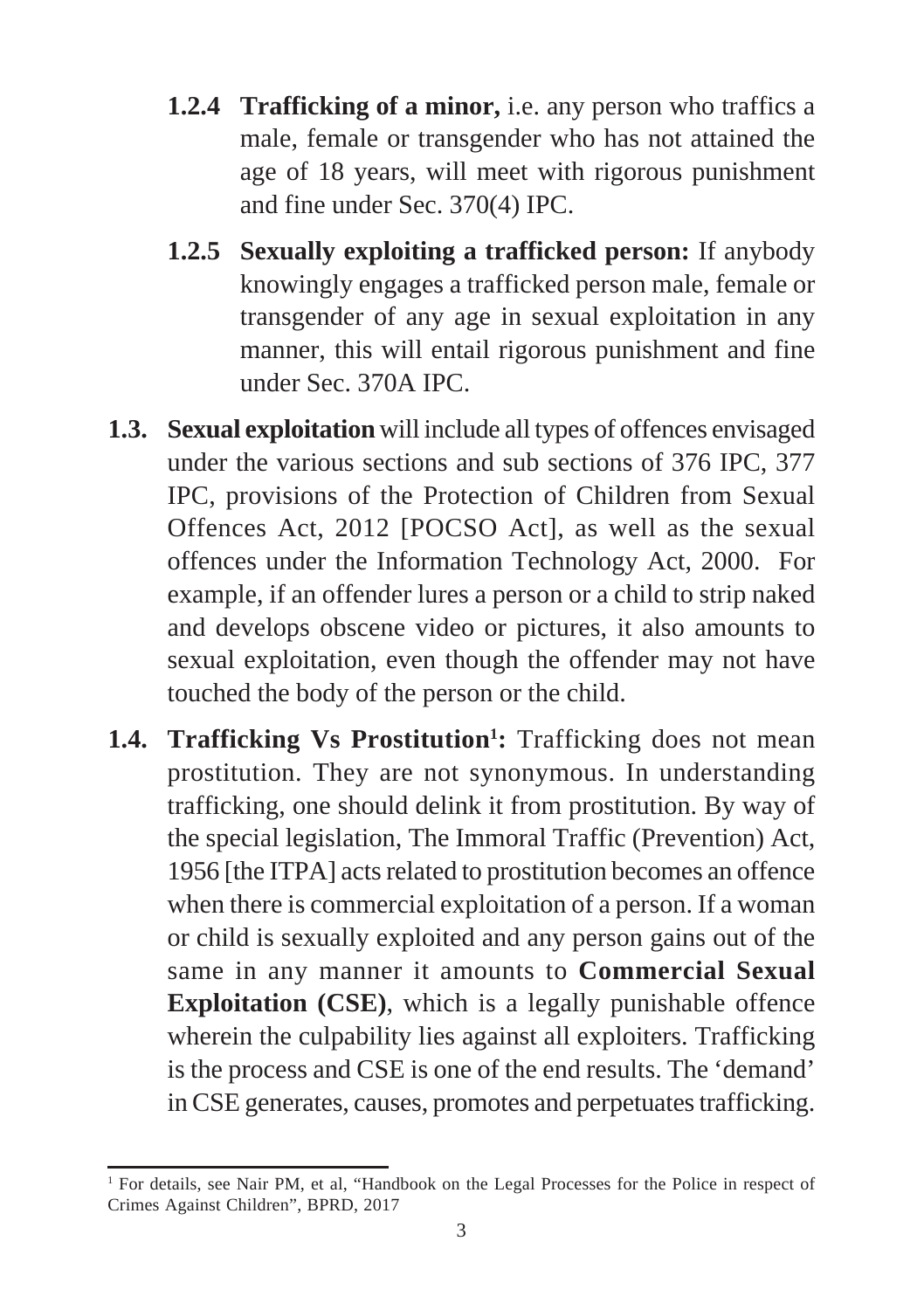This is a vicious cycle. Sex Trafficking could also be a means for other types of violations such as developing pornographic material, promoting sex tourism, sexual exploitation under the facade of bar tending, massage parlours, tourist circuit, escort services etc., and even exploitative labour.

- **1.5. Victim of Sex trafficking:** In the context of 370 of the IPC and ITPA, a trafficked person can be a male, or female or transgender of any age who has been trafficked for CSE in a brothel or any place where CSE takes place. Even attempt to traffic a person is an offence under ITPA. Therefore, even before the person is physically moved out, the law comes into operation, if trafficking has been attempted. Even if the victim was trafficked for another purpose, say bonded labour, and the victim is exploited sexually, this will tantamount to sex trafficking and all the laws relating to both bonded labour and sex trafficking will apply in such situations.
- **1.6. Child:** Juvenile Justice (Care and Protection of Children) Act, 2015 (JJ Act) in Section 2(12) defines 'child' and 'minor' as a "person who has not completed eighteen years of age". The POCSO Act also defines a 'child' as a person below the age of 18 years. As per ITPA, a person who has not attained 16 years is a 'child' and a 'minor' between 16-18 years, is a minor. Any Child who is trafficked or is vulnerable to trafficking is also a child in need of care and protection (CNCP) under Section 2(14) the JJ Act.

## 1.7. **Trafficked Person and Consent:**

- (a) Consent has no relevance in the offence of trafficking irrespective of age of the victim (IPC 370). Therefore even if there was consent, it is irrelevant and the person is a victim of trafficking.
- (b) Regarding adults, the mere consent of the person does not negate the possibility of trafficking. If the consent was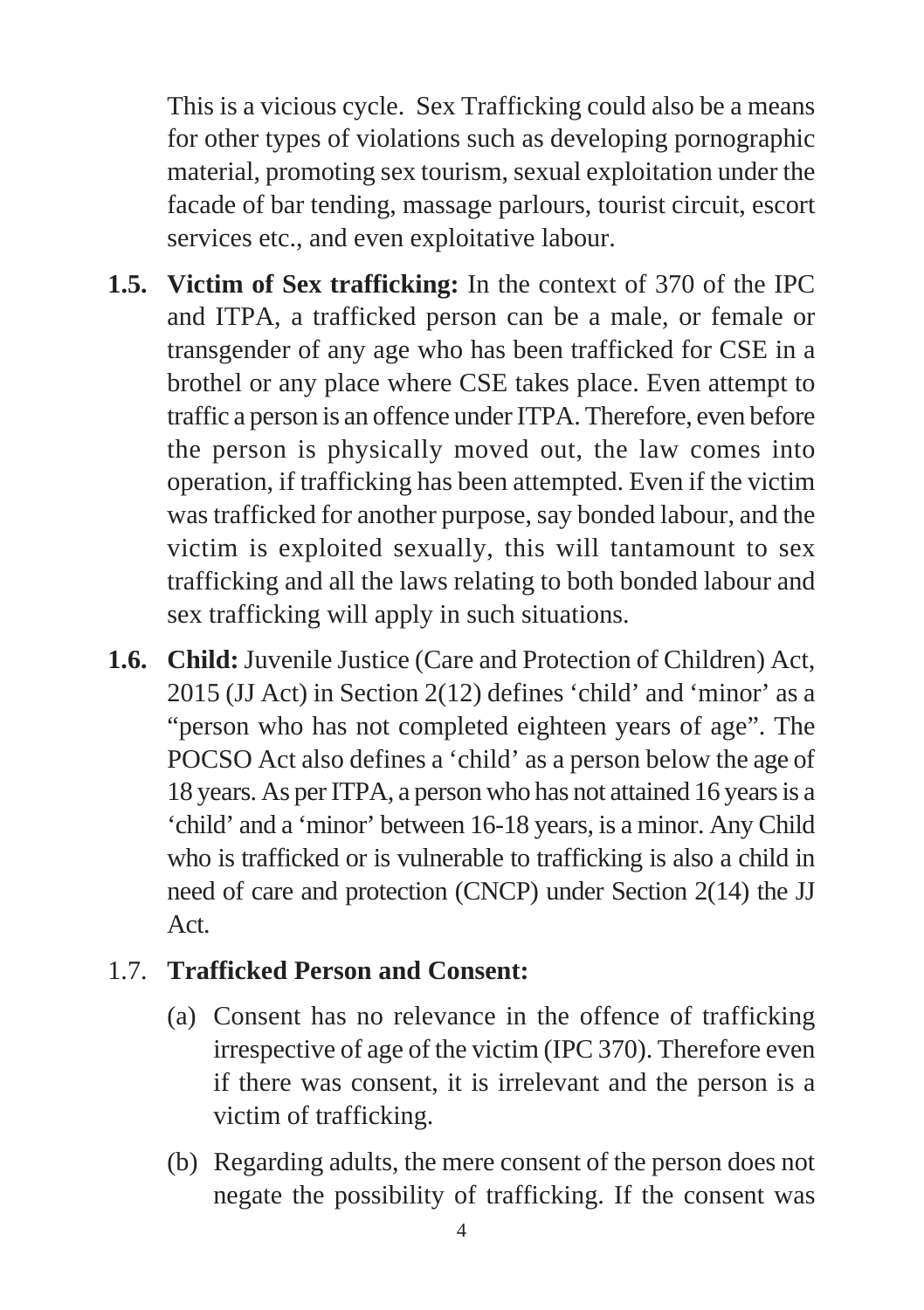obtained under duress, deception coercion, fear or any pressure, then the consent has no meaning and, therefore, all such instances amount to trafficking. This includes the achieving of the consent of persons who have control over the trafficked person. Thus, even when an adult woman is 'picked up' from a brothel on the charge of 'soliciting', it cannot be presumed that she is guilty of soliciting unless and until the 'mens rea' (i.e. the intention) is investigated. **A woman trafficked for CSE, irrespective of age, is a victim of CSE and not an accused. Such a woman is not a 'prostitute', but is a prostituted woman and, is accordingly a victim of trafficking.**

- **1.8. The list of offenders in a sex trafficking crime:** Human trafficking is an organized crime and the list of offenders vary with the type, intensityand spread of the crime, starting from source through transits to destination. However, the following persons constitute the main offenders.2
	- The person(s) who indulge in anyone or more acts that constitute trafficking under 370 IPC, i.e., those who recruit, transport, harbor, transfer or receive the trafficked person.
	- The abettors and conspirators, those who aid and abet, those who promote and facilitate any act mentioned above.
	- The persons who exploit/abuse the trafficked person, physically or sexually, are offenders. In the common parlance terminology **"customer"** or **"clientele"** may be used, but they are also part of the crime. In fact, they create, sustain and perpetuate demand and therefore, are offenders in the trafficking crime.
	- The hoteliers or persons in charge of hotels, residential dwellings, guest houses etc. where exploitation takes place. This includes the following:

<sup>2</sup> Ibid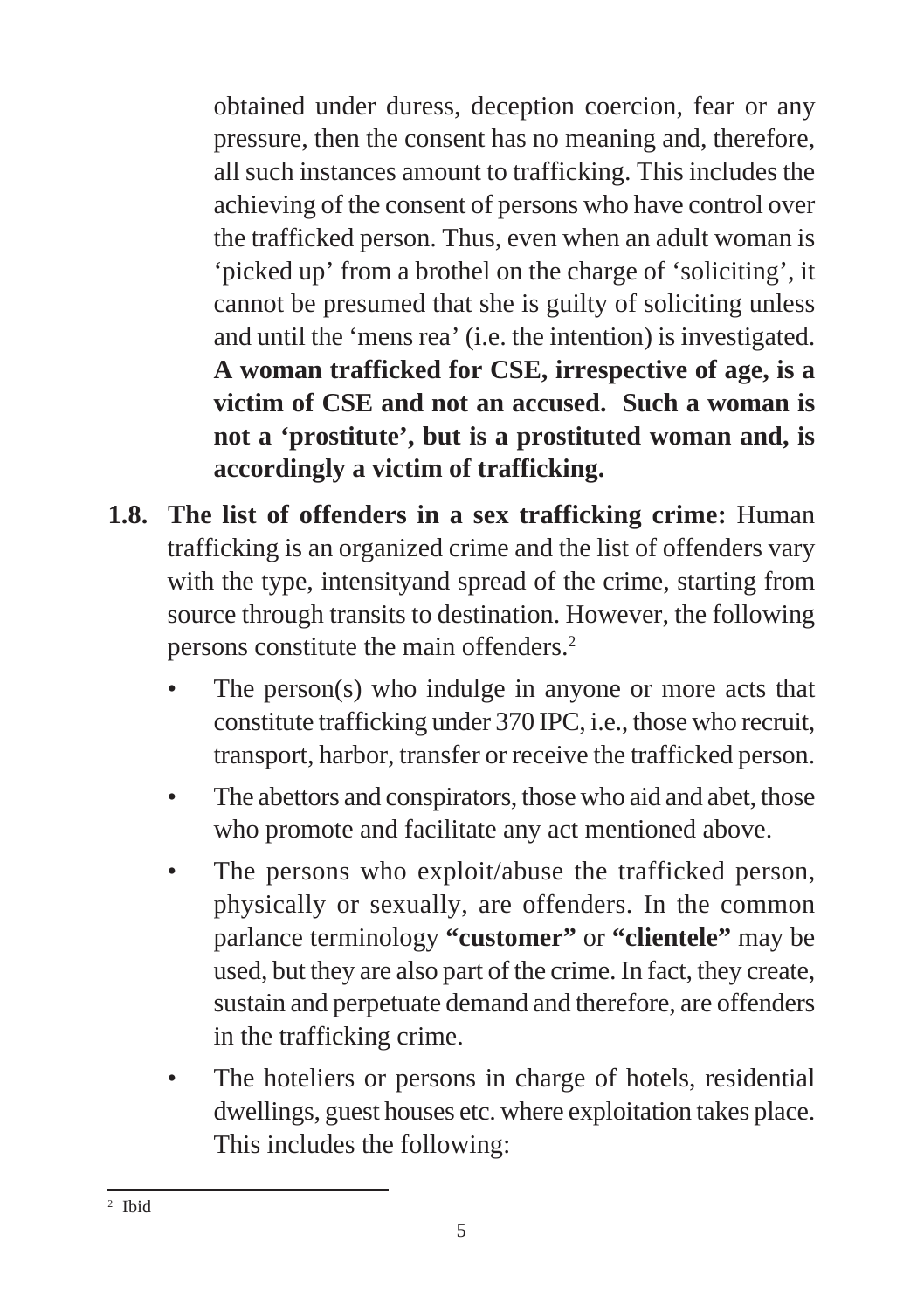- o keepers of places and vehicles used {S.3(1) ITPA};
- o Persons whoallow premises to be used as a brothel {S.3(2) ITPA};
- o Persons who detain victims in brothels and other places of exploitation (S.6 ITPA);
- o And those who allow public places to be used for prostitution {S.7(2) ITPA}. Those who are living on the earnings of CSE: Any person who knowingly lives, wholly or partly, on the earnings of prostitution is liable (S.4 ITPA). This includes all those who have a share in the illegal proceeds derived from the exploitation. The financiers who lend or collect money from the brothels (or hotels) and do business out of such transaction are also liable under this section. The hotelier who profits from the exploitation of girls is an accused u/s 4 ITPA. However, if a mother who is under exploitation utilizes her earning for the education of the child staying with her or away for her, the child cannot be deemed to be living on the earnings.
- The list of exploiters and abusers is inevitably long, and may not always apparent. Only professional investigation can expose the linkages involved and bring all such persons to book.
- **1.9. Basket of Crimes<sup>3</sup>:** The list of acts, violations and exploitations that a victim of sex trafficking is subjected to, is indeed long. They can be brought out through professional careful interview. Listening to the victim, to the untold story, is an art, which a professional investigator should possess. The story, as it unfolds, unravels a long list of offences perpetrated by various offenders on the victim. Investigation has to be conducted into

<sup>3</sup> Nair PM, :Human Trafficking: Dimensions, Challenges and Responses", Konark Publishers, 2012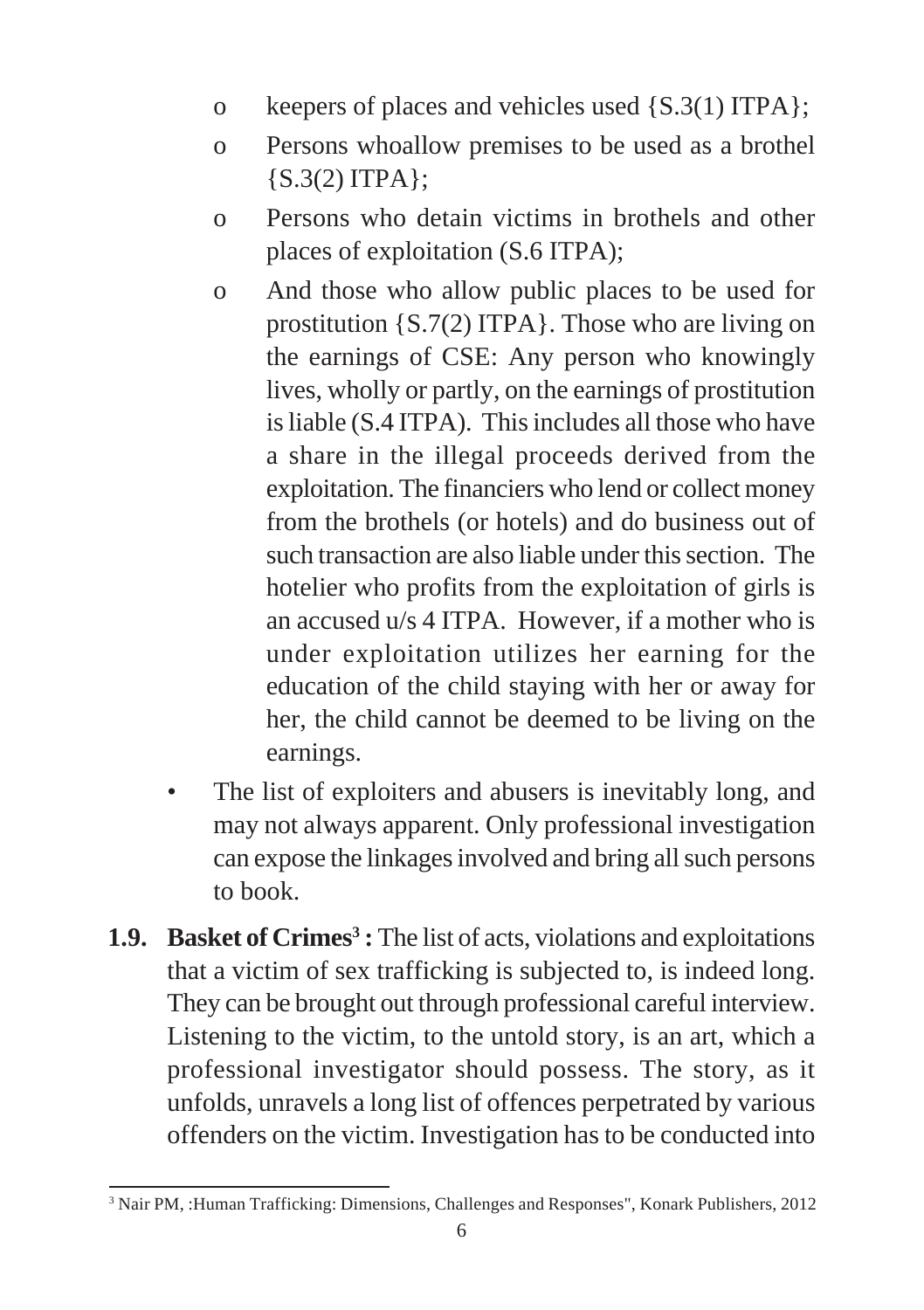each of these violations. An academic exercise of atomizing a typical case of sex trafficking of a girl child would reveal the following offences, which would have found place as a distinct offence in the existing substantive or special legislations.

- Recruited /Transported/ Harbored/ Transferred/ Received, meaning trafficked (370 IPC)
- Sexually exploited after trafficking  $(S. 370 A IPC)$
- Displaced from her community, which tantamount to kidnapping/ abduction (as envisaged in Sections 361, 362, 365, 366 IPC)
- Procured illegally (S.366 A IPC)
- Sold by somebody  $(S.372$  IPC)
- Bought by somebody  $(S.373 \text{ IPC})$
- Imported from a foreign country (if she hails from a foreign country, or even from  $J \& K$  State, and is under 21 years of age - S.366 B IPC)
- Wrongfully restrained (S.339 IPC)
- Wrongfully confined (S.340 IPC)
- Physically tortured/injured (S.324 to 329 IPC)
- Subjected to criminal force (S.350 IPC)
- Mentally tortured/harassed/assaulted (S.351 IPC)
- Criminally intimidated (S.506 IPC)
- Outraged of her modesty (S.354 IPC)
- Raped/gang raped/repeatedly raped (S.375 IPC, S.3/S.5) of the POCSO Act)
- Used for pornographic purposes (S.13 POCSO Act, S.67B Information Technology Act, 2000)
- Subjected to perverse sexual exploitation ('unnatural offences') (S.377 IPC).
- Defamed (S.499 IPC)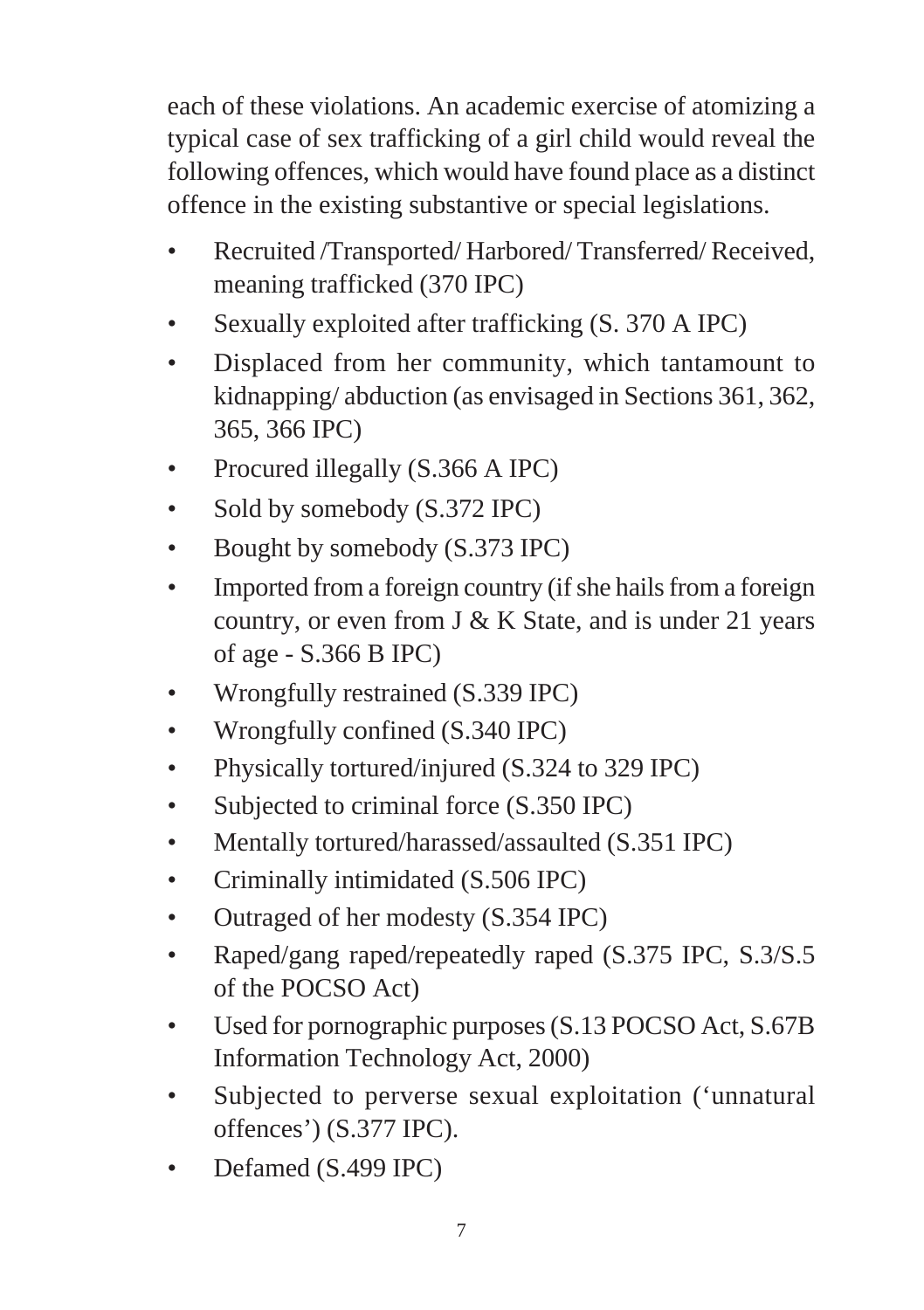- Subjected to unlawful compulsory labor (S.374 IPC)
- Victim of criminal conspiracy (S.120 B IPC)

This list is only illustrative and not exhaustive. Undoubtedly, in every case, the trafficked person is a victim of at least one or more of the violations listed above. Oftentimes victims become pregnant as they are subjected to non-protective sex. If the victim has been subjected to miscarriage, the offender becomes liable under Sections 312 to 318 IPC. If the exploitation becomes fatal, wherein the victim succumbs to the direct effects of the harm or to the consequential problems arising thereof, the offence of homicide/murder is attracted. If the victim belongs to the SC/ST community and the offendercommits the crime knowing this fact, the provisions of the Scheduled Caste and Scheduled Tribe (Prevention of Atrocities) Act 1989 is applicable. Where the victims is a person with disability, the provisions of the Rights of Persons with Disabilities Act, 2016 will also be applicable.

Therefore, Human Trafficking crime is a **basket of crimes**, an organized crime, a continuing crime, and a crime which never stops till the victim is rescued and given proper care. The investigator needs to be aware of the complexity involved in trafficking, as against any other crime, and has to devote care to see that all these aspects are investigated into.

- **1.10** The **offences under the ITPA, which** are specific to the context of CSE, are as follows:
	- **Keeping or managing** (or assisting in keeping or managing) a brothel or allowing premises to beused as a brothel any place, (including vehicles) - S. 3 ITPA
	- **Living on the earnings of prostitution** (even partly) S.4 ITPA
	- **Procuring, inducing, trafficking or taking persons for the sake of prostitutions** (S. 5 ITPA). Even attempt to procure or take would constitute the offence.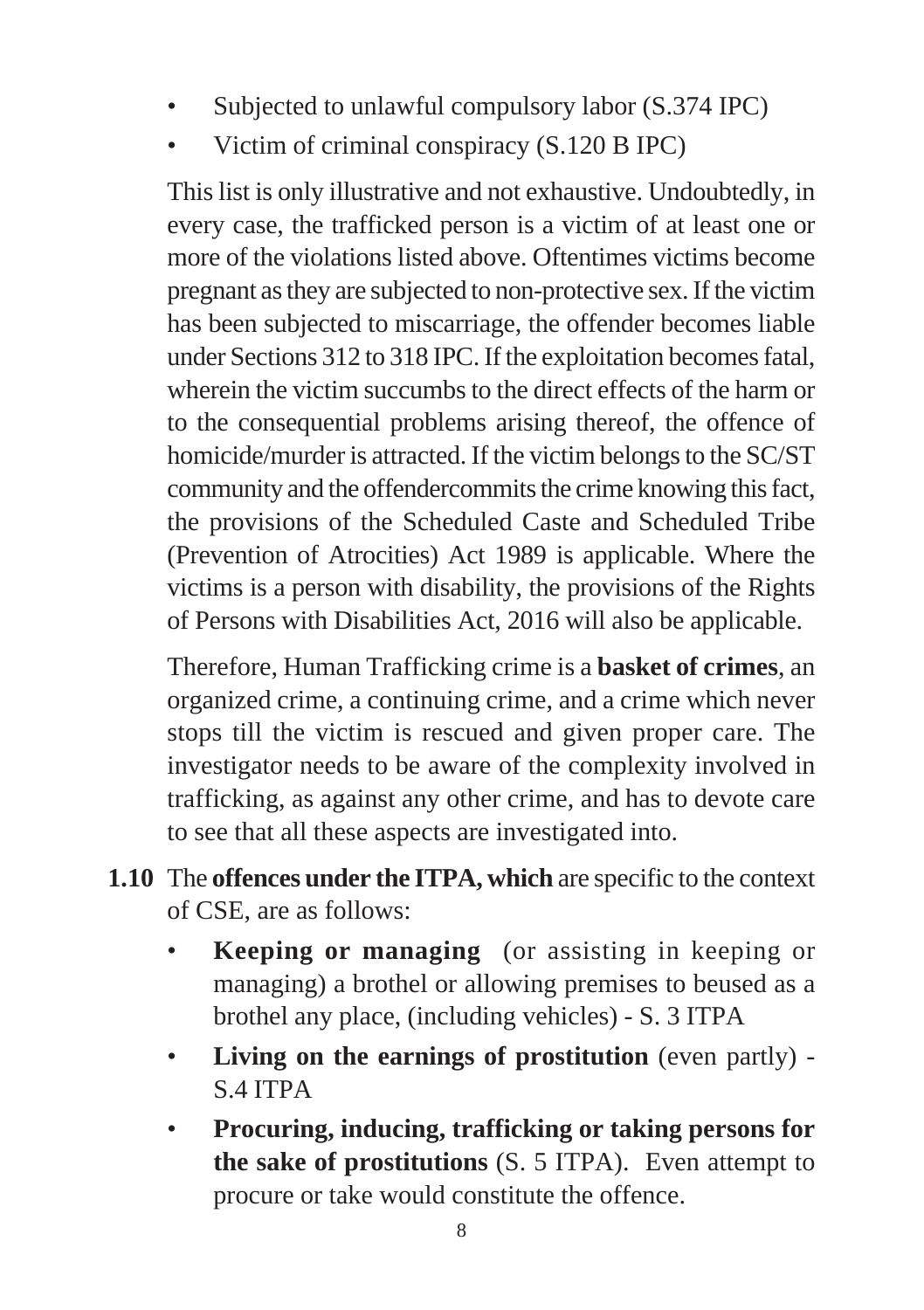- **Recruiting, transporting, transferring, harbouring, or receiving a person** for prostitution through use of threat, force, coercion, abduction, fraud, deception, abuse of power or a position of vulnerability, or giving or receiving of payments or benefits to achieve the consent of such person having control over another person. (s.5A ITPA)
- **Detaining a person in any premisewhere prostitution is carried out -** S. 6 ITPA
- Anybody **who carries on prostitution**, or **anybody with whom such prostitution** is **carried** on, in the **vicinity of public places** (which includes hotel, vehicles, etc) S. 7 ITPA
- **Seducing or soliciting** for the purpose of prostitution in any **public place** or within sight of a public place - S. 8 ITPA
- **Seduction a person in custody** (which includes causing or assisting seduction for prostitution of a person in custody) - S. 9 ITPA
- **1.11 The Juvenile Justice (Care and Protection of Children) Act, 2015 (JJ Act)** also has penal provisions to combat trafficking in childrenfor the purposes of sexual exploitation, for begging, for vending liquor or any narcotic and psychotropic substances, for labour, for adoption, sale of children, or for militancy or other illegal purposes. The relevant provisionsare listed below:
	- **Cruelty to child** by persons having charge or control of the child including assaulting, abandoning, exposing or neglecting a child to cause mental or physical suffering of the child. (s.75, JJ Act)
	- **Employing or using a child for begging** or causing a child to beg. **Amputating or maiming** a child for the purposes of begging carries higher punishment. (s.76, JJ Act)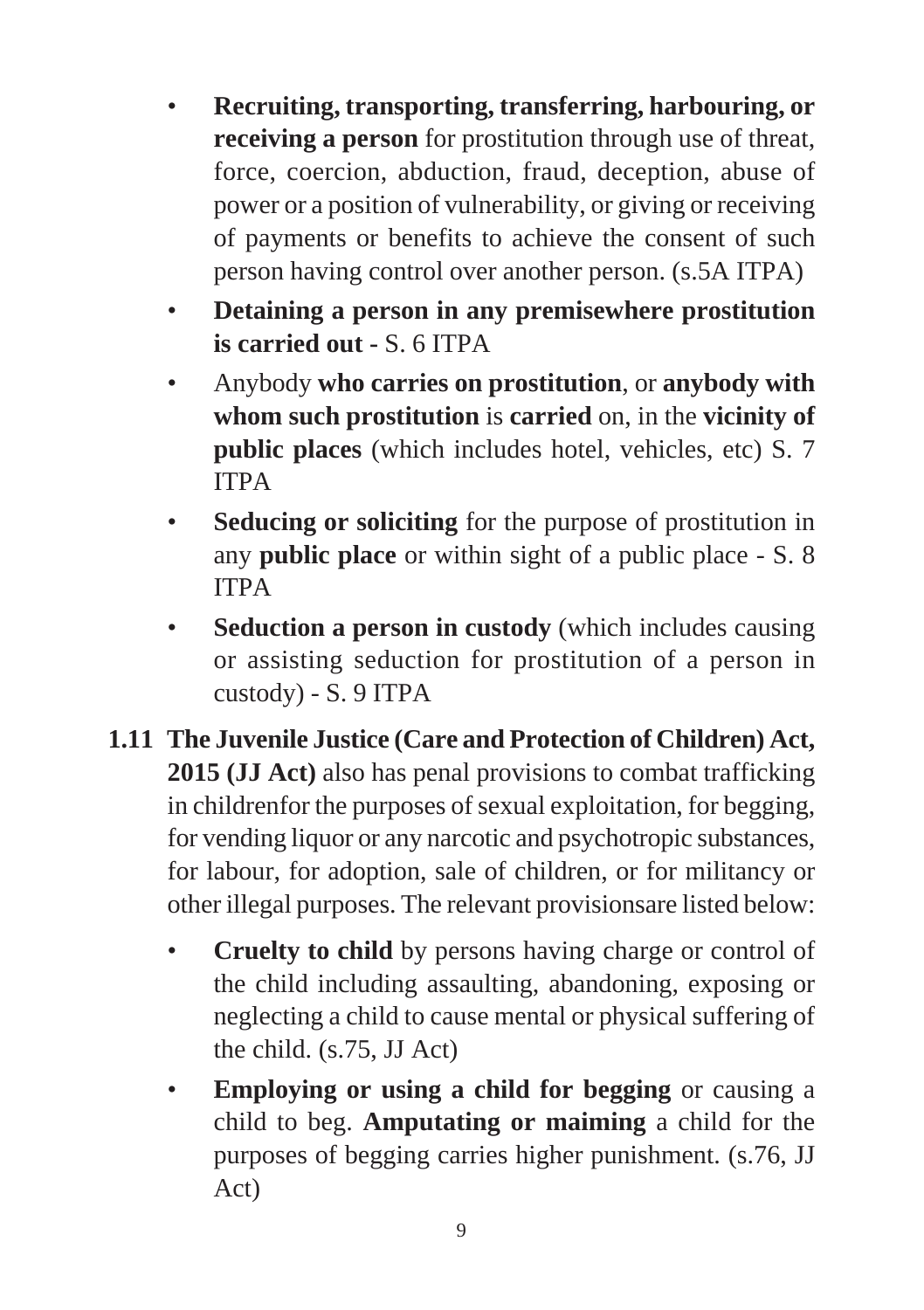- **Using a child for vending, peddling, carrying, supplying** or smuggling any intoxicating liquor, narcotic drug or psychotropic substance. (s.78, JJ Act)
- **Engaging a child or keeping a child in bondage** for employment or **withholding his/her earnings.** (s.79, JJ Act)
- **Giving or receiving a child in adoption** without following the process laid down in the law. (s.80, JJ Act)
- **Selling or buying of a child** for any purpose. (s.81, JJ Act)
- **Using or recruiting of a child by non-state actors and self-styled militant groups or outfits;** and use of child by an adult or adult group **for illegal activities.** (s.83, JJ Act)
- **Kidnapping and abduction of a child.** (s.84, JJ Act)
- **1.12 The Protection of Children from Sexual Offences Act, 2012 (the POCSO Act)** addresses all forms of sexual exploitation of 'children' which it defines to be all persons who are under the age of 18 years. The Act does not recognize consent of the child and imposes strict liability upon any sexual act or interaction with a child. The relevant provisions are listed below:
	- **Penetrative sexual assault:** Any penetration of child or making a child penetrate will amount to an offence. Penetration is defined broadly and the penetration may be with any part of the body or through a foreign object and the penetration may be into any part of the body. (s.3, POCSO Act)
	- **Sexual Assault:** This includes any touching of the child with a sexual intent and without penetration and includes acts such as touching the private parts of the child, kissing, fondling, etc. (s.7, POCSO Act)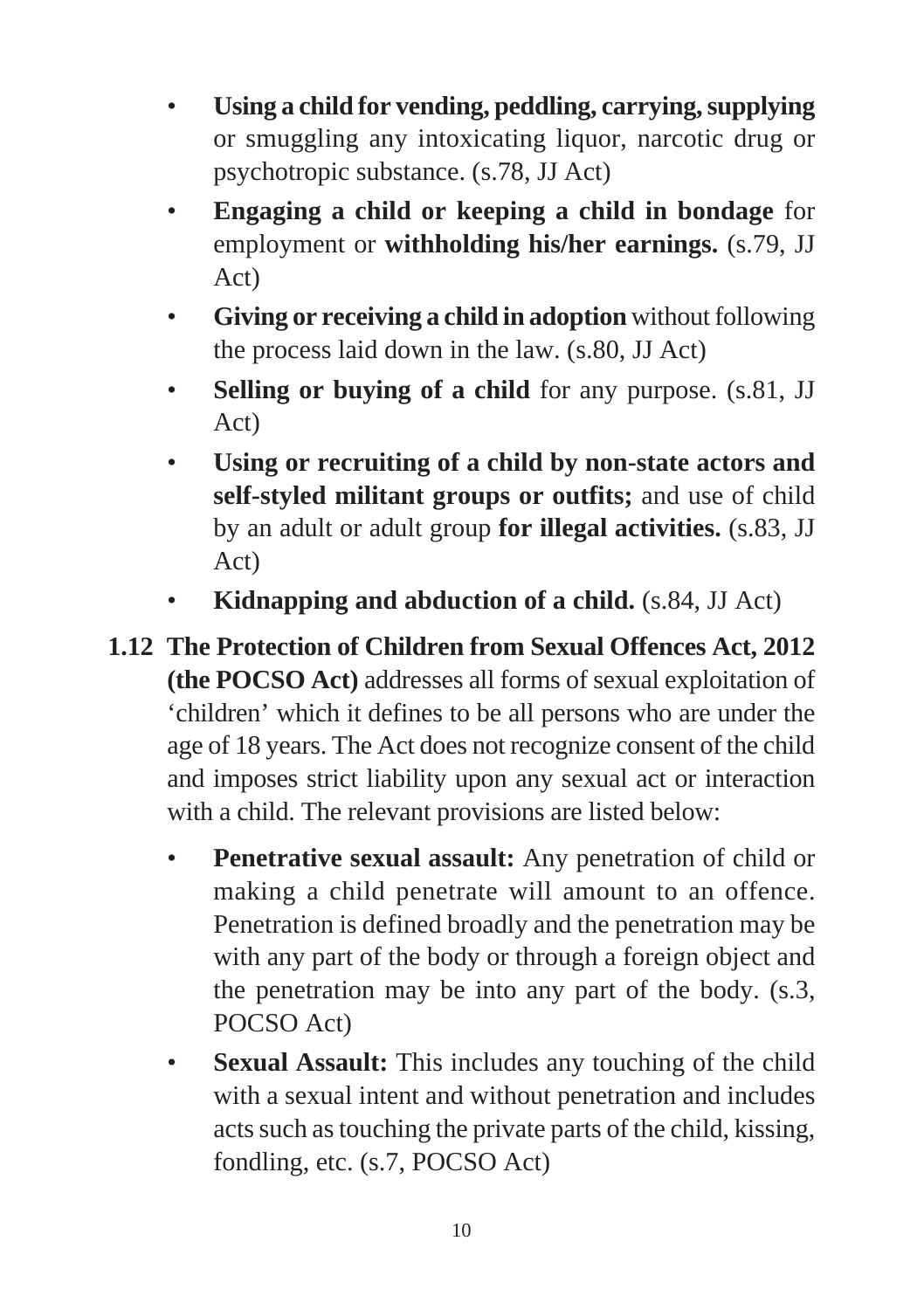- **Aggravated assaults:** Where the penetrative sexual assault or sexual assault of the child is committed under the following conditions the offence would constitute aggravated penetrative sexual assault or sexual assault respectively: (s.5 and s.9, POCSO Act)
	- o By a person in authority, dominant position, who is a public servant, or who has been entrusted with the charge of the child, or members of the child's family and those related to the child by blood, adoption, or marriage
	- o Upon a child who is pregnant, or under the age of 12 years, or with a disability
	- o Through gang assault, or repeat assaults, is accompanied with an attempt to murder the child, or is committed using deadly weapons or corrosive substances.
	- o The assault results in death, pregnancy, or grievous hurt, or physical incapacitation, or causes the child to become mentally ill, infliction of HIV or any other life threatening infection
	- o The assault is committed in the course of communal or sectarian violence or during any natural calamity or in similar situations
- Sexual Harassment: Any form of interaction with a sexual intent with a child, without the element of touch and includes showing one's private parts to the child, making the show his/her body, any form of sexually coloured communication with a child, stalking the child, or enticing a child for pornographic purposes. (s.11, POCSO Act)
- **Using a child for pornographic purposes** including the use of child in real or simulated sexual acts and any indecent and obscene representation of the child. (s.13, POCSO Act)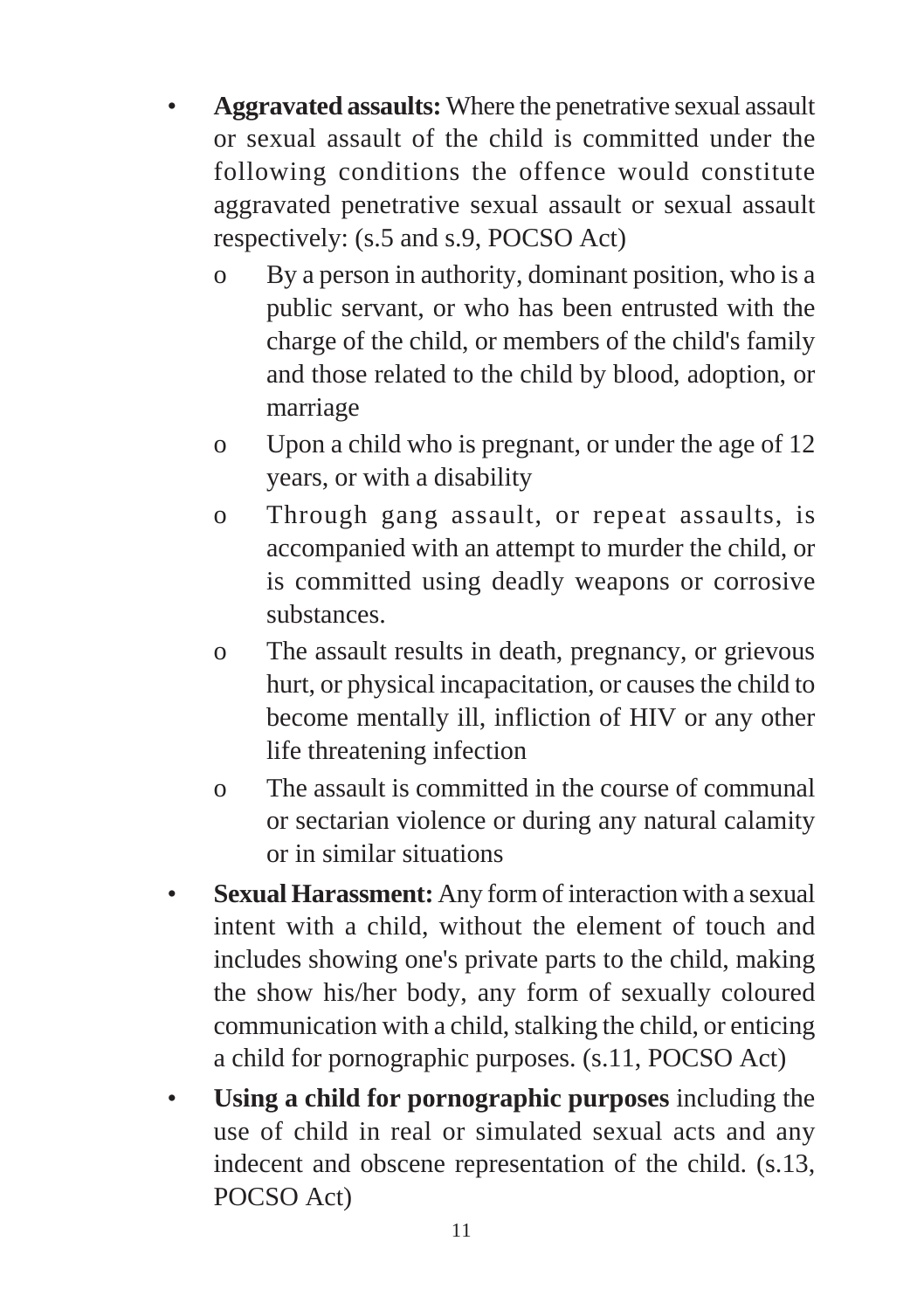- **Storage or possession of child pornography** with an intent to disseminate share, transmit, or distribute it and failure to report it. (s.15, POCSO Act)
- **Aiding and abetment of an offence under the POCSO Act:** This includes any of the following acts: [s.16, POCSO Act]
	- o Instigates any person to do an offence.
	- o Engages in conspiracy towards the commission of the offence and commits an act or illegal omission in pursuance of the conspiracy
	- o Any facilitation to the commission of the offence.
	- o Employing, harbouring, receiving or transporting a child, by means of threat or use of force or other forms of coercion, abduction, fraud, deception, abuse of power or of a position, vulnerability or the giving or receiving of payments or benefits to achieve the consent of a person having control over another person, for the purpose of the commission of any offence under the Act.
- **1.13 Human Rights violations** that take place on a trafficked person, **are several, including the following:** Deprivation of freedom; Deprivation of dignity; Deprivation of Fundamental Rights; Deprivation of the right to life (slave-like conditions); Deprivation of the right to security; Deprivation of the right to access to justice and redressal of grievances; Denial of access to health services; Denial of right to self-determination (e.g. when victim is forced to do a work against her will); Double jeopardy (e.g., a person trafficked across a border is sometimes convicted for non-possession of passport/visa, etc. and is simultaneously punished for 'soliciting'); Denial of right to representation; Denial of the right to privacy; and Denial of right to be heard before decision making.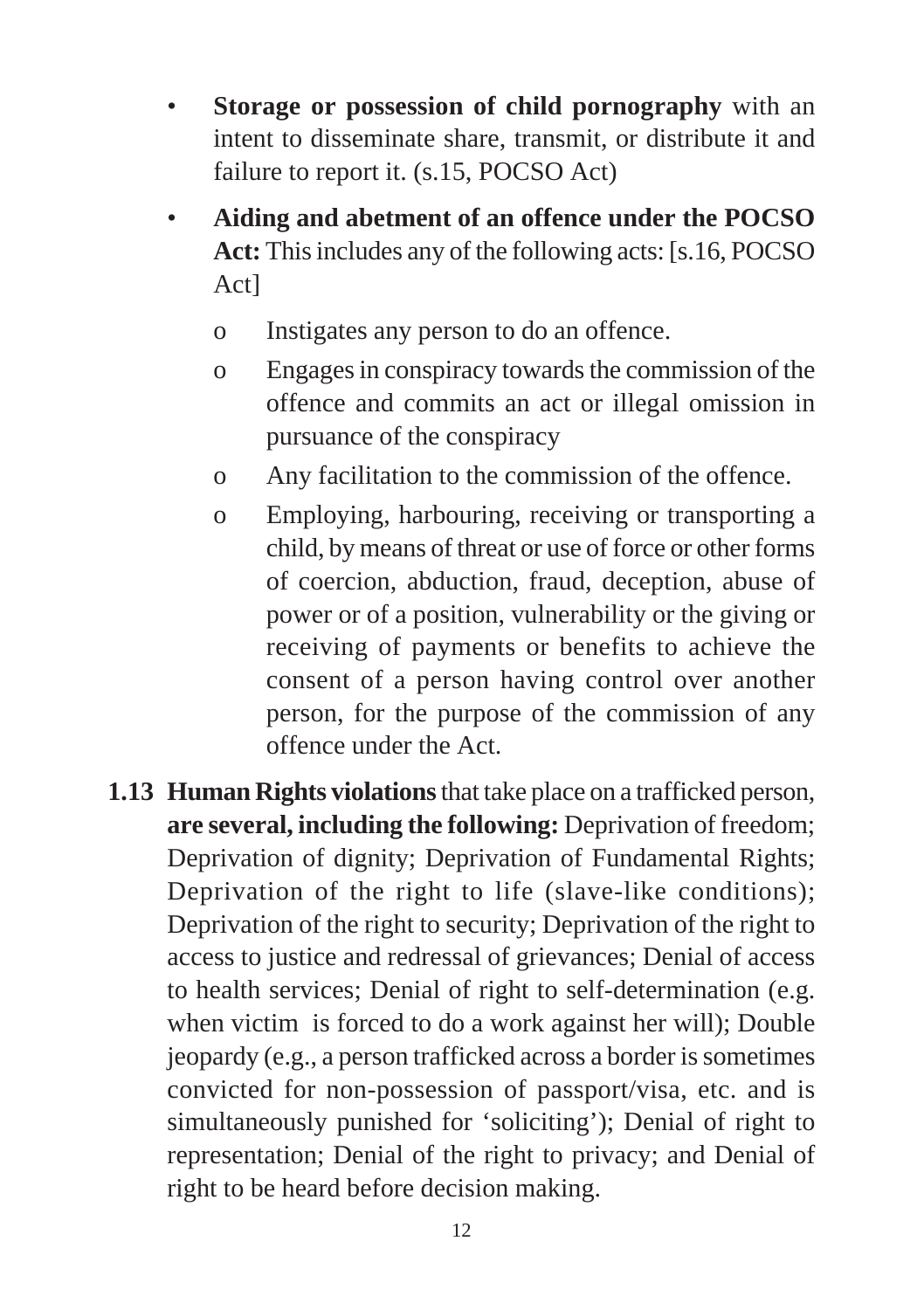The list is long. Based on the provisions of the Constitution of India and the International conventions that India has ratified, this list of HR violations will be still longer.

**1.14 Trafficking Vs. Human Smuggling:** Smuggling is always across international borders, whereas trafficking can be within the country or across the borders. Further, a smuggled person has consented to being smuggled and is, therefore, party to the crime. He/she would have consented to one or more of the illegal activities that are required for smuggling, like falsification of passport, visa, identity etc., hood winking the border guarding, immigration agencies, violation of immigration laws/rules etc.Therefore, the smuggler as well as the smuggled have committed some crime. In contrast, a person trafficked across borders is not an offender, even though the travel documents could have been forged by the traffickers. The trafficked person, being unaware of the fact that he/she is being trafficked, has no *mens rea* and, therefore, is a victim.

There is one more dimensions to the interface between trafficking and smuggling. Taking an example from a Kerala case, an adult woman was willing to go abroad and work as a House Manager, in response to an advertisement. She had to change her name, rather lured to do so, by the travel agent, even though the original photograph and address in the passport were retained. She knew what she was doing, but the lure of prospects abroad made her agree to the offer, as the promise was that of a decent and well to do vocation and to have a life with dignity. However after reaching the foreign soil, she was deprived of all her travel documents, identity, ornaments, dress etc under the garb of keeping them in safe custody. Soon she realized that she was a sex slave. Despite efforts to run away, she could not. Herein, the woman has become trafficked. She was not even aware of the fact that she would be confined or that she would be a sex slave. Her consent was to join as House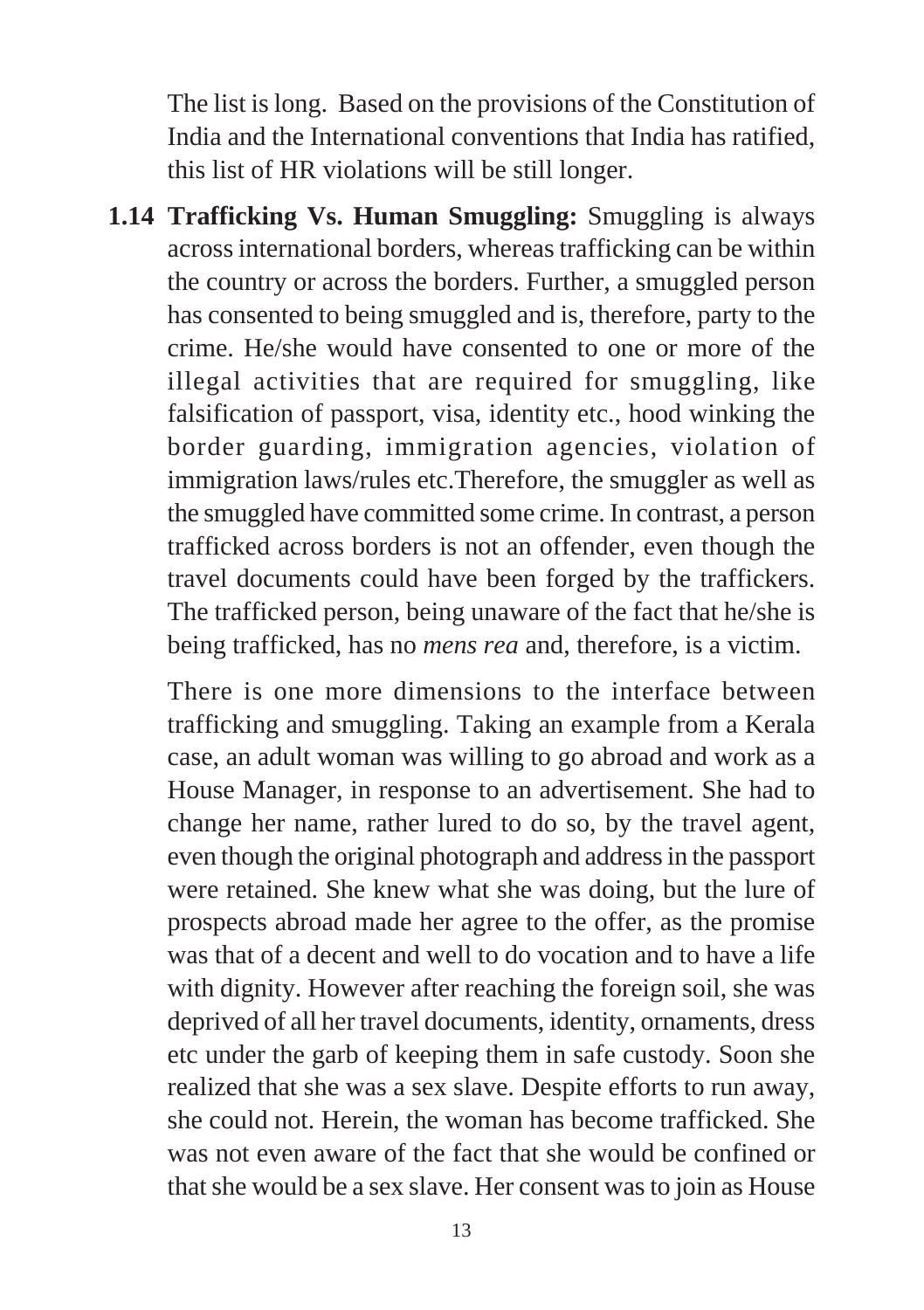Manager. Therefore the woman is a victim of trafficking. Even though on the face of it, the crime looked to be that of human smuggling, deeper understanding through investigation, revealed that this is human trafficking for CSE.

- **1.15 Trafficking Vs. Migration:** Whereas migration is for a life of dignity, trafficking is for exploitation. Migration is the right of individual, and is permitted within the law, whereas trafficking is violation of the right of a person. Often, trafficking has an element of migration, but every migration is not trafficking. Trafficking can take place under the garb of migration. To cite an example, in a border postset up to inculcate Rights awareness of migrants between India and Nepal, where free migration both ways is legal, the traffickers were found indulging in trafficking under the façade of migration.<sup>4</sup> However, trafficking can take place even without migration. For example, if the child of a woman in exploitation is demanded by the offender to be handed over to the 'customer' at the very same roof, and even if the mother protests, yet the child is taken into the world of sexual exploitation, the offence is complete.
- **1.16 Trafficking Routes:** No doubt the process of trafficking from sexual exploitation, like other forms of human trafficking, commences from the source, continues through the transit(s) and continues further at the destination. It does not conclude till rescue. There may be many changes of destinations and the offence continues at all these places. Understanding of the routes involved in trafficking becomes significant to fathom the issues and dimensions.

The trafficking routes that have been noticed in all Asian Context are of different models as below:

<sup>4</sup> See case study on the Right Awareness Centre of ManavSevaSansthan, Gorakhpur recorded as a good practice case study in 'Trafficking in women and Children in India", by Nair PM and S. Sen, Orient Longman, 2005.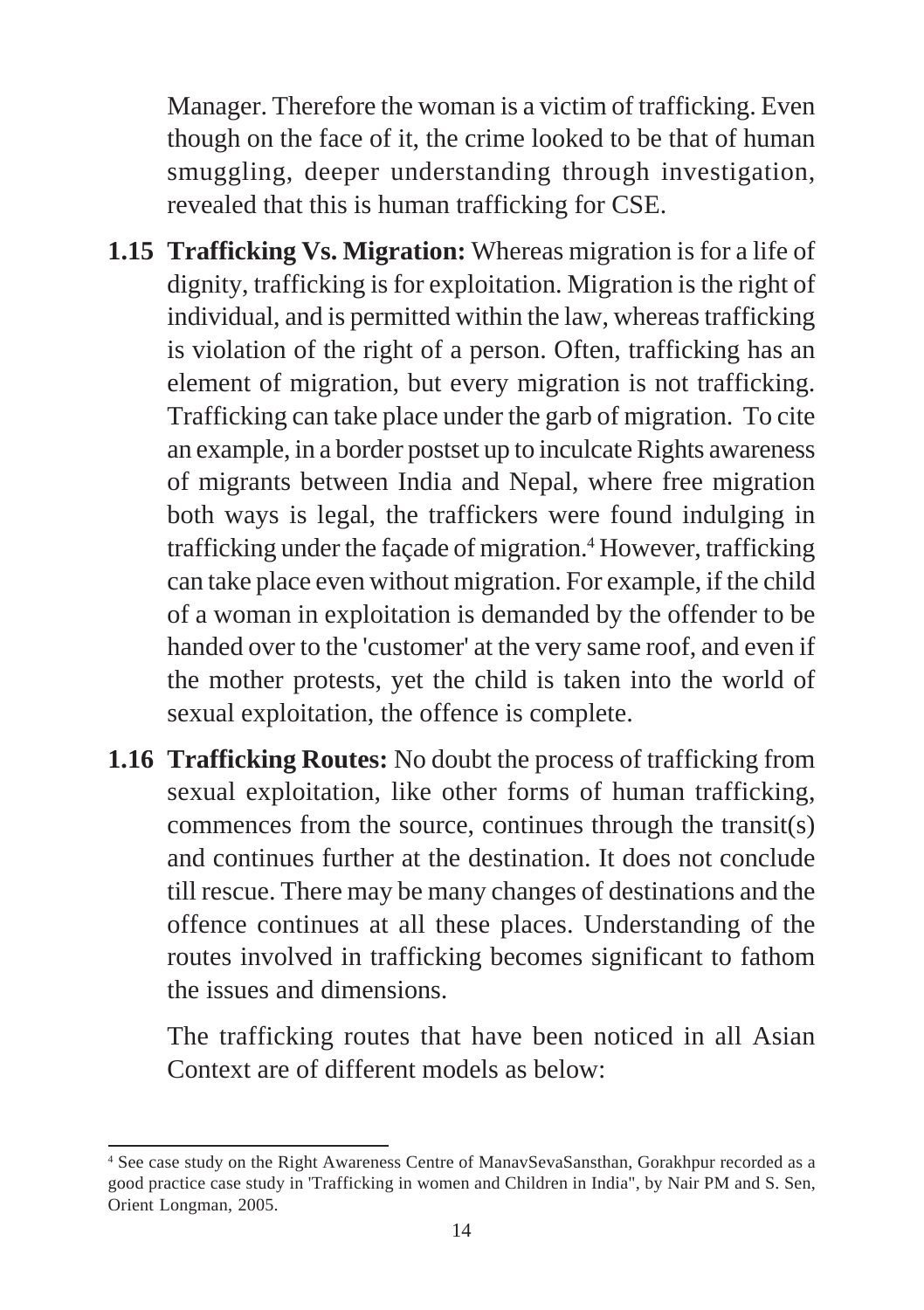**(a) Model 1:** The Linear Route: Trafficking of girls from source S to transit T, where they were joined by other local girls and then moved to destination D, where they were confined for exploitation. This is the commonly observed pattern.



**(b) Model 2:** Multi Linear: Girls trafficked from S1 were brought to T1 and were joined by girls trafficked from S2, S3 and S4 etc. and then all were moved to the destination D, where they remained in exploitation.



**(c) Model 3:** The Matrix: Girls trafficked fromS1were brought to T. They were joined by girls trafficked from S2, S3 and S4 etc., and then they were segregated based on body shape, skin colour and such other parameters from the "customerperspective" (the offender perspective, in fact) and were moved accordingly to destinations D1, D2, D3 and/or more.



15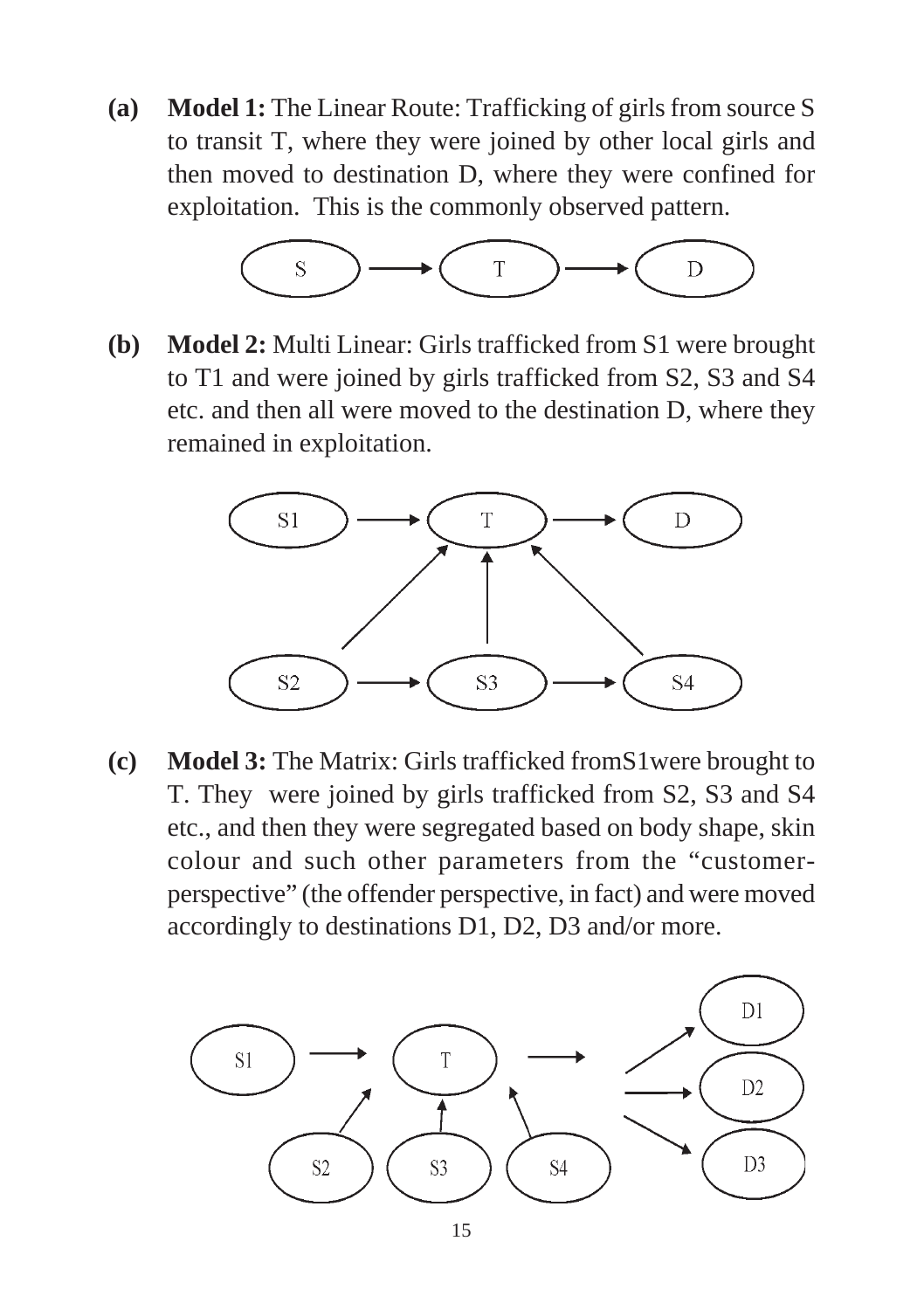**(d) Model 4:** Mega Matrix: Many times, the destinations D1, D2 presented in the model 3 are not the end of the Journey. Many girls brought into these destinations were, after initial exploitation, further transferred to many other places, depending on the demand. Therefore the Destination spread to D1 to D6 and more, each destination having been contributed by several sources in addition.



**(e) Model 5:** Circular Route: Instances are plenty where the trafficked girls are rescued and sent back home, only to be retrafficked to the same place or another. The route looks like a closed cycle, but it is not, as re-trafficking opens out the cycle further. The person trafficked from S1, S2 and S3, were brought through transit T to Destination D1 where they were exploited and then moved to D2 where there was more exploitation. The rescue done at D2 was inefficient and inappropriate that the rescued person was sent back to S3 and was re-trafficked. The cycle of exploitation continued.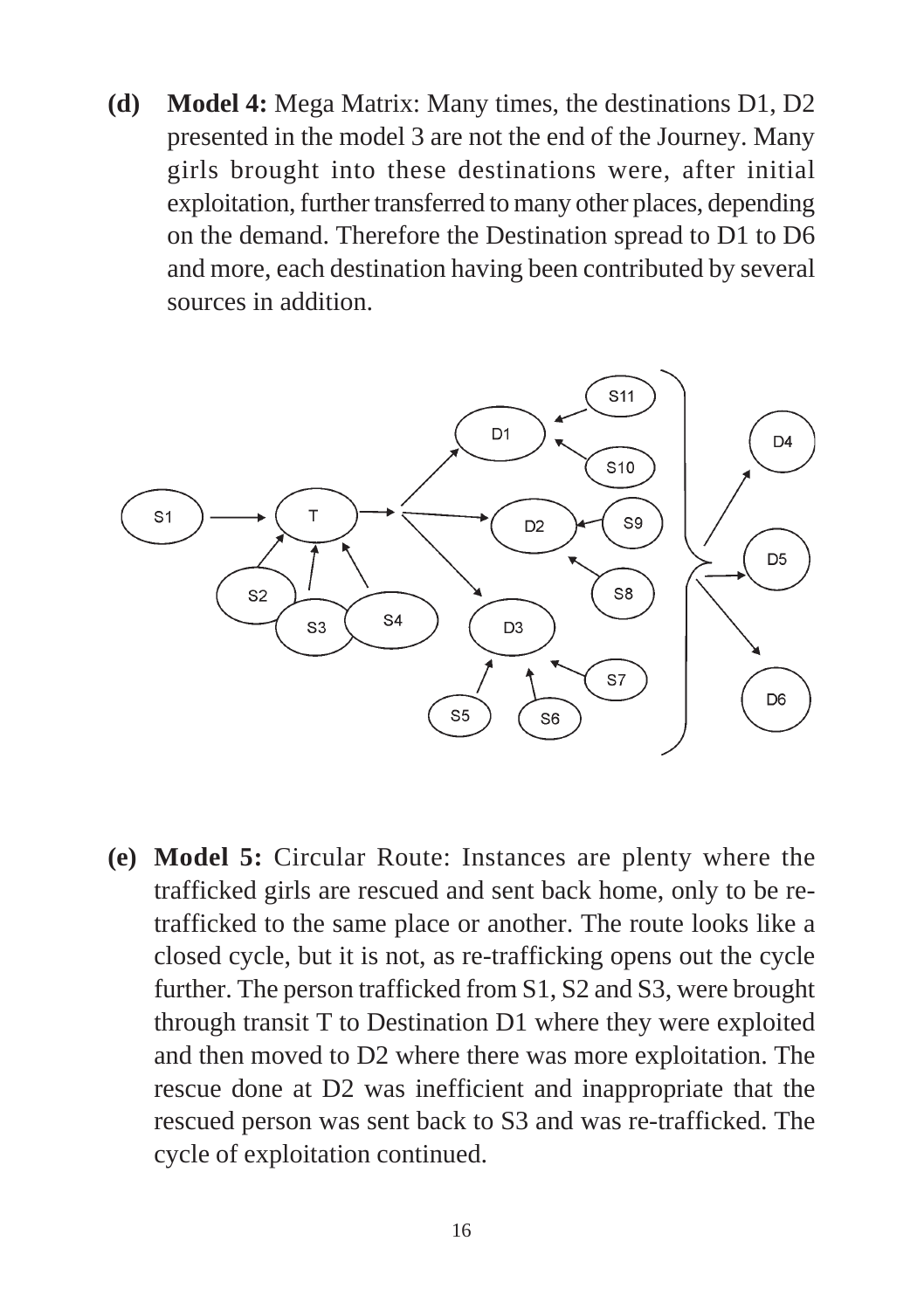

**(f) Model 6:** The complex Matrix: Research and in depth investigation of many crimes show that, in reality, several routes are intertwined. This is a common feature in the Asian Context. Sources are many, transits are several and destinations are no less. This applies not only to domestic trafficking but also to trans-border trafficking. The ballooning effect that emerges from a diagrammatic presentation, which often defies logic, remainsmostly confined to the mind of the offenders, if not investigated systematically.



Here S1, S2, S3, S4, S5, S6 are source areas. T1, T2 and T3 are transit areas and D1, D2, D3 are the destination areas. Retrafficking from D2 and D3 is also seen.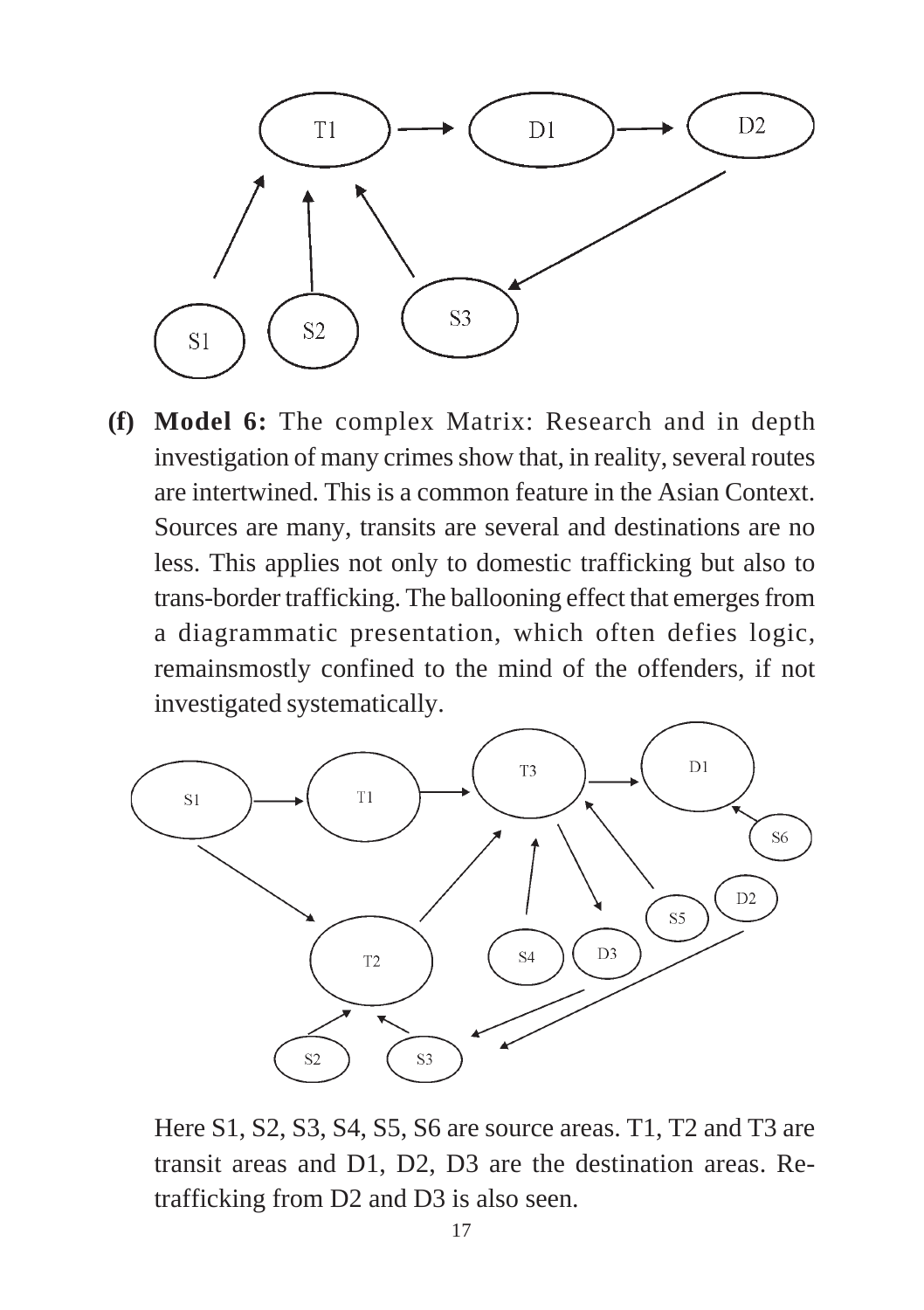**Fathoming the trafficking routes** and undertaking investigation on its entire spread and, thereby, unravelling the dimensions, remain a challenge in investigation. Often, they emerge from the mapping of the mind of the traffickers and at times from the interview of the victim/witness. This task needs to be attended to carefully, if the entire crime has to be exposed. Clues are available, leads are plenty but they have to be converted into intelligence and evidence. Clues emerge from the context. For example, the trafficker can choose to have so many sources and transits as well as destinations, depending on vulnerability of the victims on the one side and demand on the other. Therefore interrogation of the suspect followed by systematic investigation at all these places becomes highly significant and essential in fathoming the image of trafficking routes.

Systematic investigation of the trafficking routes will reveal not only the trafficking process but also the persons involved, means both offenders and victims. The various steps adopted by the offenders in the trafficking chain will emerge, which needs to be probed and evidence collected. This will bring out the cogent picture of the whole story and also help track the offenders, their linkages and transactions, at each place. Each link in the money trail, which can ne top down or reverse too, will help the IO to pin down the accused as well as detect the illicit. Further, tracking the routes will also expose other linked crimes as well as help rescue victims in those crimes.

**Illicit Revenue Generated in Sex Trafficking:** Trafficking is an organized crime with less investment but huge profits. A rapid assessment of the revenue generated in Kamla market, Delhi in 2004 in the NHRC study showed crores of rupees as income though the women and girls received only a few thousands. The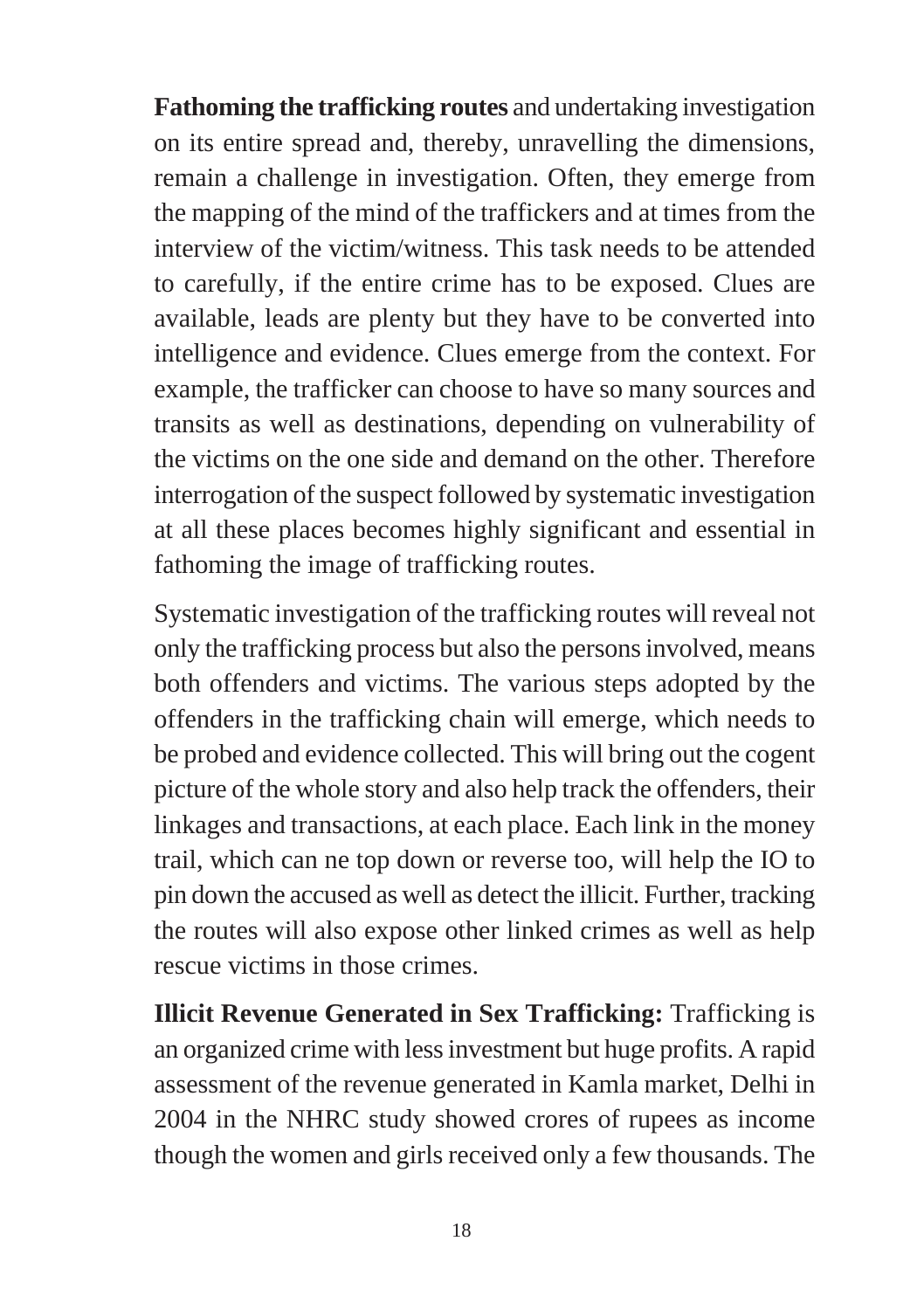study by BBA in 204 showed that 21 lakh crores is generated from children in exploitation in India. Despite the fact that the money is generated out of selling and exploitation of human beings, the offenders keep the profits with themselves. While on the one side the victims are deprived of this money, the inflow of the illicit into the regular economy is another serious matter for law enforcement. Therefore seizing and confiscating the illicit should be an important task in investigation.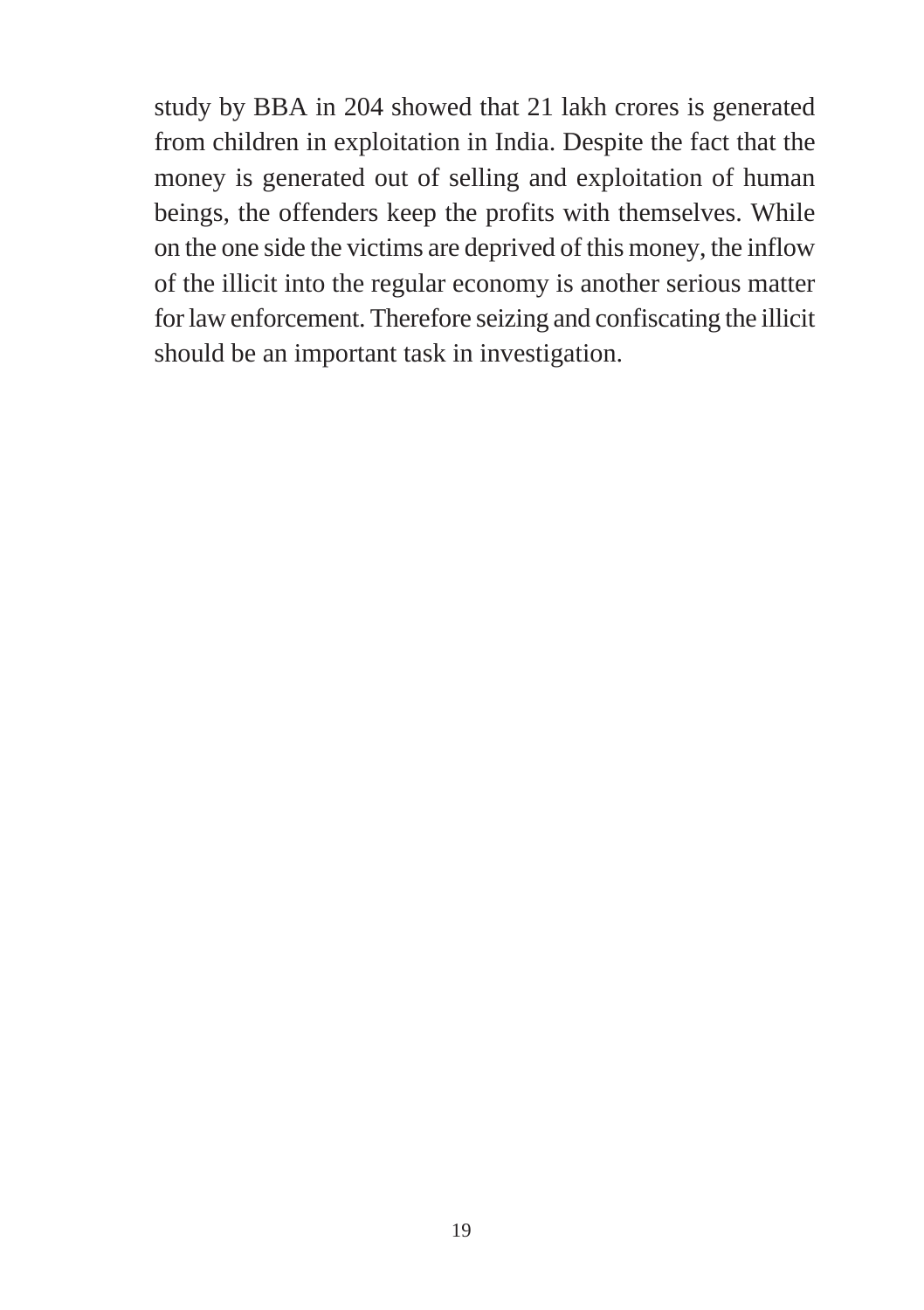## **Chapter 2**

# **INDICATORS OF SEX TRAFFICKING**

The fact is that human trafficking is an organized crime, a basket of crimes, a continuing crime and a crime that never stops till the rescue of the victim. Therefore the primary indicators are the victims' plight, the ambience, and the context. Since trafficked victims are employed in various ways, often camouflaging the exploitation, theinvestigation has to specialize in observation skills to look for the right indicators. In the world of sex trafficking, especially in the Asian context, the following indicators stand out.

- Commercialization of the sexual activity, ie. Sex on payment. Money speaks about what is happening.
- Economic gain to a person and corresponding loss to the other in a sexual relationship.
- The lack of freedom of the person in sexual exploitation.
- The lack of choice for the person under subjugation.
- The physical, emotional and financial harm on the person by the offenders, traffickers, agents customers etc.,
- The woman in sexual exploitation having no say in the course of things, like time, day period etc.,
- The offenders ensure that the money, jewels, dress, documents etc. of the person in sexual exploitation are taken over usually under the pretext of keeping them in safe custody, and are kept away under lock and key. The woman will have no freedom to access then when she wants. This deprivation is a clear indicator.
- The visits of 'customers' is another indicator. The person who exploits the trafficked person is an offender, even though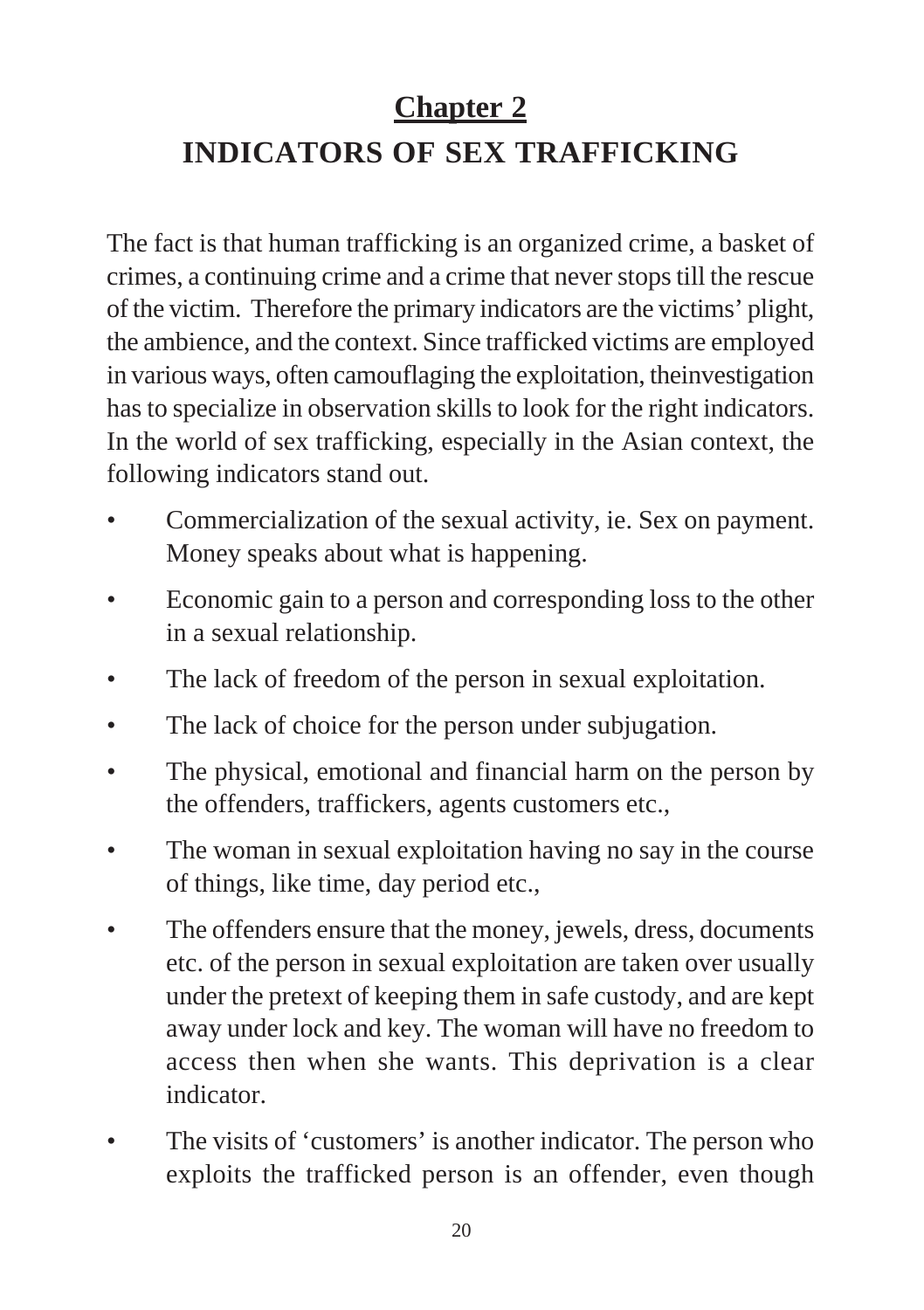usually they are termed as 'customers'. Their visits, more often in a clandestine manner, betrays even the exploitations carried out under the façade of massage services or tourist circuits etc.

- The transporters, especially those who move the woman and children in sexual exploitation, from one place of demand to another, at times even to residence of offenders ('customers'), leave telltale marks of trafficking. The transfer of 'human cargo', is different from the usual taxi service. A discerning eye can locate this.
- It is fact that often business promotions have been mixed up with sex tourism. The façade may be 'escort services', 'relaxation or massage services', 'friendship club', 'tourist circuit' etc. Sex tourism has now moved beyond the known tourist destination to little known places too. It has also seen being clubbed with religious tourism, medical tourism etc. where the façade for a decent vocation is used to camouflage the exploitation.
- In a recent episode, a few adolescent students were taken to a transit place in the name of excursion and study tour. The students were lured to have 'friends who will stay with them and pay them well. The charm of modern gadgets was another method of enticement. By the time this 'study tour' ended, the traffickers had make huge money by selling the innocence of these adolescents. They were indeed lured, enticed and trapped. The Police officials should have a discerning eye and sharp observation skills which would help them to observe the clues and disrupt the process of exploitation. Unknown persons befriending the adolescents, the lavish style of living and splurge of money in the places of stay are indicative of the happenings under the carpet.
- Of late, the issues of on-line sexual exploitation and online sex trafficking have increased. More often the medium is the social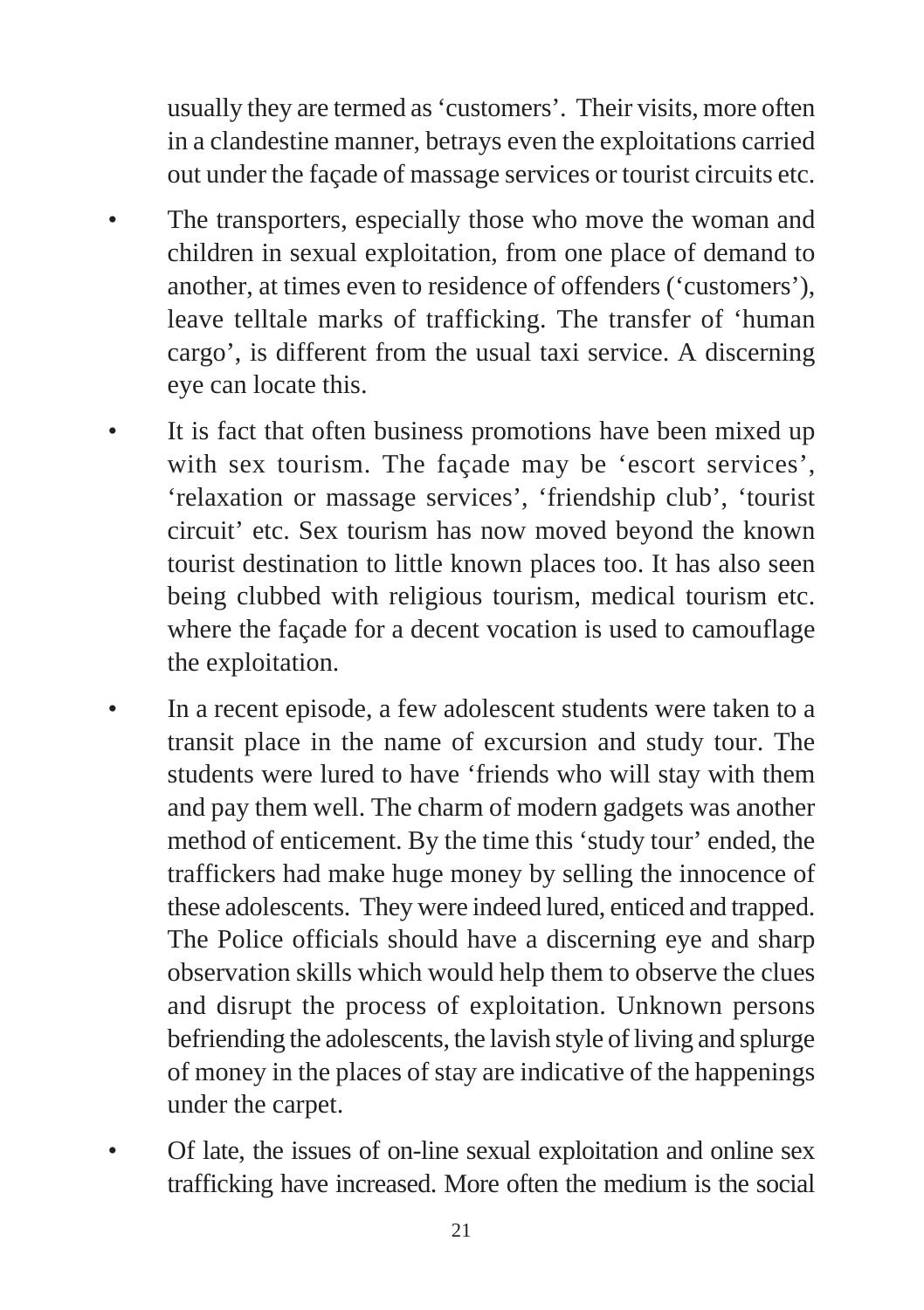media. There is a need for a watch on the messages and communications. The case study in box A explains the need and method of follow up. Accordingly social media management, can be very good indicator of trafficking. Technical skills are called for in observing as well as intervention.

#### Box A

### **Case Study: Social media helps prevent trafficking.**

While watching a Facebook page hosted by the migrants from Mizoram working in various vocations in different places, it was observed by the diligent police inspector in Aizawl that in Goa, a few men and women migrants, all adults, were exchanging notes on some anticipated problem. A person, who had recently hired them for a job in a hotel run by him, started showing suspicious conduct in asking them to service at his residence too. They reluctantly agreed, but soon realized that they are being confined to the residence without freedom to move. The migrants refused to be confined. Had they succumbed anything could have happened. They started chatting among themselves in the Facebook page seeking advice of one another as to how they can help themselves from the expected bondage. No sooner the message was noticed, the Mizoram official alerted the Goa police. The latter rescued them before they were exploited. Social media was used as a powerful tool to educate each member of her/his Rights and also invite discussion on the issues, challenges and solutions.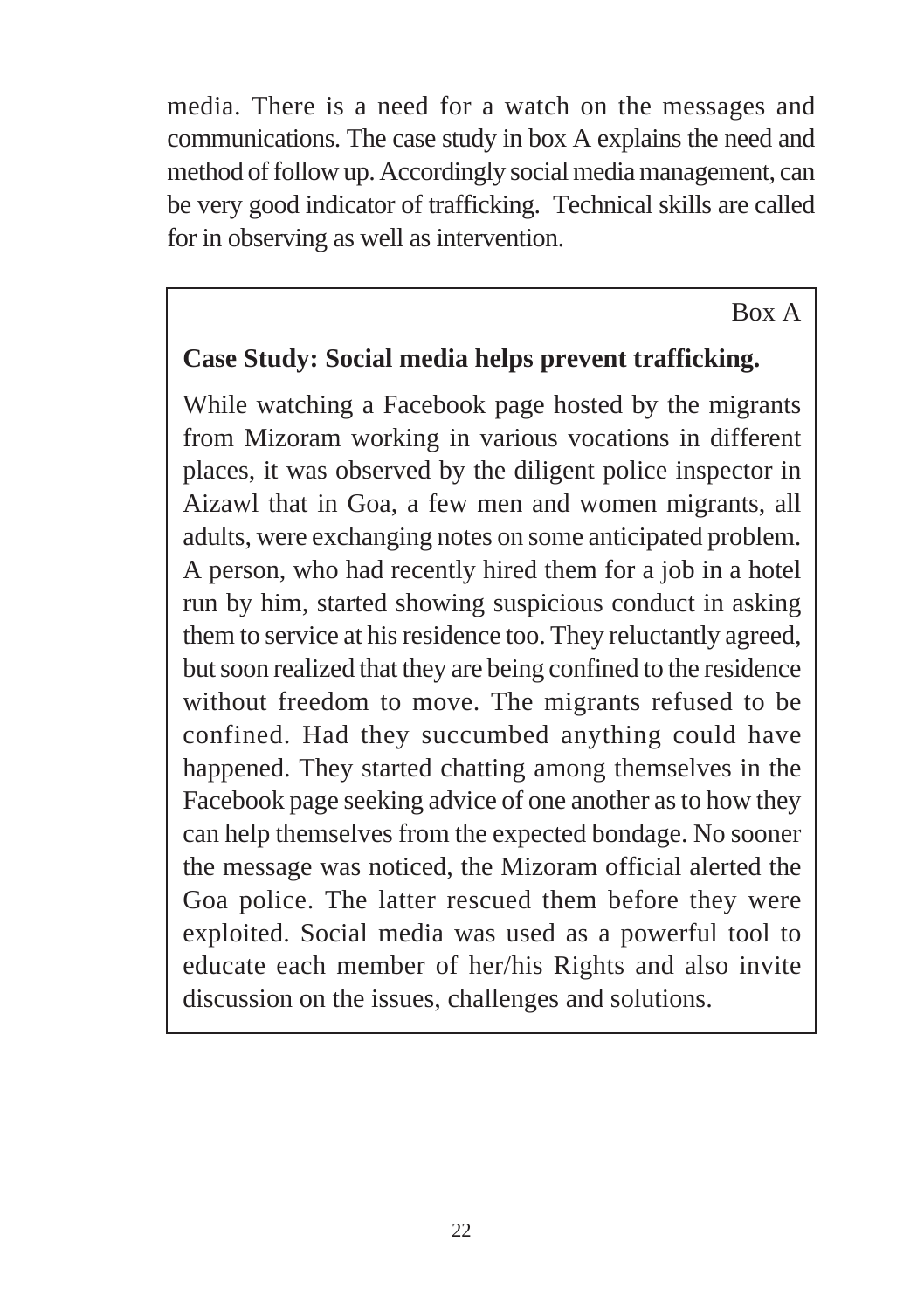## **Chapter 3**

# **CONTEXTUAL UNDERSTANDING THE LAWS, RULINGS AND ADMINISTRATIVE ORDERS IN RESPECT OF SEX TRAFFICKING**

- **3.1** The substantive legal provision is 370 IPC. In all crimes of human trafficking irrespective of the purpose of trafficking, this section shall be used. If the victim is under 18 years of age, or has been sexually exploited, add 370A, besides 370 IPC and the provisions of the POCSO Act.
- **3.2** The special legislations that are invoked in a crime of sex trafficking are shown in the box B. The golden rule for the police is to apply all relevant laws and all relevant sections in the FIR. If during investigation, other offences are made out, add them too. Prepare the CD (Case Diary) accordingly and record the justification in the section 172 CrPC portion of the CD. Also send information in writing to the competent court.
- **3.3** ITPA is the special legislation in India to address Sex Trafficking. In all such crimes, including FIR and chargesheets, besides 370 IPC, relevant sections of ITPA have to be added. Being a very special legislation, ITPA has comprehensive, stringent and effective provisions to address the issues in trafficking and consequent exploitation. In any given context, IO (investigating Police Officer) should file charge-sheet against the accused under the graver sections of all laws which are applicable, including IPC, ITPA, JJ Act, POCSO Act, and the Information Technology Act, 2000 as well as any other legislation, which would apply to the facts and circumstances of the case. Where the offence is committed against a member of the Scheduled Caste or Scheduled Tribe, or a person with disability, relevant provision of the Scheduled Castes and Scheduled Tribes (Prevention of Atrocities) Act, 1989, and the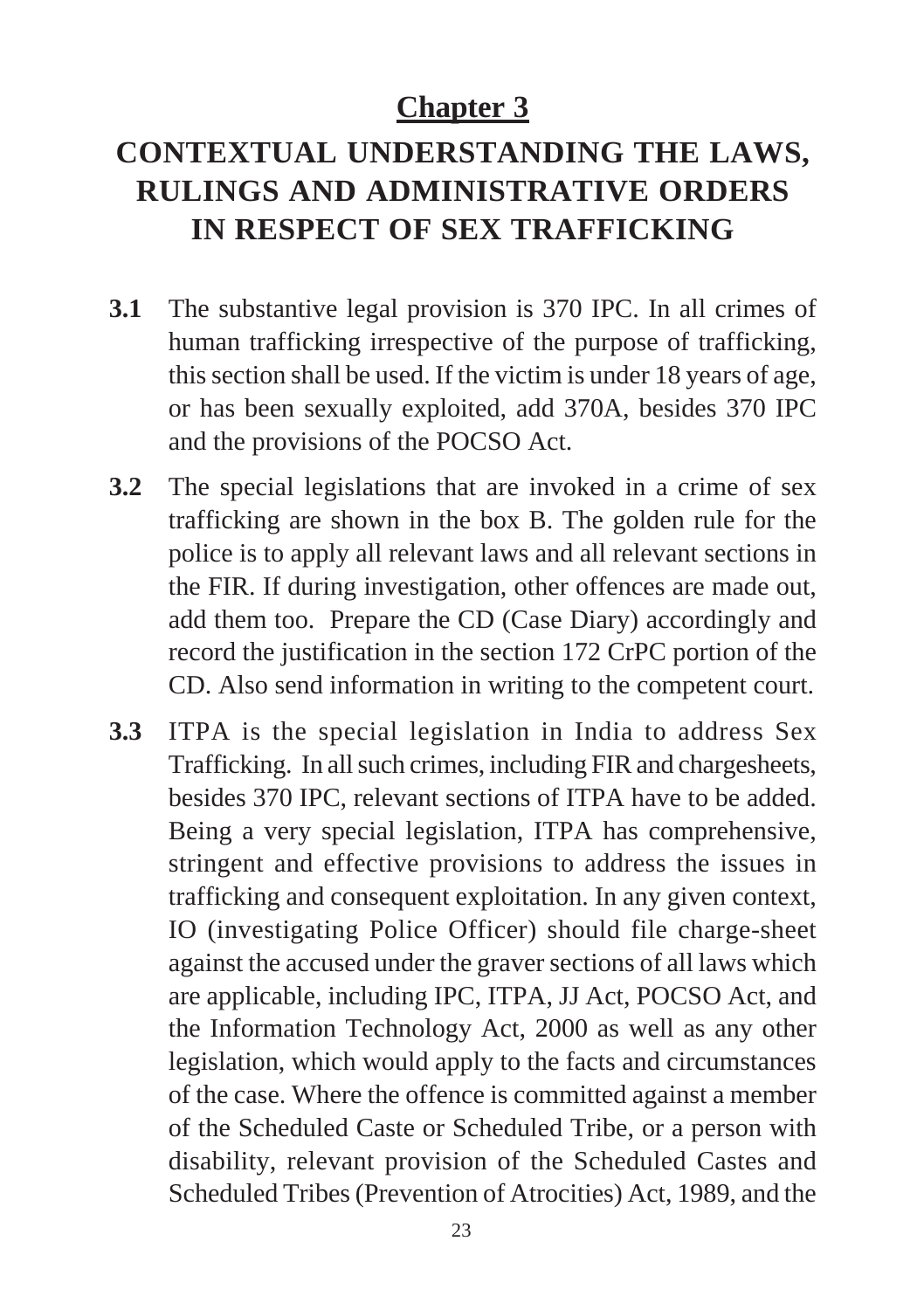Rights of Persons with Disabilities Act, 2016 will also have to be applied. One has to be careful in applying proper sections of law. Never victimize a trafficked woman by prosecuting her u/s 8 ITPA (seducing or soliciting for the purpose of prostitution) or any other section of any law. When investigation brings home the point that she has been sexually exploited against her **informed consent**, she becomes a victim. Consent obtained under lure, deceit, duress, coercion, compulsion or force is not "informed consent" and therefore is not 'consent' in the legal sense. Furthermore, if the victim is a girl child, the question of consent does not arise at all.It is further important to note that as per the POCSO Act, children under the age of 18 years cannot consent to any sexual act. And, in any case, consent has no relevance, if the offence is trafficking (370 IPC).

The acid test for application of laws is the understanding of the victim's plight. Document all harm that have been done to the victim and accordingly involve the relevant provision of all concerned Laws.

## Box B

## **The legal regime relevant in the context of trafficking:**

- The Indian Penal Code, 1860 (the applicable sections of IPC have been discussed in paragraph 1.9)
- Immoral Traffic (Prevention) Act, 1956 (the applicable section have been discussed in Para 1.10)
- POCSO, if the victim is a child and has been sexually assaulted. (the applicable sections have been discussed in Para 1.12)
- The Juvenile Justice (Care and Protection of Children) Act, 2015 (the applicable sections have been discussed in Para 1.11)
- The Goa Children's Act, 2003 (applicable only in the state of Goa)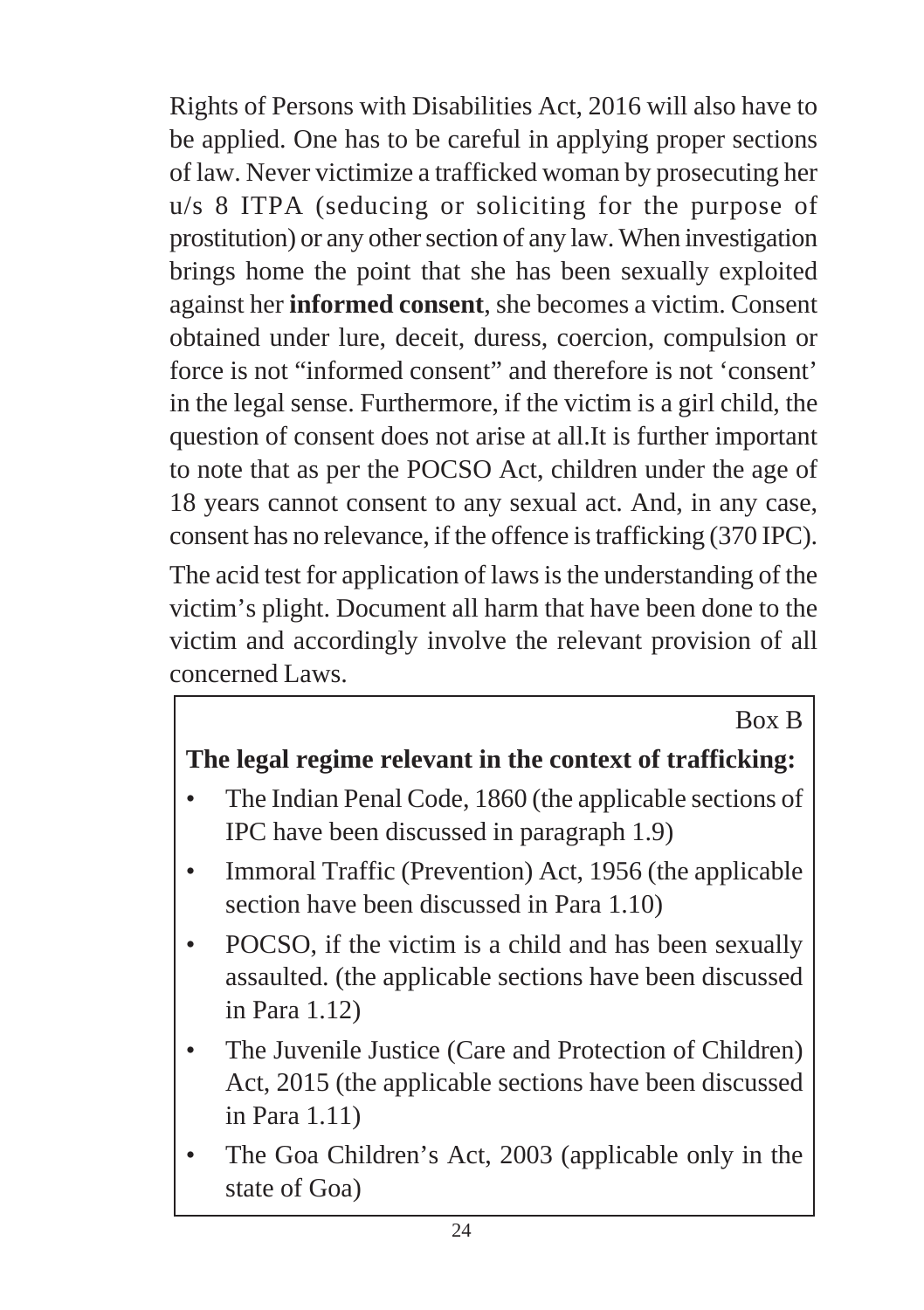- Other special laws relevant to the context (e.g, if the trafficked victim is exploited to develop pornographic materials and the porn is circulated through electronic media or internet, then the provisions of Information Technology Act, 2000 [Section 67, 67A, and 67B IT Act] will also be attracted).
- If the victim belongs to the SC/ST category and the offender was aware of this fact, the Scheduled Castes and Scheduled Tribes (Prevention of Atrocities) Act 1989 will apply. If the victim was a person with disability, the Rights of Persons with Disabilities Act, 2016 will apply.
- Labour laws including Bonded LabourSystem (Abolition) Act, 1976 will apply if the victim was exploited in bondage and further sexually exploited. Where the person exploited for labour is a child, the Child and Adolescent Labour (Prohibition and Regulation) Act, 1986 will apply.
- **3.4** The strength of ITPA and how best to use them :

ITPA is a comprehensive legislation which gives power and strength to the law enforcement/justice delivery agencies to combat and prevent trafficking. Since its enactment in 1956, the legislation was amended by the Indian Parliament twice, in 1978 and 1986, the latter hearing focused on prevention, a provision which is not so common legal regimes across the world. However, for various reasons, the different provisions of this special law are not being used and, furthermore are often misused and abused. One of the main reasons, as research has shown,<sup>5</sup> is ignorance and lack of understanding of these provisions. Therefore the following check list is a reference

<sup>5</sup> See the NHRC Action Research, 2005, ibid.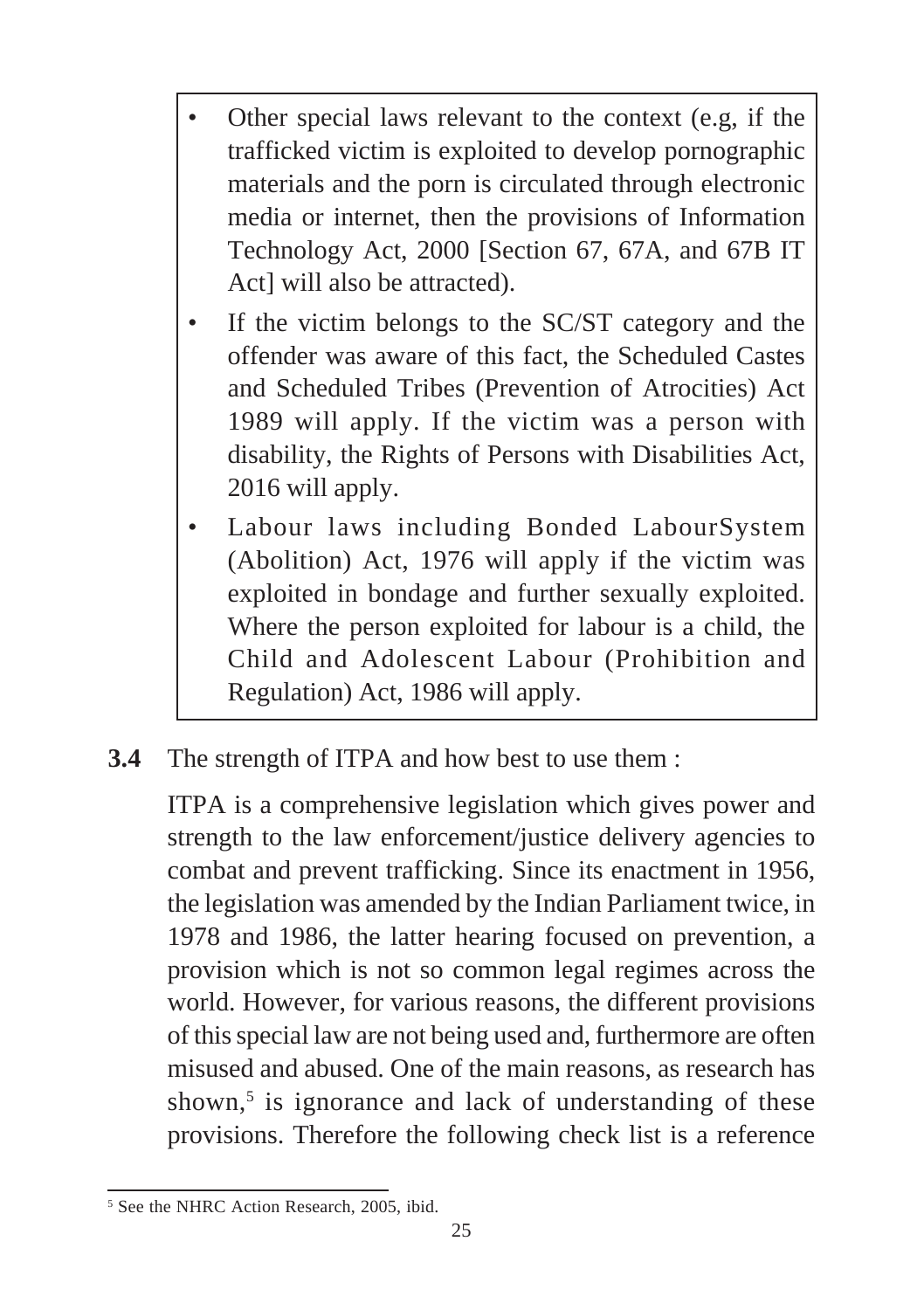guide to the law enforcement agencies and other stake-holders, providing answers to several frequently asked questions and frequently overlooked aspects.

# **3.4.1 General provisions:**

- The law applies to trafficking of males and females
- Commercial sexual exploitation of anybody (irrespective of age or sex) is an offence
- The law gives specific attention to women's rights and child rights
- The law provides a specific mandate and strength to NGO's and civil society in addressing trafficking
- The thrust of the law is addressing trafficking and not prostitution, through this has often been misunderstood
- The law empowers Judicial Magistrate as well as the Executive Magistrate for distinct functions.
- The law combines in itself criminal, reformatory, administrative and preventive provisions.
- The law concurrently empowers both State and Central Government for undertaking specific tasks (example: both State and Centre can notify investigating officers, both can set up special courts etc.)

# **3.4.2 The offences under ITPA :**

An analysis of the list of offences presented in Para 1.10, shows that ITPA has two distinct sets of regime, one is the criminal aspect for punishing the offenders and the second is the quasijudicial aspect dealing with the executive actions against the exploiters. Besides the seven penal sections viz., S3 through S.9, the law provides for enhanced punishment in respect of offences against children. On the quasi-judicial side, the DM/ SDM have powers to evictoffenders from places of exploitation and enable closure of brothels. The significant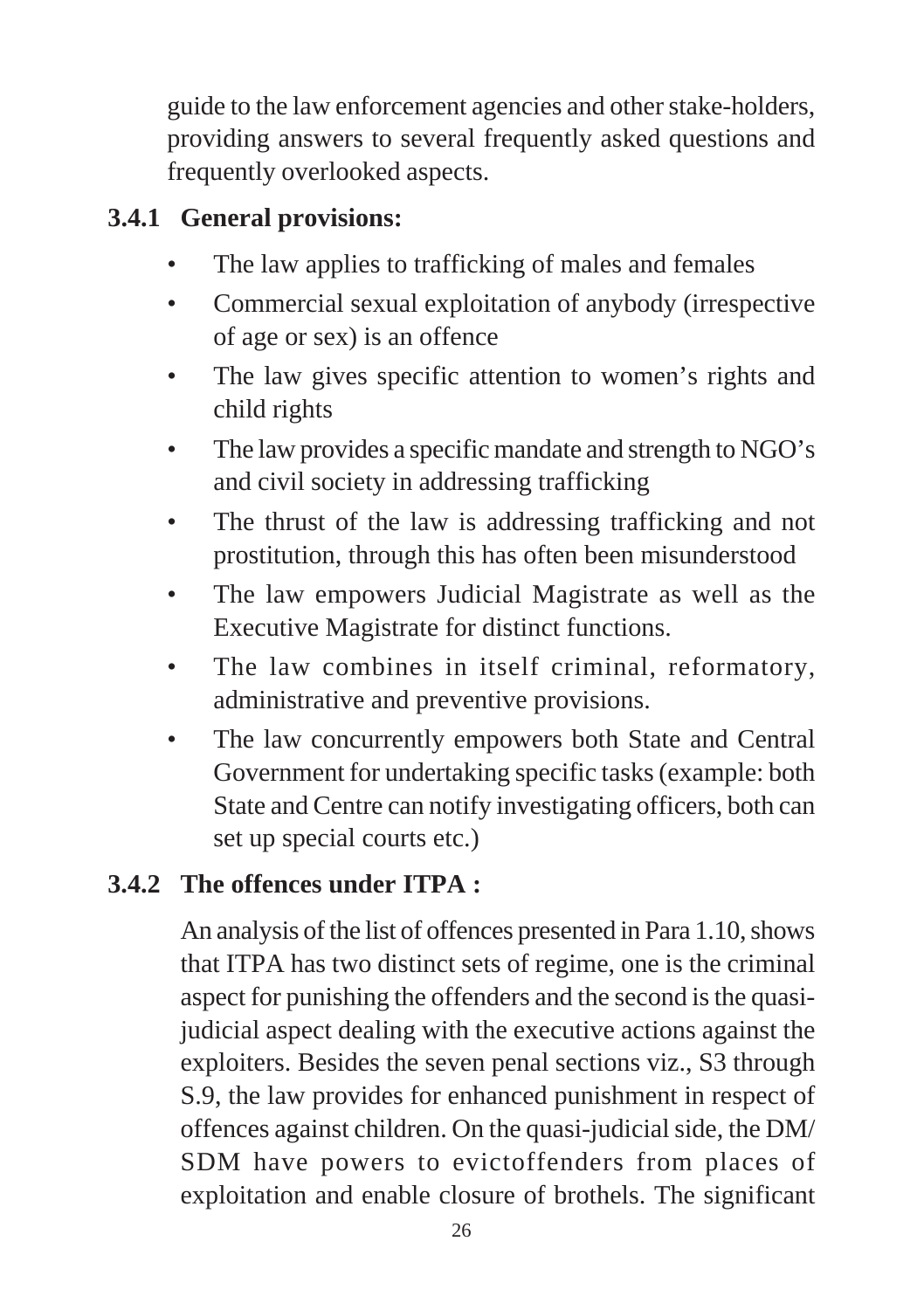aspects in law enforcement in respect of both judicial and quasi-judicial aspects are flagged in the following paragraphs.

- **3.4.3 Prosecuting "clientele" ("customer")** in a sex trafficking crime: The word 'customer' is a wrong usage, as he is the sex-offender and is part of the crime. Therefore this person is liable under the law and needs to be investigated and prosecuted. The following steps be taken against 'customers':
	- Firstly, he should be booked under 370 IPC, including him as part of those who 'receive' the trafficked person.
	- He is liable under Section 370A IPC, as he **engages** the trafficked person in sexual exploitation. The victim may be male, female or transgender of any age, and this will entail rigorous punishment and fine. If the victim is under 18 years of age, punishment is stringent under 370A.
	- He is liable u/s 5 ITPA. '**the customer'**, legally speaking, '**causes or induces'** the act and is, therefore, liable u/s 5(1)(d) ITPA.
	- He is also liable u/s 7 ITPA, as he is the person **"with whom prostitution is carried on"**, as defined in this section. As per Subsection 1A of S. 7, if the offence of 'prostitution' is committed in respect to a person under 18, the **person committing the offence** (which would include **the customer/clientele)** is liable for a graver punishment and fine with a mandatory minimum imprisonment of 7 years.
	- He is also liable u/s 6 ITPA, if he is found with a **child** in a brothel.
	- Whenever the victim is a **child**, the 'customer' should be prosecuted u/s 3 and 4 of POCSO also.
	- He can also be charged as an **abettor** to the violations on the victim, u/s 114 IPC.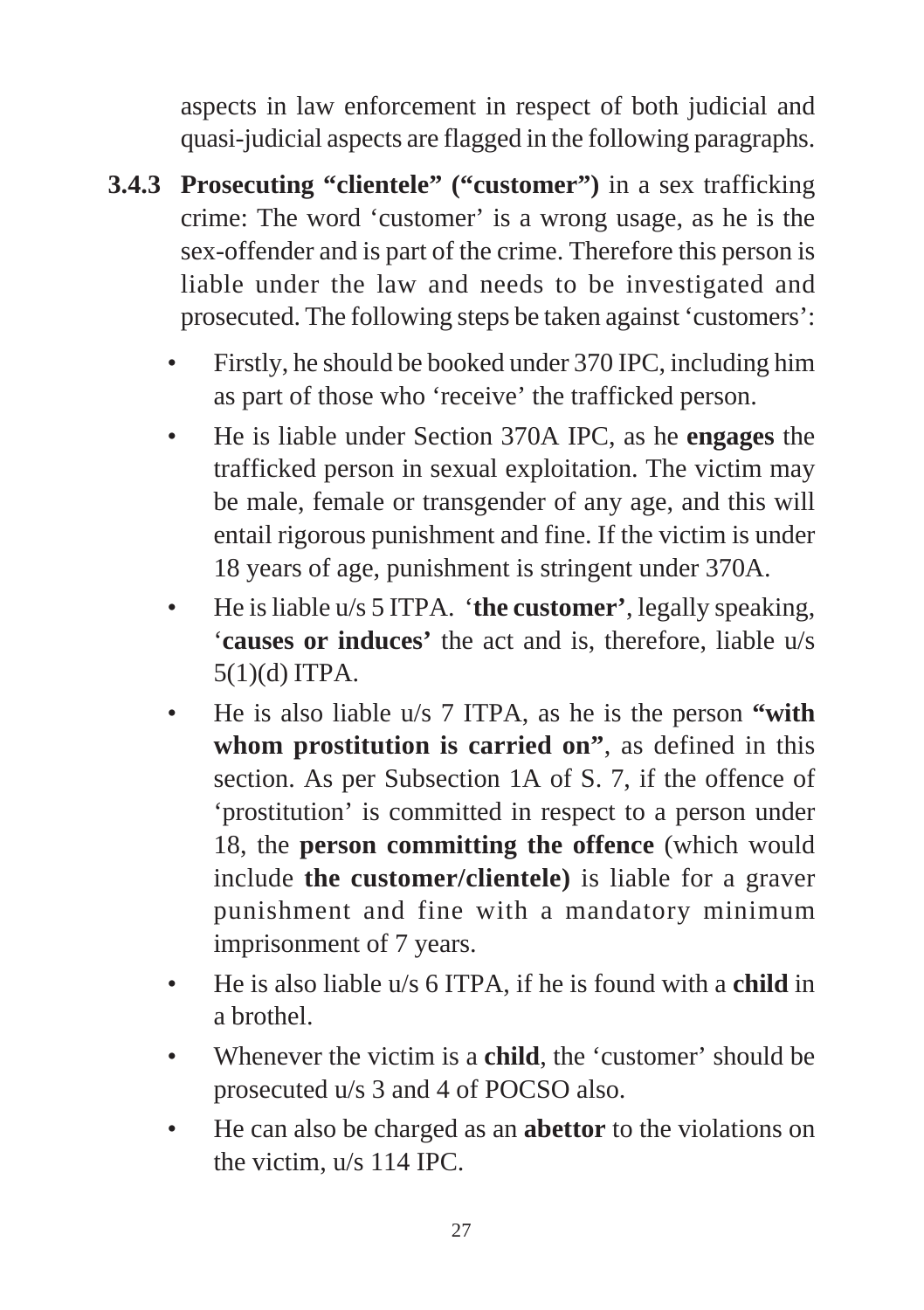• Further, in case of sexual assault, S.376 IPC **(rape**) should be added to the charges against the accused.

### **3.4.4 Liability of traffickers:**

The trafficker is liable under 370 IPC. If trafficking was for sexual exploitation, 370A also becomes applicable. The offences of criminal intimidation, abetment, conspiracy, all punishable under IPC, get attracted, depending on the facts in the crime. Further, u/s 5 of ITPA, trafficking committed, contemplated or **even attempted** is punishable, regardless of the consent of the trafficked person. The **modus operandi** could be any act stated in Para 1.2.2. If the offence of trafficking is committed against the will of the person, then the offender is liable for graver punishment. If the trafficked victim is a child, the minimum punishment is 10 years of RI. Depending on the facts and circumstances of the case, traffickers are also liable u/s 4, 6, 9 ITPA. Moreover, as abettors and/or conspirators, they are also liable under IPC (as discussed in Para 1.9).

The traffickers are liable under POCSO if the victim is a child and there was sexual exploitation of the victim. IT Act will be applied against traffickers if the offence was committed using internet. Further, other sections of substantive law like criminal conspiracy, abetment, kidnapping and abduction, etc. will also apply depending on the facts of the case.

- **3.4.5 Jurisdiction of Courts and Police:** An offence of trafficking, u/s 5(3) ITPA, may be tried in any of the following places:
	- From where the person (victim) has been procured, induced to go, taken or causedto be taken or from where an attempt to procure or take the person (the victim) is made. Thismeans the place where trafficking took place, i.e., the **source** point.
	- At the place where the victim has been exploited. This includes all places of **transit** and **destination.**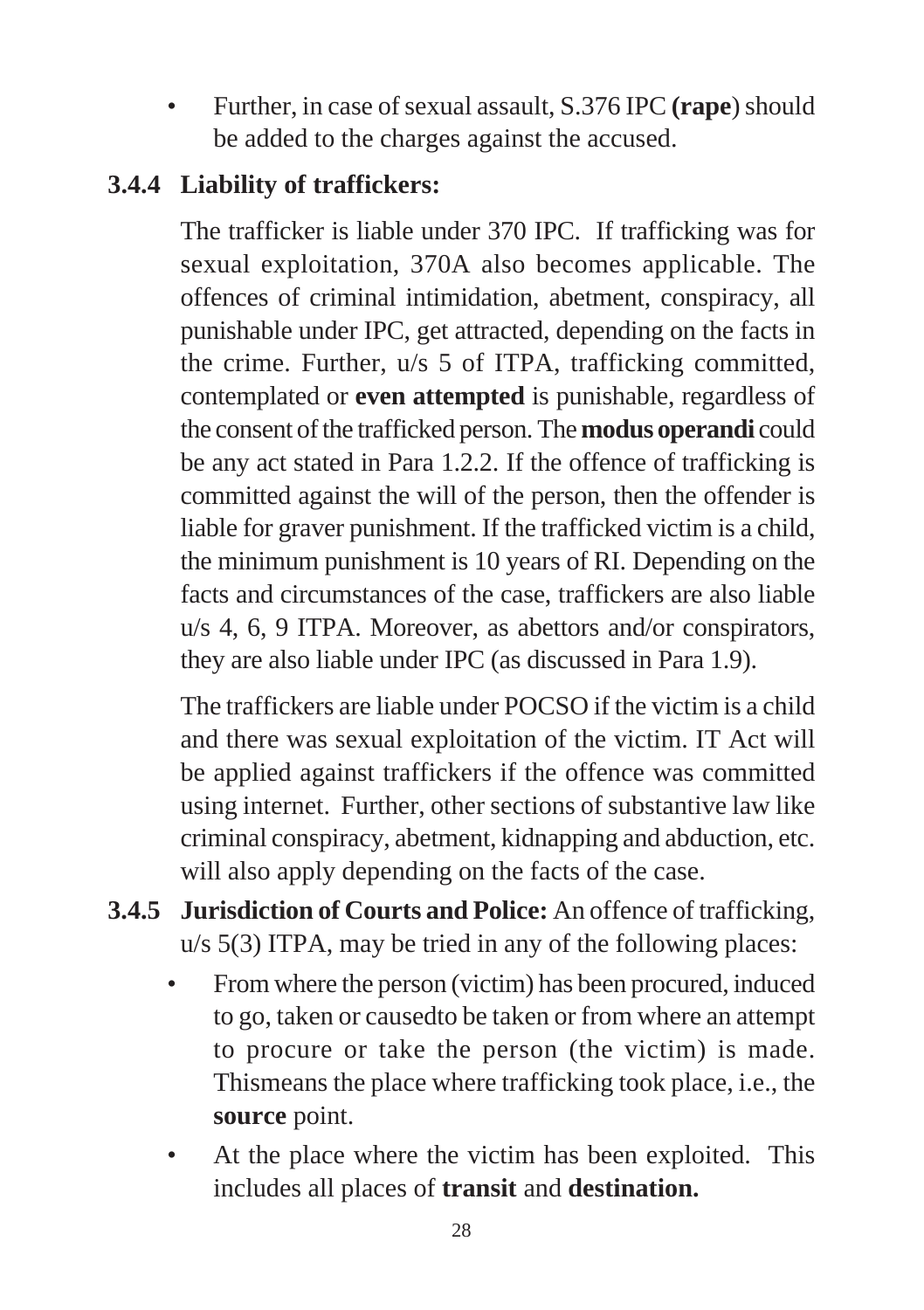**Police Jurisdiction:** Since the courts of law has jurisdiction in the source point, the transit pointsand the destination points, the following are relevant for police in the effective implementation of the law:

- In a case of trafficking, police agencies at the source point, transit pointsand at the destination point have a duty and responsibility to register FIR in their police station.
- There is no legal bar in having FIRs registered both at the source point and destination point if the former is on charge of trafficking and the latter is on the charge of sexual exploitation. The ideal situation would be to have the FIR at one of the two places and, thereafter, the investigation should cover the entire spectrum of the offences from its origin to the last place of exploitation.
- In the event of registration of more than one FIR at both the source, transit or destination points, the investigation can be clubbed together, as and when the linkage is established in evidence. Thereafter, police is free to file a charge report before the court of law at either place (i.e. the source point or the destination point) and simultaneously close the investigation in the other place (u/s 173 CrPC) provided it is for the very same offence,and thereby avoid double jeopardy. Law of double jeopardy will not be attracted if the offences alleged (though they are essentially part of a continuing offence) are independently acted upon. For e.g., FIR in one place is u/s 370 IPC and 5 ITPA for trafficking and the FIR in another place is for exploitation u/s 7 ITPA, 376 IPC, and POCSO etc., coupled with 370 IPC.
- Since attempt to trafficking is also a specific offence under ITPA, it gives a strong weapon to the law enforcement agencies to bring to book the traffickers as well as abettors and conspirators in trafficking, even if the trafficked victim was not sexually assaulted.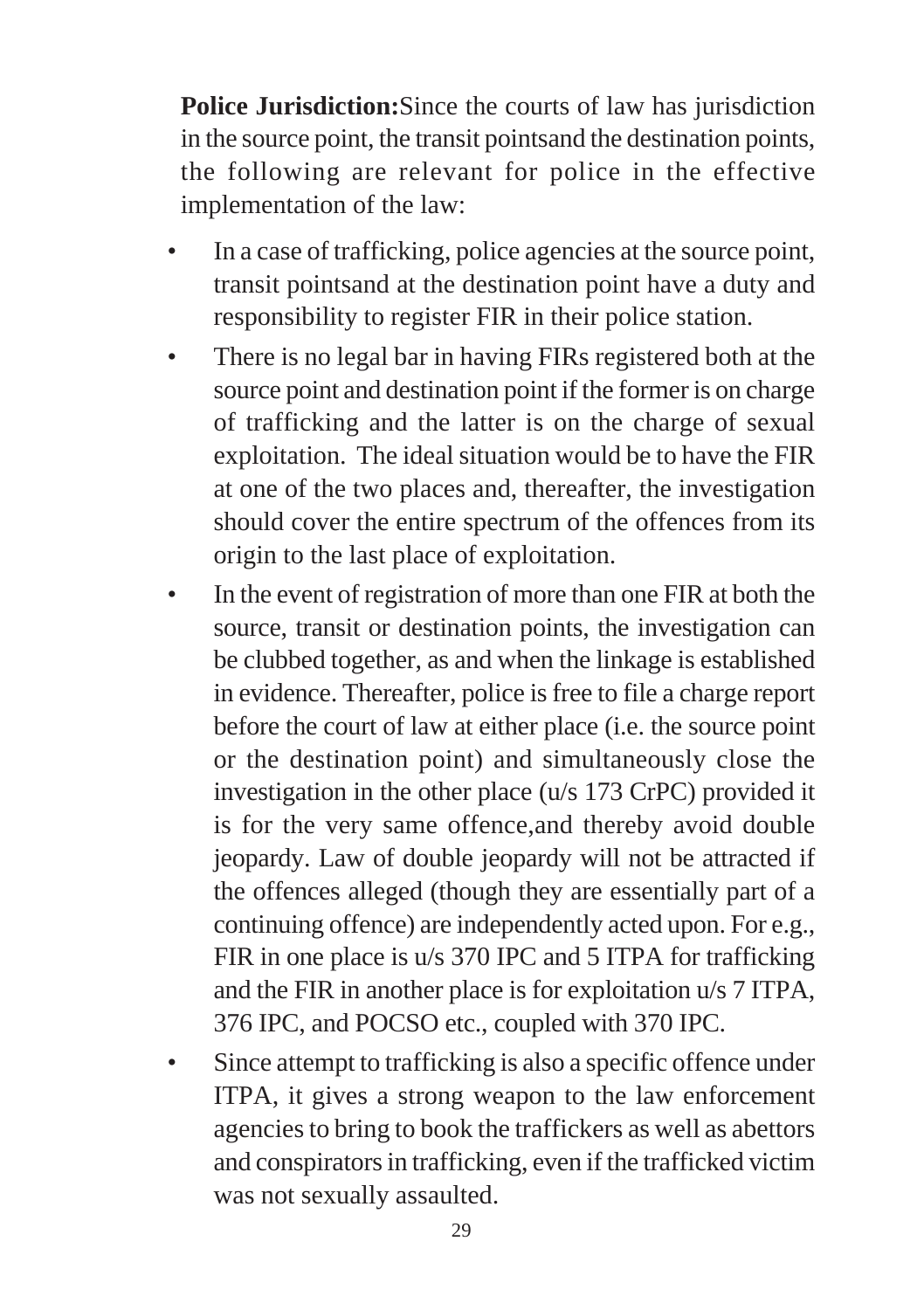- **3.4.6 Law of presumption in** ITPA is a good instrument for preventing and combating trafficking: There are five presumption clauses in ITPA, where the onus of proof shifts to the accused. Therefore it provides a powerful tool for investigators and prosecutors. This may be used in conjunction with the presumptions in the POCSO Act which provides the presumption of the commission of an offence under s.3,5,7,9 of the Act as well as a presumption towards the existence of sexual intent where it is required as an ingredient to the offence. The presumption clauses are below:
	- (i) Section 3 ITPA provides punishment for keeping a brothel or allowing premises to be used as a brothel. It shall be **presumed,** says section 5(2A), that the concerned person (owner, tenant, lessee, occupier, in-charge of any such premises) has knowledge of the same if :
		- A report is published in a newspaper with local circulation that the premises concerned is being used for prostitution, as revealed during a search (done anytime earlier)
		- A copy of the search list is made available to the person concerned (at any point of time)
	- (ii) If any person A, who is above 18 years of age, has exercised control, direction or influence over the movements of another person B, in such a manner that A was aiding, abetting or compelling B to prostitute, it shall be **presumed** that A is knowingly living on the earnings of prostitution of another person and is liable u/s 4 ITPA.
	- (iii) If a person is found with a child in a brothel, it will be **presumed** that the person hasdetained the child for CSE and is, therefore, liable for the same u/s 6(2) ITPA.
	- (iv) If the medical examination shows that a child, who has been detained in a brothel, was sexually assaulted, it will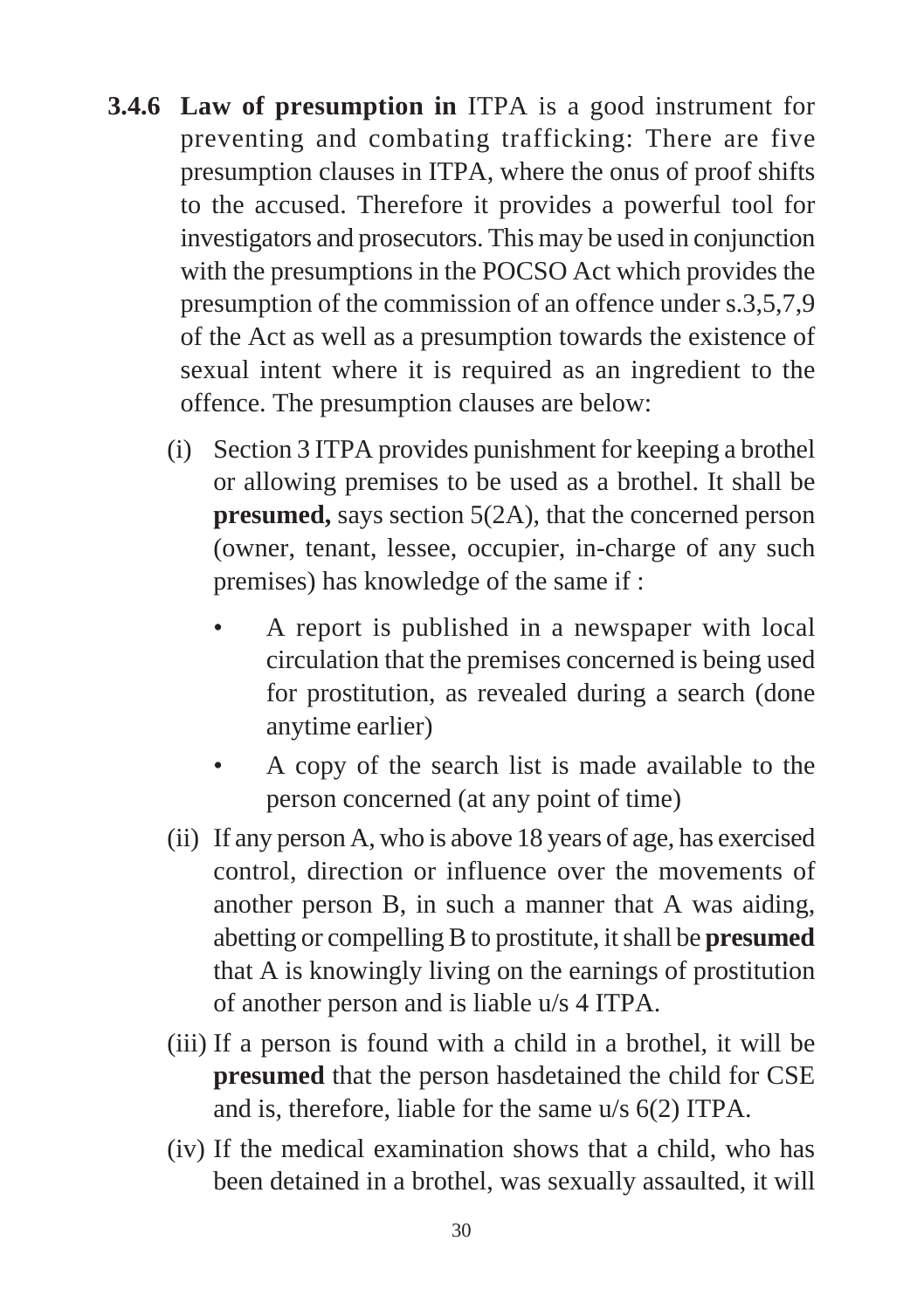be **presumed,** u/s 6 (2A ITPA), that the child was detained for CSE and was sexually exploited. This legal presumption is a good tool to establish the liability of the offender, whenever it is seen that the rescued child has been sexually assaulted.

- (v) According to S.6(3) ITPA, a person shall be **presumed** to have detained a woman or girl (of any age) in a brothel or upon any premises for CSE, if the person withholds from her any of her property (like jewelry, dress, money, I Card etc.), with intent to compel/induce her to stay there. Further, he is also liable if he threatens her with action if she takes away any such property lent/supplied to her by, or on the direction of, such a person.
- **3.4.7 CSE of child/minor:** Law views CSE of children/minors (meaning any person under 18 years) as a grave offence and, therefore, has the following special provisions u/s 7 ITPA, regardless of that person's consent:
	- Enhanced punishment for prostituting a child/minor
	- Minimum punishment is rigorous imprisonment for 7 years
	- Mandatory fine along with jail
		- Note: Section 370A IPC also provides for enhanced punishment and fines if the victim of trafficking is a child. Hence, in such situation, the charge sheet should include, besides ITPA sections and 370 IPC, the section 370 A also, besides relevant sections of POCSO.

# **3.4.8 Who can rescue a trafficked person (i.e., a victim of trafficking)?**

S.16 ITPA authorizes rescue of any person (irrespective of age) who is made to carry on prostitution in a brothel. The powers to order rescue are available to both Judicial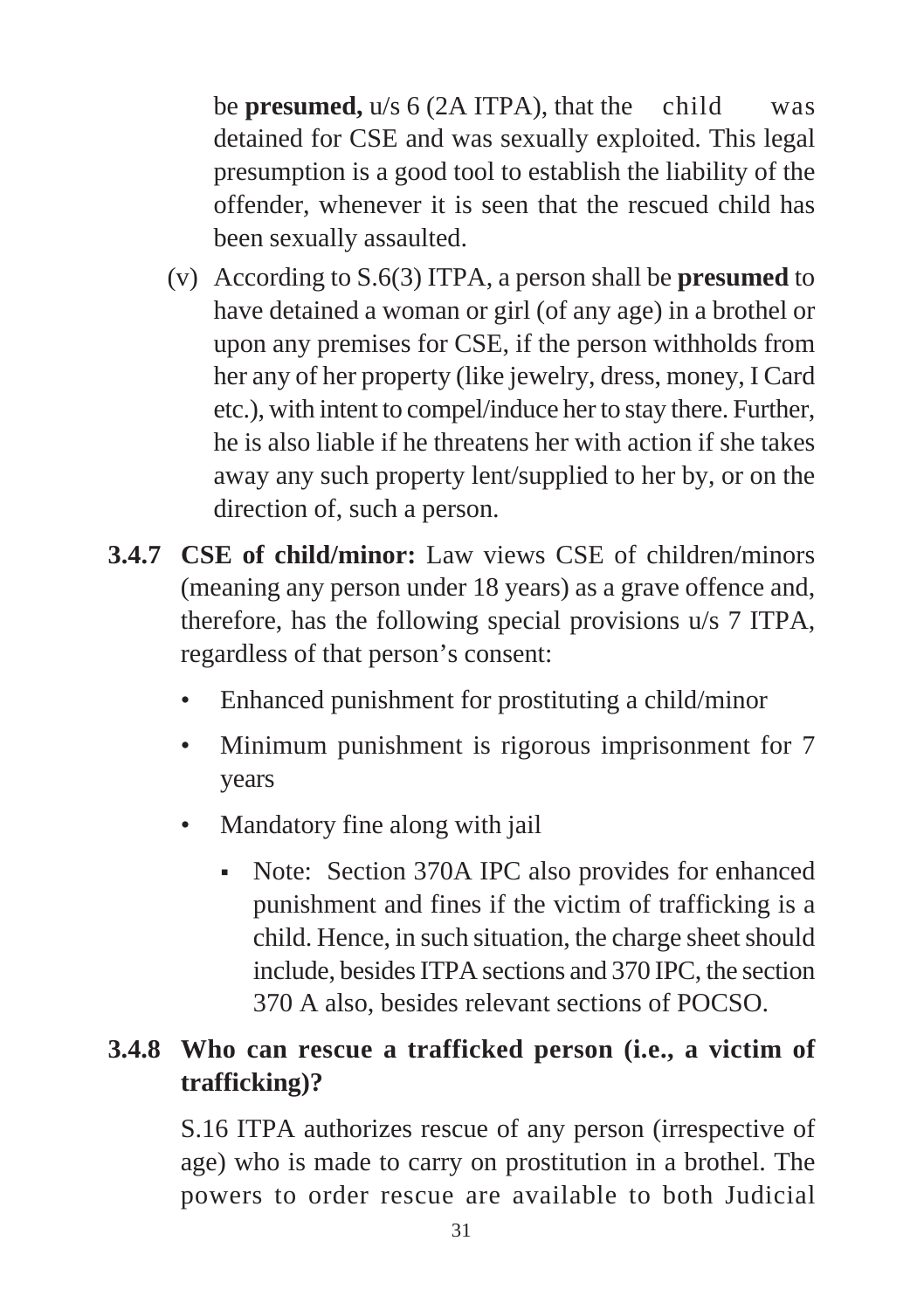Magistrates (MM or JM) and Executive Magistrates (DM or SDM). Therefore, any of these officials may be moved by anybody seeking the rescue of any such person. The Magistrate can order rescue of any person if he has reason to believe that any person is carrying on or is being made to carry on prostitution in a brothel. However there is no such stipulation u/s 370 IPC or 370A IPC, where such power has not been given to DM/SDM.

# **3.4.9 Can any civilian (or an NGO) move the Magistrate and seek orders for rescue of any person?**

The answer is yes. U/s 16 ITPA, the Magistrate has powers to direct any police officer (not below the rank of SI of police) to rescue any person if the Magistrate has reason to believe that the rescue is required, and the source of information for the Magistrate could be government agencies or **otherwise** and, therefore, it includes **any** of the following viz., (a) Police; (b) Any person authorized by the State Government (e.g. rescue officer notified by U.P government); (c) Any NGO; (d) Magistrates, acting on own intelligence; and (e) Any other source.

### **3.4.10 Can rescue be done ifa notified Special police officer is not available?**

Yes, u/s 16 ITPA, the Magistrate can authorize any police officer (whether notified u/s 13 ITPA or not), provided the police officer is of the rank of SI of police or above. However,there is no such restriction of rank of police under s.370 IPC and therefore all Investigating Police Officers can act upon the FIR in such cases.

#### **3.4.11 How to prevent/combat misuse of public places?**

The legal provisions u/s 7 ITPA envisage a significant role of law enforcement agencies in not only taking action against the offenders who misuse public places, but also in preventing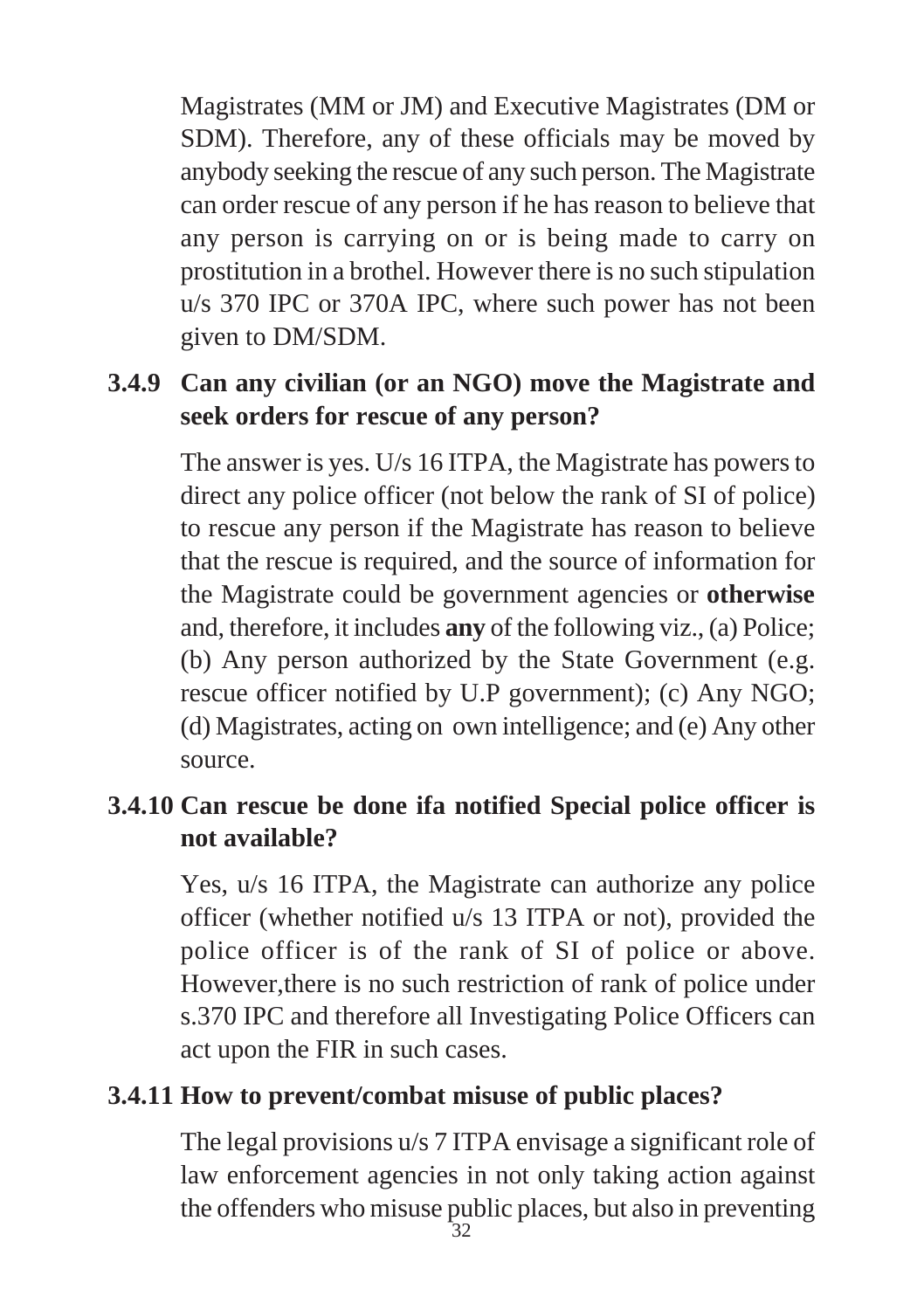such misuse. In this context, the following aspects be taken note of:

# A) **What is a public place?**

A public place, u/s 7 ITPA, includes the following:

- Any premises within an area notified by the Government
- Any premises within a distance of 200 meters of any place of public worship, educational institution, hotel, hospital, nursing home or other official/public domain.
- As defined under S.2(6) of the Hotel Receipts Tax Act, 1980, any place where residential accommodation is provided by way of business, for a monetary consideration, is a hotel.
- Any transportor vehicle to which public has access.
- B) In *Vishal Jain Vs. UOI,* AIR 1997 SC 3021, Supreme Court has held that "any place intended for use by or accessible to public in a public place. It is not necessary that it must be a public property. Even if it is a **private property**, it is sufficient that the place is accessible to public". This gives wide scope for all concerned agencies to address the issue accordingly.

# C) **Can a hotel license be suspended if prostitution is carried on in the hotel?**

Yes, u/s 7(2)(c) ITPA, if the public place which is misused happens to be a hotel, the hotel license may be suspended for a period not less than 3 months and may be extended to one year. In such circumstances, the police officer should move the concerned court (District Magistrate is the competent court) for the suspension of the hotel license.

### D) **Can the hotel license be cancelled?**

Yes, u/s 7(2) (c) ITPA, if it can be proved that the victim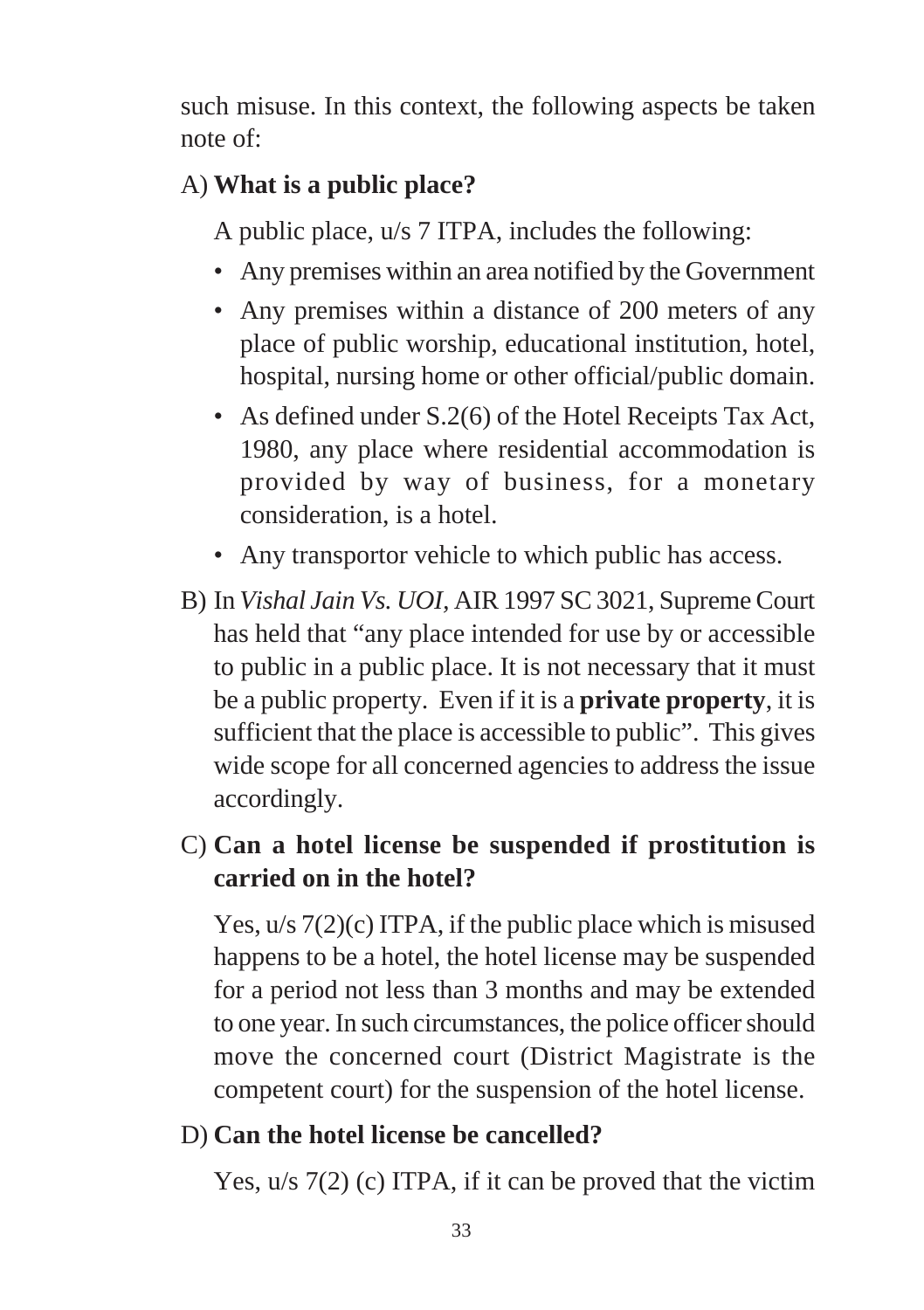of prostitution or CSE in the hotel happens to be a child or minor (i.e. any person, male or female, who is under 18 years of age), then the hotel license is liable to be cancelled. The police officer has to move the court of the District Magistrate for the same.

- E) **Who are all liable for misuse of public places?**Under section ITPA, the persons liable are –
	- Any person who carries on prostitution
	- Any person with whom such prostitution is carried on (customers/clientele etc.)
	- Any keeper of a public place who permits such misuse
	- Any tenant, lessee, occupier or person in charge of any premises who permits the place or part thereof for misuse
	- Any owner, lesser, landlord of any such place, or their agents, who lets the place or part thereof for misuse or is willfully a party to the same.

# **3.4.12 Closure and Eviction of Places of Exploitation after notice**<sup>6</sup> **:**

- Under section 18(1) ITPA, The District Magistrate (DM), the sub divisional Magistrate (SDM) and a Police Commissioner (specifically notified by the State Government under this Law) can act on information from police or NGO or anybody else to close and evict offenders from a place of CSE.
- This magistrate can issue notice to the owner, lesser, landlord of the house, room, place or portion thereof or their agent, as well as the tenant, lessee, occupier of, or any other person in charge of such house, room, place or portion thereof.

<sup>6</sup> For details in respect of drafting a speaking order as well as the case laws, see the booklet by Nair PM, "Role of DM in Antihuman Trafficking", published by National Law University, Odisha, Cuttack and TISS, 2017.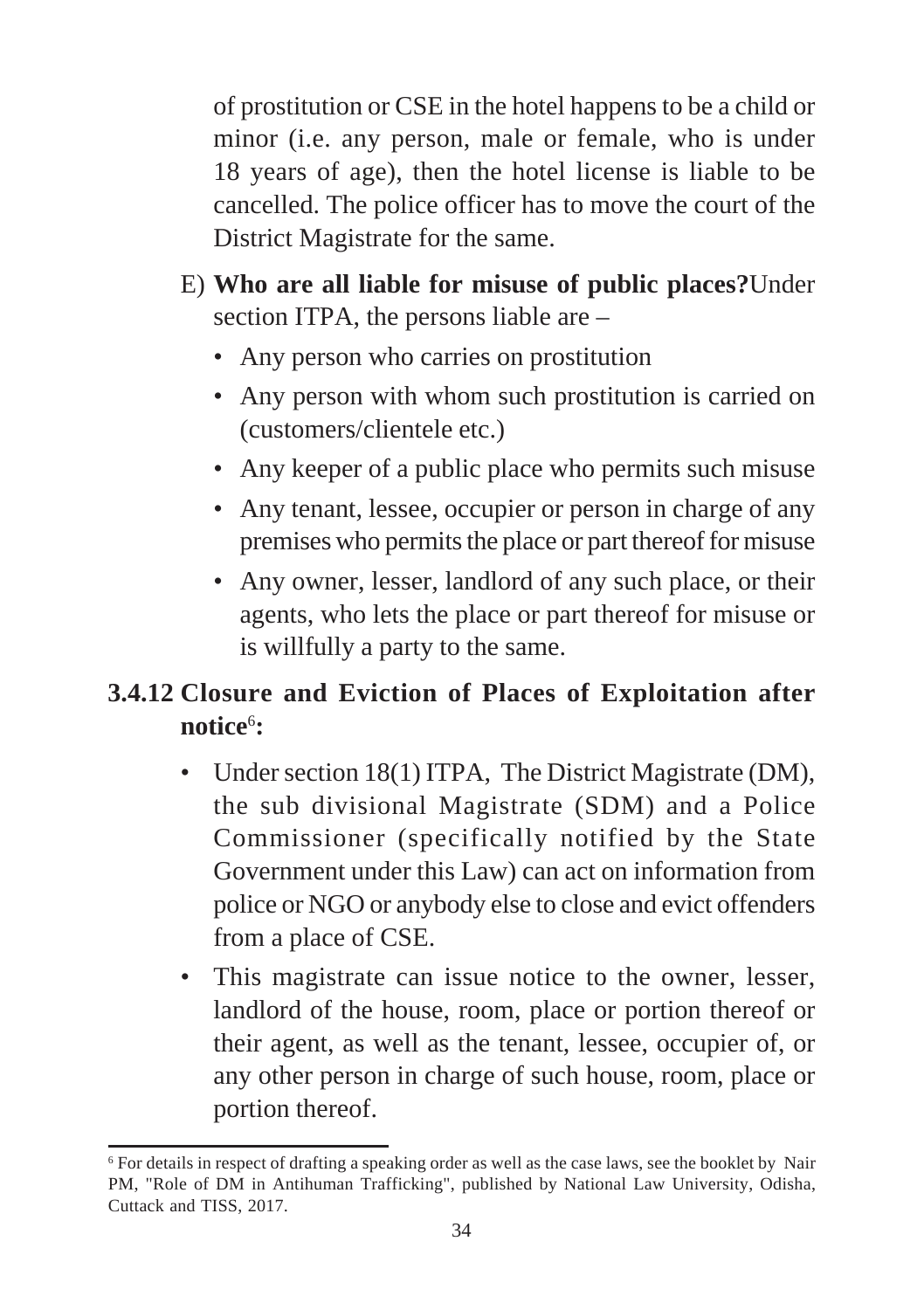- The show cause notice sent to them by the Magistrate would direct them to reply within 7 days of the receipt of the notice stating why the property should not be attached for its misuse.
- The Magistrate should hear the party before taking a decision.
- After hearing, if the Magistrate is satisfied about the misuse, he can (a) direct eviction of the occupier within 7 days of the order and (b) direct that prior approval of the Magistrate be obtained before letting out the place again during the following one year (and during the following 3 years if a child or minor has been found during the search of the premises). The order of the DM/SDM has to be a concise, cogent and comprehensive speaking order<sup>7</sup>.
- The order of the DM, if done with due diligence, is final. There is no appeal or stay, by any Court, Civil or Criminal, as stated u/s. 18(3) ITPA.Since closure of brothel would entail loss of 'income' for the exploiters, and no relief is available by way of appeal, this is **a stringent section of law** which the police, prosecutors, the DM/SDM and NGO's can effectively utilize to combat and prevent trafficking. (This is a provision in the Indian law which, perhaps, has no parallel anywhere.)

# **3.4.13 Closureand eviction of Places of Exploitation without notice:**

According to S.18 (2) ITPA, the court convicting a person of any offence under S.3 ITPA (keeping a brothel, etc.) or S.7 ITPA, (misuse of public places for CSE) may pass orders of closure and eviction without any notice to any such person. Therefore in the event of a conviction u/s 3 or 7 ITPA, the police/prosecutor should immediately move the court for

<sup>7</sup> Ibid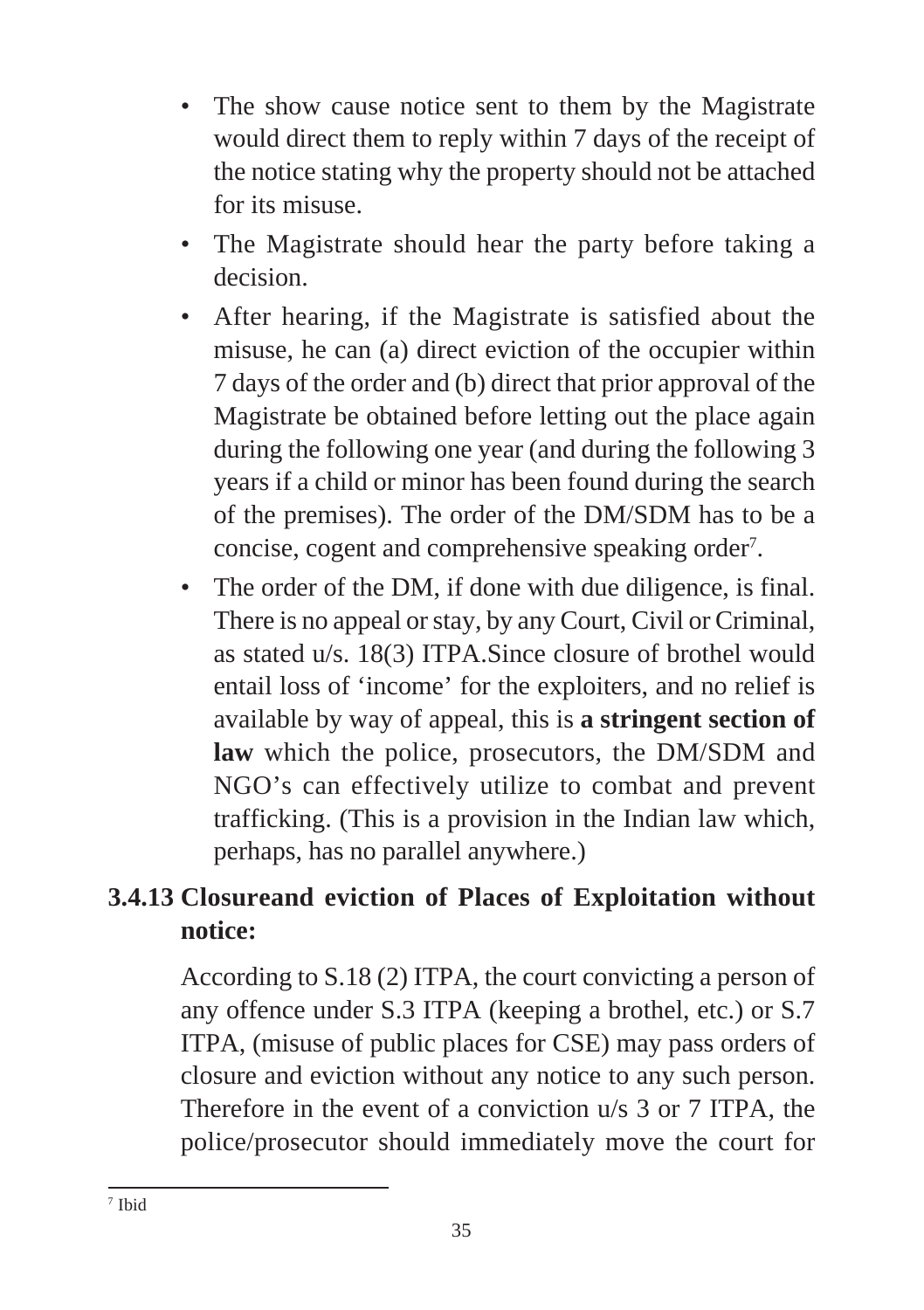closure/eviction u/s 18 ITPA. The IO need to have a case management system wherein he can advise the prosecutor, at the right time, on this matter. It is to be noted that this remedy is extremely effective as such an order is non-appealable and cannot be stayed or set aside. {s.18(3) ITPA}.

### **3.4.14 Surveillance of convicted persons under ITPA:**

According to S. 11 ITPA, any person convicted under ITPA or relevant sections of IPC (363, 365, 366, 366A, 366B, 367, 368, 370, 370A, 371, 372 or 373) who is convicted again under ITPA, for a period of 2 years or more may be subjected by the court to notify, according to the rules made by the State Government in this regard, of any change of his residence or any absence from such residence after release, for a period upto 5 years. If the State rules exist, this is a potent weapon for the law enforcing agencies to keep surveillance on the movement and activity of the convicted person so as to prevent any such crime in future. If there are no rules, the state government be moved for bringing out comprehensive Rules under ITPA.

### **3.4.15 Externment of convicted persons under ITPA:**

According to S. 20 ITPA, the District Magistrate, Sub-Divisional Magistrate, or an Executive Magistrate authorized by the State Govt., has power to extern (remove) a convicted person to another place within or outside the limits of his jurisdiction. This is a powerful weapon against convicted exploiters so that they are prevented from carrying on further exploitation. The police have to move the concerned Magistrate immediately after conviction so that the Magistrate can start the externment proceedings.

### **3.4.16 Finality of proceedings and enabling provisions:**

ITPA is a special legislation which has certain inherent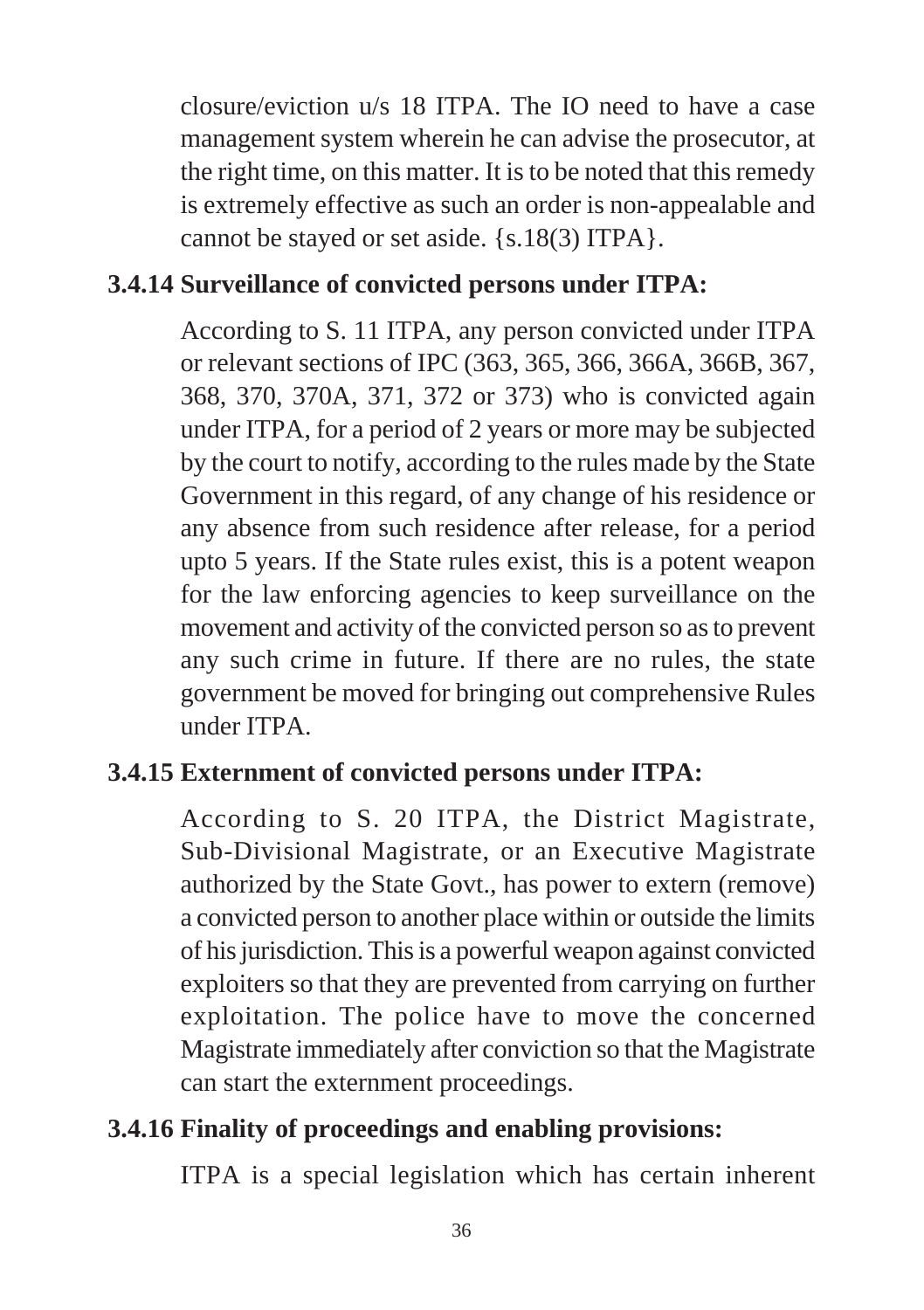provisions to ensure that the legal proceedings are not long drawn. These provisions and restrictions are meant to be invoked by the agencies concerned (police, prosecutors and judiciary) so that the trial is expedited and justice is delivered without delay. In this context, the following are noteworthy.

- U/s 18 ITPA, there is neither appeal nor stay against the order of eviction by a Magistrate or the Court.
- Any appeal against the order for protective custody u/s 17 (4) ITPA, issued by the Magistrate (SDM, DM, MM or JM), shall go to the Court of Sessions, whose decision shall be final. Therefore, there is no appeal beyond the Sessions Court.
- Special Courts (including Exclusive Courts) for the trial of offences under ITPA can be constituted not only by State Government (u/s 22 A) but also by the Central Government (u/s 22 AA ITPA). This is a provision which can help in expediting the Court Proceedings and justice delivery.
- Summary Trial: Whenever necessary, the State Government may authorize the Court to try cases summarily (in accordance with the provisions of CrPC dealing with Summary Trial, i.e. Sections 262, 263, 264 and 265 CrPC). However, the maximum punishment in Summary Trial is up to 1 year. If the Court thinks that enhanced punishment is called for, then the case be reverted to regular trial.

### **3.4.17 Special Police officer (SPO)of the State Government:**

U/s 13 (1) ITPA the State Government can notify one or more police officers, not below the rank of Inspector of Police, as SPO having powers over a specific jurisdiction, which may include the entire state. Since many trafficking cases have inter-district and even inter-state ramifications, it is advisable to issue such notifications, without narrow restrictions. The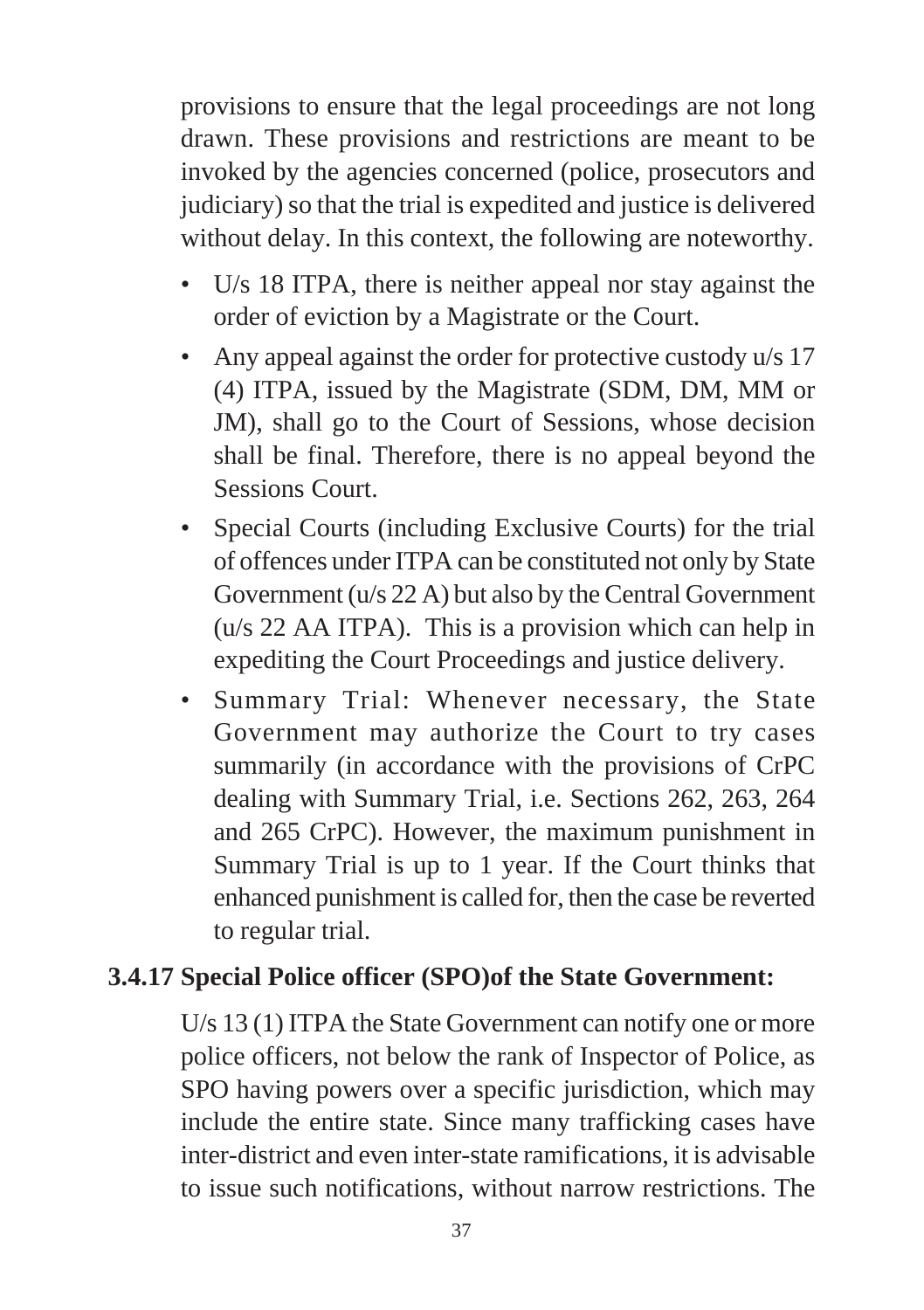jurisdiction of the SPO is to be at least co-terminus with "that of the offender" so that the SPO can carry out unrestricted investigation<sup>8</sup>. This point can be taken note of while states issue the notification of SPO. However, under 370 and 370A of IPC, there is no requirement of an SPO. Any investigating officer can do investigation.

**3.4.18** If there is a **shortage of police officers in the district,** is there any mechanism to overcome the situation in addressing trafficking?

> Yes, S.13 (2A) ITPA authorizes the **District Magistrate** to notify **any retired police officer** (who, when retired, was not below the rank of Inspector of Police) **or any retired military officer** (who, when retired, was a Commissioned Officer), as SPO.

### **3.4.19 Are women police officer essential?**

U/s 13(3) (a) ITPA, the SPO notified by the State Government shall be assisted by an adequate number of **Subordinate Police Officers including women police officers, wherever practicable**. The best situation would be to notify a combination of male and female police officers for each unit. Wherever women police officers of the rank of Inspector or above are available, they should be notified as SPO.

# **3.4.20 Can Government of India notify special police officers under ITPA?**

U/s 13(3) (4) ITPA, Govt. of India can notify Anti-trafficking police officers (ATPO) with powers throughout India. Such ATPO can be appointed for investigating offences under ITPAand under any law dealing with sexual exploitation of persons committed in more than one State. Therefore, a notified ATPO will have powers to investigate crimes relating

<sup>&</sup>lt;sup>8</sup> A case in point is the Anti-trafficking Act, 2000 of USA, where the law enforcement agency has jurisdiction anywhere and everywhere in the world where ever the investigation of the crime leads to.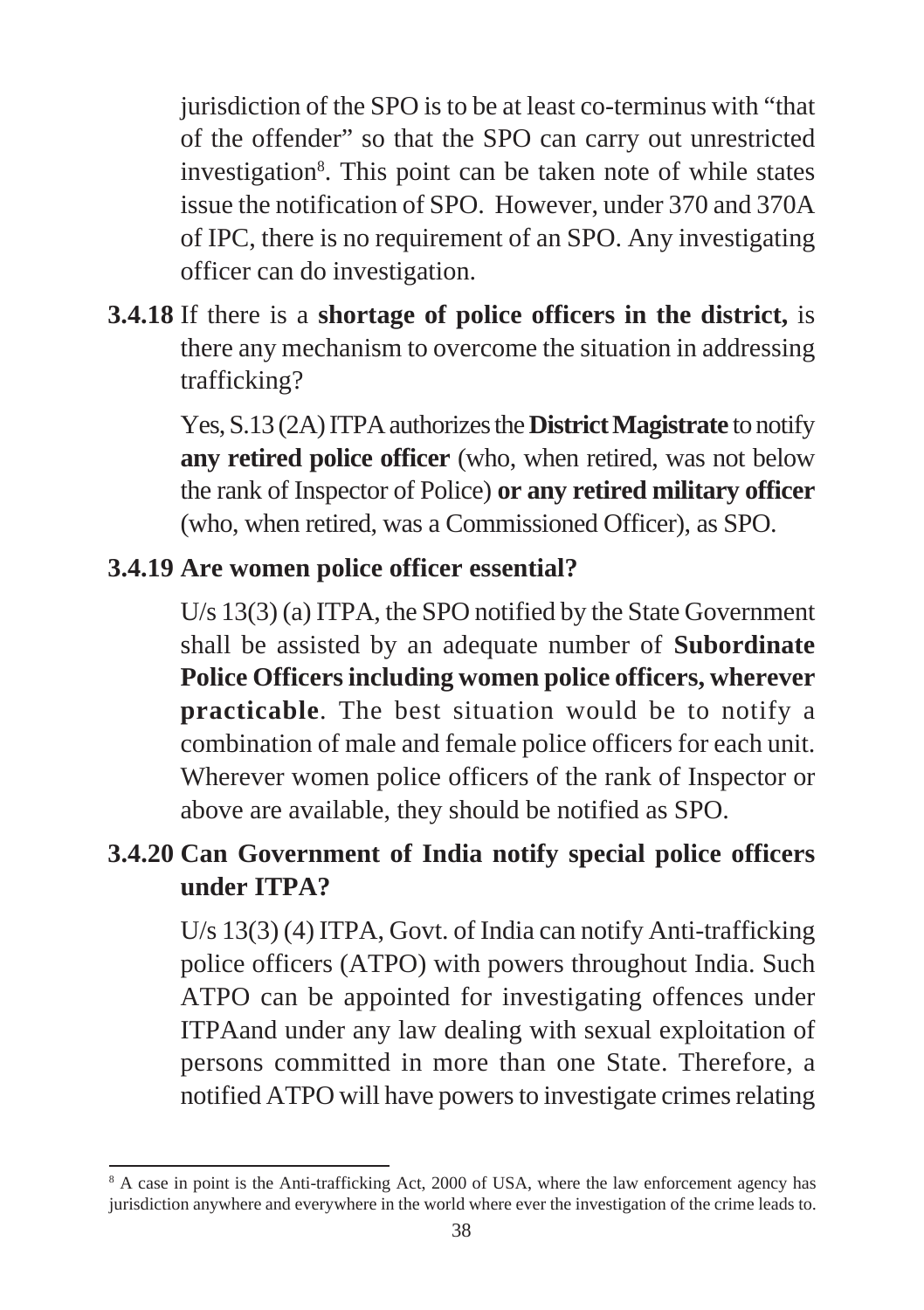to not only trafficking but also other related crimes, viz., crimes relating to pornographic rackets, 'sale' and 'purchase' of women etc. which have inter-state and international ramifications. Accordingly, such an ATPO can investigate offences under 370 and 370A IPC too.

#### **3.4.21 Central (Anti) Trafficking Police Officer:**

The Government of India (refer notification No.2 – 27/2001- CP of the then Department of Women and Child Development, Ministry of Human Resource Development), has appointed officers of and above the rank of Inspector of Police in CBI (Central Bureau of Investigation) as (anti) Trafficking Police Officers having jurisdiction throughout India to investigate any offence under ITPA or any other law dealing with sexual exploitation of persons committed in more than one State.

#### **How to invoke CBI investigation:**

Since CBI derives its strength under the DSPE (Delhi Special Police Establishment) Act, and sincelaw and order is a 'State subject' under the Constitution of India, the State Government has to issue notification u/s 6 DSPE Act authorizing CBI to take over such crimes. This is to be followed by a notification of Govt. of India u/s 5 DSPE Act, extending the powers of CBI to carry out the task. Therefore, despite the notification dated 28 August 2001 by the Govt. of India, quoted in the previous paragraph, CBI can take over investigation of a crime of trafficking only when the State Police, having original jurisdiction over the case, hands over the case file to CBI. However, if there is an order by the Supreme Court or any High Court, directing CBI to take over such a case, CBI cannot and will not wait for the notifications by the Govt. Often such directions of the High Court or the Apex Court arise out of Public Interest Litigation (PIL).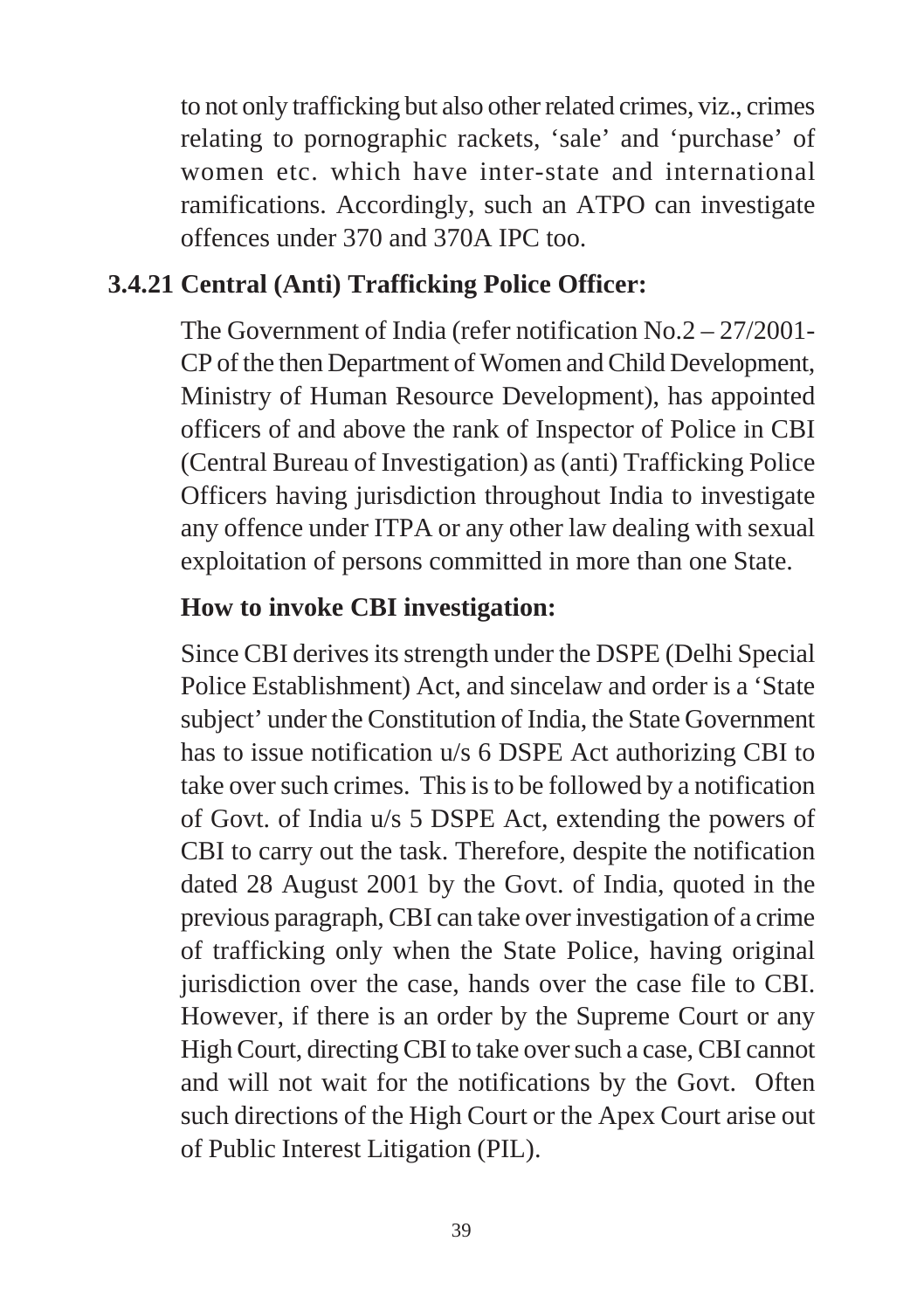#### **How to invoke NIA investigation**:

The National Investigation Agency of the Government of India, set up under the NIA Act 2008, enacted by Parliament on 31 December 2008, has been empowered, wef 2nd August 2019, to take up investigation of crimes of human trafficking. Under Section 6 of the NIA Act, the Central Government can ask NIA to take over a case, on the request of the State Government concerned. Central Government has even powers to take over the case *suomotu*, vide Section 6(6). Though the amended schedule of offences, which the agency can investigate includes only 370 and 370A IPC, the section 8 of the Act empowers NIA to investigate any other offence connected with the offence and, therefore, if ITPA or any other law in involved, the NIA can investigate into them too. By the same amendment of 2019, NIA has been empowered to register a crime and investigate an offence in the schedule to the Act, even if it has been committed anywhere outside India. Here is a great opportunity for NIA to take over important crimes, especially those having trans-border ramifications and even trafficking of Indians committed abroad.

### **3.4.22 Role of NGOs in law enforcement and justice delivery under ITPA:**

ITPA is a special legislation which envisages a large role for NGOs/CBOs and social workers. The following are noteworthy:

a) **Advisory Body**: The State Government may notify, u/s 13(3) (b) ITPA, a non-official advisory body of leading social workers (up to a maximum of five persons), including women social workers. This body has powers to advise the SPO on questions of general importance regarding the working of ITPA. Therefore this body can advise and also extend all services to the SPO to (a) carry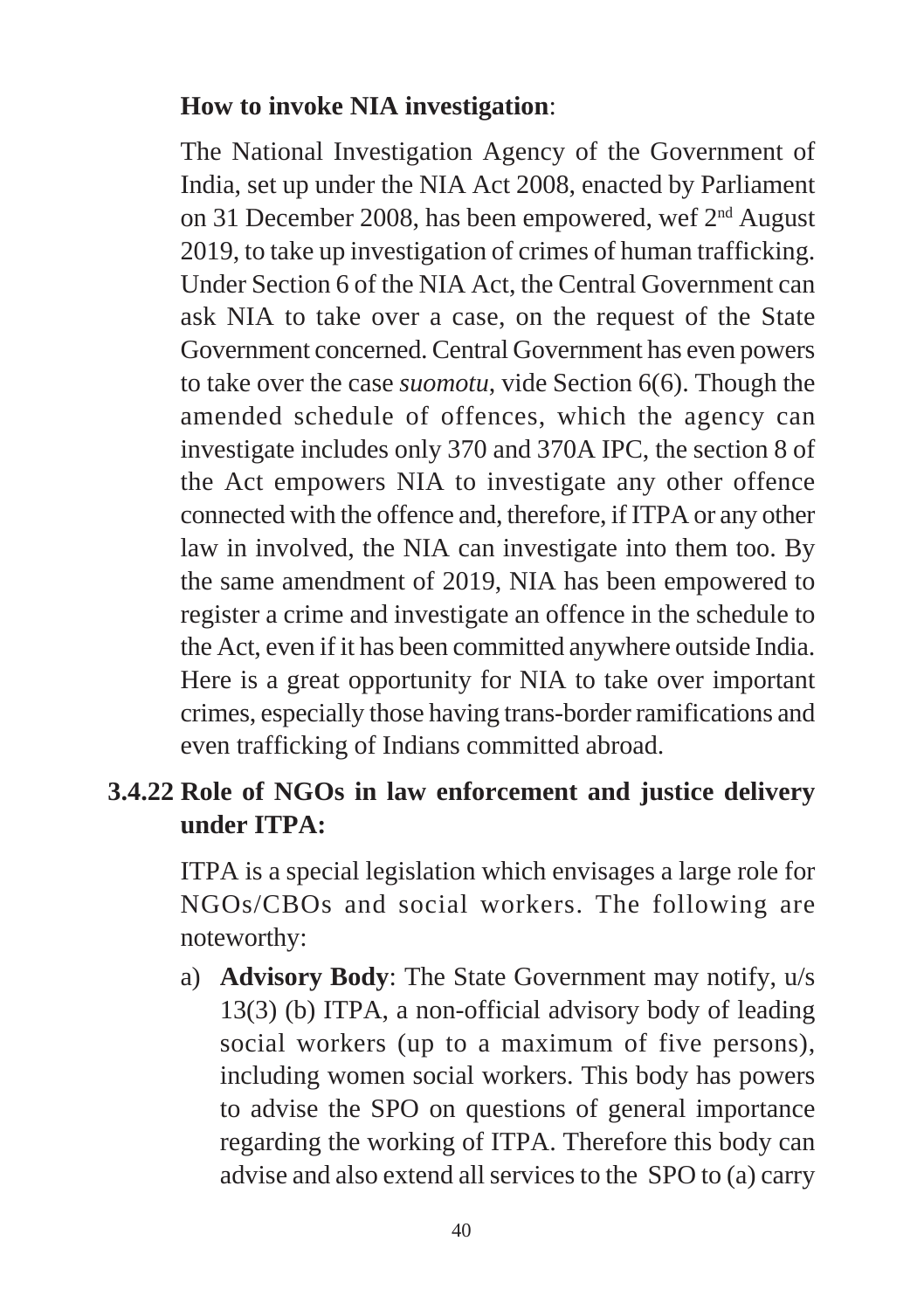out rescue, (b) ensure that the rights of rescued persons are protected (c) initiate steps for victims' best care and attention, keeping in view victims' best interests, (d) take steps for empowerment and rehabilitation of victims (f) enumerate public support to the law enforcement agencies in investigation, detection prosecution etc., (g) initiate and implement steps for prevention of trafficking and (I) facilitate convergence of all stakeholders viz. Government agencies, NGOs, corporate Houses etc. in preventing and combating human Trafficking.

### b) **Accompanying Police during search**

The SPO, while carrying out search for victims or even accused persons shouldarrange two or more respectable persons of the locality and one of whom should be a women as provided u/s 15(2) ITPA) to attend and witness the searches. NGOs are the appropriate agencies to be contacted by police in such situations. The male witness should be from the locality, whereas the female witness could be from anywhere, vide proviso to S.15 (2) ITPA. It would be good if the Police officials maintain a list (ready reckoner) of women activists and NGO's, whose services can be called upon in such situations.

### c) **Interviewing rescued/removed persons**

U/s 15(6A) ITPA, any female person rescued or removed during a search (this includes, victims, suspect and accused) can be interviewed only by a female police officer, or by a male police officer in the presence of a female police officer and if a female police official is not available, in presence of a female member of NGO. This is an enabling provision for the NGOs. Nowhere in the World exists such a provision enabling NGO participation in the investigative process.

### d) **Home verification of rescued persons.**

A mandatory duty is cast upon the Magistrate u/s 17(2)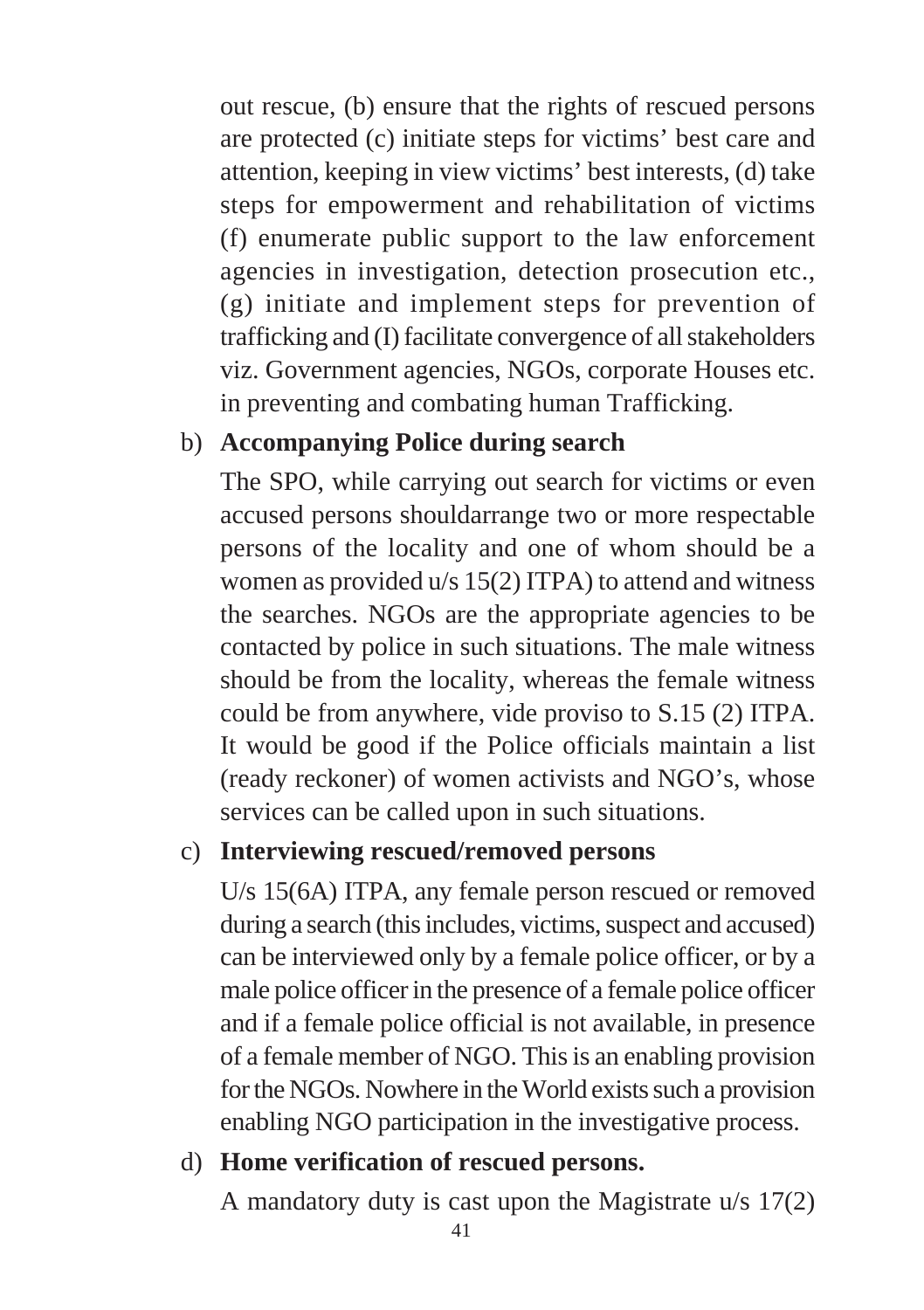ITPA to cause home verification of the rescued person, both child and adult, before taking a final decision regarding her rehabilitation. Direction is to be given to the Probation Officer (appointed under the Probation of Offenders Act, 1958). The Magistrate can call upon NGOs to carry out the task. Even the Probation Officer who has been tasked for the same can, in turn, associate or entrust the job to NGOs. This is a provision which will help the Magistrate decide whether the home is a place safe enough for sending the victim back.

#### e) **NGOs to assist Magistrate on rehabilitation**

The Magistrate may, as provided u/s 17(5) ITPA, summon a panel of fiverespectable persons, three of whom shall be women, to assist him. It is, therefore essential that the DM/SDM maintain an updated list of NGOs working in the field so that their services can be utilized at the appropriate time. SP/SHO may provide to them the list of appropriate local NGOs.

### **3.4.23 Can a witness refuse to cooperate with police in search and rescue?**

As per S.15(3) ITPA, any person who, without reasonable cause, refuses or neglects, to attend and witness a search when called upon to do so by an order in writing, delivered or tendered to him, by a competent Police Official, shall be deemed to have committed an offence u/s 187 IPC (Refusal to assist public servant when bound by law to give assistance, which though is a non-cognizable and bailable offence, nevertheless entails punishment up to 6 months imprisonment and fine. These offences are noncompoundable and the parties cannot enter into any 'settlement' in lieu of closing the matter. Hence there is a duty on the public to cooperate in such genuine requirement in law enforcement.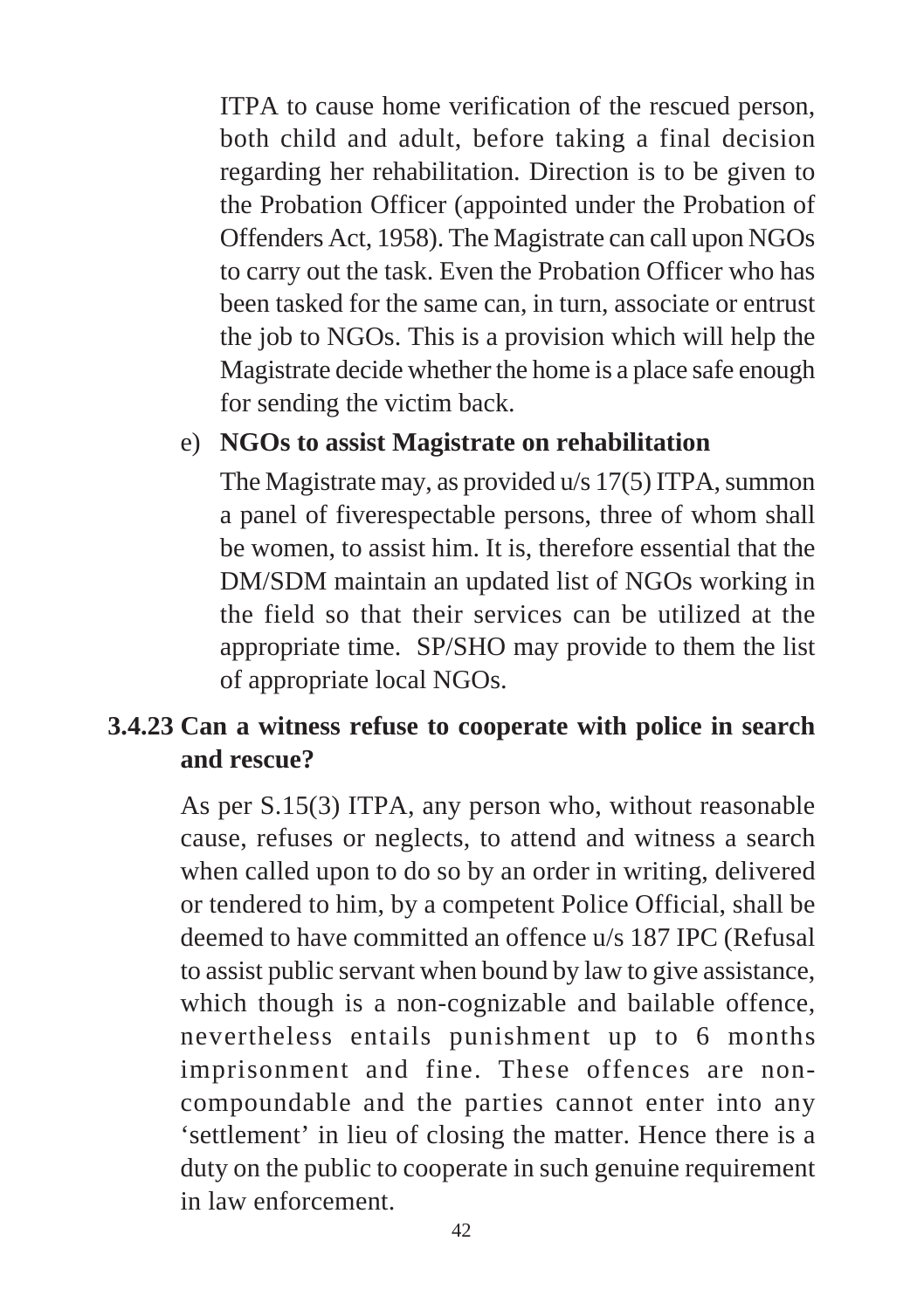# **3.4.24 How to carry out Home verification of the Rescued persons?**

Being a mandatory requirement u/s 17(2) ITPA, Home verification of the rescued person needs to be undertaken by the Magistrate before deciding on the follow up action. The points of verification include:

- a) The correctness of age
- b) Character and antecedents
- c) The suitability of the parents/guardian/husband for taking charge of the person.
- d) The nature of the influence which the condition at home is likely to have on the person if she is sent back home.
- e) The personality of the person(meaning strengths, interests, aspirations etc.)
- f) The prospects of rehabilitation u/s 17(5) ITPA.

Since the task of verification can be entrusted to probationary officers and even to NGO's, the law enforcement officials need to network with these agencies and bring to the notice of the Magistrate the name, address and other details of the agency concerned. Once the task is assigned to the NGO's, it needs to be facilitated and followed up so that the verification is expedited. Objectivity is called for in the process of verification. Therefore due caution is to be exercised in the selection of NGO. The verifying authority should consult the victim, her well-wishers, friends, parents, guardians, neighbors', community and all persons who can share information. There are instances where the guardians themselves have indulged in trafficking. Therefore extreme care is called for in arriving at conclusions<sup>9</sup>. A Rights-based approach should be the mantra in verifying the 'character and

<sup>9</sup> See Patkar, 2004, for details on Home Verification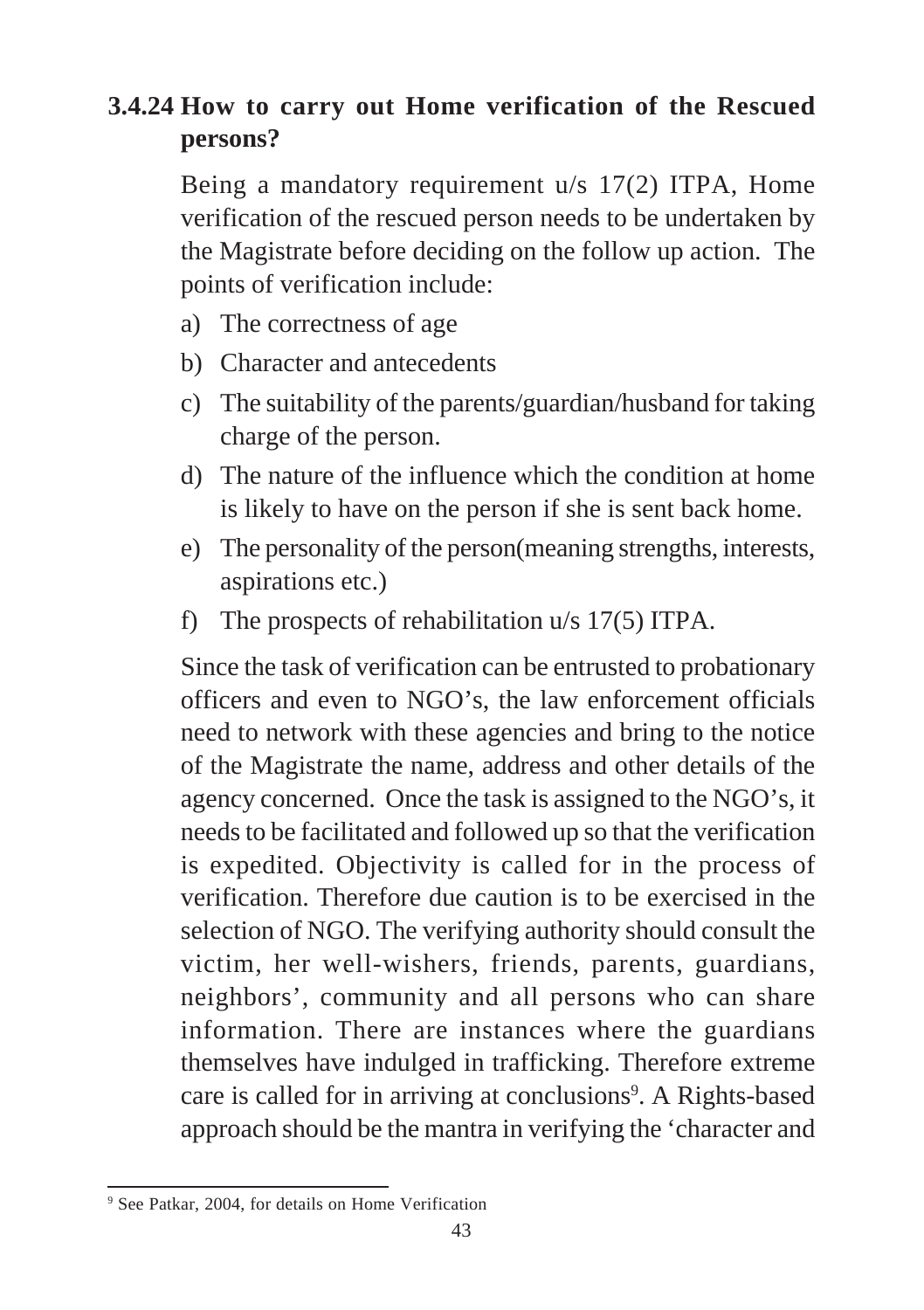antecedents'. The focus should be whether the person was trafficked earlier, and if so why she was re-trafficked, what are the strength and challenges which are useful to decide if the person can be sent home or requires institutional Home care etc.,

# **3.4.25 Protection and safety (estoppels) for police officers and NGO's against litigation.**

ITPA is an empowering legislation. Section 15(6) ITPA provides a safety clause for *bonafide* work. The authorized police officer, the witnesses, and the NGOs who take part, attend, or witness a search shall not be liable to any litigation, civil or criminal proceedings, against them for any *bonafide* work in connection with or for purposes of the search being carried out u/s 15 ITPA. NGOs getting legal support against litigation is a unique feature, unknown in the similar legal regime across the world.

# **3.5 Administrative guidelines and systems:**

Advisories by Government of India: In the Context of preventing and combating sex trafficking, some of the significant guidelines applicable across the country are as follows:

- a) MHA advisories in respect of sex trafficking:
	- i) Advisory dated 23.07.2015, for associating SSB and BSF in the crime meetings of the District in the bordering Districts.
	- ii) Advisory dated 01.05.2012, that trafficked foreigners are to be treated as victim and not as offenders.
	- iii) Advisory dated 30.04.2012, on the need and method of treating human trafficking as organized crimes and orienting investigation accordingly.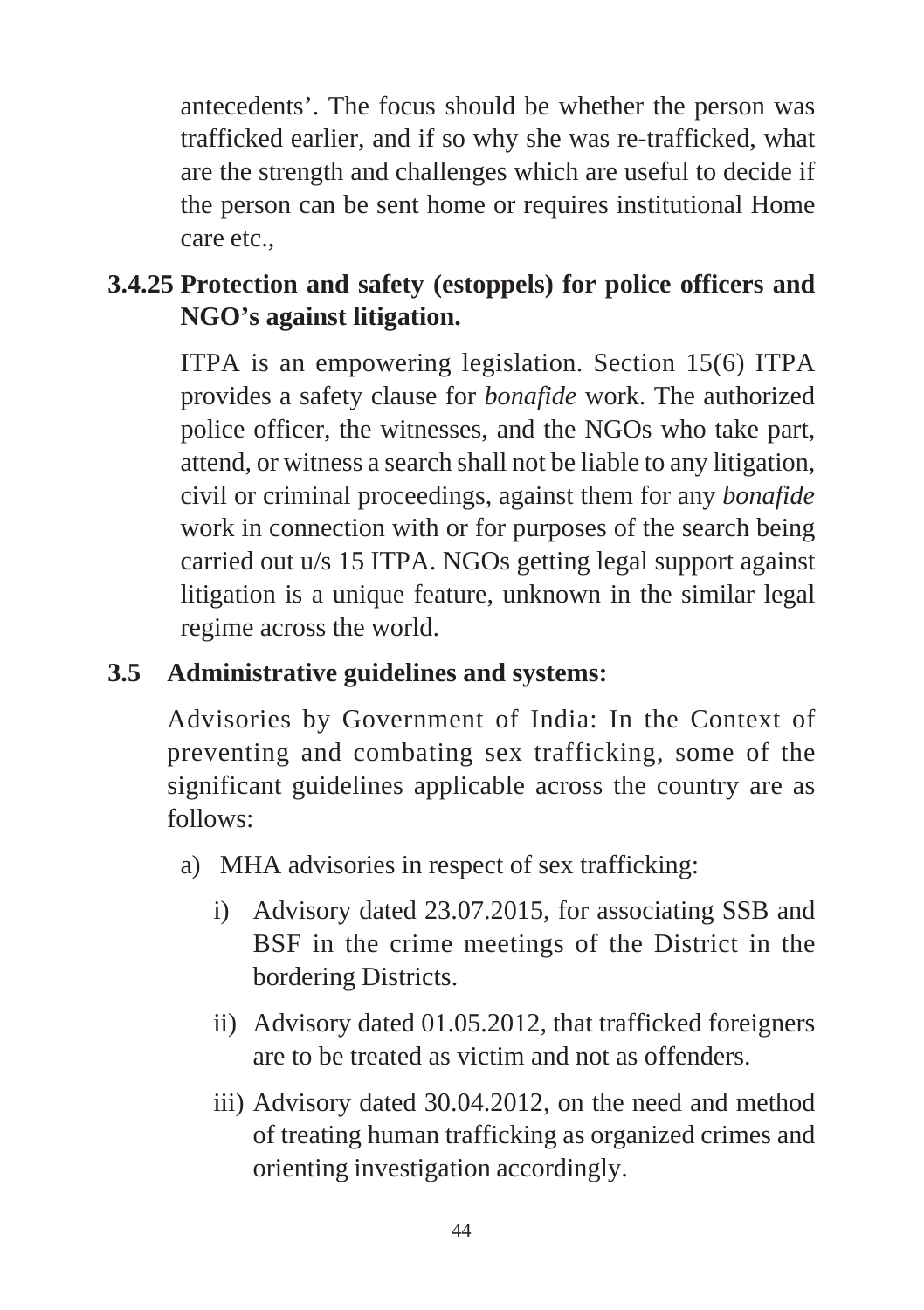- iv) Advisory dated 31.01.2012 on missing children and measures to trace them and prevent their trafficking.
- v) Advisory dated 09.09.2009, on strategies in preventing human trafficking.
- b) MWCD hasput in place the '*trackthemissingchild*' portal which helps in locating the missing child. It's citizen's corner, titled The *khoya-paya* site helps public share information on children who may have been lost or abandoned.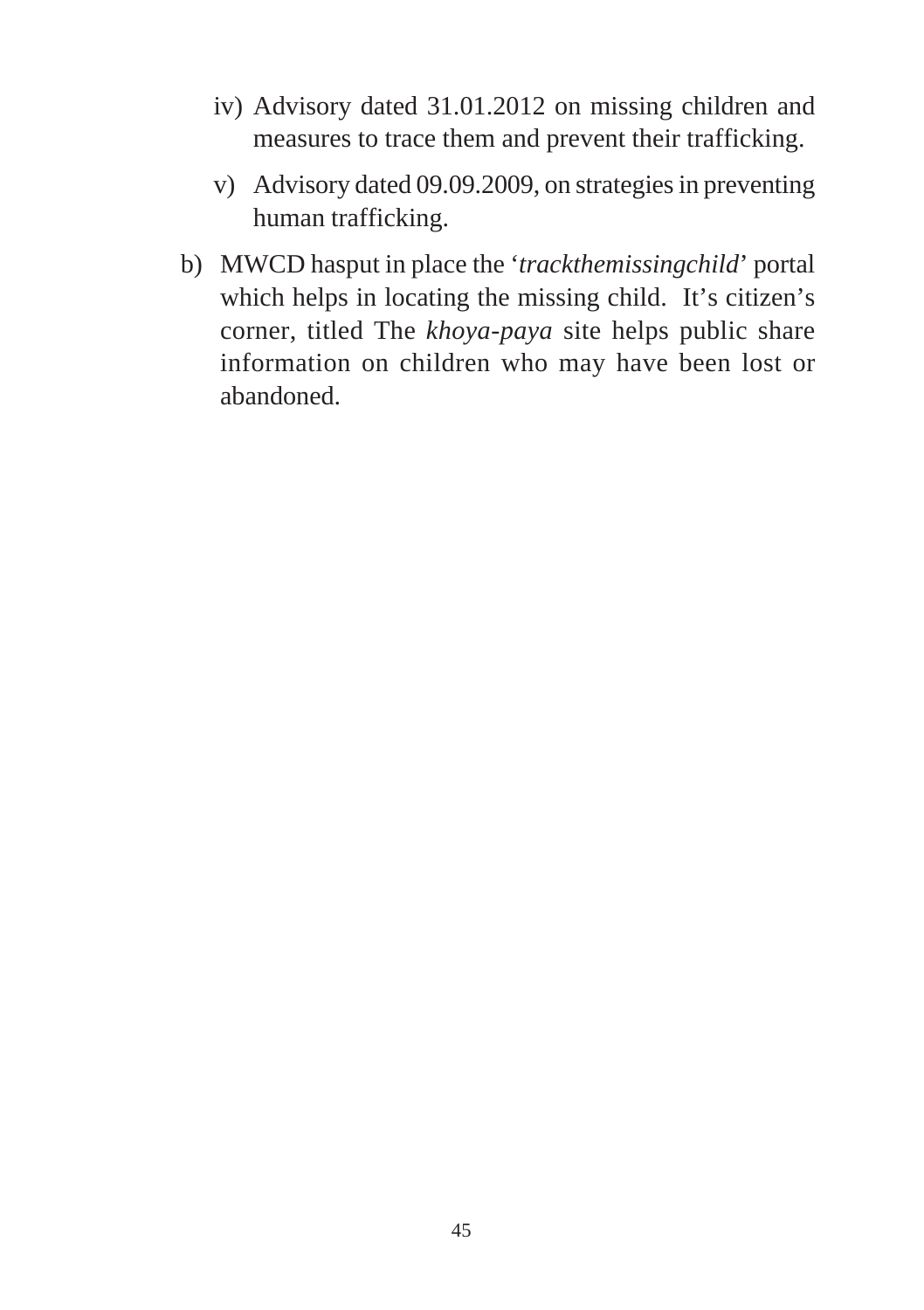# **Chapter 4**

# **INVESTIGATING SEX TRAFFICKING**

4.1 Investigation Models: Investigating crimes of sex trafficking calls for high degree of professional standards. Some of the features which make this investigation distinct are (i) complexity of the crime, (ii) the distraught victim, (iii) the borderless andseamless spread of the crime (iv) the anonymity of the offenders, (v) use of technology, internet etc., (vi) multiple crimes by multiple offenders who are well networked, (vii) the huge illicit generated etc., Thearefore the investigative strategy also needs to be scientific and professional.

The common parlance strategies existing today are as follows:

- **a) Victim-centered investigation:** The focus is on the victim's plight and evidence is built up accordingly. Victim remains cardinal to the prosecution framework. Consequently there is undue pressure on the victim and if the victim is not able to sustain repeated questioning by investigators, prosecutors, defence attorneys etc., the offenders can manage to scoot. Hence the thinking world over is to shift the centre away from the victim.
- **b) Offender-centric:** The focus, if placed on the offender, provides disruptive action and can prevent crimes including re-trafficking. However, as per the Indian legal system, the admission by the accused before police is, unfortunately, not admissible as evidence in the Court of Law, and, therefore, the strategy to put the thrustand weight on the accused has often bounced back. The reasonable doubt that they can create in the judicial mind comes to their rescue. They scoot at the earliest opportunity.
- **c) Offence-Centric:** The focus on the process ie. the different facets of problem-solving the crime, the criminalization process and proceeds etc., render a problem-solving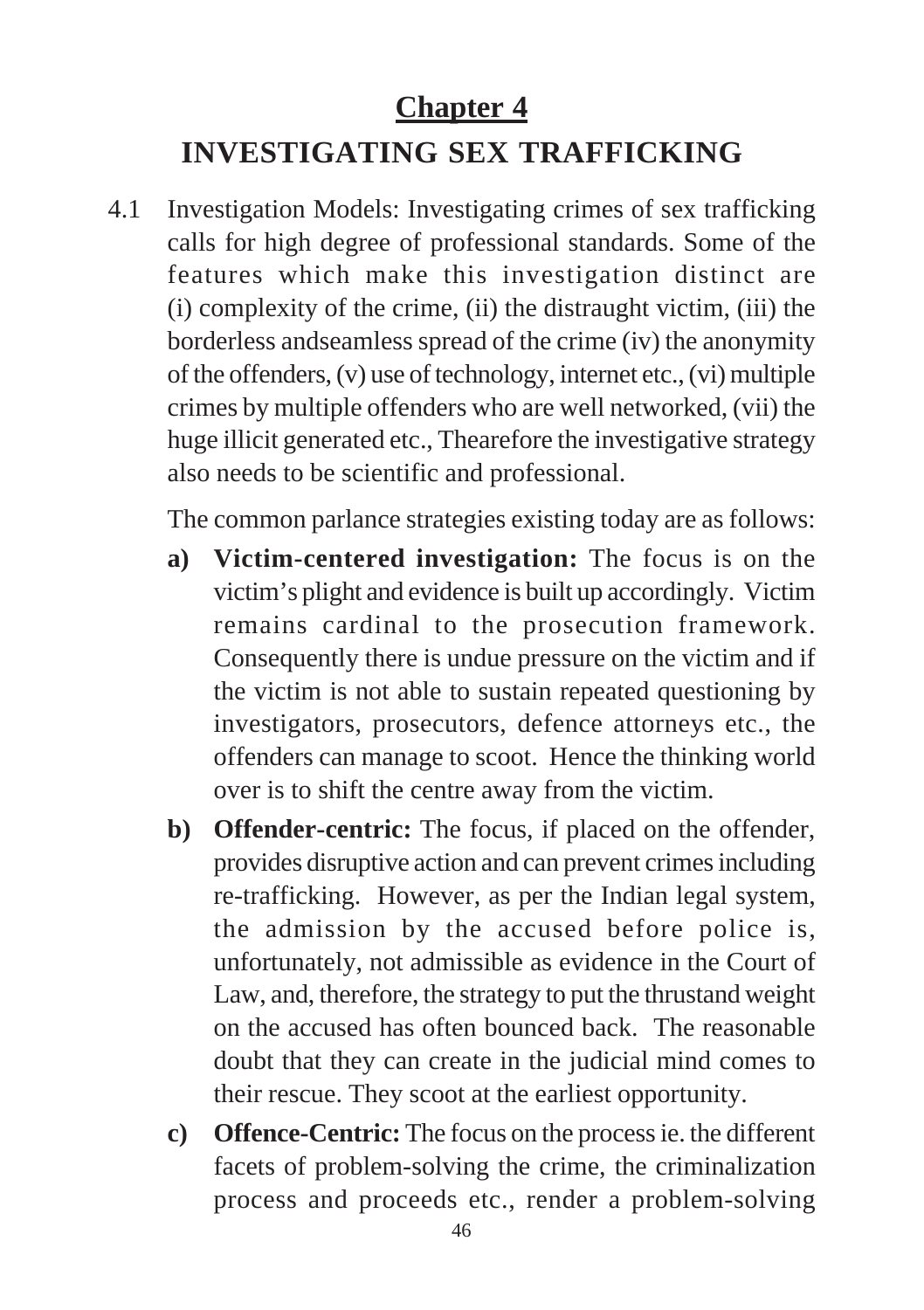situation. However, the focus on the process may give rise to lesser focus on the human elements, including the victim and offenders. The crime of trafficking has several dimensions and if all the aspects are not investigated, the story remains incomplete. The story built up with lot of efforts can collapse like a pack of cards. Therefore the offence centric effort has not really taken off.

- **d) Evidence-based approach:** The focus being on evidence gathering and evaluation is paramount for a logical conclusion of the investigation and prosecution. However with the adversarial system of jurisprudence in India, the evident collation and acceptance is a huge challenge and the conclusion of the trial has not been yielding the desired result. The IO and prosecutor may build up evidence brick by brick, but the defense can bring up even peripheral issues like high handedness of the IO, and create confusion in the trial process.
- **e)** Rights Based Investigation<sup>10</sup>: This is a new mantra where the focus of investigation is in espousing, upholding, ensuring and protecting the rights of the victim, including efforts to restore the lost right, along with ensuring the rights of suspect as well as that of the investigator. Herein the tasks are done in a full compliance of the legal system and human rights principles. The balanced approach helps the investigator in arraigning the offenders based on the evidence, avoiding secondary victimization of the victims and allegations of torture of the suspects etc. The task of the investigator is equally distributed towards victims and offenders as well as witnesses. Thrust is on scientific evidence, use of technology, science, internet, forensics etc.The IO, working in convergence with all stakeholders

<sup>&</sup>lt;sup>10</sup> For a detailed understanding, refer to the booklet "Right-Based investigation-RBI", by Dr.PM Nair, Published by Tata Institute of Social Sciences, Mumbai, 2017.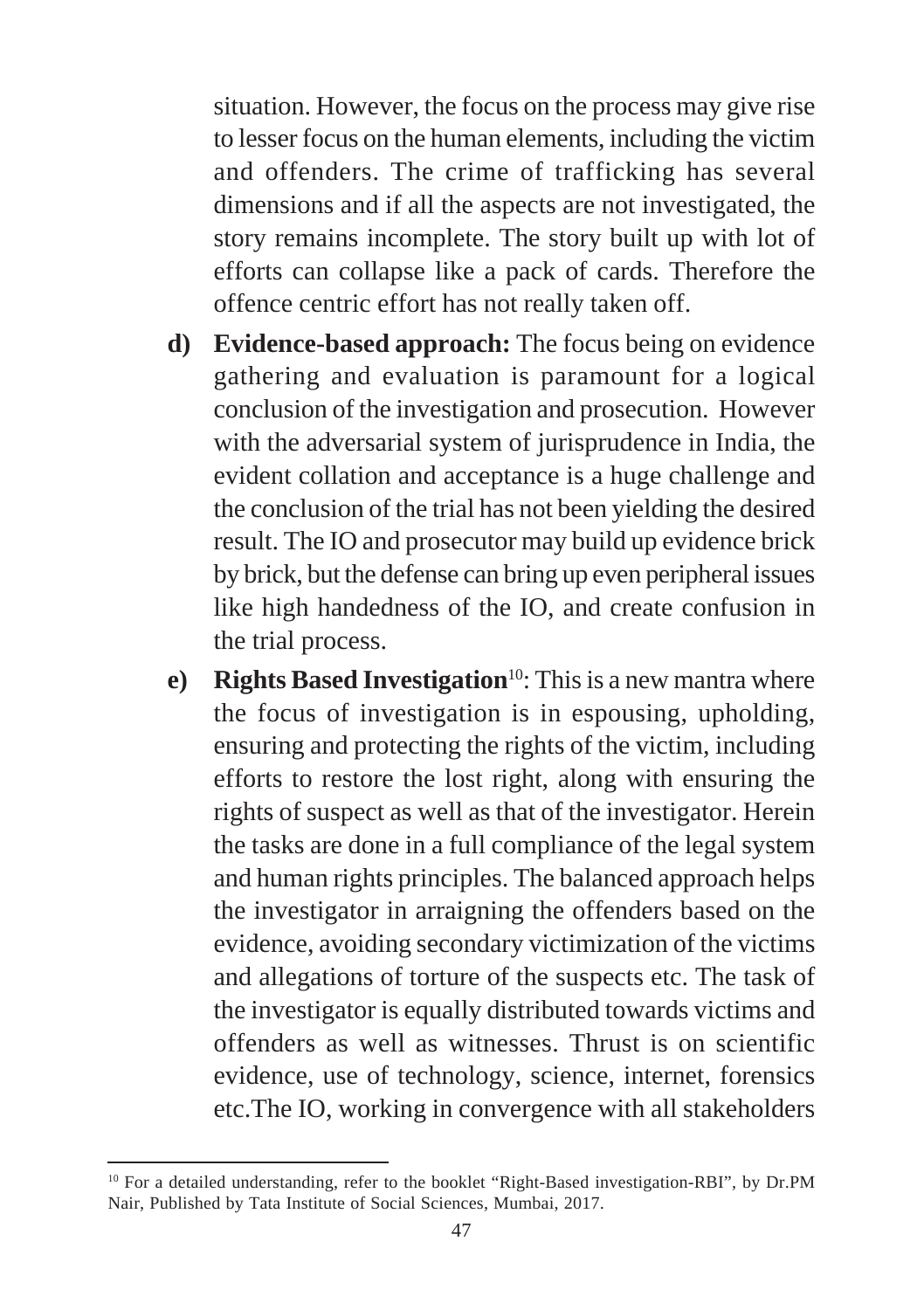makes it even. There is less pressure on the victim, rather no pressure, but more emphasis is on the evidence including circumstantial and direct collated from the scenes of crime, documents, communication system etc. Even though the IO is free to adopt the model that he/she is comfortable with and is used to, RBI can be the best in the given situation. With this preamble, let us delve deeper into the different steps in investigating sex trafficking crimes, on an RBI framework. The salient points are presented below in the format of DO's and Don'ts

- **4.2 Registering the Crime** (FIR) at the Police Station (PS): **Do's and Don'ts**
	- **Reach out to the Crime:** The PS and AHTU officials should adopt an outreach method. Instead of waiting for the crime to be reported to the PS, reach out to the crime. This is required because the victims may not be aware of the crime, they may think they are part of the crime or they may be unable to reach out to the Police. Their guardians may not be aware of the exploitation or they may be part of the problem. Therefore, to ensure justice delivery, and to prevent crimes, the police must adopt a "one-stepforward approach" and reach out to the crime and get the FIR registered and commence investigation.
	- **Delay:** There should not be any delay in registering FIR. Trafficking can move the victims away in short time. Hence swift action is called for. If there is any delay, record the reasons in the and CD.
	- **The Content:** The FIR has to be on the statement (FIS-First Information Statement) of the complainant. The statement cannot be altered or amended by the police. If the complainant is the victim herself, she may be traumatized and, therefore, may not be able to recall the events which constitute specific offences. The police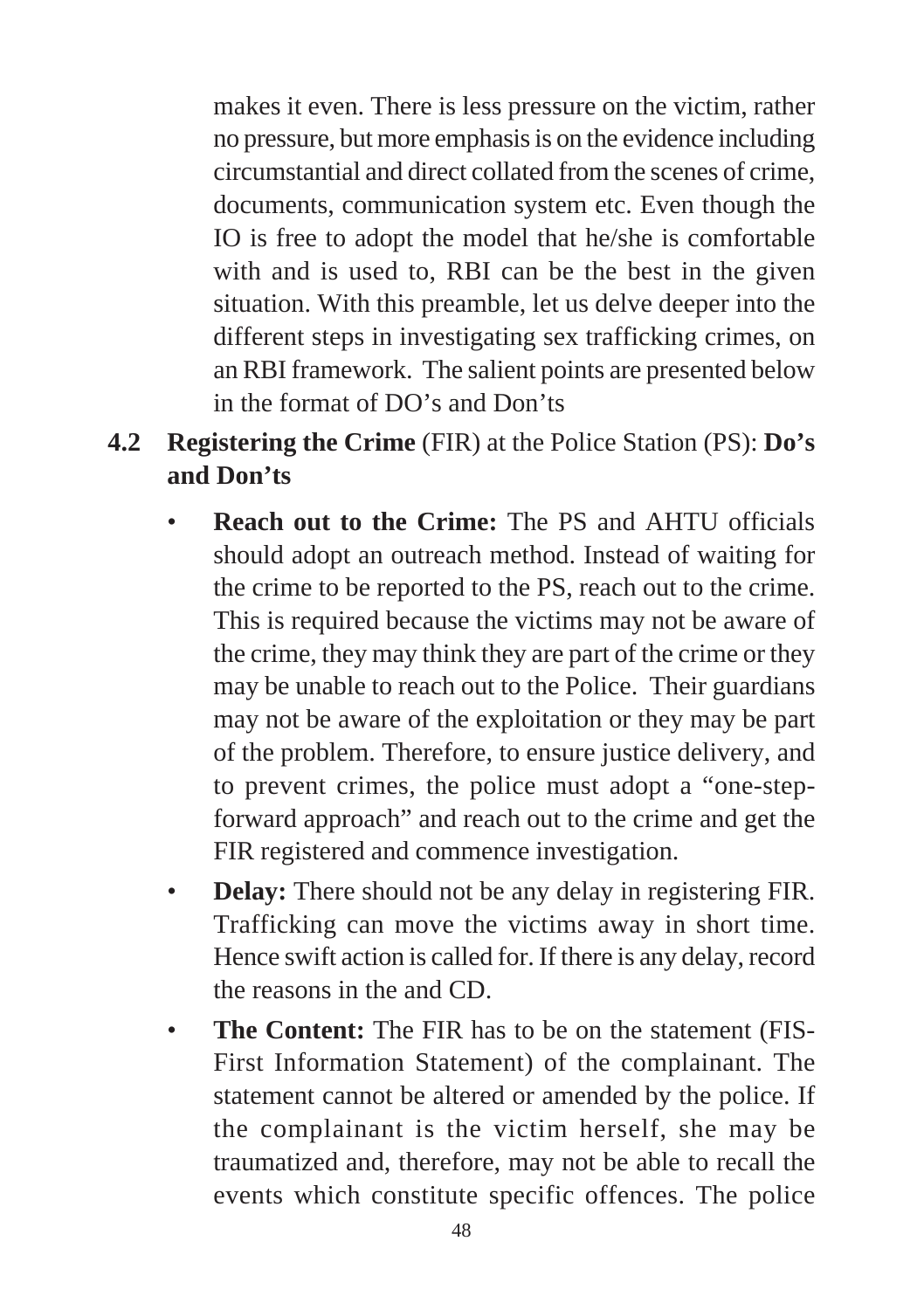officer can help her to recall such events. Even otherwise, the statement of the victim u/s 161 or 164 CrPC, recorded in due course, should bring in all details, including those which have been missed out in the FIR. Therefore, there need not be any anxiety to fill up the FIR with every detail, even though all efforts should be made to make it as comprehensive as possible incorporating all that the victim/ complainant can say. Even a cryptic, hand-written note, which make out a cognizable offence, is adequate to get the FIR registered.

- **Complainant:** Anybody can be the complainant. If nobody comes forth, the police official should be the complainant.
- **Jurisdiction:** Jurisdiction of the PS need not be disputed. As trafficking is a continuing offence, the FIR can be lodged with the police at any of the places at the source, transit or destination. All these courts have jurisdiction, as specifically provided u/s 5(3) ITPA. Therefore, the police at all these places can take up the FIR and investigation. However if two or more FIRs are lodged at different PS on the same issue, the police officials can eventually consult each other and transfer the evidence and case documents to one of the PS, who can follow it up thereafter. This is no reason to deny FIR or not commence investigation. Even if the crime falls outside the jurisdiction, the SHO has to register FIR and then take steps to transfer the case to the PS concerned.
- **The copy of the FIR** has to be given free of cost to the complainant.
- **Female witnesses/victims are to be interviewed** at the place of their choice. Police should go to them for the interview, and not vice versa..
- **Never after Sunset:** No female witness should be summoned to the police station after sunset.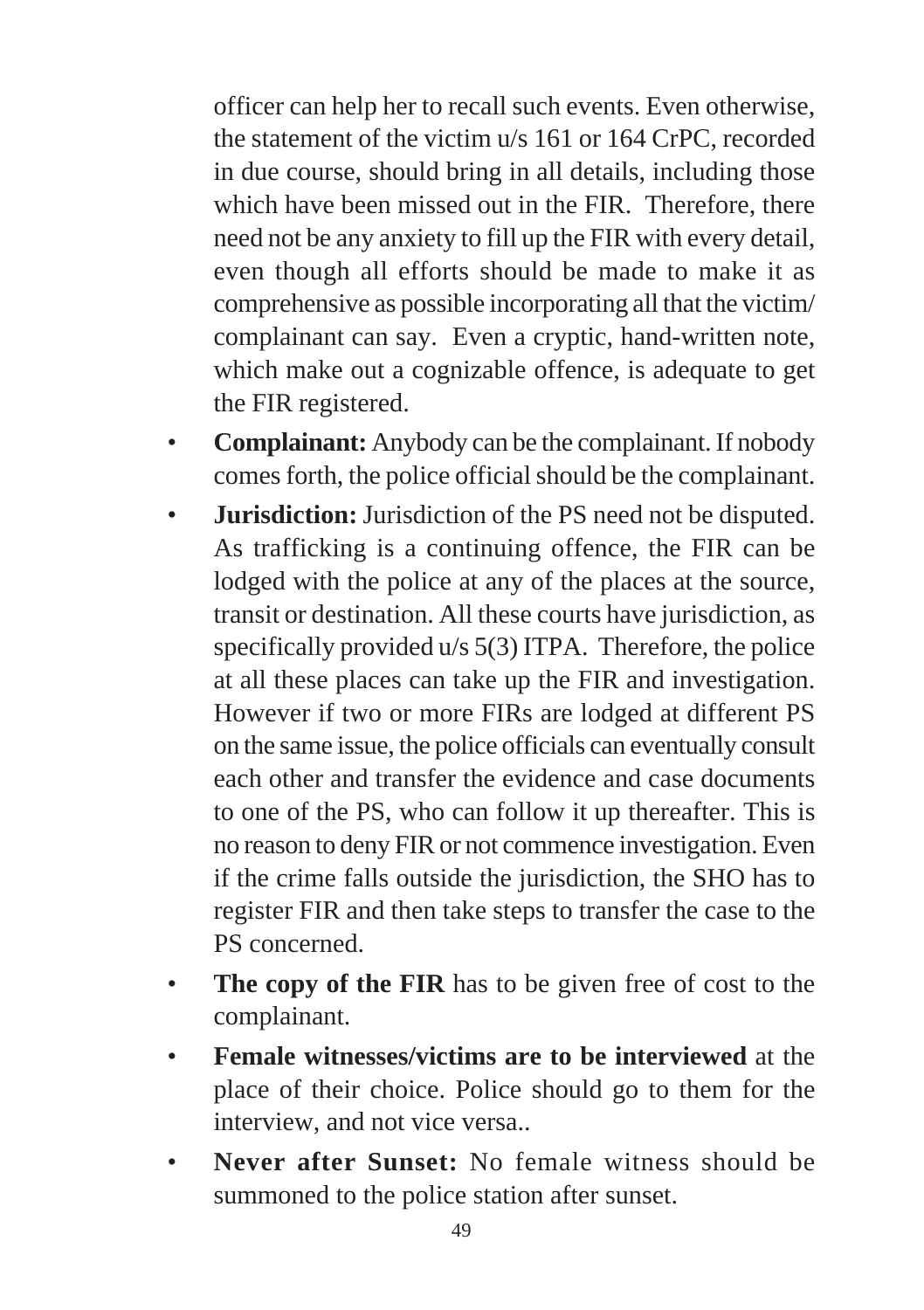- **No distortion:** FIR is the first document in the process of justice delivery. The steps that follow are mostly dependent on the FIR. Distorted FIR where the victim has been shown as accused entails further violations and harm to the victim. Therefore, victim must be projected as victim and never as an accomplice.
- **Which law and which provisions of law:** Do register cases under the relevant provisions of IPC, ITPA, POCSO ACT and other laws which are applicable, such as Bonded Labour System (Abolition) Act,1976, Child and Adolescent Labour (Prohibition and Regulation) Act, 1986, Maharashtra Control of Organised Crime Act 1999 etc., SC/ST (Prevention of Atrocities) Act etc.,
- **GC/SR case:** All cases of trafficking be treated as 'Grave Crimes' or 'Special Report' Crimes (depending on the terminology in vogue) and be investigated and supervised by senior police officials, specially sensitized and trained for the same.

### **4.3 Rescue: Dos and Don'ts.**

- 1) Special police officer (SPO) **can search without warrant** u/s 15 ITPA and **carry out rescue**. Therefore the SPO is free to act on his own and promptly.
- 2) The Magistrate can authorize **any police officer** (SI and above) u/s 16 ITPA to rescue anybody any time. If a notified SPO is not available, the next available police officer should feel empowered under this provision. He/she should go to the Magistrate, get orders and then go for rescue.
- 3) In cases of emergency, even when an SI rank official is not available, any official whosoever is in charge of the Ps must act. CrPC empowers the officer-in-charge of the PS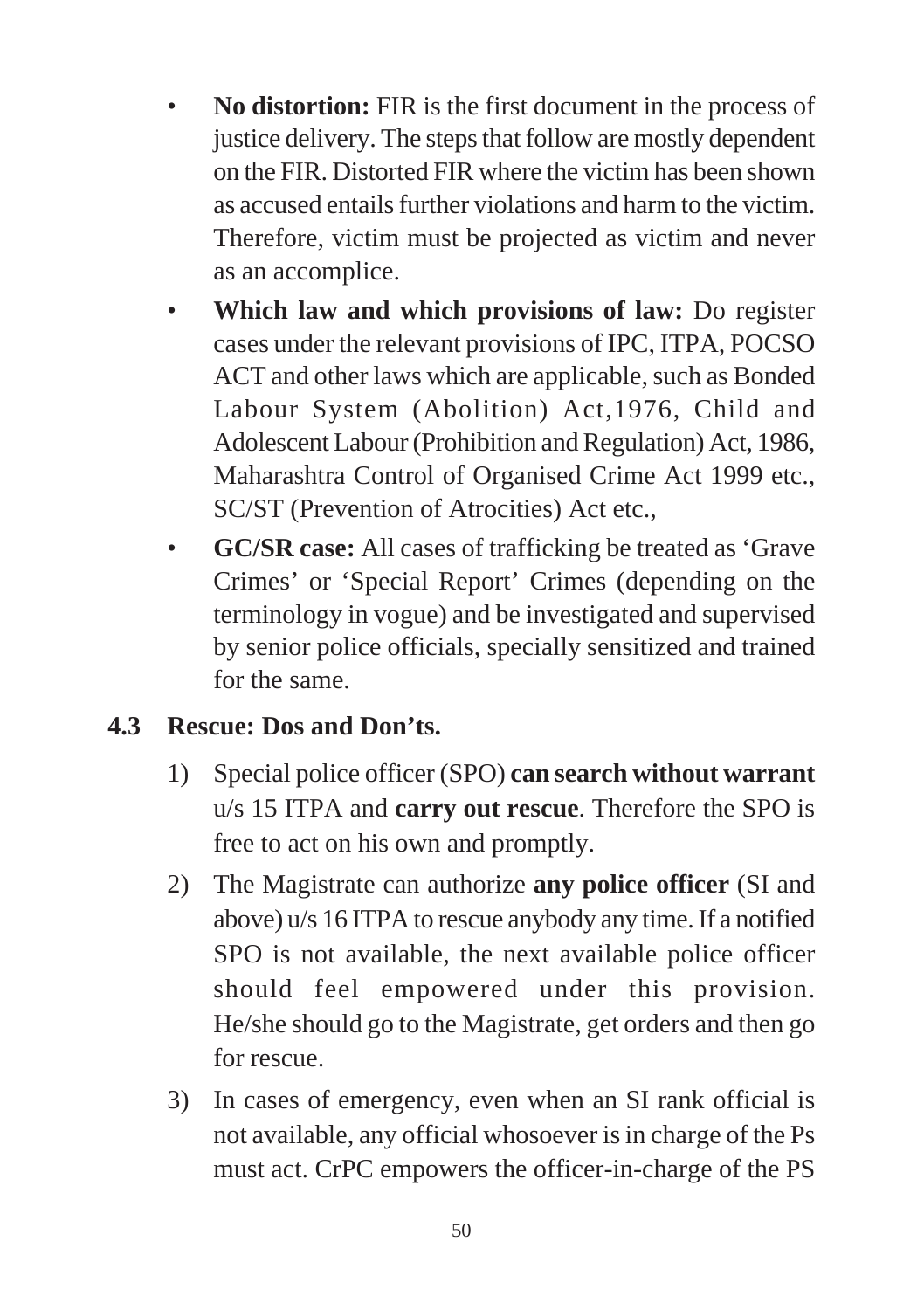to take all steps to prevent crimes. He must record the reasons in the GD and act swiftly. When the senior official arrives he can take over and can continue the rest of the work.

- 4) **Do not delay** rescue at any cost. Delay denies justice delivery and also exacerbates exploitation often, the accused can cause disappearances of victims and evidence, if there is delay. Therefore, do gather intelligence and act in time.
- 5) **Information source** for rescue could be anybody, where NGOs also play a role. Develop good contacts with all stakeholders, especially students (by setting up AHTC), Anganwadi SHG, RWA, Panchayats etc.
- 6) The Magistrate can take cognizance of report by **anybody** including NGO (S.16 ITPA)
- 7) The Magistrate can be **anybody** from the categories of JM/MM/SDM/DM (S.16 ITPA), having jurisdiction over the area.
- 8) The search/ rescue party should have two **women police officers** (WPO) as required u/s 15(6A). Maintain a list of WPOs residing in the jurisdiction of the PS, neighboring PS and other nearby locations. If there is shortage of WPO, Consider getting retired WPO notified as SPO u/s 13(2A).
- 9) Two respectable persons are required as **prosecution witnesses** (PW) during search and one of them shall be a women u/s 15(2 ITPA). Utilize the services of local NGO's. Do network with NGO's of integrity in the area.
- 10) **Interview** of rescued person should be done only by WPO and, if WPO is not available, along with a woman from an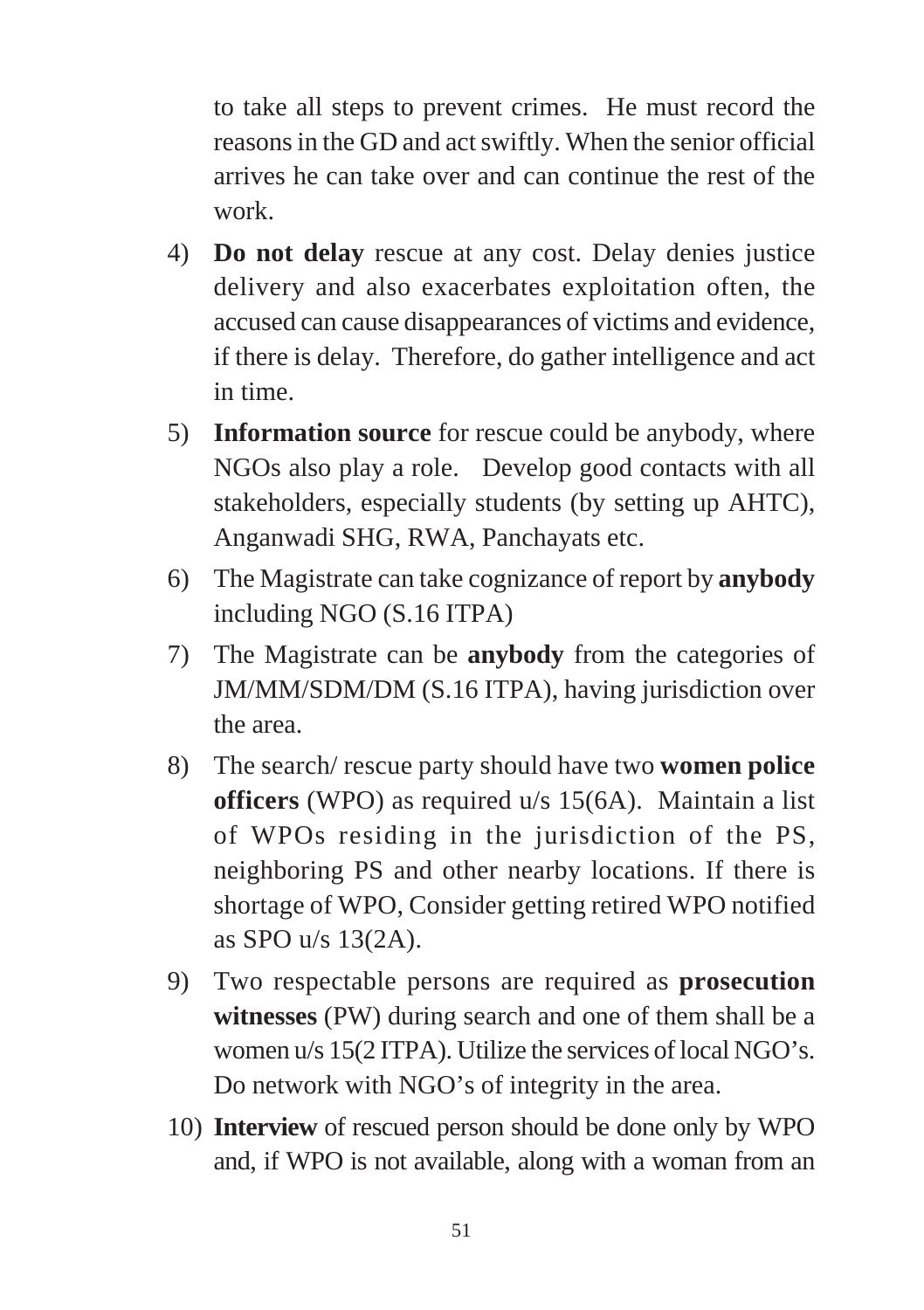NGO, as mandated u/s 15 (6A) ITPA. Maintain list of appropriate NGO's in the P.S. (see chapter 6 for details)

- 11) Rescued persons are to be **produced** before the Magistrate forthwith (s.16 ITPA). If they are children, produce them before CWC. If there is a delay due to unforeseen situations (like traffic jam in transit or child being unwell required medical attentions etc.), do document and justify the delay in the GD and CD.
- 12) Keep the victims **segregated** from the accused and suspects, so that they do not intimidate or violate the rights of the victims.
- 13) **Rights** of rescued persons are to be ensured during rescue and post rescue situations. This includes the following:
	- (a) **Facilitate** the rescued person to carry along with her all her possessions like dress, money, jewels, etc.
	- (b) If the rescued person has **children**, they should be allowed to accompany her. Extra care should be taken to see that the children are not left behind in the brothel and are not harmed in any manner.
	- (c) One should be **careful** in the use of language/gestures/ demeanors. They should not be abusive or intimidatory and should no way violate her rights.
	- (d) Avoid **publicity** of the victims so that anonymity is maintained. It is mandated under law and any violation is an offence too.
	- (e) Carry out a quick brief **interview** of the victims at the place of rescue to know their age (so that the applicability of JJ Act and POCSO could be decided) and to locate theirmovable assets and possessions at the place of rescue (which could be carried along with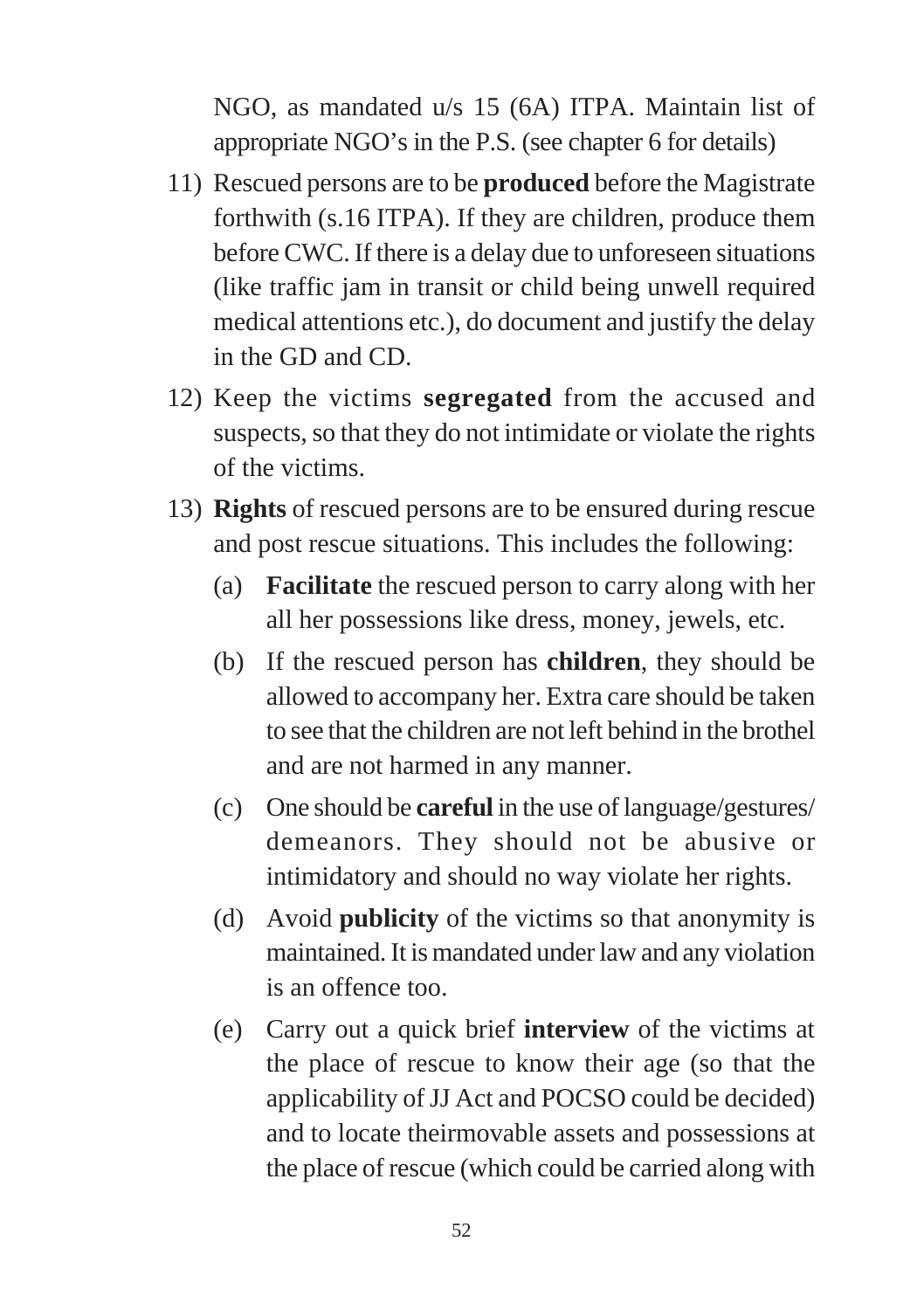them before leaving the place). One official be earmarked exclusively for this purpose. Interview should be friendly and not intimidatory. This is only a preliminary one, as detailed interview will come up at a time when the victim is comfortable to speak.

- (f) Ensure proper handing over of **victim's possessions** to her at the appropriate place and time (i.e. the victim's clothes, etc. should be delivered to her immediately after recovery).
- (g) Provide **counselors** for trauma counseling. Keep a list of NGOs and trained counselors who are willing to work in this field. Untrained counselors can do harm and therefore, associate only trained and competent ones.
- (h) **Legal counseling** be provided to the victim, if required. Keep a list of lawyers willing to work for the victims. Services of ParaLegal volunteers (PLV) with DLSA be utilized.
- (i) Immediate **medical relief** be provided. Medical relief should include mental health also. As per S.15(5A) ITPA, the Magistrate has to order medical examination for  $-$  (a) age determination, (b) Injuries, (c) Sexual assault, (d) Presence of STD. Depending on the medical condition, further medical care has to be provided.
- (j) Psychosocial care is as important as medical care. Trained counselors can help. Therefore, if situation demands, provide such case with professionally trained health care persons.
- (k) **Progress of Work:** Do not deny the right of the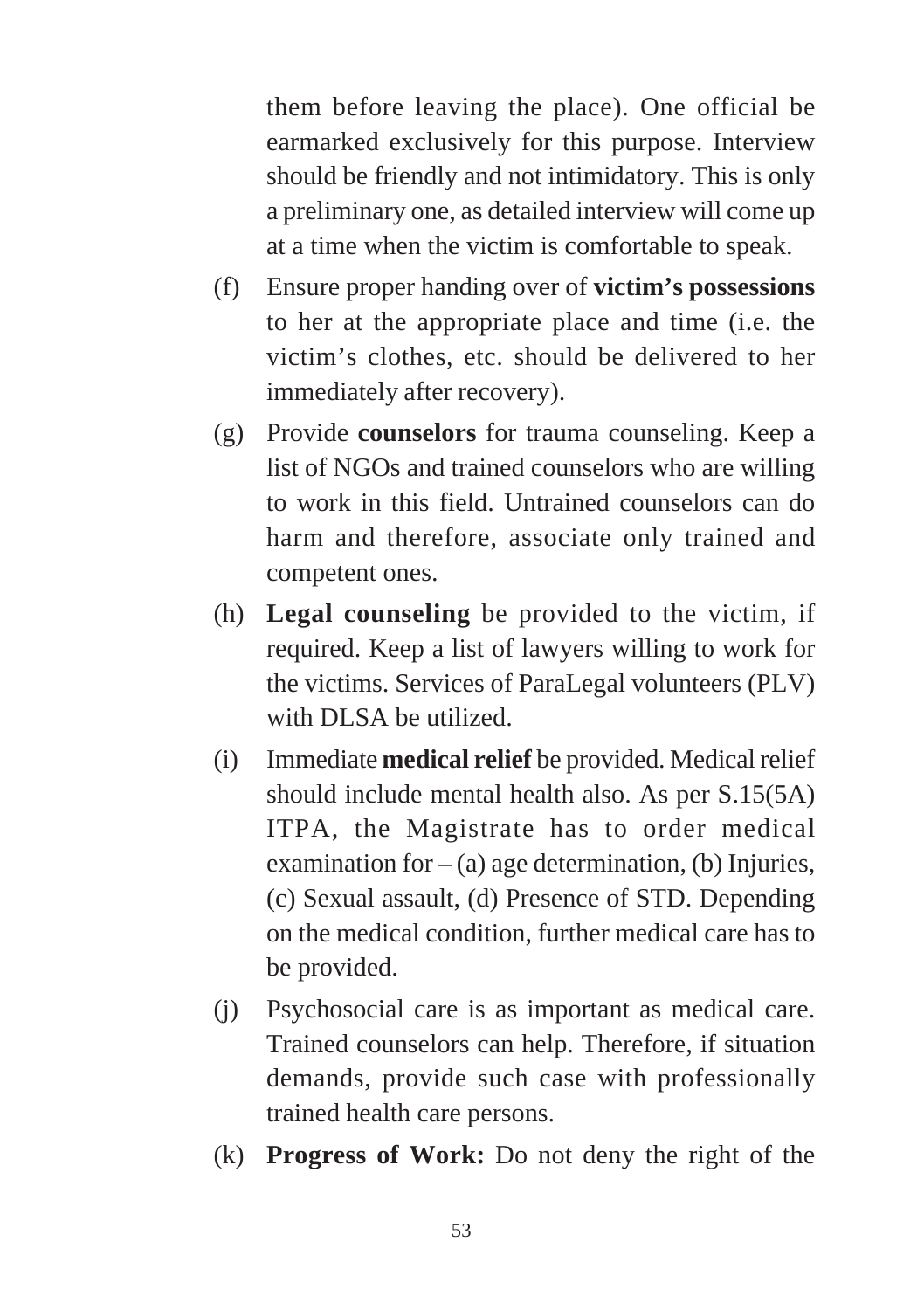victim/complainant to know the progress of information. Do maintain appropriate contact with the victim and her well-wishers, including the NGO who is attending to her.

- 14) **Children** are to be dealt with under JJ Act. Therefore, while rescue is going on, please do segregate the children from the adult victims and proceed with them under JJ Act, as they are children in need of care and protection. Child victims must be produced before the Child Welfare Committee with jurisdiction to provide for adequate care and protection of children and decide upon the residence of the child.
- 15) The police officers need to know beforehand as to where the **Rescue Home** is available. If there is a need for such Homes, it should be taken up with the concerned authorities. Of late many NGO's have set up such Homes. Do verify their credentials and keep a list of address, telephone, contact person, etc. of appropriate NGOs. Their integrity, capability and experience should be the criteria for selecting such Homes.
- 16) As and when the rescue is done, please **notify** the authorities of the concerned Home regarding the number of persons going to be lodged so that they could be prepared to receive them and organize themselves.
- 17) Rescue Party should have adequate number of **vehicles** so that the rescued persons could be transported without publicity and glare. Ensure that victims are kept safe from accused so that the latter do not intimidate or harm them.
- 18) **Search and seizure** of all material evidence, including documents in the brothel, is an important job. This should be done at the first available opportunity so that evidence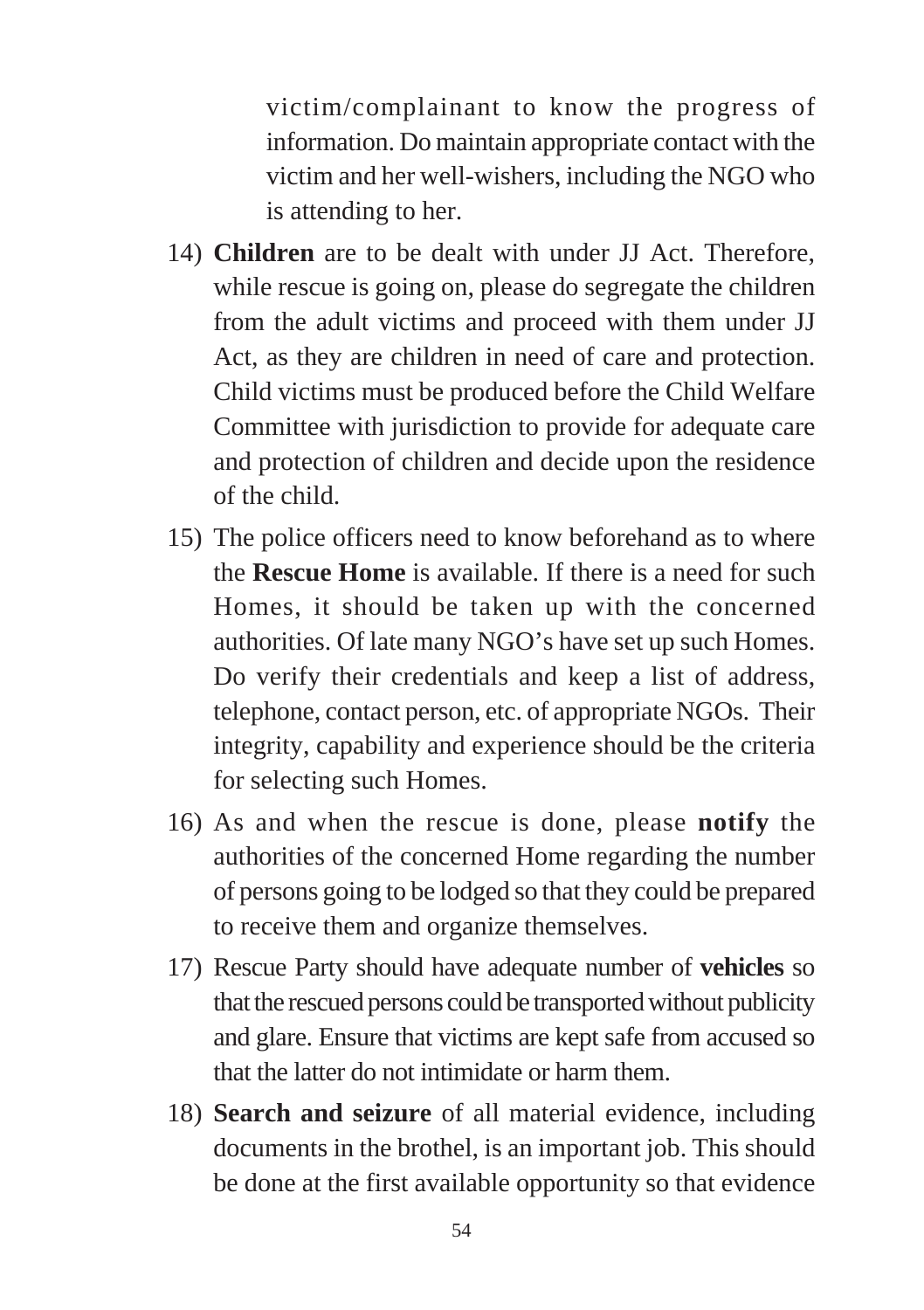is not destroyed or made to disappear by anybody, especially the exploiters. (See box 'D')

Box D

#### **A case study of a Register in a brothel**

In a case of rescue in Mumbai in 2002, the document which was left behind by the rescue party included a register maintained by the brothel owner regarding the details of money received in CSE and payments made to various exploiters, abettors and conspirators. Investigation into the document would have brought out the nexus in trafficking and brought evidences to nail many/ all offenders to book. (For details see the case study in *the Trafficking in women and children in India, NHRC Study, by Nair PM, Published by Orient Longman, 2005)*

- 19) **Listening to the victim/witnesses:** This is a professional area of work where the investigator needs to be skilled. The best investigator is a great listener too. Often people hear but do not listen and in this process, much is lost. Active listening, with complete attention on all that is spoken and not spoken will give a complete picture to the investigator. (For a detailed discussion on listening techniques, see chapter 6).
- 20) **Training** of police officials on victim protocols and fundamentals of child psychology is a pre-requirement to see that they are aware and sensitized to the issues concerned. A copy of this handbook, translated in the local language, would be an appropriate reference guide.
- 21) Ensure **accountability** of all the officials taking part in the rescue. Brief them well in advance on all the points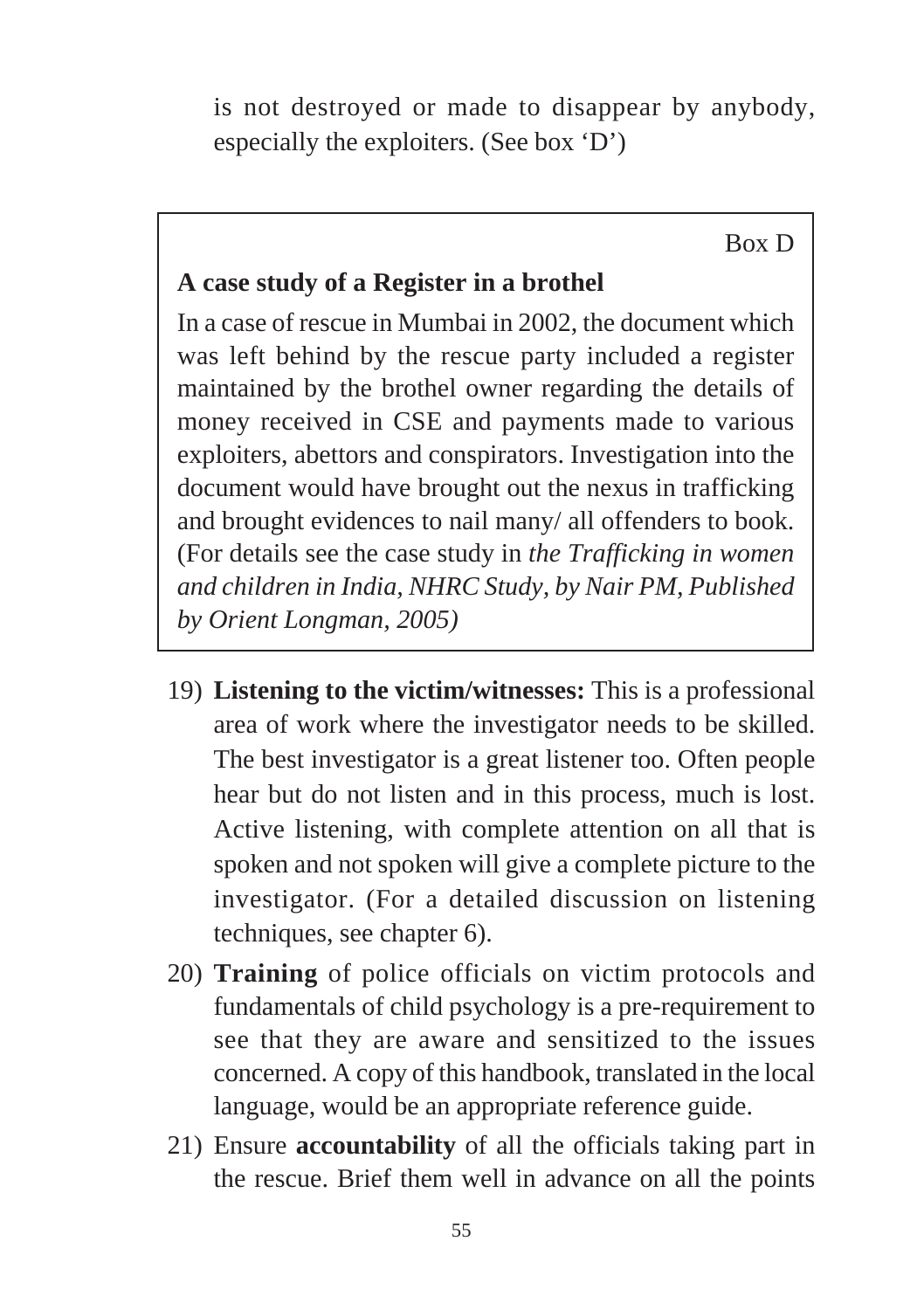mentioned above and ensure compliance. Accountability demands appreciation of good work as well as condemnation of all wrong-doings, including acts of omission and commission.

- 22) **Evaluation**: Do undertake a critical evaluations of the entire rescue and post rescue processes so that the response is better during the subsequent ones. Keep a check list and use it during search and evaluation. (see model Check list as appendix)
- **4.4 Search & Seizure:** Search and seizure of all material evidence, including documents in the SOC, is an important job. This should be done at the first available opportunity so that evidence is not destroyed or made to disappear by anybody, especially the exploiters. Do keep an index of the seized documents so that weeding out or selecting important ones as well as the security of the documents can be done with ease.

**When it comes to material evidence** from the scene of crime, do not miss out the following:

- **At the source area:** age proof, ID proof, school certificates of the victim, victim's parents and siblings; documents and material showing the challenges at home, like broken home, alcoholic parentsetc. victim facing issues in the family or outside; communication the victim had with the family etc.
- **At the transit area:** Documents; materials which may indicate harboring and transportation, accommodation, food, medicines etc provided; money trails of the accused; evidence on physical, sexual assault etc.
- **At the destination area:**Documents and materials which speak about:
	- (a) **The accused:** this would include register of customers, traffickers, agents; payments made to and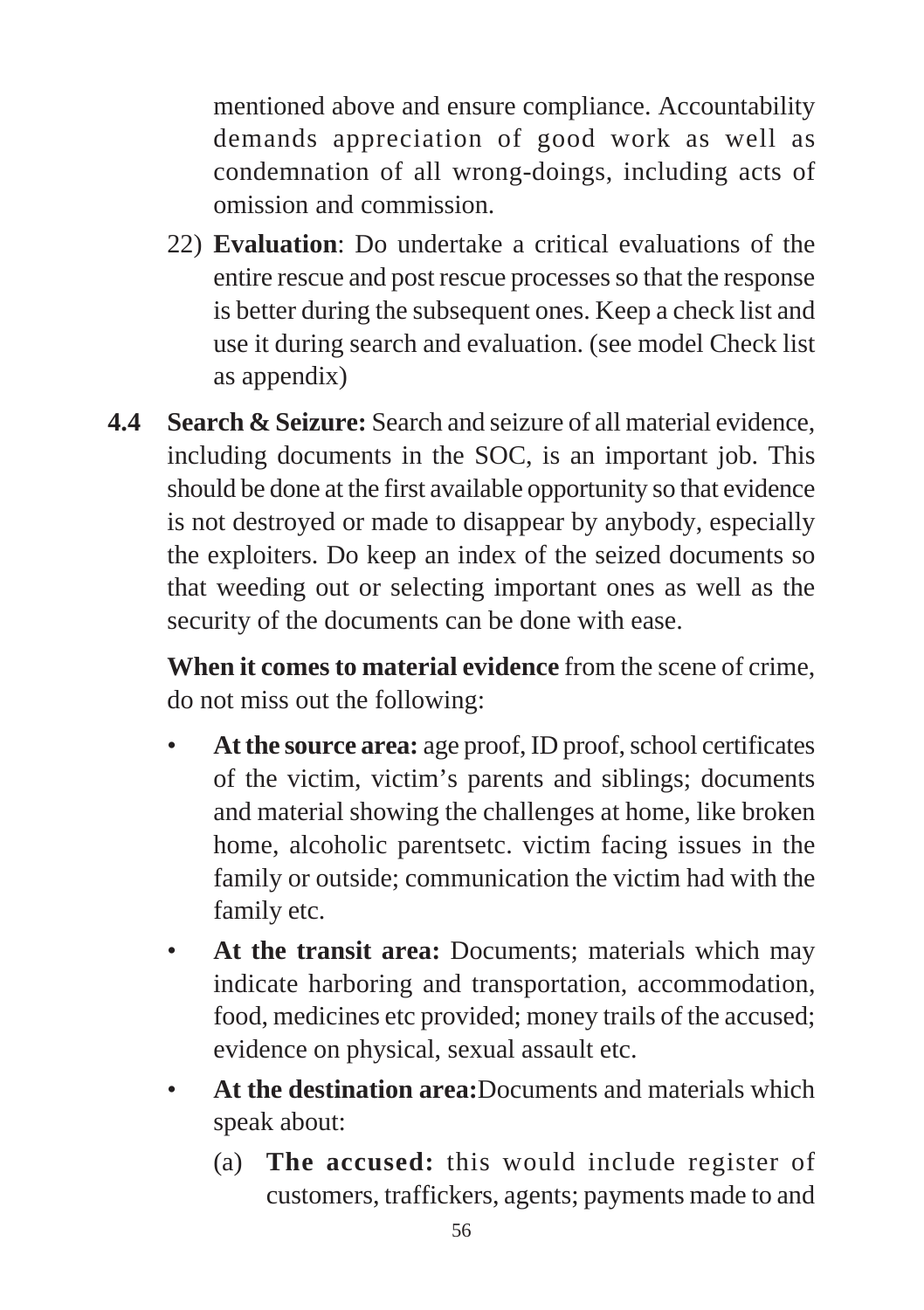by them; unused and used condoms which can help link the customers to the exploitation; documents on money trail, savings, deposits, etc; documents relating to the building wherethe exploitation took place; materials kept in safe controls; materials that speak about exploitation, physical, sexual, financial etc.

(b) **The Victim:**All that would speak about the age, health, harm, exploitations of victims, the contacts and messages in cell phones and other communication devises that would link up the customers, agents, traffickers etc. the information that would help rescue other victims at other places, and so on. (For details see para 4.13)

### **4.5 Post Rescue Care: Dos and Don'ts.**

- i) Distinguish victim from the suspect/accused by a process of intelligent observation and interviewing. **Do not treat victims as suspects or accused**.
- ii) Do not allow suspects and accused to mix up with victims.
- iii) Do not **intimidate** or abuse victims by words/action/ gesture/demeanor.
- iv) No **publicity should** be allowed. Ensure anonymity.
- **v) Empower** the victims. Make them aware of their rights so that they can also ensure that their rights are not violated.
- vi) See that the victim gets **possession** of all her belongings, assets, etc. Help the victim to get all her **dues and rightful claims,** as most brothel keepers are reluctant to part with her earnings.
- vii) See that the **children of the victims** are provided due care and attention and are not separated from the mother, if they were living together before rescue.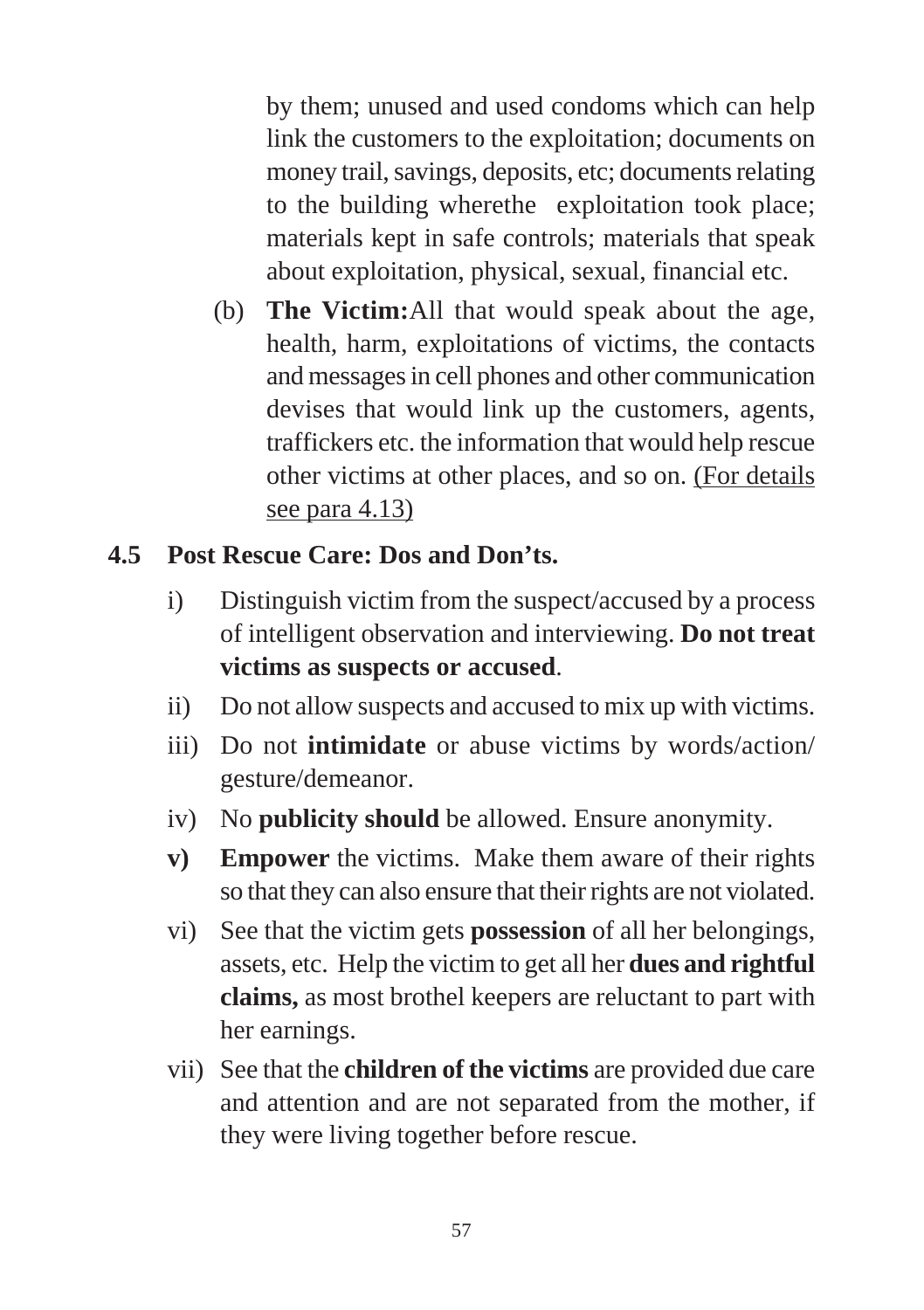- viii) Ensure **safety** of victims during rescue and post-rescue transfers and movements.
- ix) Get the **medical examination** of the victim done without delay. Utilize the services of female doctors/Para medical staff, as far as possible. Do provide lady constables to accompany the victim. Make arrangements for expert (like gynecologist) if required. In this context, the dos and don'ts in respect of a female victim are:
	- o All examinations should be done by a female doctor. If no female doctor is available, do associate other female persons like nurses/counselors/NGO workers during medical examination.
	- o Male police officers and male attendants should keep away. Bring in lady officials/staff.
	- o The doctor should do a mapping of not only physical injuries but also the psychological harm. If required associate a psychologist.
	- o Medical exhibits should be carefully preserved and the chain of custody be ensured.
- x) For **psychosocial care,** adequate arrangements need to be made early. Traumatized victim needs such care. For trauma counseling of victims, networking with appropriate counselors or NGOs is ideal. A list of such trained and competent Counselors/NGOs be maintained at the police station. The Family Counseling Centres (FCC) available at designated police stations in most states, one-stop centers etc. also have trained counselors, whose services can be utilized.

### **4.6 Psychosocial care of victim: Dos and Don'ts**

Mental health care is an area often neglected by the police and other after-care agencies despite its crucial role in victim care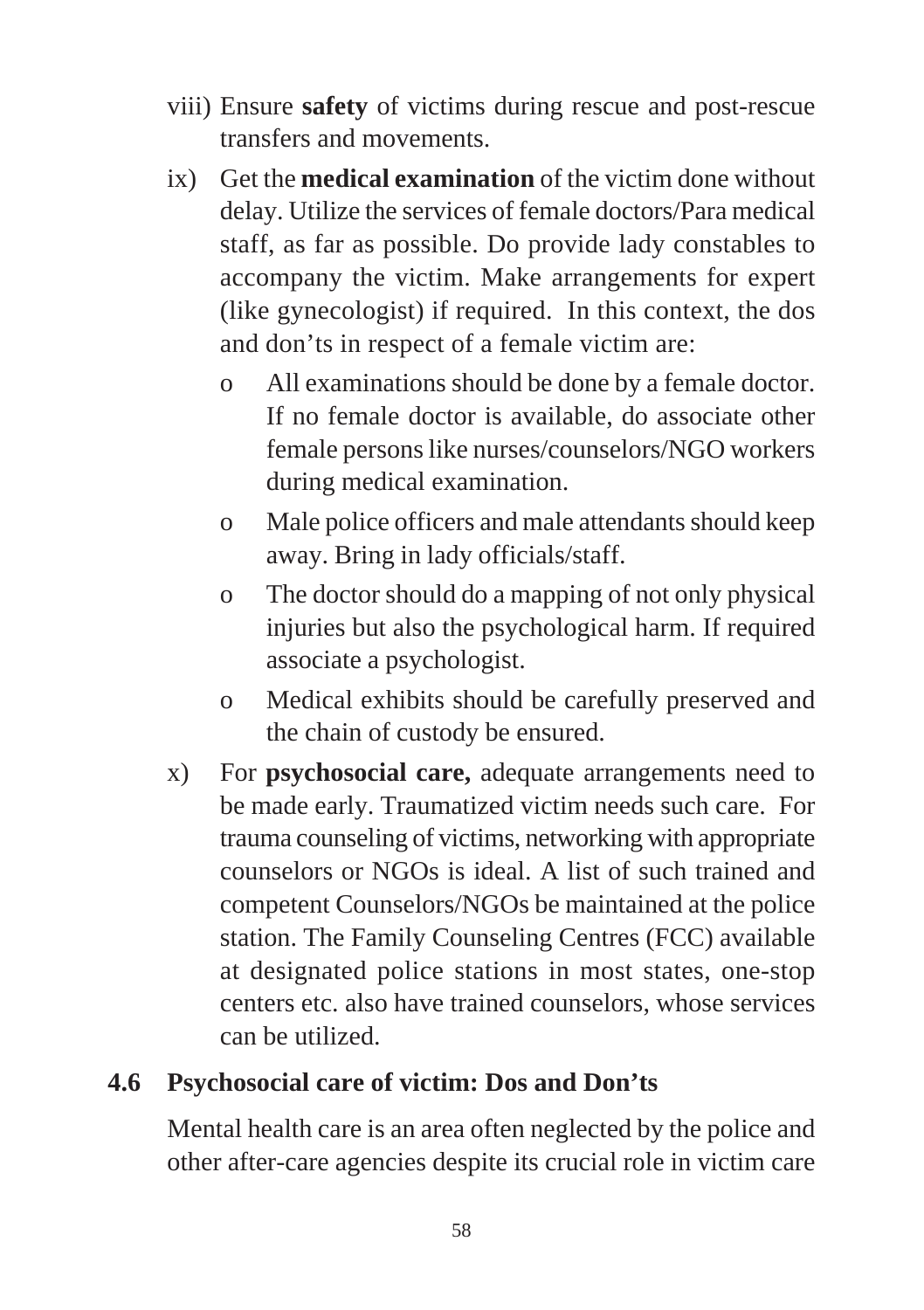and rehabilitation. Do associate appropriate government/nongovernmental agencies to attend to this issue. An untrained counselor can cause further damage and trauma to the victim and, therefore, try and provide a trained and qualified expert, from the very beginning itself. Trauma counseling should be ensured even at the home/lodging house. This should be a continuous process as the victim will take time to get over the trauma. Further, the counselor/psychiatrist can be an important witness in the court of law, if cited as an expert witness in the charge sheet filed against the accused persons.

There are many strategies available in the psychosocial counseling. However the focus should be to empower the victim. Therefore it needs to be ensured that all steps and initiatives are Rights-based and are in the best interest of the victim.<sup>11</sup>

- i) For **legal counseling**, do network with Para legal volunteers, provided by SLSA. Further, lawyers working with NGOs etc. are also available. A list of willing lawyers should be maintained at the police station. Private Lawyers can also be allowed to defend and extend legal counseling to the victim, as provided for in Section CrPC.
- ii) Translators will have to be arranged if the victim speaks a different language. The translators be briefed well in advance to see that the victim is not traumatized during interview.
- iii) Special Educators require to be arranged where the victim suffers from a speech or hearing disability.
- iv) Do not delay production of the rescued persons (legally speaking, the victims) before the Magistrate. SPO can produce the rescued person before any Magistrate (s.17 ITPA).

<sup>&</sup>lt;sup>11</sup> (for details, refer to The Sounds of Silence; A Manual for Forming Therapeutic Relationships, by Dr. Achal Bhagat of SAARTHAK).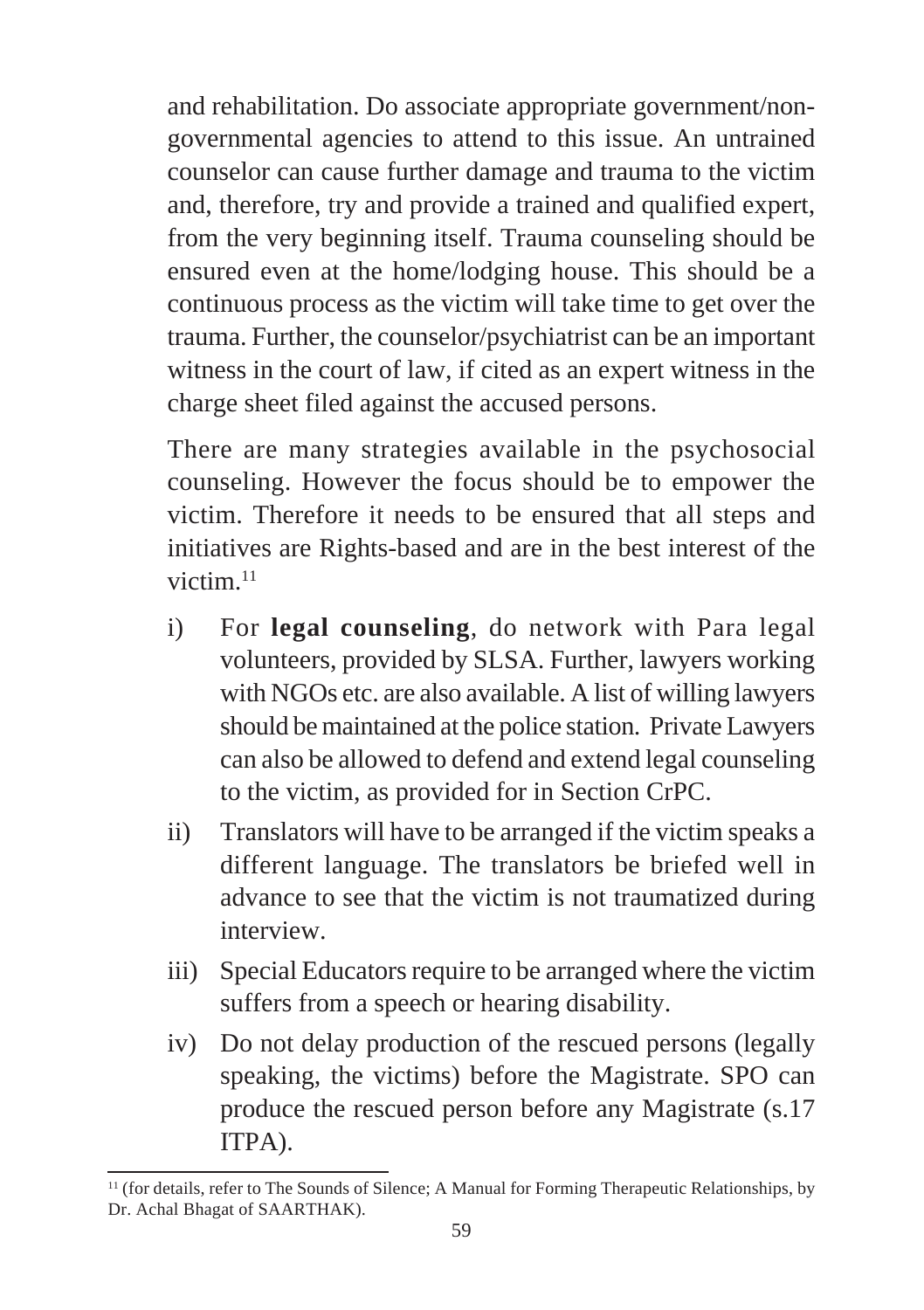- v) Intermediate protective custody can be obtained for a period not exceeding 10 days by which time the person has to be produced before the appropriate Magistrate (s.17 ITPA)
- vi) Rescued children should be produced before the Child Welfare Committee (CWC).
- vii) During the pendency of verification, the person can be kept in a recognized rehab institution after obtaining orders from the Magistrate concerned.
- viii) Home verification is to be done by a civilian official like the Probationary Officer, who can utilize services of NGOs.
- ix) Suitability of the rehabilitation home should be verified before the person is lodged.
- x) Magistrate may utilize the services of five NGOs (including three female NGO workers) for home verification and also consult with them in the process of decision making (u/s 17(5) ITPA).
- xi) **Age verification:** The Magistrate, before whom the rescued person is produced, shall u/s 17(2) ITPA, cause verification of the age of the person. Age is crucial in deciding on the application of IPC Sections like 372, 323, 375, 366 A, 366 B, 370, 370 A etc. and that of JJ Act. If the person is less than 18 years of age, JJ Act and POCSO Act come into effect and the Magistrate should refer the person to the appropriate authority, i.e., the CWC. Therefore, correct assessment of age of the rescued person is an important step. Though under JJ Act, and POCSO Act, the competent authority is authorized to take steps in determining the age, in practice, it is left to the rescuing officials to take a prima facie decision as to whether the rescued person is an adult or a child.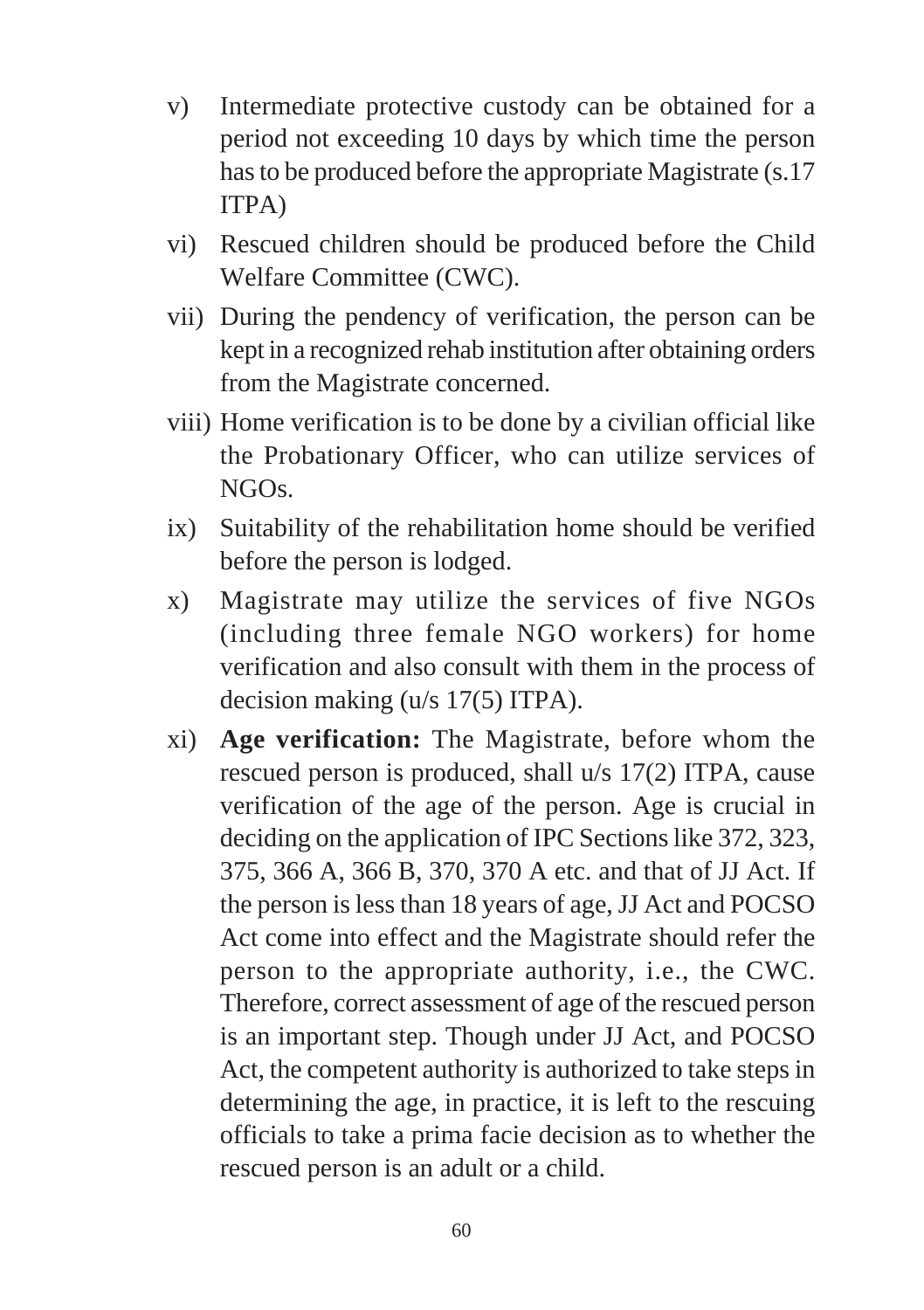This is a significant matter as any person under 18 years has to be produced before CWC and deserves special care as a child. The traffickers and the exploiters will try their best to declare even the child as an adult, as offences against children get severe penalty. Therefore age verification is an important aspect. The first test that a police official should apply is the look of the person. If the person looks to be a child, produce the person before CWC. As per S.94 JJ Act 2015, the criteria for determination of age has been clearly laid out. Go by that. School certificates are crucial. In case of serious dispute or doubt, go for medical exam. If any malafide is suspected, go for a medical board. However medical report is only an opinion. Documentary evidence like school certificate etc. will have predominance.

- Presumption of age, at first sight, be drawn in favour of the rescued person.
- Interview the person to arrive at objective vardsticks, like date of birth in school records etc. There are several events in the life of a person which can reveal her age.
- Associate social workers, CWC members etc., can assist the police official in age determination.
- Do not go by the age stated by the brothel 'madam' or the exploiters. They may mislead law enforcement officals due to personal stake.
- The victim may be under pressure by the exploiters to speak out wrong age. Careful interviewing of the victim is likely to bring out the truth.
- Age verification by the medical/professionals and forensic experts involve ossification test and other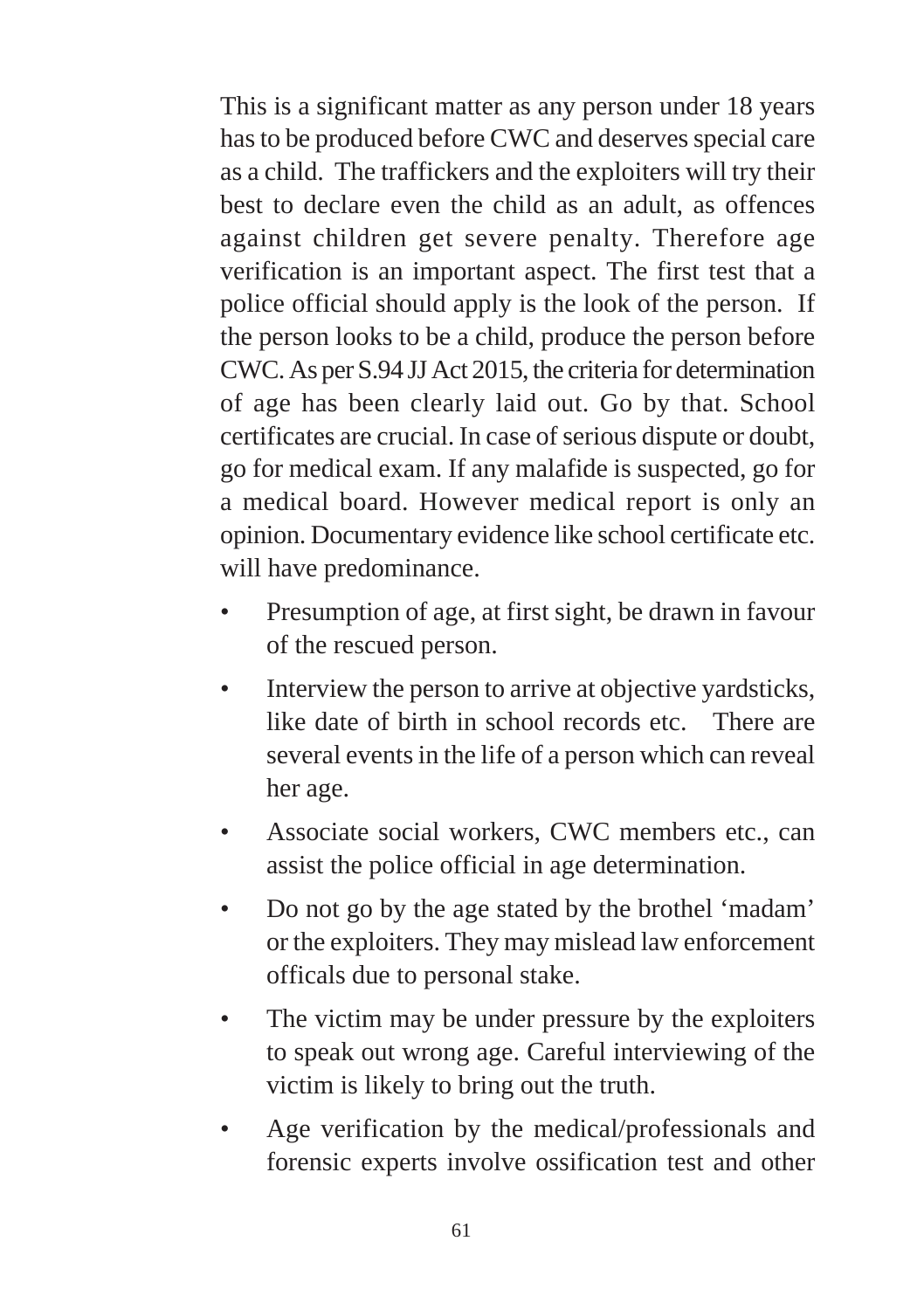parameters. Do involve these professionals if required and, if so, as early as possible.

If the expert is not able to categorically state the exact age, but opines it to be falling under a range (say 17- 19 years) the benefit of doubt should go to the person (and in this case the person should be treated to be a child of 17 years)

Box E

#### **Age Verification: A Case Study**

In a case of age dispute where the police held that the person is a child, the accused held her to be above 19. Medical report said "age appears to be between 17 to 19. The Police went to the village and obtained the school certificate of the elder sister of the victim. She was only 17. Therefore this could be proved that the younger sister is, at best, 16 and can never be more than 17 years.

xii) Considering the **social stigma** attached to prostitution, there is a tendency to look down upon trafficked persons by branding them as 'prostitutes'. This should be condemned anddeprecated. A victim of trafficking is neither accused, accomplice nor abettor. Generate public awareness in the community that the person is a victim and not an offender. The **victim's status** should be maintained and ensured all through. Several terminologies are in vogue to describe the victim as "Survivor" etc. However, legally speaking the person is a victim of crime. The police is duty bound to extend all care to the victim, under the law and also to ensure that the victim is not retrafficked. Prevention is a mandate under under Act 23 of constitution.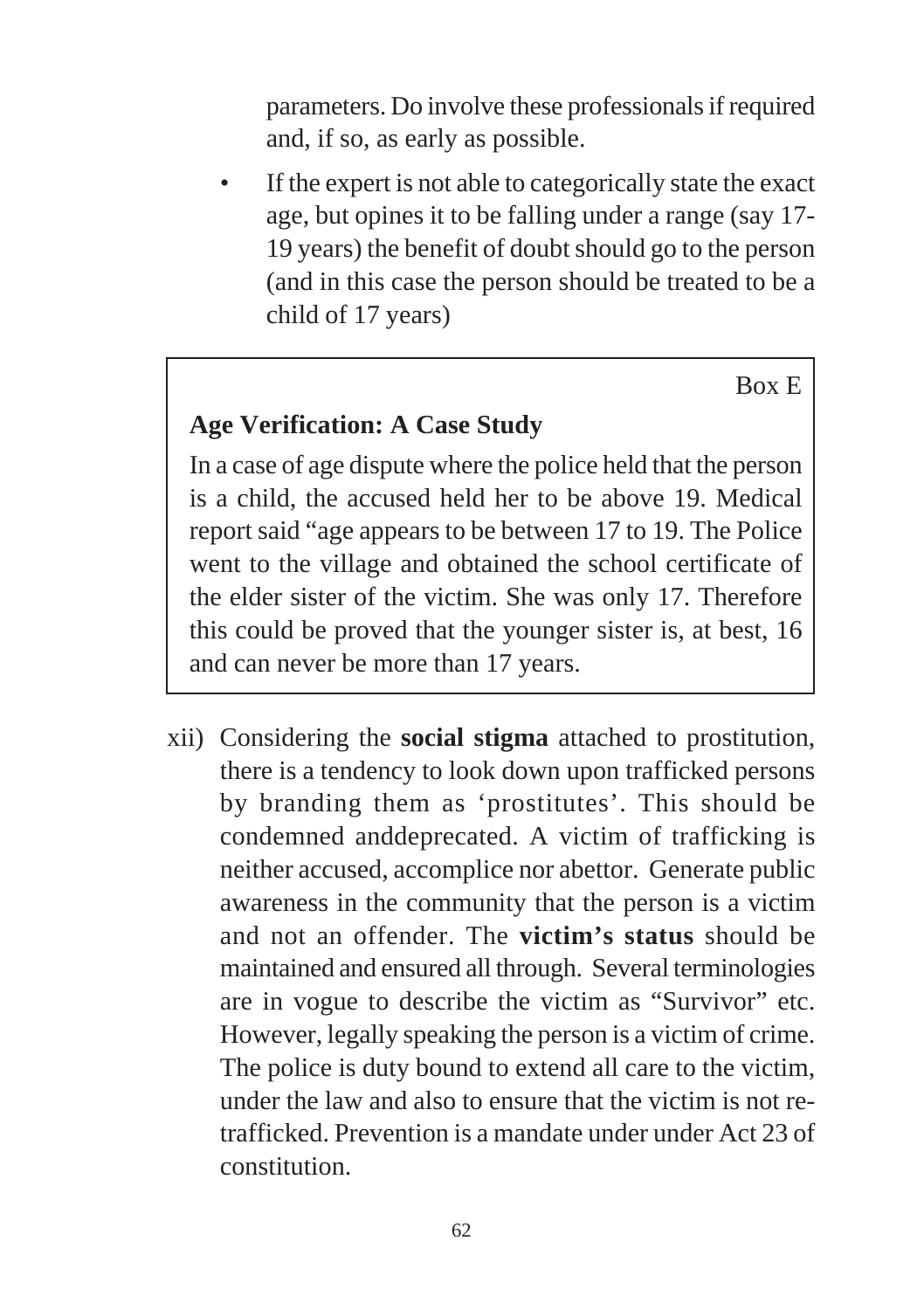### **4.7 Interviewing victims of sex trafficking**:

Interview of the rescued persons be carried out with care and caution. Make the person comfortable before asking questions. Ice breaking is an art. Help the victim to develop trust in you and then proceed. The important aspects that are to be covered in the interview are personal details like age, nativity, health status, family history, etc., Identify their best interests and strengths so that rehab actions can be oriented accordingly. Identify also the harm, loss, problems faced etc, so as to assess the damage and provide relief accordingly. Interview will help to locate the sequence of the offences starting from the source till rescue, to identify the offenders in each step and to document the issues faced by the victim at every stage and also to prepare the victim to present her case in the Court or during section 164 statement. Careful interview can help them locate more victims, more crimes, more offenders, more evidence and at the different processes and proceeds of the crime. Reliable NGOs and trained counselors are useful in de-traumatizing the person and help in ice- breaking so that the police officials can carry on with the interview. Interview of a rescued female victim/witness be done by a female police officer or by a male Police Official in the presence of a female NGO worker as mandated u/s 15(6A) ITPA. (For details on interviewing techniques see chapter 6)

The specific Dos and Don'ts in interviewing victims and witnesses of sex trafficking are as follows:

- Female victims should be interviewed by WPO. If WPO is not available, involve women NGO's or counselors during interview.
- Ensure that the accused/suspected offenders are nowhere in the vicinity.
- Conduct the interview at a place where she is comfortable. It should be a place of her choice.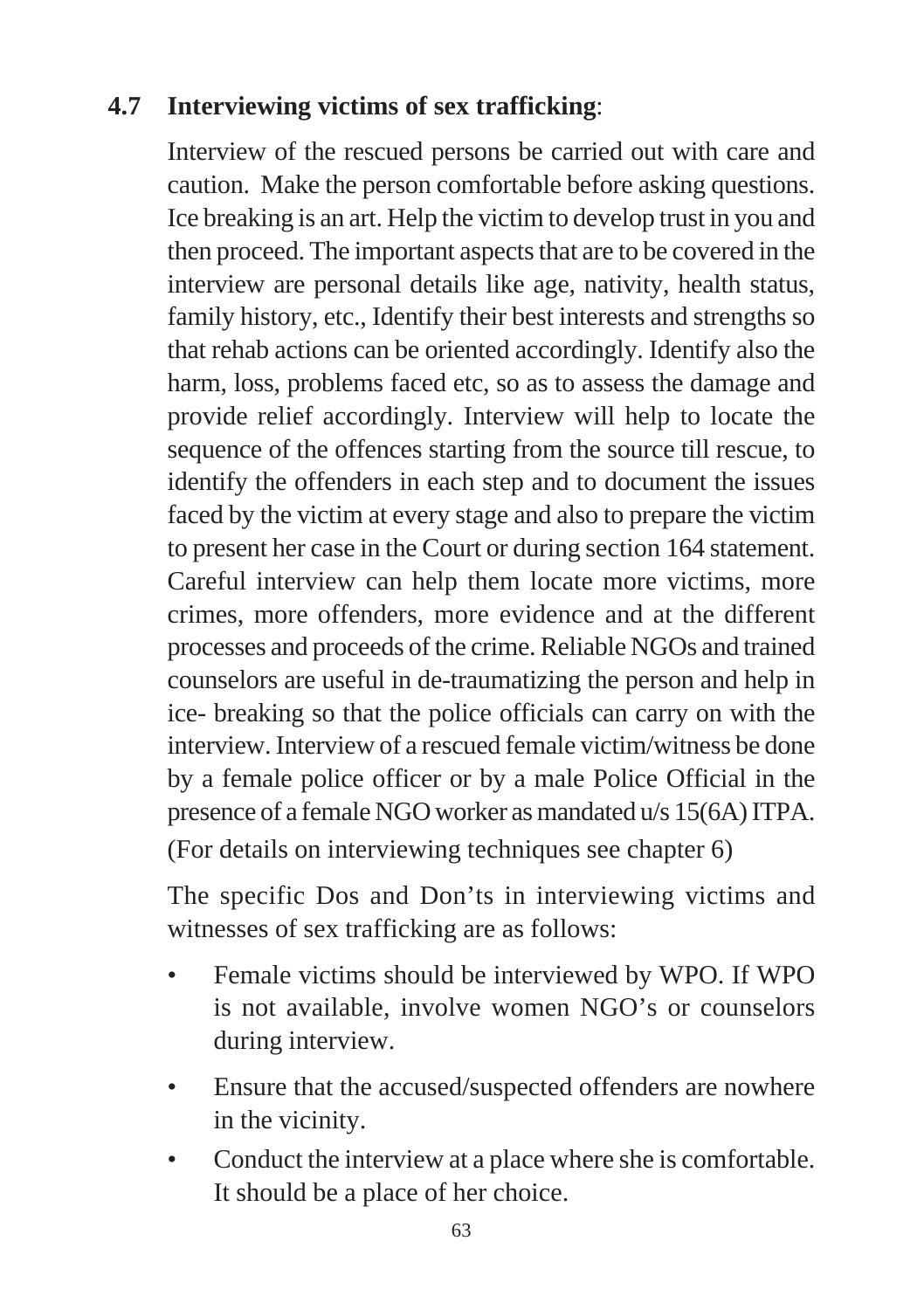- Keep the ambience child friendly. (try fixing some festoons, balloons, pictures of birds/ animals/smiling kids etc.)
- Do associate the person whom she is comfortable with. A 'child minder' would be appropriate. (Refer SC Ruling in Sakshi vs. UOI)
- Avoid too many onlookers, interventions and interruptions during interview.
- Include psychologists and forensic experts, as and when required.
- Avoid repeated interviews, unless essential. Senior officers and supervisory officers may ensure that they participate in the interview by the IO, so that repeated interviews can be avoided. This would help victim from reliving the trauma.
- Effort should be made to help the victim come, out of trauma so that she is able to recall events properly, logically and fully.

### **4.8 Mapping the harm done to the victims:**

This is an area usually neglected in the present day investigation process. Do map and document the entire harm and damage done to the victims. This includes the following:

- Injuries of physical assault (beating, cigarette burning, etc.)
- Injuries of rape and other sexual assaults
- Injuries consequential to the various act of exploitation (e.g. abortion or sexually transmitted infections due to denial of safe sex methods)
- Injuries consequential to the denial of medical care and attention (e.g. UTI, which arises due to lack of timely treatment of minor injuries) or lack of hygiene etc.,
- The psychological harm (ie. the mental torture, trauma, tension, etc on the person) not only due to exploitation,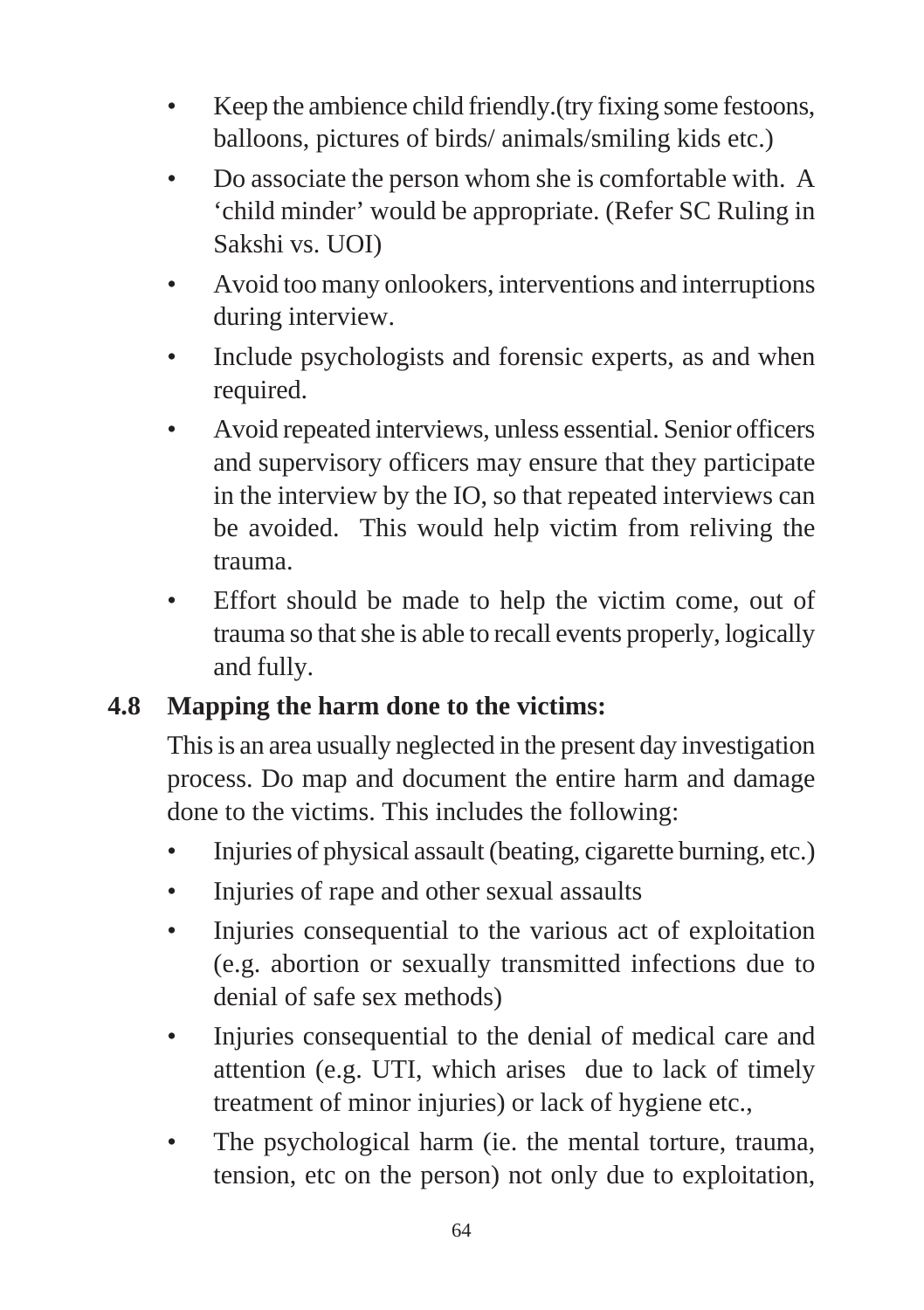intimidation, and denial of privacy and dignity but also as a result of neglect of oneself, one's children, and abuse of children.)

• Physical and mental harm to the dependent children of the victim, especially those who are staying with them.

The mapping of harm could be professionally done with the expert assistance of doctors, forensic experts, psychiatrists, and psycho-social experts. However, documenting the victim's own experience and the observation of the NGOs, counselors, etc. associated with the victim are also relevant. They should be cited in the case records. Do not distort the language. Record the statement in the language spoken to by the victim. Do not ignore the emotions, the feelings, etc conveyed by the victim. Do document them all. As regards child victims, their own version of the events be appropriately recorded without editing the language and content.

**4.9 Plan of action (POA):** Developing a POA, revisiting it at regular intervals and follow-up action on all points is another aspect of the professional investigation. POA be drawn up in consultation with other investigators in the team, the supervisors, if availableand other professionals, if required,and keeping the victims rights in focus. POA should include all steps that are to be undertaken at all places, sources, including the transits and destinations. Additional POA will emerge from the interviews of Victim/witness, interrogation of suspects, scrutiny of documents, statement analysisas well as reports of experts etc. Follow-up each step in a meticulous manner and keep revising the POA till all actions are accomplished.

Dissect the law and list out the elements of the offence. Thereafter attempt to check out the contents of each of these elements. Develop POA for investigation into each element so that none of the elements is missed out. The evidence be marshalled element-wise so that the presentation is cogent and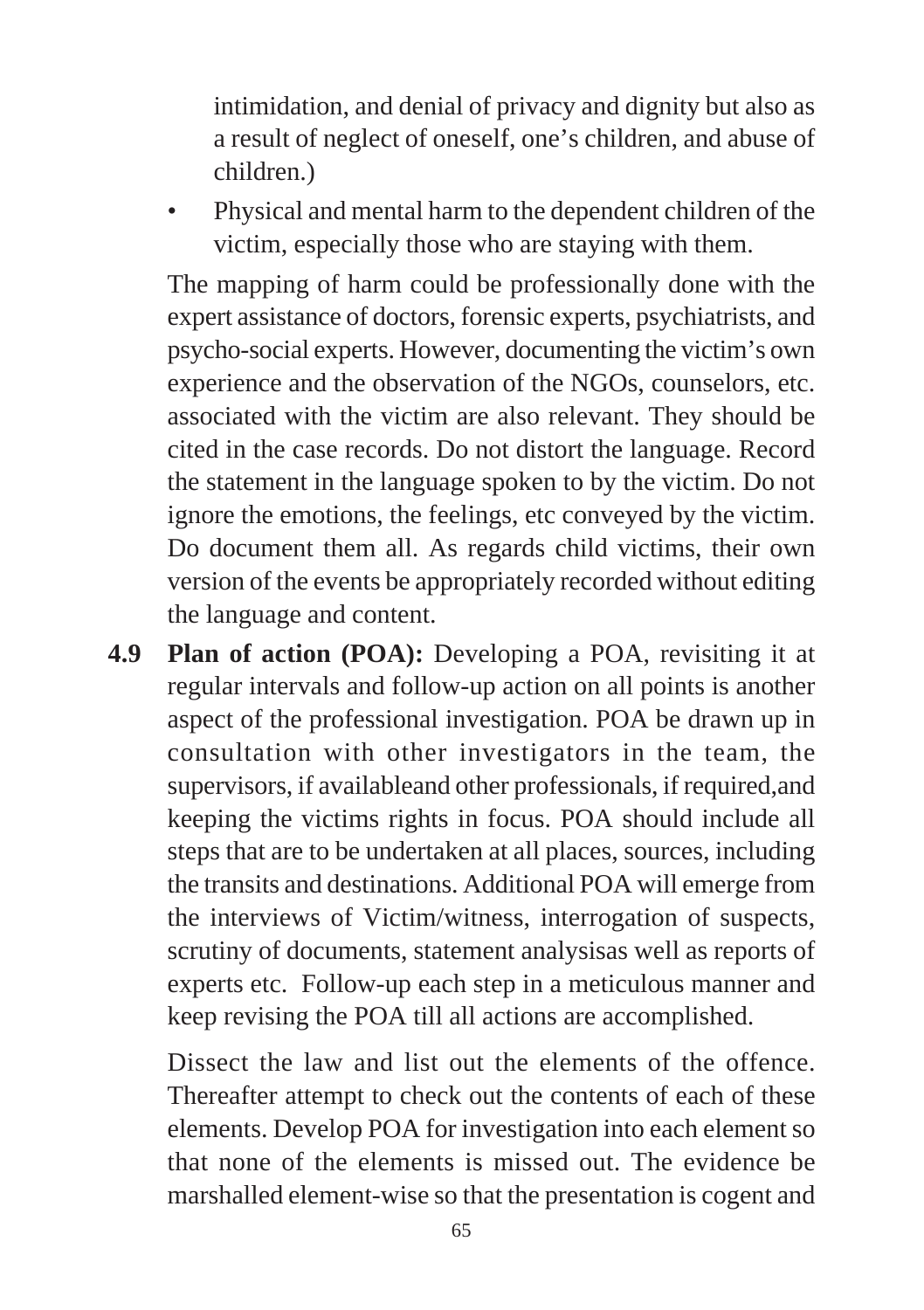convincing. The elements vary with the offence alleged, though there are certain common points in all the offences. A ready reckoner on the major elements of the penal sections of ITPA and 370 IPC, along with the nature and type of evidence which can be adduced is given in the Checklist at Appendix-I.

POA should include all steps that are to be undertaken at all places, sources, transit and destinations. POA will include interviews of victim/witnesses, interrogation of suspects, scrutiny of documents, statements analysis, reports of experts etc. Follow up each step in a meticulous manner and keep revising the POA till all actions are accomplished.

### **4.10 Recording Statement v/s. 161 CrPC:** Do's and Don't's

- (1) The statement of the victim and witnesses are **recorded after their interview** so that the picture is clear and cogent. Interview will be an exercise to help the victim recall the events and also the sequence. Help the victim to recall the experience from destination, to transits and to source. Adopt the best, interviewing skills (refer next chapter) to help the victim speak out.
- (2) Record the statement **as is told** by the victim/witness. Avoid fillers, padding, conjectures, presumptions, and comments of any type. The statement be recorded in the same **language** spoken by the victim.
- (3) The **process of interviewing**should not be intimidatory or violative of victim's rights. For example, avoid repeated interviewing by several levels of police officers as the victim is made to recall and relive the trauma repeatedly. Better to go as a small team and be done with it.
- (4) Prepare the 161 statement well, **read it out** to the person so that he/she is clear as to what has been recorded and can also add if anything is missing or amend if required.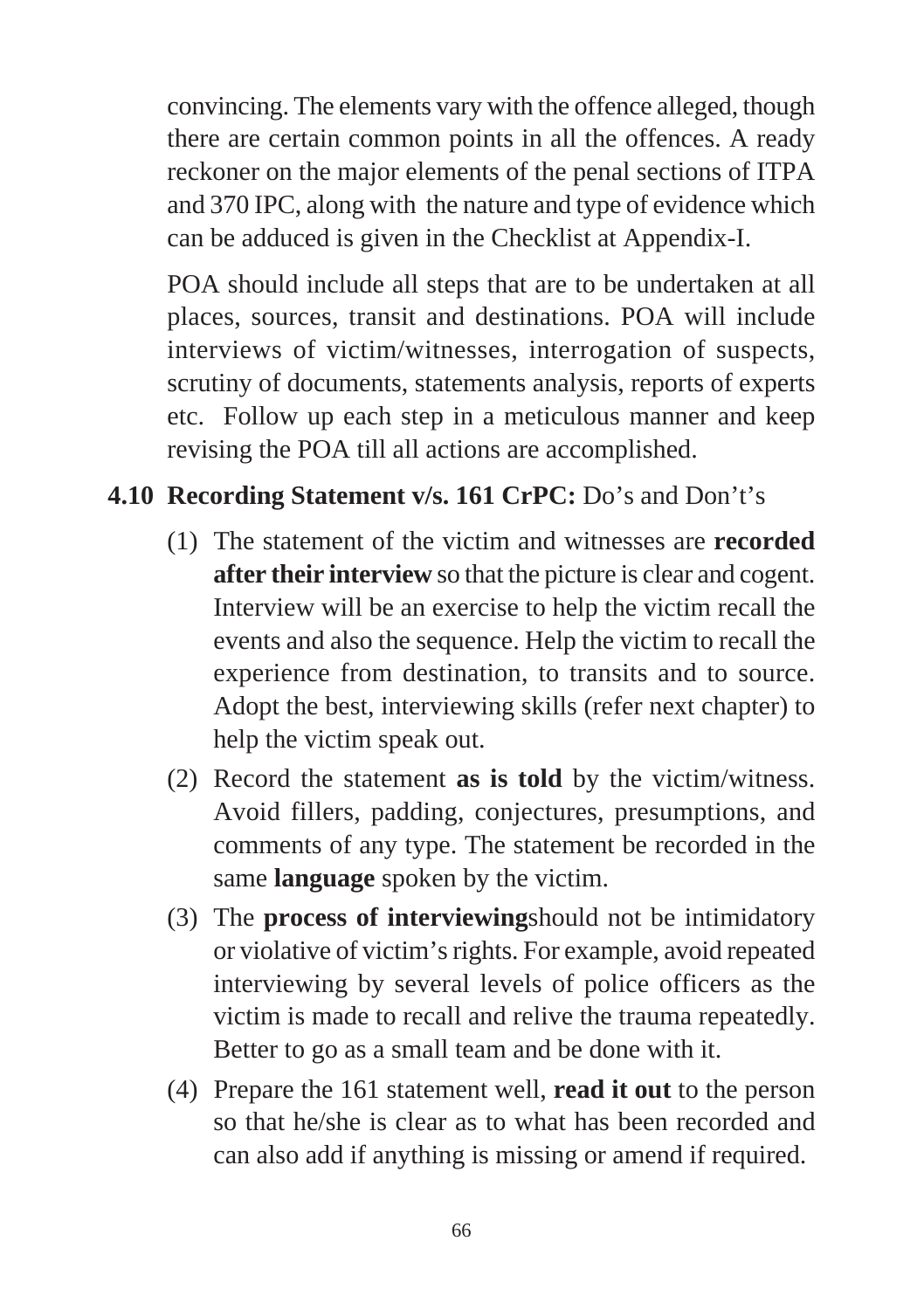- (5) While interviewing the victim and recording 161 statement, develop all the **points that need corroboration,** with document, materials, exhibits, etc., which may be even electronic. For example, if the victim was trafficked by train from Katihar to Patna the train tickets,the CFTV footage at Katihar and Patna railway station etc. will be relevant. This evidence will clinch the offence against the trafficker even if the victim, under intimidation, fumbles, as is happening. Such a professional investigation will put less strain ass the victim, and also ensure victims rights.
- (6) **Respect the victim's rights** during interview. If a distraught child chooses to remain silent, let her be. Employ counselors who will counsel her and help her speak out. This might take time. Therefore one need not hurry up with recording 161/164 statements, till the victim/ witness is ready and willing. The law demands this be done early, nevertheless it can and need be done only when the person is ready.
- (7) A victim/witness, especially one under trauma, may give and **several versions** of the trafficking process. This is not unnatural. Record the entire situation in the 172 CrPC portion of the case diary (see discussions below on the utility of 172 CrPC) where the IO can explain the reason for change of versions. However such comments need not come in the 161statement.
- (8) If the entire story is not coming forth in one statement, go for **additional** ones. Continue till the entire story and all relevant aspects of trafficking and exploitation are covered in the statement.
- (9) **Statement Analysis:** This is an important aspect of the 161 statement. Do it carefully and meticulously. Look for confirmations, contradictions, gaps, and address them in the subsequent interviews. Statement analysis (see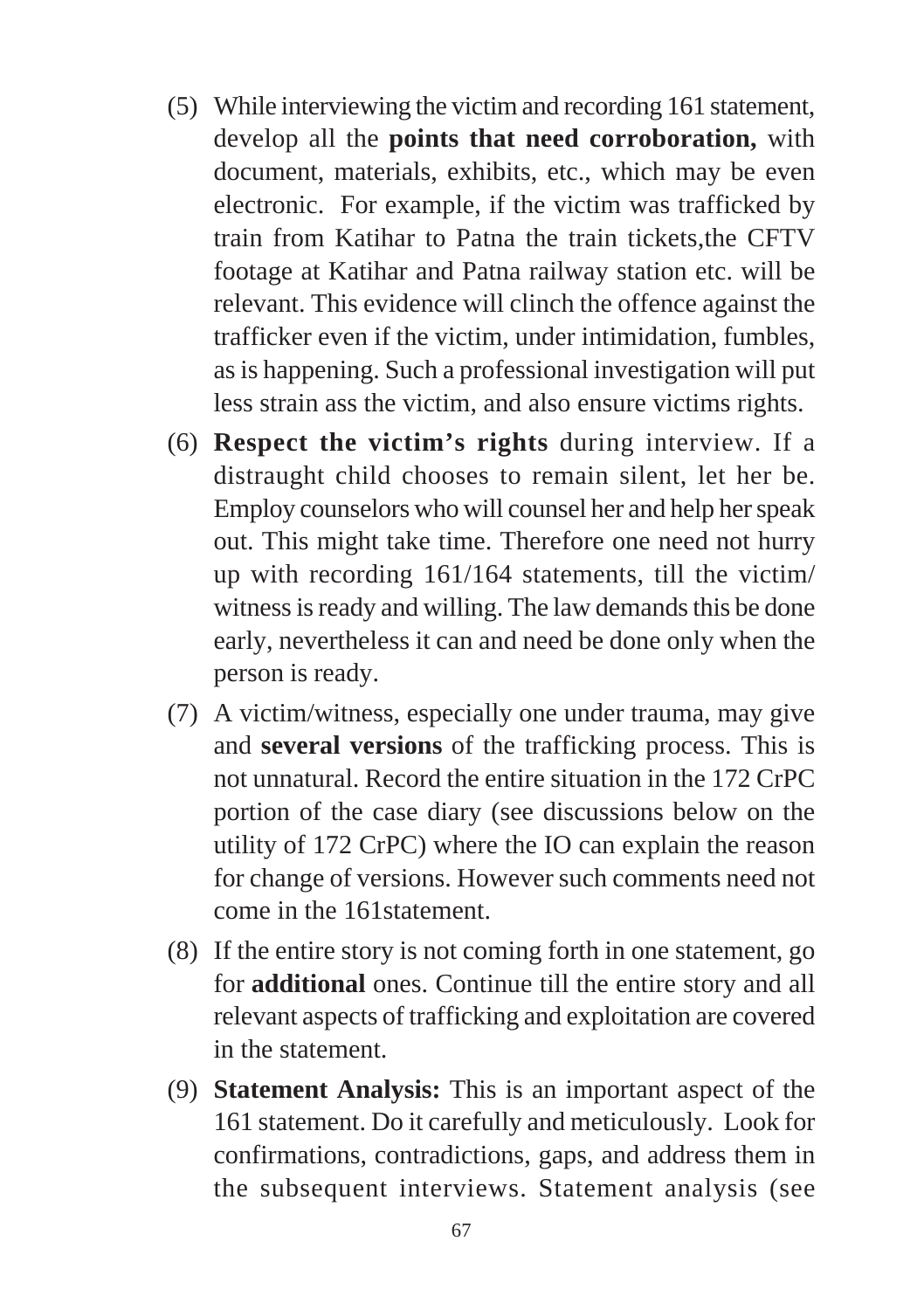discussion in chapter 6) is a professional art which the investigators need to be trained.

- **4.11 Recording Statement v/s 164:** This exercise is done as a safety measure, mainly for two reasons. Firstly, because the admission before a police officer is not admissible under the Indian Law(25 EV Act), but a statement is recorded before a Magistrate, it becomes admissible as evidence. In lieu of the advantages of recording a section 164 statement, the Criminal Law (Amendment) Act, 2013 introduced section 164(5-A) which now mandates the recording of a 164 CrPC statement in all sexual offence cases. This is required to be recorded as soonas the commission of the offence is brought to the notice of the police. Secondly, even if the victim/witness whose statement has been recorded turns hostile eventually, the 164 CrPC statement can be used to confront the person and even try to bring up a charge of perjury. Therefore, the witness whose statement has been recorded u/s 164 usually maintains the stand. The precaution to be taken before/while/after recording the statement u/s 164 are as follows:
	- 1) Prepare the person to speak without fear and in full.
	- 2) Have a detailed interview with the person beforehand, so that he/she could recall the events, linkages etc. and speak with coherence and maintain the flow to the extent possible.
	- 3) While making application to the Judge, enclose a note on the important aspects of the crime on which the witness has information.
	- 4) Arrange a translator if the witness is speaking a different language. Brief the translator also on the facts of the case and challenges that the victim may have in speaking.
	- 5) Ensure safety, smooth passage and care of the person before and after.
	- 6) Once the statement is done, ensure that it remains in the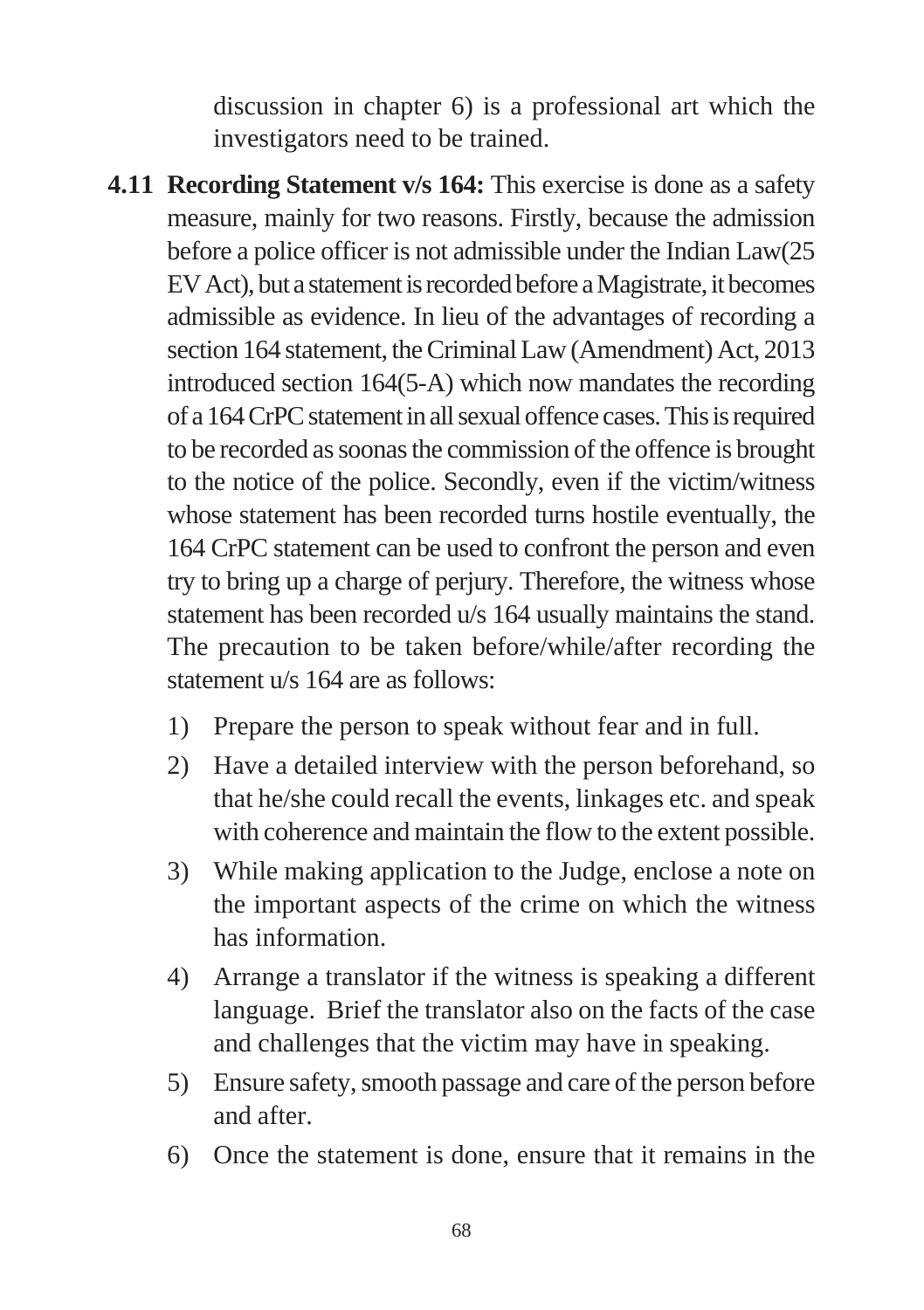case records of the trial court. Obtain a copy for further investigation.

- 7) There is no restriction in the lawthat the 164 statement cannot be recorded again. If the first statement is incomplete and is devoid of crucial aspects which the witness/victim was speaking out, move the court for a supplementary 164 statements. It is to be noted that the discretion to record an additional statement remains with the court.
- 8) Statement analysis of the 164 statement is important. Note down the significant points on which corroborative evidence is to be collected. This will strengthen the prosecution, even if the witness is unable to attend the court due to some unforeseen reasons.
- **4.12 Documenting developments in the Case Diary (CD)u/s172 CrPC**: This is an important aspect which is usually neglected. This portion of the CD is not available to the defence, but the court can have access to this. The IO usually makes only a short and cryptic entry about the work done, place and time, but there is much more to be done here. Capture the emotions, the untold story, the trials and tribulations, the harm etc. that the victim faced, when she/he was the subject of the crime. The steps undertaken to help the victim overcome the trauma, the response of the victim to these initiatives etc. also be recorded. Further, it is quite possible that the victim may have changed her statement several times, due to the trauma, fear or ignorance. The explanation for such changes be documented in the 172 CrPC portion so that the presiding officer of the Court gets comprehensive picture of the entire scenario. Such recording is a boon to the IO to marshal the evidence amidst contradictions and amendments in this subsequent statement by witness.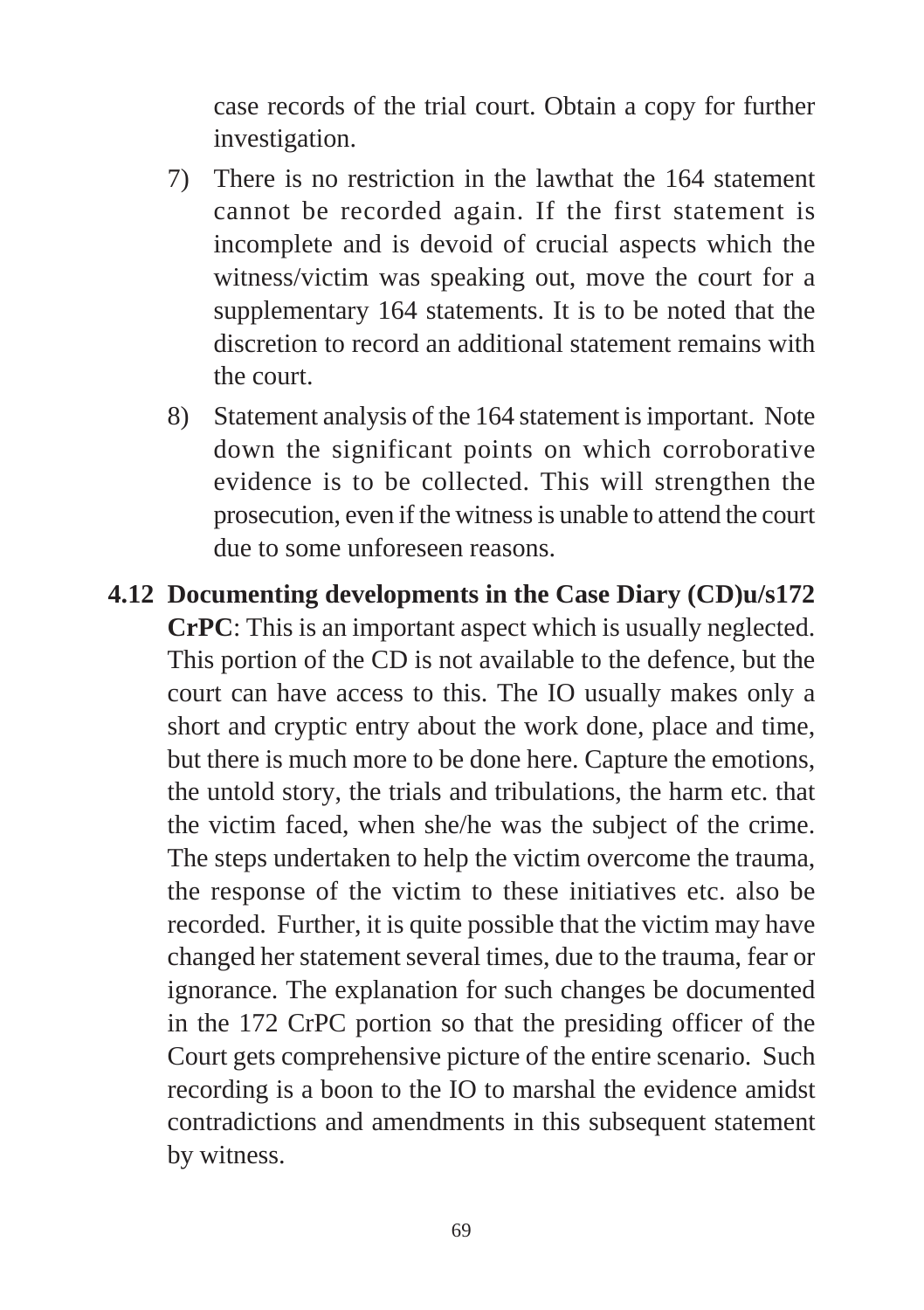#### 4.13 **Scene of Crime (SOC) investigation: Dos and Don'ts**

- **a) What is SOC:** Investigation is a professional art, which is in the exclusive domain of the investigating police officer. It is the prerogative of the police where nobody can tread in. In this context, the investigation at the SOChas to be comprehensive and holistic. SOC investigation, as often seen, should not be perfunctory or superficial. Usually, as seen in the CD's of several crimes, the SOC is perceived to be a room in a brothel. This is incorrect. The scene of crime extends to the place from where the person was trafficked, the places where she was taken to, all the transit places, all the destinations where she was exploited, etc. Therefore the SOC should include:
	- the **source point** (e.g., place of recruitment)
	- the **trafficking routes** (including mode of transport)
	- the **transit points** (e.g., halting places enroute)
	- the **destination point**
	- the **points of exploitation** (e.g., brothel)
	- the **places** where the 'products' of exploitation were **transferred to** (e.g., in a case where the CSE was to produce pornography, the SOC includes places where the pornographic materials were edited, value added, published, copied, stored, sent to, transported, and places where they were sold/purchased, etc)
- **b)** Documents at the SOC: Investigation should be caused into the records maintained in the various SOC (e.g., the register in the brothel regarding income, expenditure and persons involved). Role of the various exploiters whose names may find mention in the register in different forms like codes, pseudonymous etc., are to be investigated and evidence extracted against them. These documents have tremendous value, informatory and evidentiary, if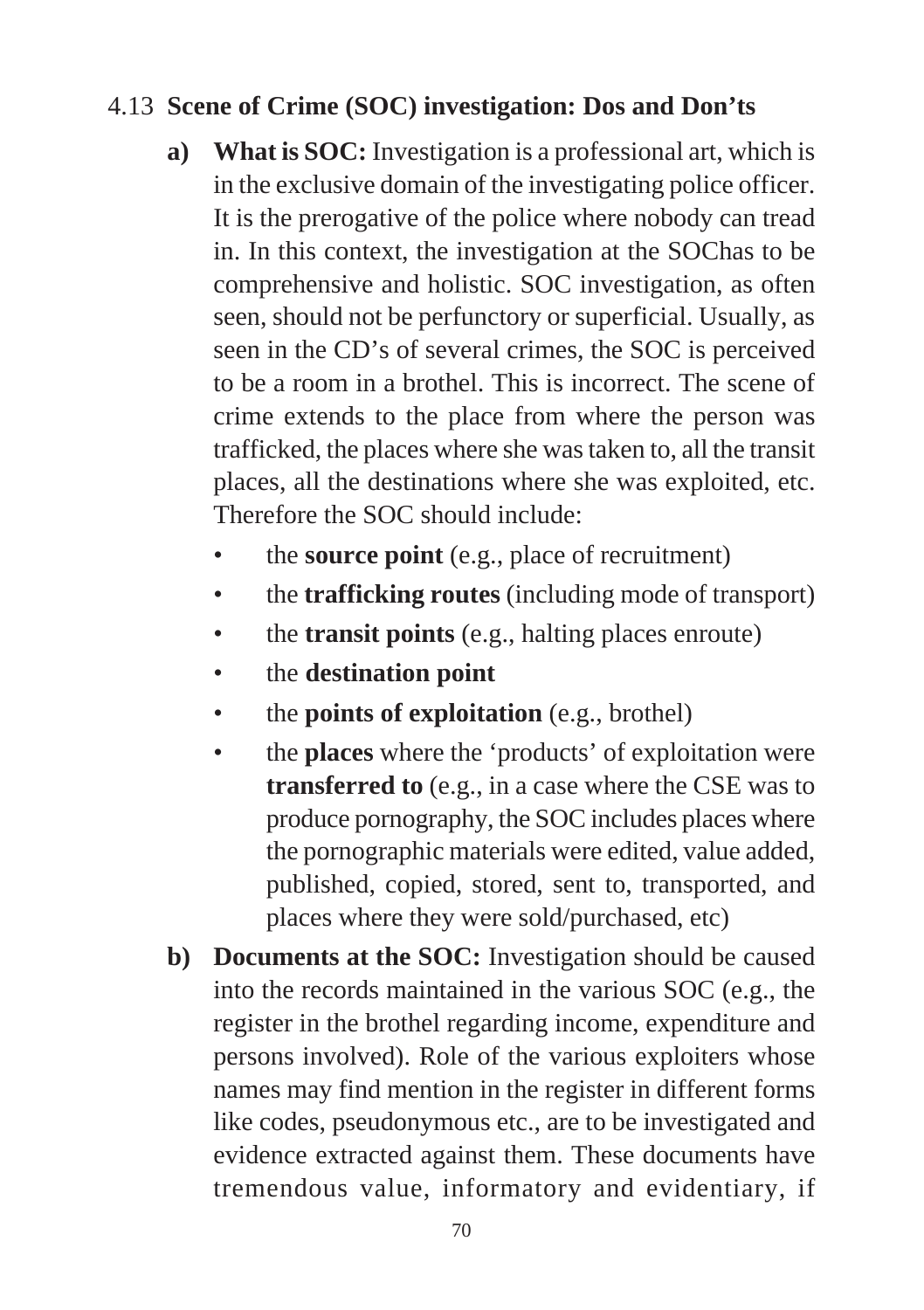investigated properly.

- **c) Photograph/video graph of the SOC:** Electronic documents can present a better picture onthe extent, intensity and impact of exploitation and therefore, are advisable. Care should be taken to see that the photographs and videographs do not violate the rights of the victims. (e.g., avoid exposing the identity of the victims).
- **d) Forensic Evidence:** The different materials that are relevant in a SOC of rape, ipso facto, apply to a trafficking SOC too. The IO/rescuing official should carry out thorough search of all the scenes of crime, collect, preserve and document all relevant materials and get them examined by forensic experts. The materials at the SOC that call for forensic evidence include the following:
	- i. Used condoms: this will help link the exploiters, usually called as 'customers/clientele', to the crime. They should be carefully collected, packed and sent for forensic examination. This can be matched with the samples, including that, from the offender to link them to the crime.
	- ii. Collect all samples like Cigarette packets, cigarettes butts, bottles, match boxes, match sticks, eatables, eatable wrappers, biological materials (blood, semen, phlegm, saliva, spit, fecal matter), undergarments, bed spread, curtain, cloth, droppings from, shoe/slipper etc., which will help link the accused persons with the crime. Saliva on the cigarette butt can link the offender to the crime. Equally significant are the finger print on the liquor bottles or the glasses. This list is only illustrative and depending on the type of crime, the items to be seized will vary.
	- iii. Electronic Evidence: cell phone calls and messages;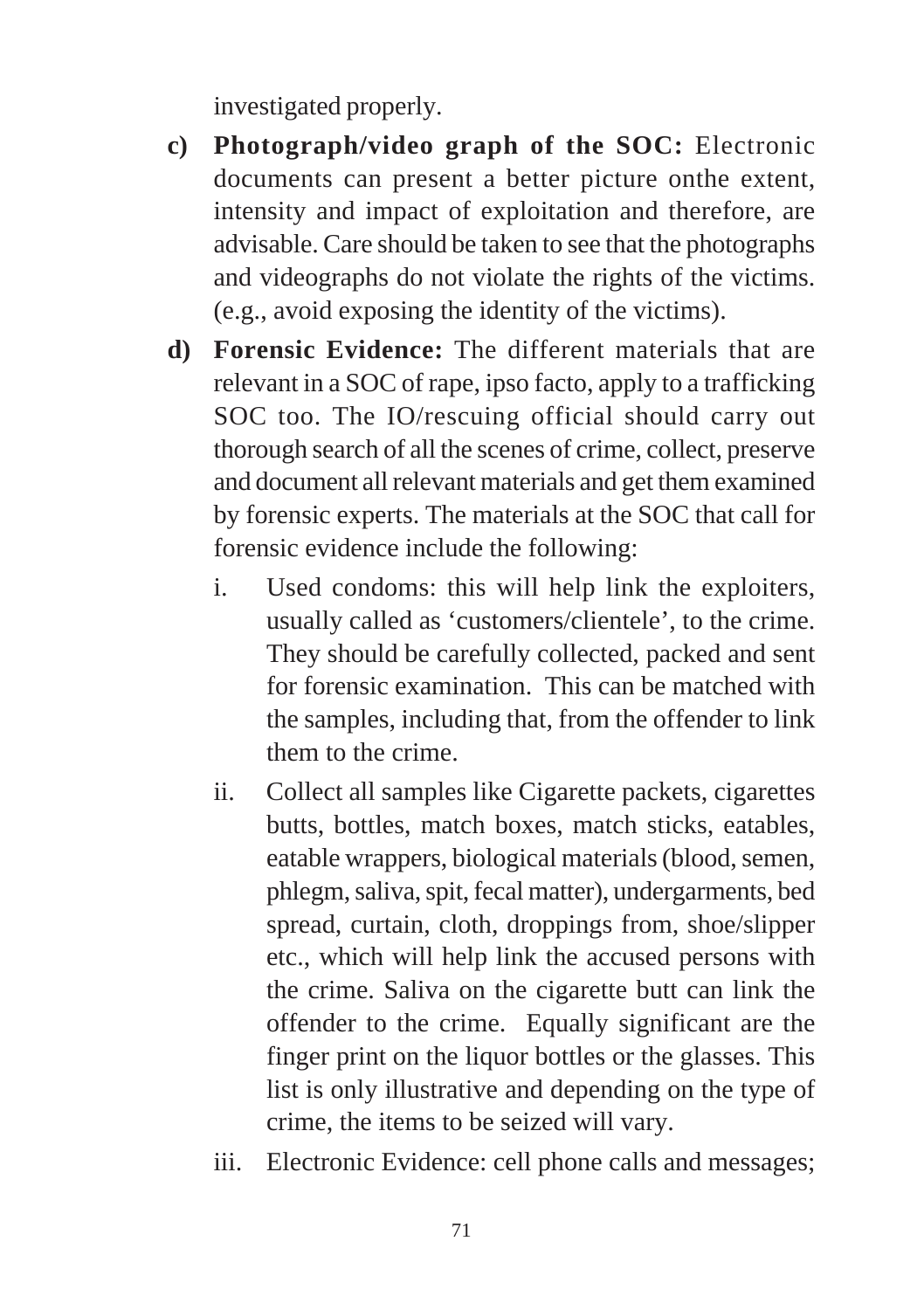social media messages, Emails; Pen drives; Computers and Electronic recorders etc. are relevant in this context.

- iv. Depending on the type of Crime, the materials to be collected will vary and will include more items. For example, in a case of Goa, where the trafficked boy was exploited by developing pornographic pictures and the accused used injections to excite the sex of the child, the injected medicine vials, the syringes, etc. which remained in the dustbin, the courier receipt of delivery of the materials, etc.were of great relevance.
- **(e) Technological Evidence:** Due to the intrusion of the internet by the traffickers, online trafficking and on-line sexual exploitation of women and children are on the increase. In all such crimes, as an extension of the forensics, technological evidence assumes importance. In a crime where pornography was developed by abusing a trafficked girl and the pictures were instantaneously uploaded and dispatched and soon after the accused had scooted with their camera and laptops, it was found during investigation that the WIFI services of the hotel were used by the accused. This linkage was of forensic value to help in tracking the link from the hotel room to the places where the accused had contacts. In all such crimes, the IO should use the services of experts to locate, segregate, document, lift preserve, transfer and record the technical evidences and technology related forensics.
- **(f) SOC Map:** Since trafficking crimes have several crime scenes, each with many accused and, may be, many victims rescued at several places. There is a need for a physical and electronic map showing all the SOC, the offenders thereon, the victims and witnesses at each of these places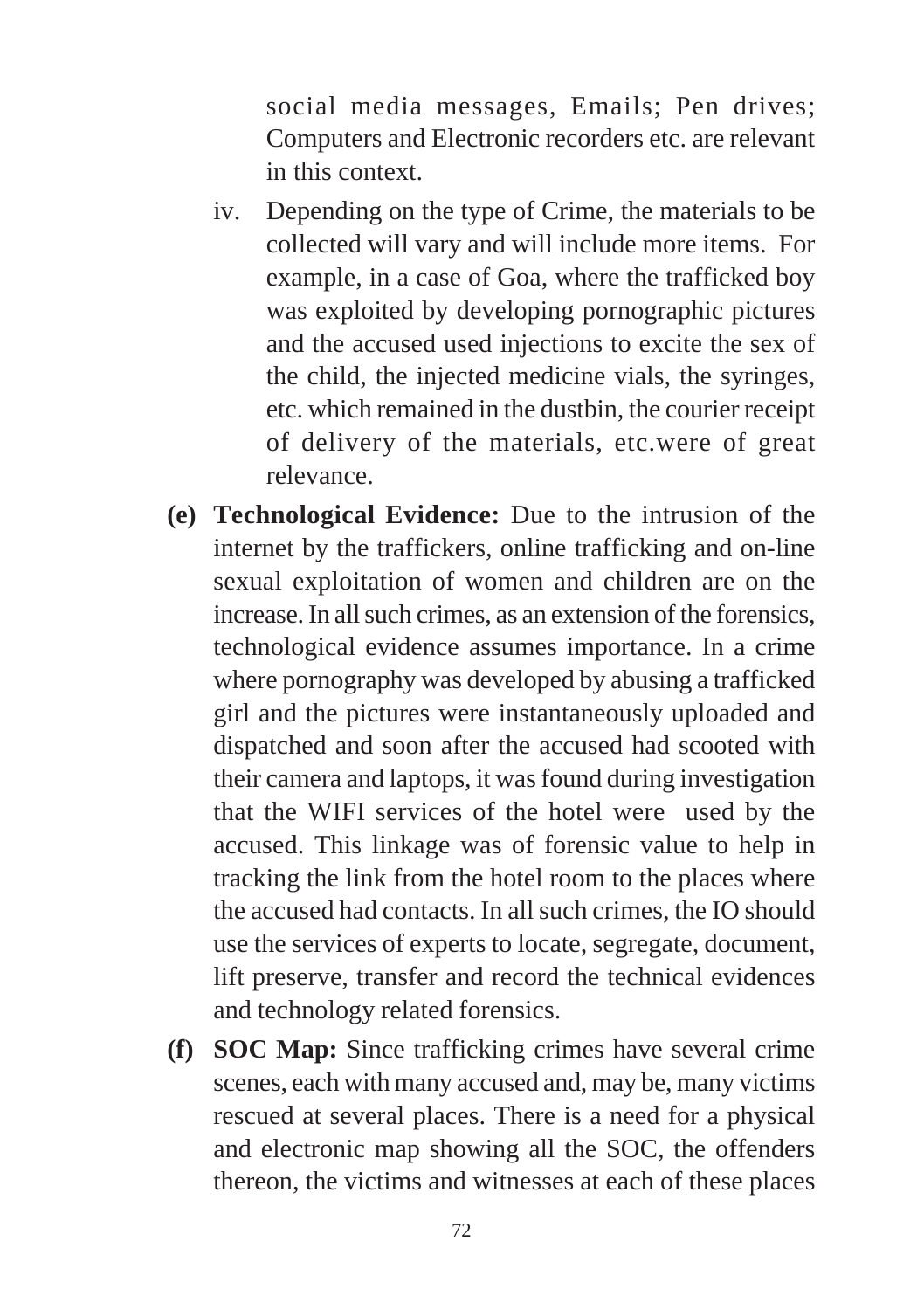etc. The map can also show the trafficking process, the trafficking routes, its direction and inter linkages. Such a map will give a clear picture to the court also and will be of great help in the trial process to decide on the sequence and processes. (For a detailed discussion on documentation skills, see Chapter 6)

**(g) Observation:** Investigation is an art which is richly dependent on observation. It is not only at the SOC but applicable in interviewing victim and witnesses as well as interrogating suspects. This is an area where the investigator has to be proficient. Smart observation at the soc will help in locating the evidence, collating and collecting them and utilizing them as required. (For a detailed discussion on Observation Techniques, see Chapter 6)

### **4.14 Investigation and prosecution of offenders: Dos and Don'ts**

- (a) Investigation should bring **to book all the exploiters**. (The list of offenders is in para 1.8 and 3.4.3). Do not leave any one untouched in the investigative process.
- (b) **Bring out the linkages** of the offenders with victims, with the different facets of the crime, linkages among the offenders etc. do marshal evidence to prove these linkages.
- (c) **Track the Trafficking Chain:**The network/matrix of the offenders, as it emerges from the trafficking Map, be used to Track them down one by one. Start with the one who can be easily tracked. Move to the next. Sometimes tracking at different levels of the matrix will be better. Use all the leads. Once located, interview him/her, pick up leads and track further for others. If the person's role is suspected, interrogate him. Confront him with evidence, oral, documentary etc. While tracking, interrogating and nabbing offenders, it is quite likely that more victims will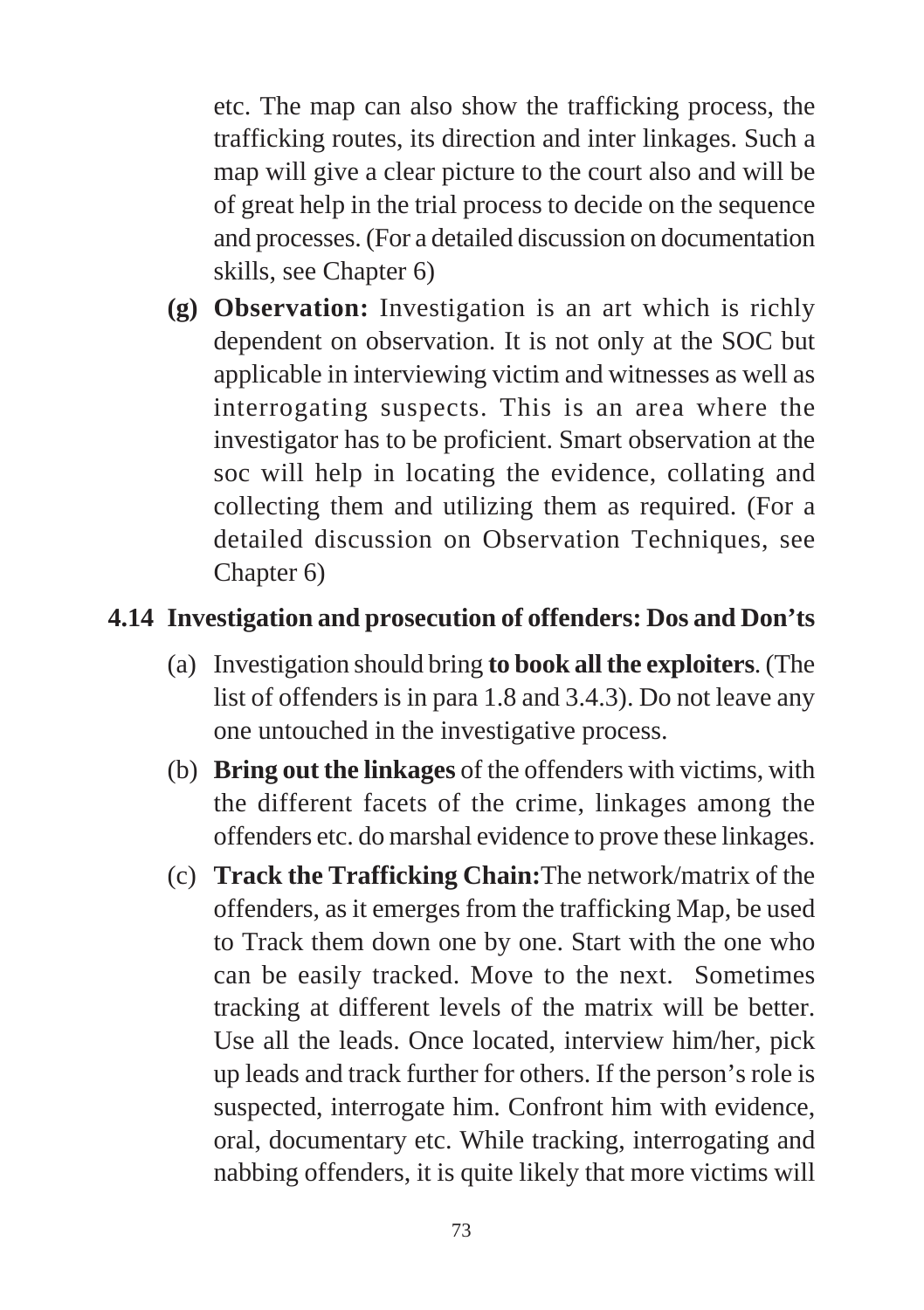be rescued. Interview them, develop leads and this might lead to more traffickers and exploiters. Continue the investigation to its logical end, when all offenders are tracked and all victims are rescued. Document the entire ballooning effect of the investigation in the trafficking Map, and keep it as part of the case records.

Under ITPA, even **attempt** for trafficking is an offence. Therefore the IO has a **long list of persons** who can be brought into the trafficking net. Anybody who is involved in any act, even partly, or contributes to, or leads to the process of trafficking, should be investigated and brought on book. The offender's intention and knowledge are two relevant aspects to establish the offence. Even if the person had no intention, but had the knowledge that the act indulged in by him contributes to trafficking, it would suffice to bring him under the realm of offender. Therefore investigators should probe not only into the acts of omissions and commissions by these aspects, but also into the frame of mind behind such acts.

**(d) Arrest of offenders:** This should be done only at the appropriate time and only when it is warranted based on the evidence. There is no point in rushing to arrest, as it will delimit the time available for filing a charge sheet. As per S. 167 CrPC, if the charge sheet is not filed within 60 days (90 days in cases of graver offences) of arrest, the arrestee will be bailed out. However, human trafficking being a serial crime, when the traffickers network can destroy the evidence and intimidate victims and witnesses and also destroy the money trail, arrest of the offenders will be required to be done **without delay**. As regards 'customers', their arrest will be required so that they do not destroy the evidence, especially forensic evidence that would link him to the crime and soc. (ref disc in para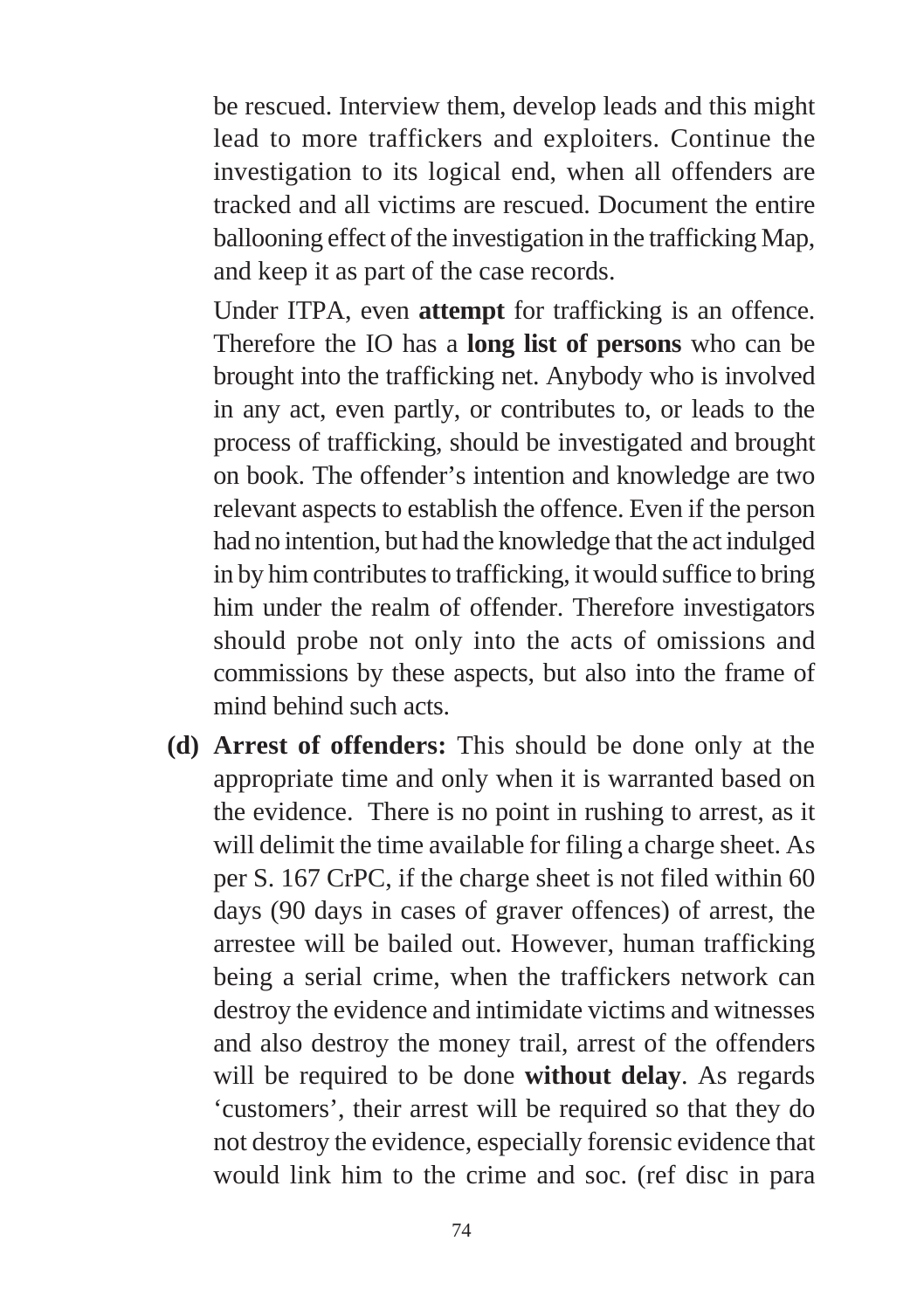4.1.3.d). If the evidence could be adequately built up and marshaledbefore arrest, it would be useful for opposing his bail in the court of law. However, in certain situations, (for example, where the accused, if not detained, would go underground and be untraceable or would harm the victim or the witnesses or would damage the case, arrest has to be done without any delay<sup>12</sup>.

- **(e) The Legal Provisions** to be kept in mind in the arrest of accused**:**
	- The cognizable offences are sections 370 and 370A IPC as well as S3, 4, 5, 6, 7, 8 and 9 ITPA. Utilize appropriate sections of ITPA and also IPC as well as other laws which are attracted. Invoke JJ Act and POCSO when the victim is a child and there is sexual exploitation of any sort. Graver sections of law will act against easy bail.
	- Invoke the provisions of special laws wherever applicable (for example, the Bonded Labour System (Abolition) Act, 1976, Child and Adolescent Labour (Prohibition and Regulation) Act, 1986, Maharashtra Control of Organized Crime Act, 1999 etc.,
	- A notified SPO is fully empowered to arrest without warrant,
	- SPO can authorize and order any police officer in writing for arrest. Ensure that it is properly recorded in the SD,
	- SPO can authorize any police officer, even without a written approval, in case of urgency if:
		- o The accused is likely to escape
		- o The identity of the accused is suspect

<sup>&</sup>lt;sup>12</sup> For details, see "Right Based Investigation- RBI" by Dr. PM Nair, TISs, 2017.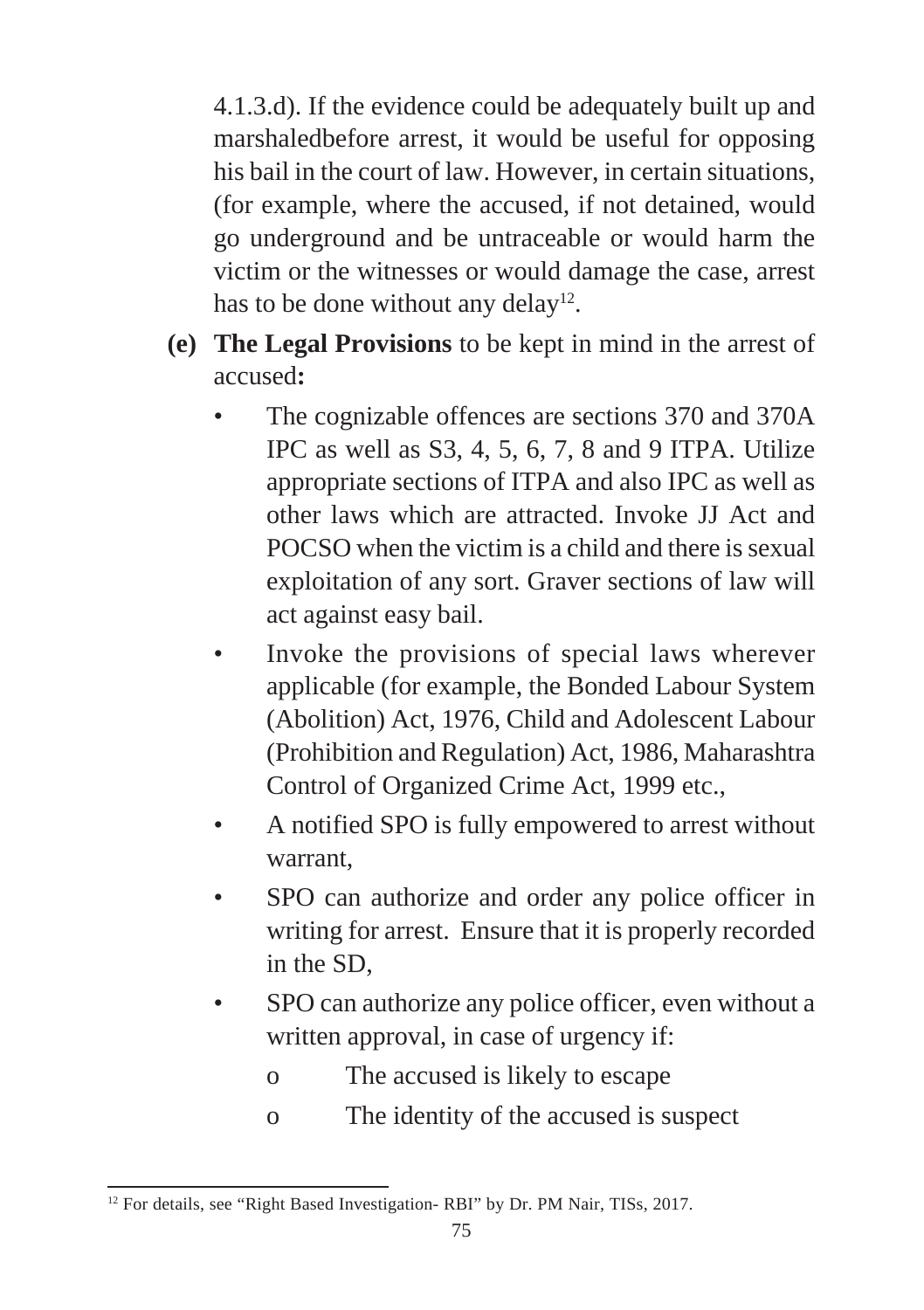- The grounds for authorization should be specifically recorded in police documents (General Diary and Case Diary).
- The authorization should be by name and not a general authorization.
- Authorization for arrest is distinct from authorization for investigation.
- Only the competent and notified official can take up the investigation of the crime. Technical errors often lead to discharge of the case in the court. If an SI had to do for rescue, hand over the case records to the SPO, as and when the SPO is available.
- The arrest of the accused is guided by the provisions of CrPC and Evidence Act, as it applies to any other offence.

### **4.15 Assessing the illicit:**

Mapping the exploiter's profit is another investigative component, usually neglected. Trafficking in human beings is an organized crime where the different layers of criminals make huge profit and at almost low or nil, cost. The exploiters gain monetarily and otherwise, while the victim continues to remain resolved. Younger the girl, higher the level of exploitation and, consequentially, more 'earning' for the exploiter. The 'NHRC study'13 has brought out the unbelievably high profits that the traffickers and other exploiters have made the illicit flows into the licit and thereby impacts the economy, the polity and therefore, everybody. Forfeiting and confiscating the illicit will be a deterrent in containing the crime thereby in preventing trafficking. The following are the dos and don'ts in this context:

<sup>&</sup>lt;sup>13</sup> Nair PM, S.Sen "Trafficking in Women and Children in India", for NHRC published by Orient Longman 2005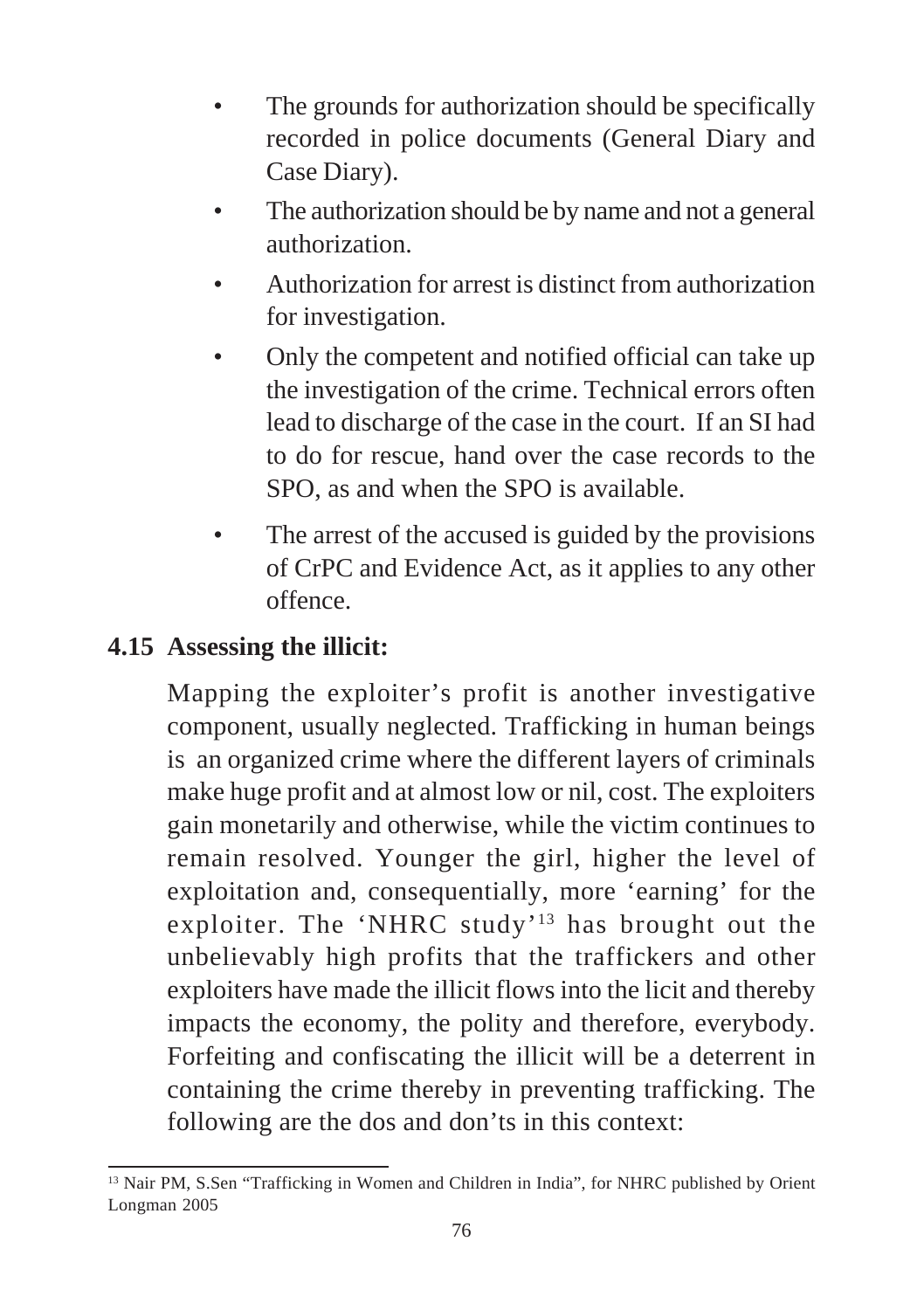- Investigate in detail and bring on record all assets, incomes, earnings, profits and expenditures of all offenders involved and in respect of all activities related to trafficking.
- Do not leave any paper/document relating to money trails without causing inquiry.
- Associate IT department, enforcement directorateand Customs department, if the facts warrant of the fact warrant their intervention or assistance.
- Establish the linkage of the crime of trafficking to the "fruits of crime" through documentary and oral evidence. For example, investigate the movable and immovable property acquired by the traffickers, the details of their extravagant lifestyle and expenditure incurred by them etc.the bank accounts, the chits of paper, the sms/whatsapp messages etc. are relevant in tracking. The traffickers are clever and will try to demolish the evidence by erasing such messages or formatting the computers. Please be assured that every electronic message leaves a trial which can be tracked.
- Collect intelligence regarding these aspects from the trafficked victims, their parents/wards, etc., through careful interviewing. Focus investigation into these leads, so as to get evidence from the ground.
- Conduct sustained interrogation of the accused and suspects to bring out the details of profit, places of deposit, utilization of money/assets, etc.(see Chapter 6 for details on interrogation techniques)
- The case diary should specifically list out the details of investigation in this regard and should invite the attention of the court during trial so that in the event of conviction,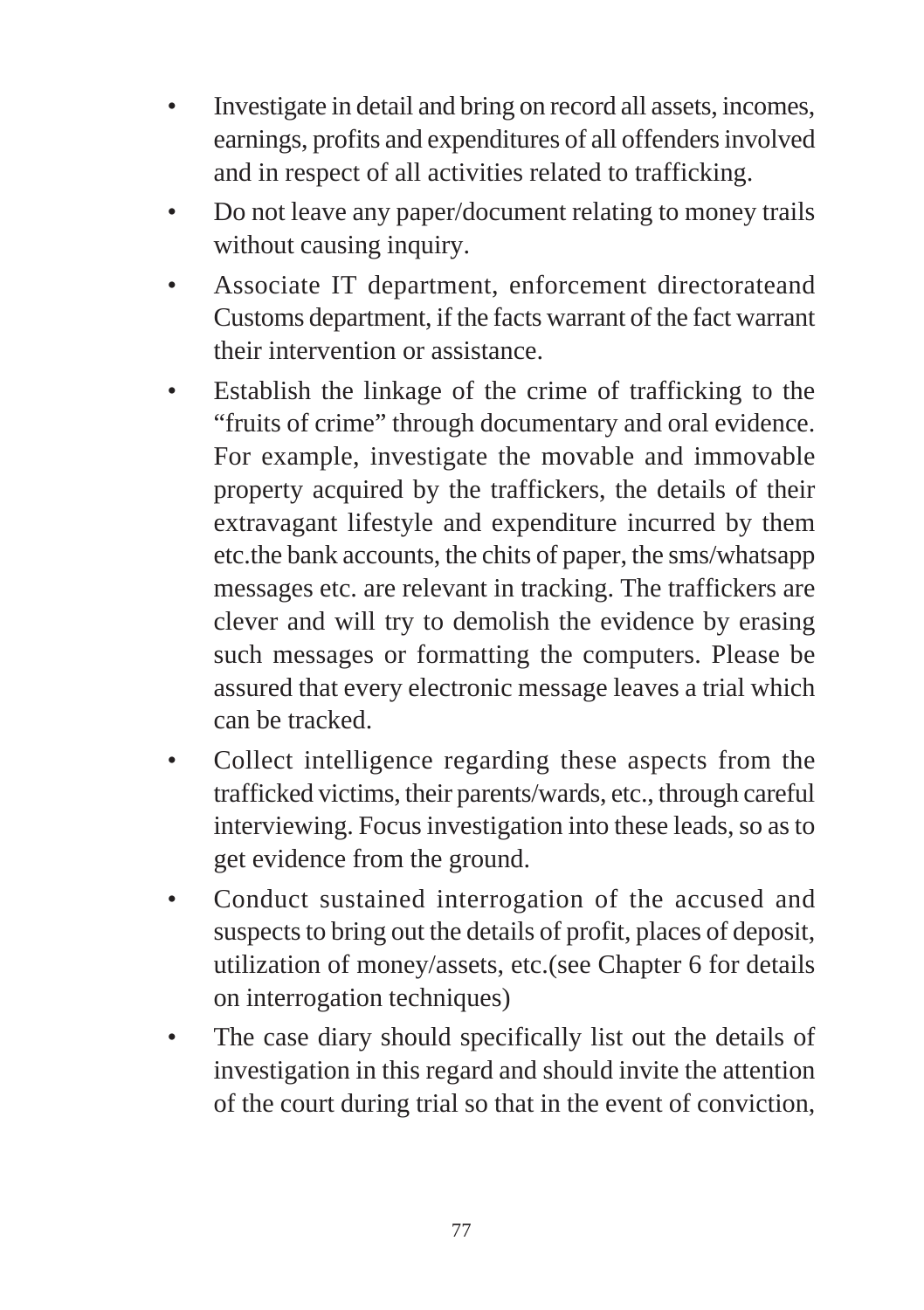the court could be moved to attach and confiscate the properties.

• **Confiscating the illicit:** This is a significant aspect of law enforcement, which requires application before the competent authority, by presenting a cogent story with all the required documentations. Money laundering, through known and unknown channels, are adopted by the trafficker's network. Hence technical intelligence can help in unearthing the links.

The provisions of 105C to 105J CrPC has been put to use in certain crimes. The provisions of the **Criminal Law (Amendment) Ordinance, 1944** can be invoked if the offence is registered under IPC also (as the appendix to the ordnance does not include ITPA, but does include IPC). The provisions of the Prevention of Money Laundering Act, 2002 can be invoked where laundering has come up inthe investigation. Under section 76 of the Information Technology Act, 2000 there is a provision for electronic evidence systems and follow up action. If the money trails have reflection in the electronic space, this act can help in tracing, trafficking and even in tracking assets and eventually their confiscation.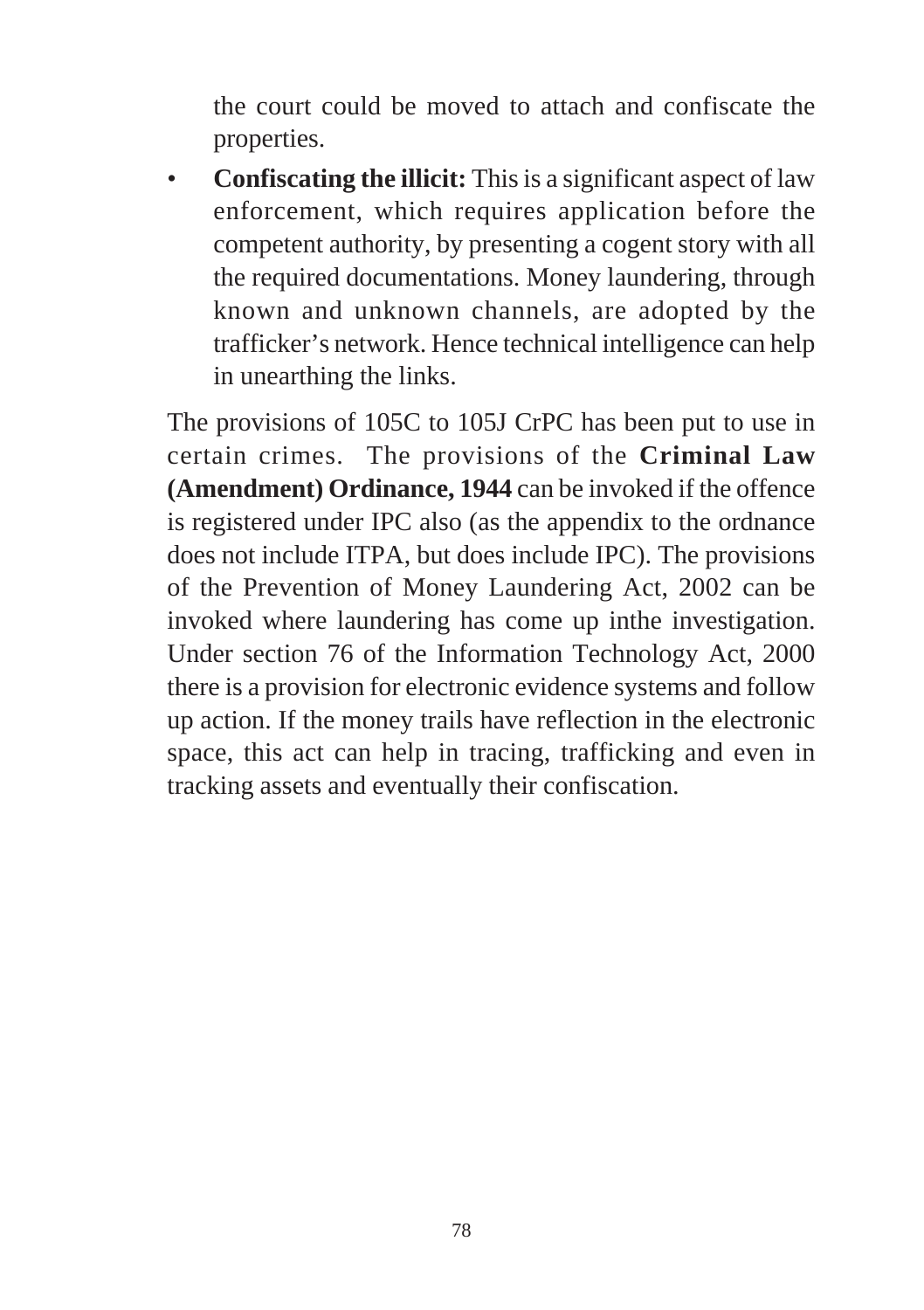## **Chapter 5**

## **VICTIM CARE, CASE MANAGEMENT AND SUPPORT TO PROSECUTION**

- **5.1 The Charge Sheet:** The charge sheet should be made under all relevant sections of all laws that are applicable (example, SC/ST Atrocities (prevention) Act, information Technology Act, PMLA Act etc). The sanction of the competent authority must be taken whenever required. All evidence be marshalled and presented is a cogent manner inlcuding all the medical and psycho social reports, electronic and documentary as well as material evidence needed for prosecuting the offenders. Keep the Trafficking Map as an important aspect for reference. The evidences must be presented offence-wise, so that the court can appreciate them. A list of all witnesses with their postal address, contact numbers, email ids, etc., should be part of the charge sheet.
- **5.2 Case Management:** Effective follow-up after charge sheet is essential for the logical conclusions of the crime in a court of law. Keep a tab on the day to day progress. Prepare for the day's work in advance; inform witness and all concerned, keep data/ documents/materials/exhibits ready. Brief the prosecutor. Associate the victim's lawyer/legal counsel if any link up with the prosecutor is required. Record the progress of work on each day of hearing and intimate all concerned. Do share the progress with the victim. If witnesses are turning hostile, take time to identify the causes and undertake remedial steps possible under the law. Take steps for victim/witness care. Once the court decides on the offence, move the prosecutor for action  $u/s.7$  ITPA, 18(2) ITPA etc. The Impulse NGO Network<sup>14</sup> has

<sup>&</sup>lt;sup>14</sup> Based out of Shillong, Meghalaya.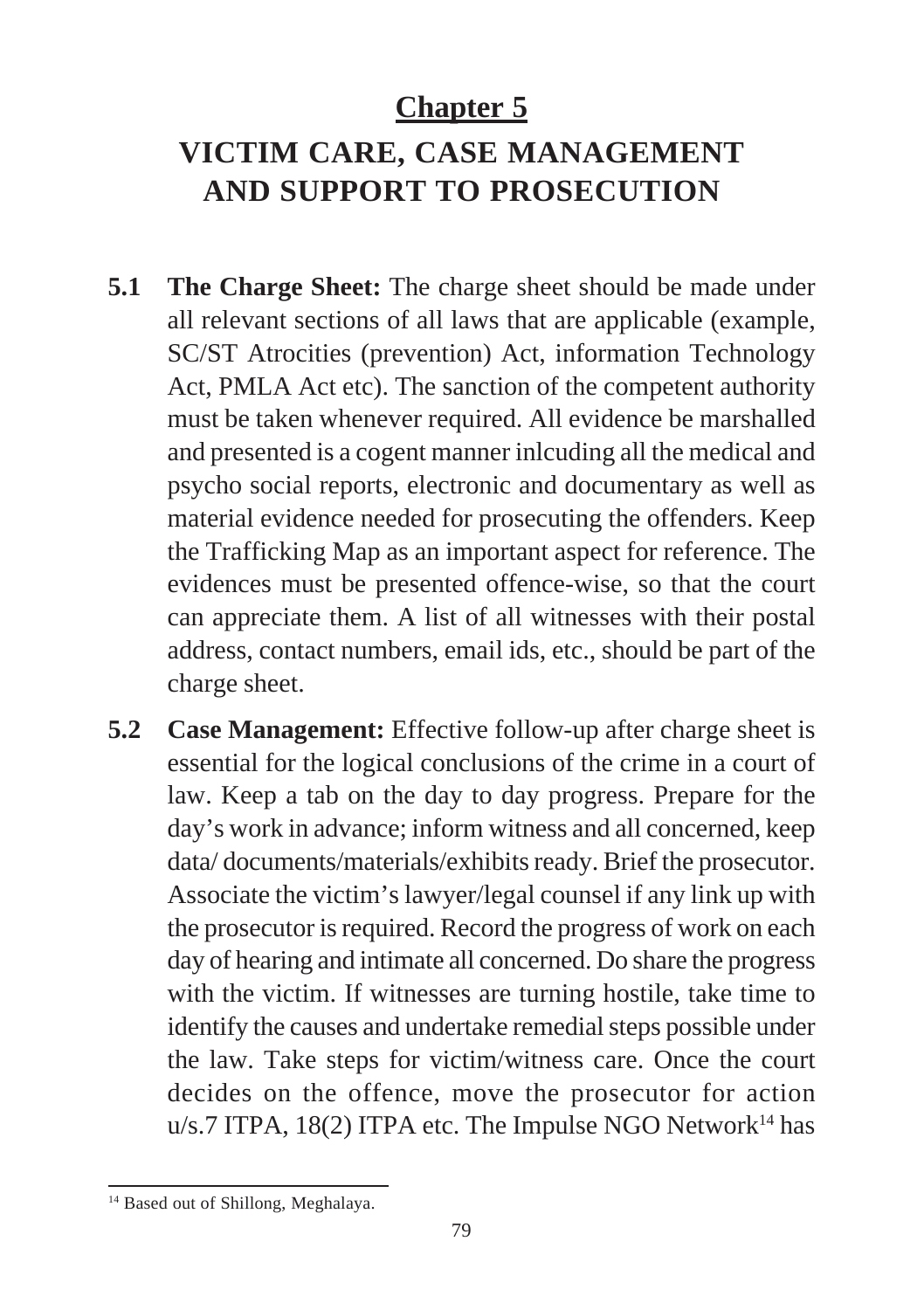brought out an effective model for case management which is a self-contained mechanism.

### **5.3 Victim Care & Protection during trial: Dos and Don'ts**

- **Preparation:** Victims are wary of the court ambience. Do orient and counsel them. Assure them that their rights will not be violated and that their truthful version of all facts is essential for delivery of justice which is in their interest and also in the larger public interest. Mock trials have been of great help in empowering the victim/witness.
- **Briefing:** Victims require briefing on the facts of the case, especially to recall the events in a logical way. This should be done before she is put in the witness box.
- **Ensure Rights:** Prosecutors ought to ensure that the defense does not violate the rights of the victim. Embarrassing and intimidating questions should be avoided. Intervention of the court should be sought immediately to prevent any such violations.
- **Anonymity:** All efforts should be made to ensure the anonymity of the victim. Anonymity provides strength and confidence to the victim.
- **In-Camera Trail:** Move the court for allowing in-camera trial. The Supreme Court of India (*Refer Judgment dated 26 May 2004, in* '*Sakshi vs. Union of India'*) has directed that in-camera trial should be extended to all cases of sexual assault on children. A screen has to be provided in the trial court so that the child victim is not exposed to the suspect and accused persons. A child counselor should be provided to assist in the court. Adequate recess should be allowed during the trial proceedings, so that the child victim gets rest. The police and prosecutors should move the trial courts for the same. This is also provided under section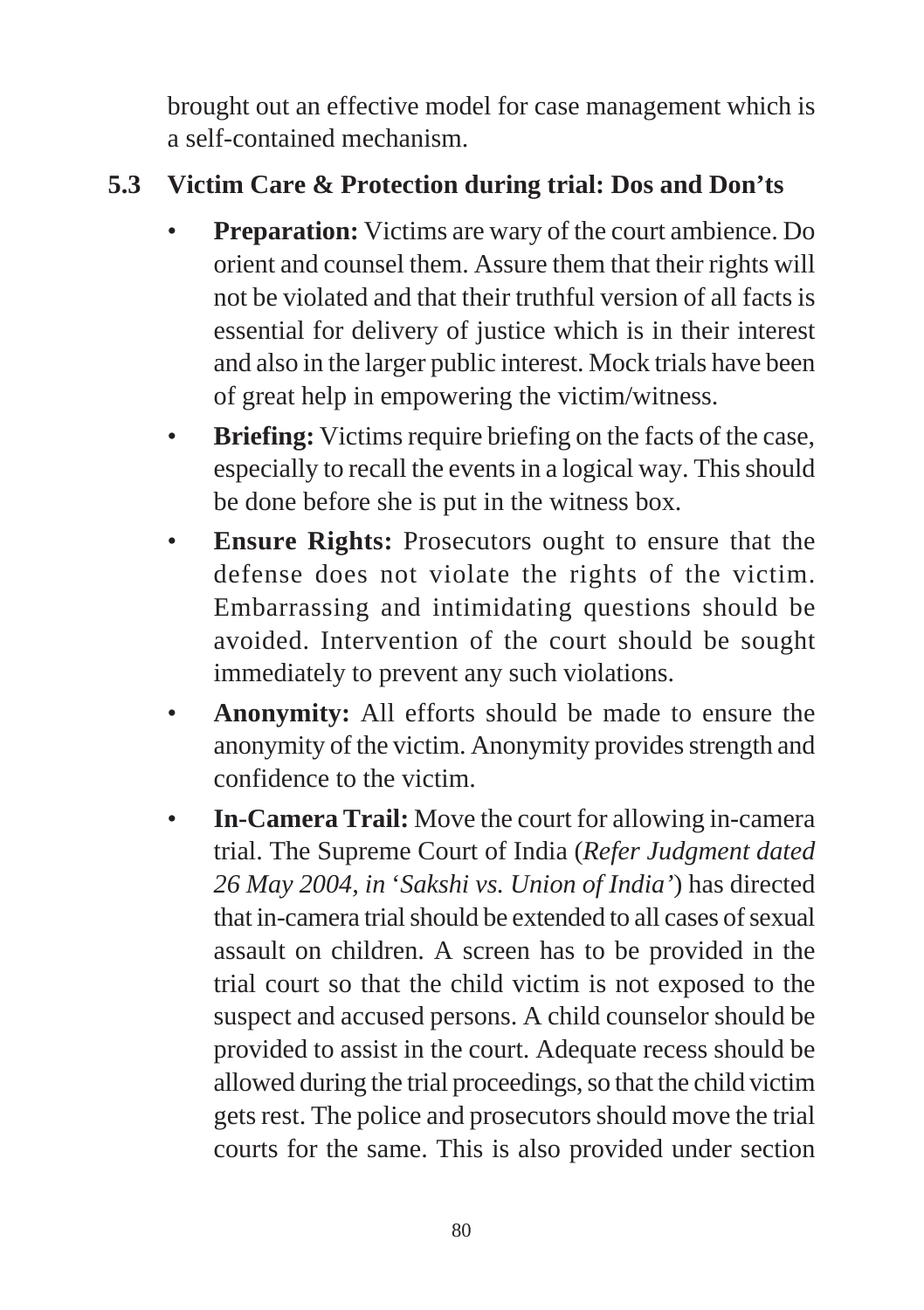327(2) of the CrPC which mandates in-camera trials in all rape cases.

- **Video conferencing (VC)** is an ideal mechanism to prevent victimization of the trafficked victim. It should be done whenever and whereverpossible. The Supreme Court, in *State of Maharashtra vs. Dr. Praful B. Desai 2003 4 SCC601*, has underscored the utility and significance of video conferencing and enumerated the safeguards to be ensured during the trial of cases. For details of the steps to be undertaken for VC within India or even across borders, an SOP is available. Do utilize this SOP.15
- **Protective Measures:** The ITPA permits the provision of certain protective measures for persons who are carrying on or being made to carry on prostitution. An application may be made to the magistrate under s.19 of the Act for protection through an order for being kept in a protective homes, in a corrective institution, or under the supervision of a person appointed by the Magistrate. Such order may also be made suo moto by the Magistrate under s.17(4) of the Act. This provision is to be used keeping in mind that the ITPA is a social welfare legislation and must not be used to curtail the liberty of the victim.16
- **Child-Friendly Trial:** Where the victim is a child, the Special Court under POCSO is obligated to ensure a childfriendly trial keeping in mind the age and circumstances of the child.
- **Victim care and protection** also calls for the following steps:

<sup>15</sup> SOP on Videoconferencing in trafficking crimes, Nair PM et al, IJM and Maharashtra Judicial Academy 2017.

<sup>&</sup>lt;sup>16</sup> NurjammanLokman Lashkar v. The State Of Maharashtra, WP (Crl) 4781/2018 (decided by the Bombay High Court on 15 July, 2019), Pavithra v. Inspector of Police, Crl.O.P. 11322/2012 (decided by the Madras High Court on 19 June, 2012)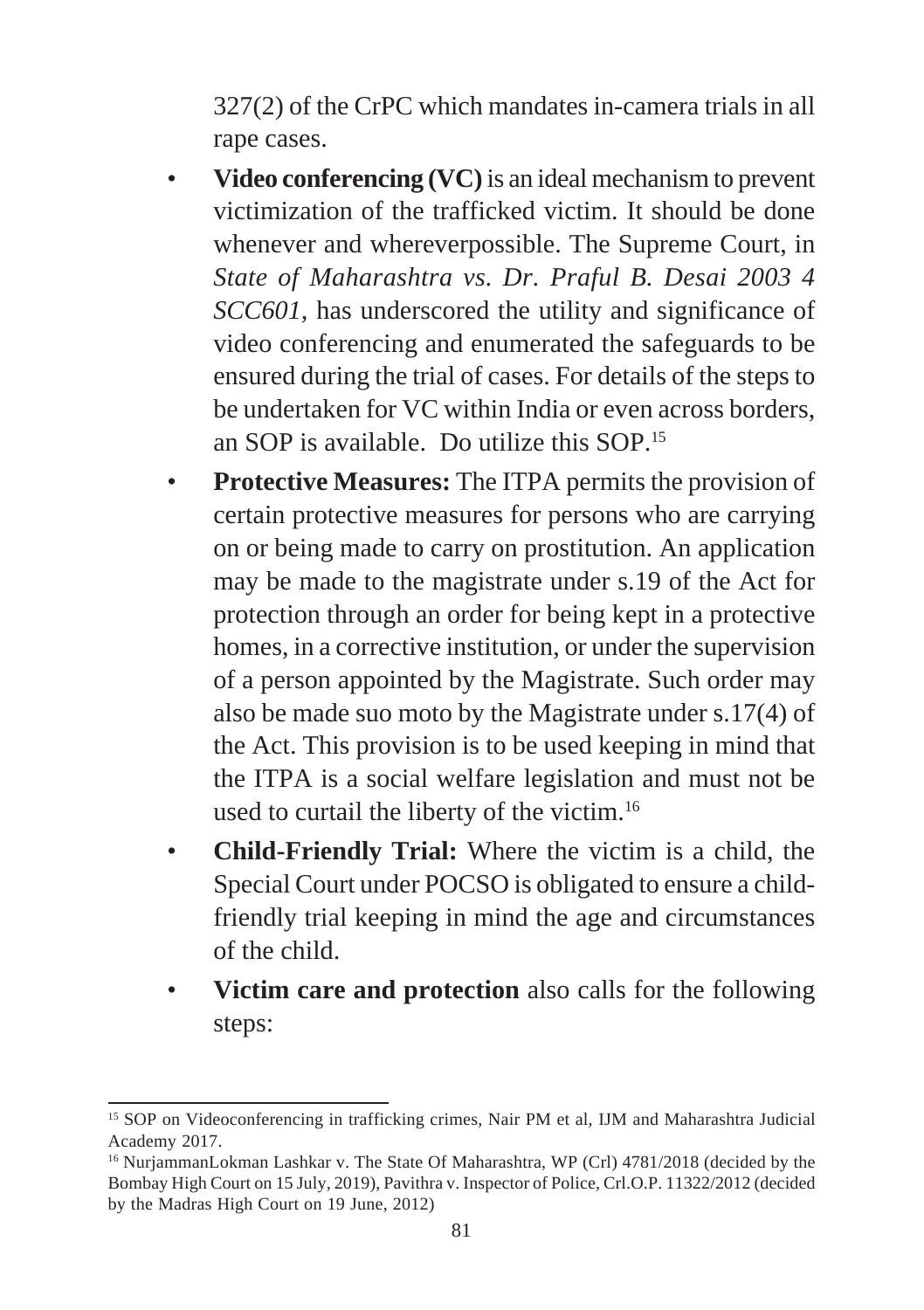- o Depute a sensitive liaison officer with the victim, preferably a WPO
- o Brief the victim on the facts of the case
- o Orient the victim to the court scenes
- o Debrief the victim immediately thereafter
- o Follow up on the debriefing and make required amendments on the follow up action.
- o If the victim speaks a different language, make arrangements for appropriate translator.
- o If the victim is a person of a disability and requires a special educator to communicate, make arrangements of the same.
- o Ensure transportation of the victim to and fro.
- o Provide for all unforeseen and contingency expenditures.
- o Take care to return the victim safely to the concerned destination
- o Do look after other logistics and contingencies such as providing facility for rest, easement, etc.
- o Where the rescued victim is a child, the Child Welfare Committee with jurisdiction must immediately be informed for the provision of care and protection of the child.

### **5.4 Victim's Rights:**

This is a significant aspect of law enforcement and justice delivery in all crimes. In respect of sex trafficking, there are several rights, many having been discussed in the earlier paragraphs. The following are pertinent for an investigator and prosecutor as much as a victim and care giver too.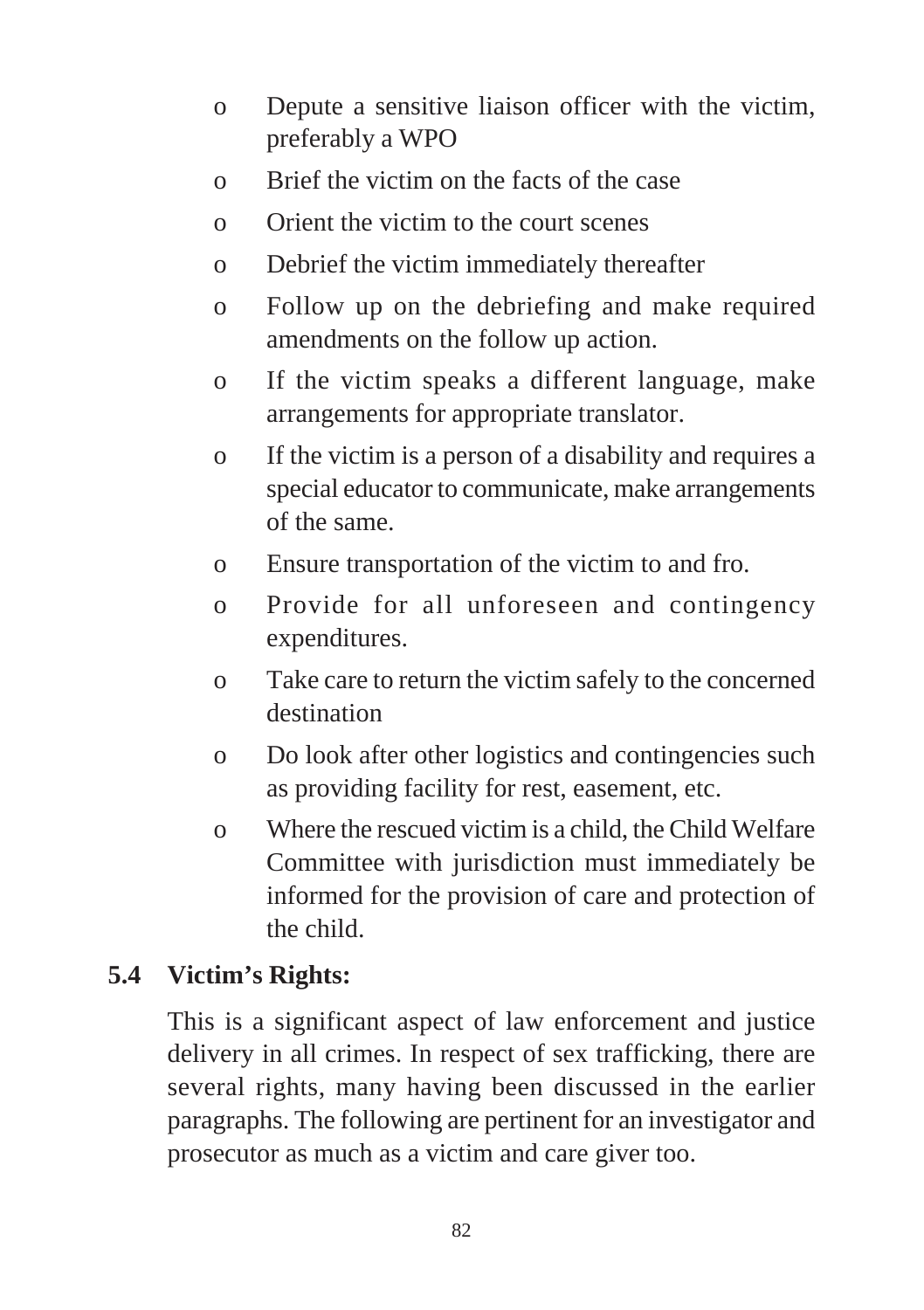| Sl no            | The rights                                                                                                                                               | The Reference                                                                     |
|------------------|----------------------------------------------------------------------------------------------------------------------------------------------------------|-----------------------------------------------------------------------------------|
| 1.               | Right of a female victim not to be<br>called to the Police Station after evening                                                                         | S.160 IPC                                                                         |
| 2.               | Right of rape victims and child victims<br>of sexual abuse to be interviewed at a<br>place of her choice                                                 | S.24 of the POCSO Act<br>S.157 of the CrPC                                        |
| 3.               | Bail of accused should be after due<br>verification<br>Bail should be denied to offenders<br>of ITPA offences against minors                             | Guria Vs State of Uttar<br>Pradesh, 2010 (2),<br>Cri.L.J 1433                     |
| $\overline{4}$ . | Video conferencing allowed in trial so<br>that victim need not be called to Court                                                                        | Praful Desai Vs UOI, 2003<br>4 SCC 601                                            |
| 5.               | Provision of compensation even in the<br>absence of conviction                                                                                           | Delhi Domestic Working<br>Women's Forum Vs UOI,<br>1995(1) SCC 14                 |
| 6.               | Flawed investigation is no ground to<br>deny justice to victim                                                                                           | Zahira Habibullah Vs State<br>of Gujarat 2004(4) SCC 158                          |
| 7.               | Non examination of victim is no<br>ground for acquittal                                                                                                  | <b>State of Himachal Pradesh</b><br>Vs Mohan Misra, 1995<br>CrLJ 3845             |
| 8.               | Character and antecedents of victim<br>has no bearing or relevance                                                                                       | State of Haryana Vs<br>Premchand<br>1990 (1) SCC 249                              |
| 9.               | Minor contradictions in evidence are<br>irrelevant                                                                                                       | AP Vs Gagula Satya Murthy<br>JT 1996 (10) SCC 550                                 |
| 10.              | Sex workers also have a right to live<br>with dignity under Art 21                                                                                       | <b>Budhdev Karmaskar Vs</b><br>State of West Bengal 2011<br>ALL MR (Cri) 943 (SC) |
| 11.              | In trafficking cases, bail is a<br>discretionary relief to be given with<br>caution as perpetrators can tamper<br>with evidence and influence witnesses. | Shaikh Jaffar Ahmaed Vs<br>State of Maharashtra<br>2008 CrLJ, 2413                |
| 12.              | Hotel owners who let the hotel to<br>the accused are liable under the<br>category of running the hotel                                                   | PK Unnikumar Vs State<br>1974 CriLJ 377                                           |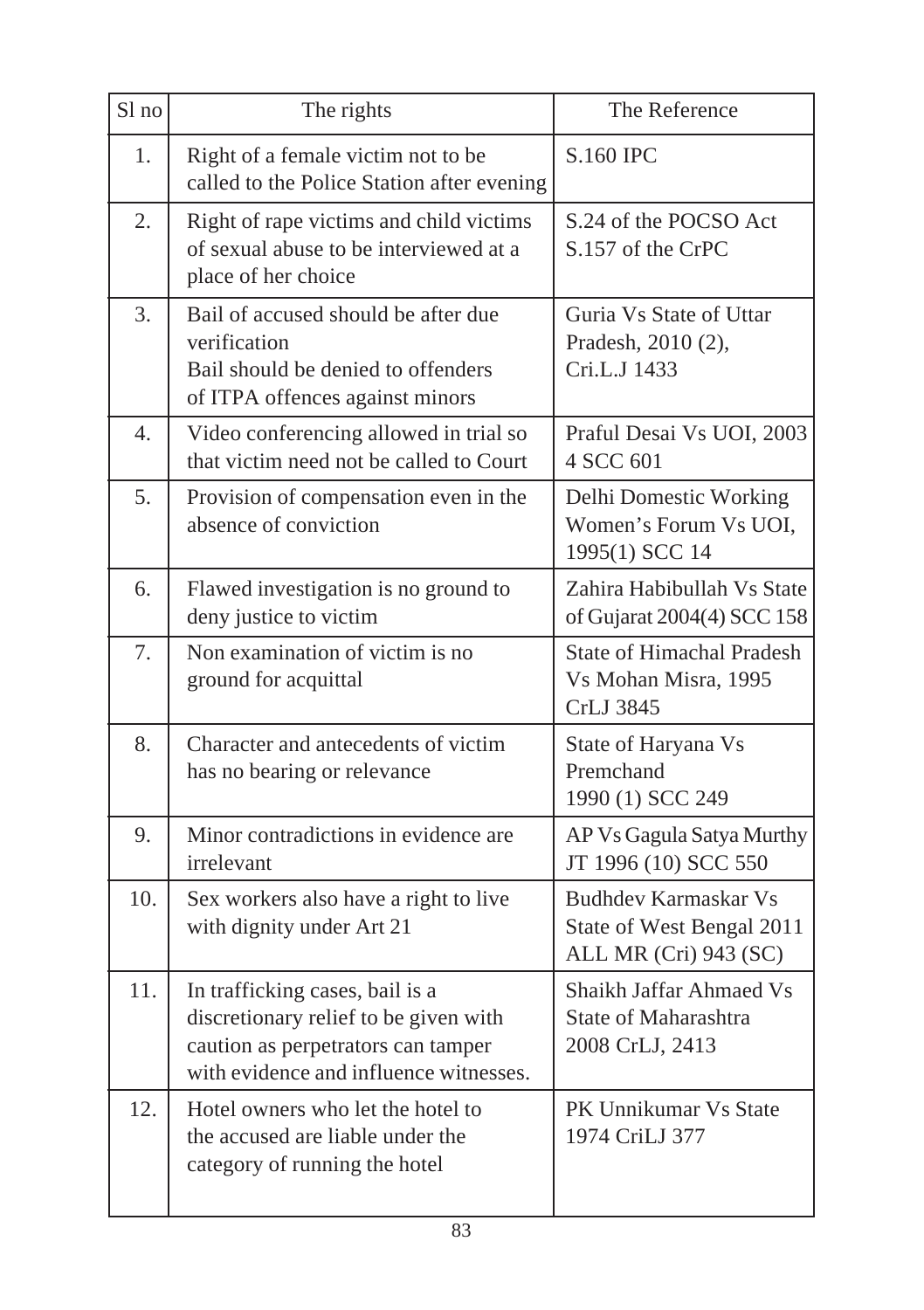| Sl no | The rights                                                                                                                                                                                                                    | The Reference                                                                                                                                                                                                  |
|-------|-------------------------------------------------------------------------------------------------------------------------------------------------------------------------------------------------------------------------------|----------------------------------------------------------------------------------------------------------------------------------------------------------------------------------------------------------------|
| 13.   | A person is also guilty if he procures a<br>prostitute for himself (meaning that<br>customer is liable)                                                                                                                       | Cheriyan Vs State of Kerala,<br>1973 CriLJ, 839                                                                                                                                                                |
| 14.   | Failure to record warrantless search or<br>lapses related to panchas do not<br>vitiate trial                                                                                                                                  | Bai Radha Vs State of<br>Gujarat, 2002 Cri LJ, 3152                                                                                                                                                            |
| 15.   | Court will be failing in its duty is the<br>accused's sentence is not consistent with<br>the brutality they inflicted on the victim                                                                                           | State of Madhya Pradesh Vs<br>Kashiram, 2009 CriLj 1530                                                                                                                                                        |
| 16.   | The Courts are not expected to be tape<br>recorders presiding officers to elicit<br>all necessary materials by playing an<br>active role in the evidence collecting<br>process.                                               | Zahira Shaikh vs State of<br>Gujarat, 2004<br>SC (91) AIR 3144                                                                                                                                                 |
| 17.   | Child victim of trafficking are to be<br>regarded as 'children in need of care<br>and protection' and not 'children in<br>conflict with the law' under the Juvenile<br>Justice (Care and Protection of Children)<br>Act, 2015 | Prerana Vs State of<br>Maharashtra, 2003(2) MhLJ<br>105 (Bombay High Court)<br>Delhi High Court Legal<br><b>Services Committee Vs</b><br>UOI, Crl/Rev. No. 443/<br>2009 (Delhi high Court)<br>dated 12.08.2014 |
| 18.   | Women or girls rescued from the<br>searched premises must be interviewed<br>by a woman police officer or in the<br>presence of a lady member of a<br>recognized welfare institution/<br>organization.                         | Apne Aap Women<br>Worldwide Trust India Vs<br>State of Bihar, 2015 (1)<br><b>PLJR 268</b>                                                                                                                      |
| 19.   | Right to protection of identity of the<br>victim of sexual offences                                                                                                                                                           | Section 327(3), CrPC<br>Section 23, POCSO Act<br>Nipun Saxena Vs Union of<br>India, $WP(C)$ no.565 of<br>2012, (2019) 2 SCC 703                                                                                |
| 20.   | Prohibition on the use of two-finger test<br>to establish rape                                                                                                                                                                | Lillu Vs State of Haryana,<br>(2013) 14 SCC 643                                                                                                                                                                |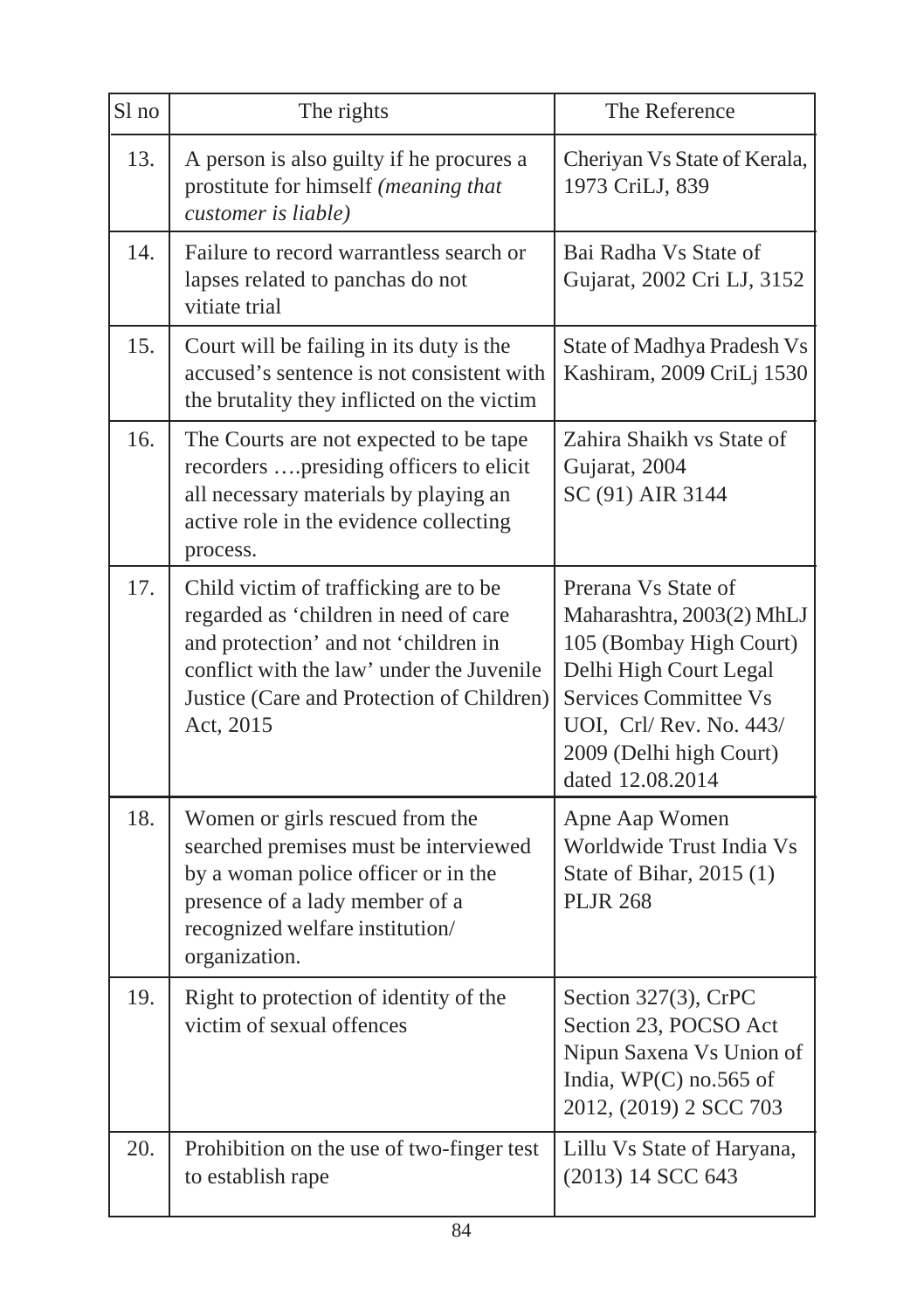| $S1$ no | The rights                                                                                                                                                                                                                                                                                                                                                                            | The Reference                                                                           |
|---------|---------------------------------------------------------------------------------------------------------------------------------------------------------------------------------------------------------------------------------------------------------------------------------------------------------------------------------------------------------------------------------------|-----------------------------------------------------------------------------------------|
| 21.     | A prosecutrix of a sex-offence cannot be<br>put on par with an accomplice and is a<br>victim of the crime. Her evidence must<br>receive the same weight as is attached to<br>an injured in cases of physical violence.<br>The same degree of care and caution<br>must attach in the evaluation of her<br>evidence as in the case of an injured<br>complainant or witness and no more. | State of Maharashtra Vs<br>Chandra Prakash Kewal<br>Chand Jain, AIR 1990 SC<br>658      |
| 22.     | It is legally mandatory for the union,<br>all states and union territories to enforce<br>the Witness Protection Scheme,<br>2018 in letter and spirit in order to<br>ensure that a witness has the "right"<br>to testify in courts in a free and fair<br>manner without any pressure and<br>threat whatsoever."                                                                        | Mahender Chawla Vs Union<br>of India, WP (Crl) 156 of<br>2016 (decided on<br>5.12.2018) |

### **5.4.1 Compensation of victims**

**•** Section 357A CrPC was introduced in 2009 to provide for compensation to victims of crime or their dependents. In addition to the Central Government Victim Compensation Fund Scheme, the National Legal Services Authority (NALSA) in the year 2018 released a compensation scheme specifically for women victims or survivors of sexual assault or other crimes. This scheme sets up mandatory grant of compensation to victims with minimum amounts specified. The Supreme Court in May of 2018 passed an order mandating all states to implement the scheme in addition to any other reliefs available in the state or union territory.<sup>17</sup> An application for compensation is to be made to the District Legal Services Authority (DLSA).

<sup>17</sup> Nipun Saxena v. Union of India, WP(C) no.565 of 2012, Order dated 11.05.2018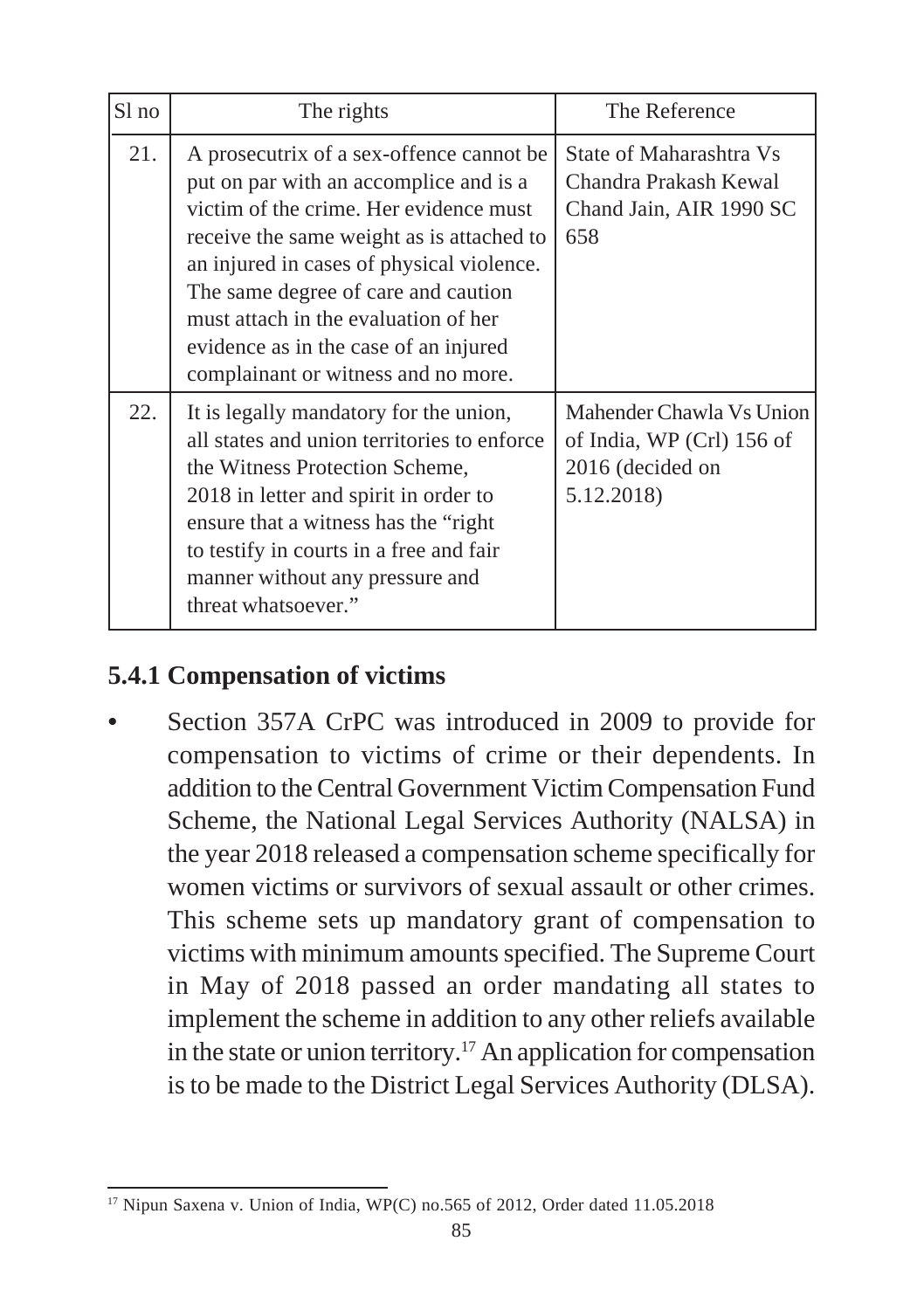- **•** Compensation is an extremely critical relief in ading victims of trafficking access medical services, psychological help, take steps to protect themselves and preventing the cycle of vulnerability that lead them to being trafficked in the first place. It becomes incumbent on the IO to inform the victim of this right and aid them in access of compensation. The following factors require to be kept in mind by the IO while aiding the victim:
	- o Victim compensation may be initiated by the court hearing the case or through an application to the DLSA. The DLSA may conduct an enquiry prior to ordering compensation and determining the quantum. The IO may ensure that the enquiry must complete within two months of the court recommendation or the application as per section 357A(5) of the CrPC.
	- o The IO need not wait until the completion of the enquiry by the DLSA or the court trial and may inform the victim of the availability of interim compensation and make an application before the DLSA for the same. The final amount may be adjusted with the interim compensation provided.
	- o The IO may aid the DLSA in respect of any document or evidence required to complete the enquiry.
	- o The IO may also aid in ensuring that the order for compensation made by the DLSA is disbursed to the victim by the SLSA in a timely manner without delay.
- Special provisions on compensation to child victims: Where the trafficking of a child has resulted in sexual exploitation, compensation may be sought under the POCSO Act. The following points require to be kept in mind regarding the compensation to child victims under POCSO Act: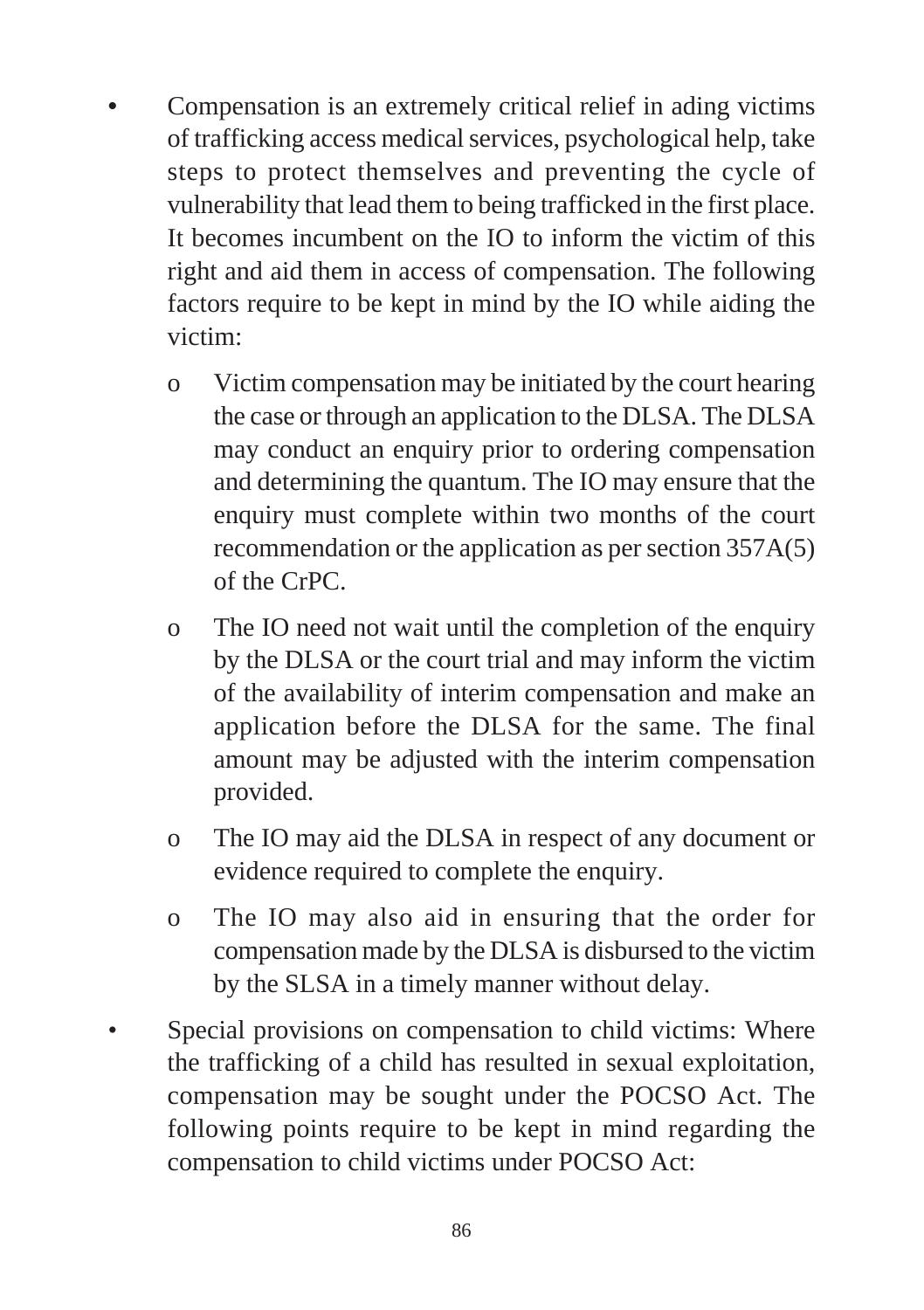- o The POCSO Act in section 33(8) empowers the Special Court hearing the POCSO case to pass an order for compensation. Rule 7 of the POCSO Rules is also relevant in the procedure for compensation. The victim thus need not approach the DLSA and can make an application to the court itself.
- o The Special Court can also order compensation (including interim compensation) *suo moto*.
- o The Special Court is not subject to the monetary limits under the Victims Compensation Scheme and may pass any value of compensation depending on the facts of the case and the needs of the victim.<sup>18</sup>
- o The Supreme Court in 2018 has passed an order directing the Special Courts to use the NALSA scheme as a guideline in ordering compensation to POCSO victims.19
- o The Court can order compensation even in the absence of a conviction if it is established that an offence has been committed against the child.

<sup>&</sup>lt;sup>18</sup> Bijoy v. State of West Bengal, 2017 Cri.L.J.3893) (Calcutta High Court) at para 9

<sup>19</sup> NipunSaxena v. Union of India, WP(C) no.565 of 2012, Order dated 05.08.2018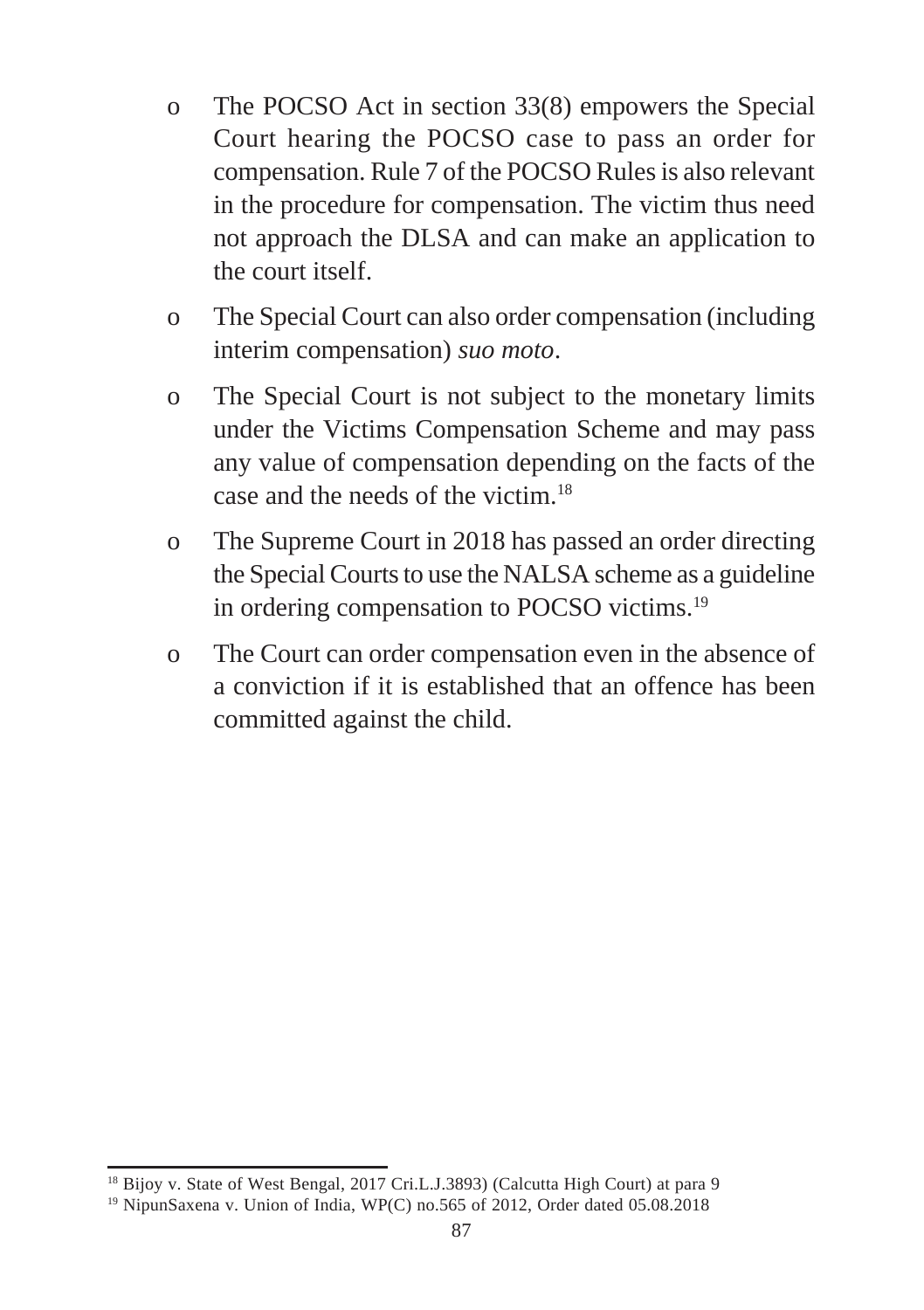# **Chapter 6 SKILLED INVESTIGATION IN SEX TRAFFICKING CRIMES**

Professional investigation of any crime calls for skills, besides knowledge, attitudinal orientation and resources. For investigating an organized crime like human trafficking, the level of skills required will be of high order. Though the list of skills required for the investigators and supervisors is long, this chapter focuses on the significant ones in the Indian context and more from the perspective  $of IQs$ 

- **6.1 Observation Skills:** Comprehensive and close observation of the scene of crime (soc), the persons who come across the IO, the materials, documents and messages, both physical and electronic, are all significant. Careful observation can get the suppressed and hidden materials and matters out. A skilled observation, therefore has the following steps:
	- Seeing, looking, watching, all are relevant. Watch the patters and characteristics. In a case of trafficking of children from Bangladesh to Gulf through Chennai, the traffickers who claimed to be parents and had all fabricated documents looking genuine, had managed to get immigration clearance and were waiting to board the aircraft. The traffickers took it easy and went for tea. That was the only time the children got some freedom to talk. The alert police officer on security noticed that the children were communicating with each other but there was some fear in their demeanour. He did not even know the language, but alerted the immigration, who came back, took the children away, interviewed them and exposed the trafficking racket. Language is no barrier in observation.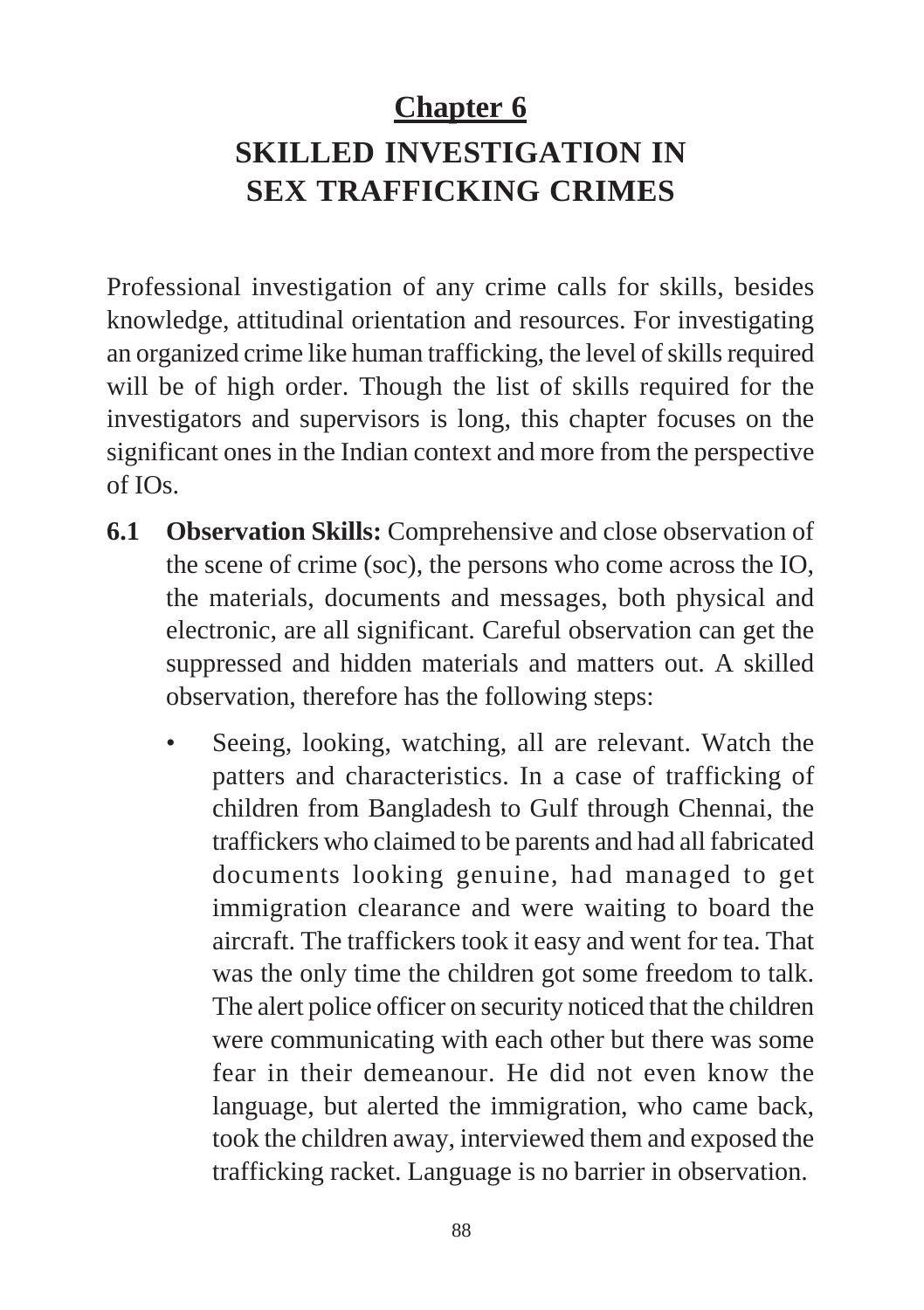- Hearing, listening: Listening involves cognitive assimilation and understanding of what is being heard. IO should listen to the victim, witnesses, suspect and the crime scene and try to listen to what is spoken and not spoken. This is a professional art required for an investigator.
- Understanding, assimilating, analysing, and interpreting: The mind of the IO should be agile and alert to analyse the events, situations, statements, materials etc. In a case of paedophilic exploitation, where the father was sodomising the child for long, the child was saying that the "father feeds me, he feeds with feeding bottle, it stinks" etc. The bottle was the child's language as that was the way the father had told her. By careful listing, the IO could make out as to what the child meant by 'bottle'.
- Detailed study of the materials and facts: Much of the evidence lies in the mess that is around the scene of crime (soc). Vigilant and in-depth study of them will bring out the evidence. In a sex trafficking crime, the condoms are relevant to link the 'customer', i.e., the sex offender with the crime. Therefore they have to be collected, preserved, forensic examination conducted and further investigation undertaken to locate the offenders.
- Looking for the details. It is well said that the devil lies in the details. Go for all the details. If not relevant, they can be rejected later, but not in the beginning where one may not be able to visualize the relevance. For example, in a case of international child sex abuse that took place at Goa, the accused used medical injection to stimulate the male organ of the children, who were subjected to sexual exploitation, thereafter. The used vials and their wrappers which were discarded along with other wastes, by the accused in the far off dump yard, were relevant to the case.
- Looking for the patters and distortions, normal and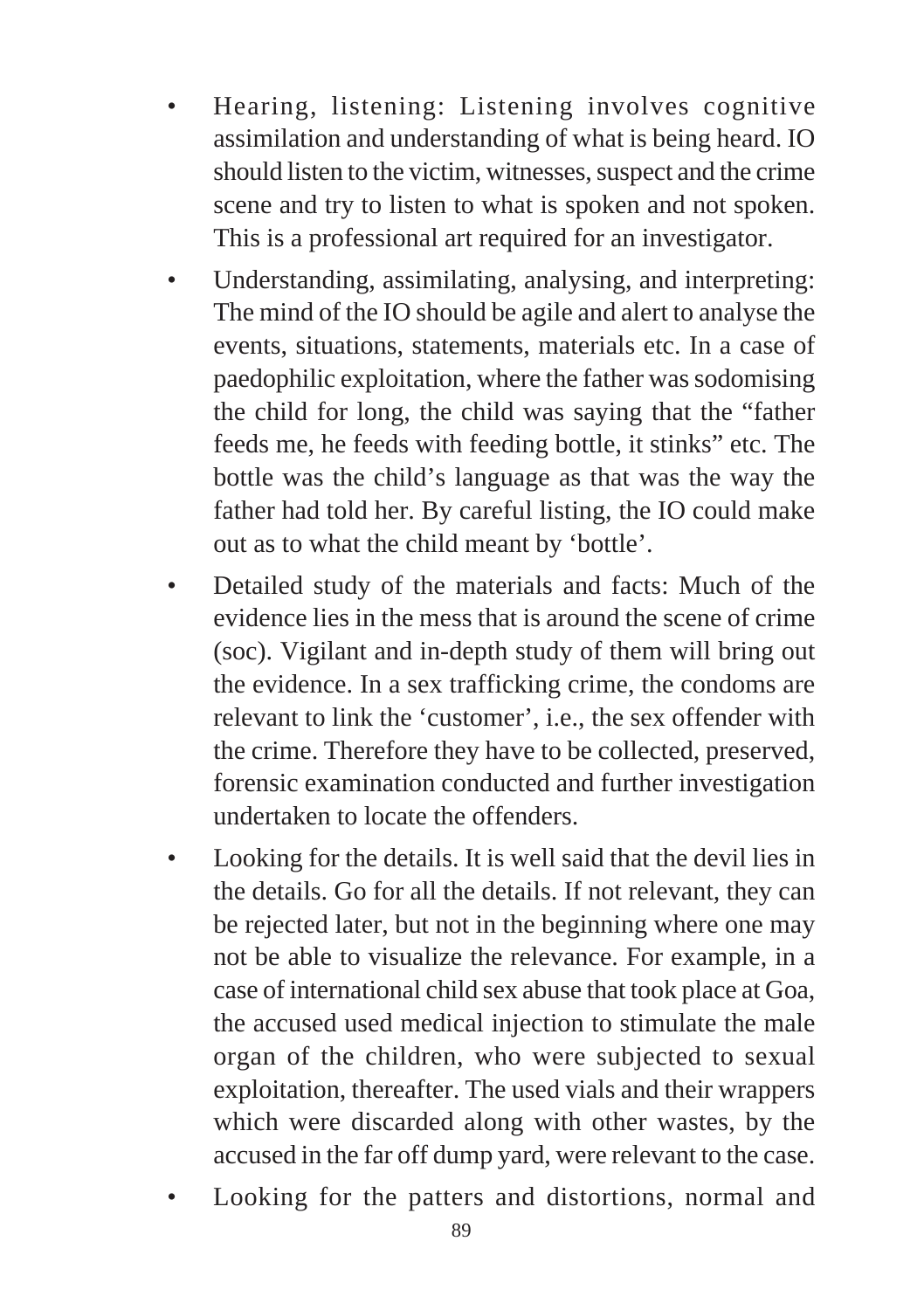abnormal: To cite an example, (though it is in a different context, the principle is relevant here too) in the soc of the assassination of Rajiv Gandhi, many pictures were taken by the photographer who died later in the explosion. The audience were seated by noon, as the VIP was to reach by afternoon. But the VIP reached only later at night. The pictures of the audience showed they were dull, dreary, tired, sulking, sweating and so on, which was quite normal in the intense humid summer in Chennai. But the pictures showed 2 persons always ale, vigilant and watchful, which was abnormal in such a weather. Careful observation led the IOs to them and investigating into them. One of them has been convicted for life. Therefore normal in an abnormal situation and abnormal in a normal situation are both relevant. Only careful observation can bring them out.

- Understanding the relevant from the non-relevant ones and segregating the relevant ones: This requires comprehensive and careful understanding of the crime. In a case of sex trafficking, the papers in the office of the labour contractor who facilitated sending the young women for domestic labour, though innocent and innocuous it looked to be, was relevant, as the contractor was using the contract work as a façade for trafficking.
- Developing their linkages, and correlating them with other facts, facets, ingredients, materials, etc. in the crime *per se* or earlier crimes. For example, if the offender keeps repeating that he has not done the crime, the fact that he was involved in a crime with similar m.o, that he was seen at the CCTV shortly before the occurrence, etc are the linkages that can be co-related;
- Listening actively is an essential ingredient of observation. (Details in sub chapter 6.2 )
- Deception check is another significant concomitant of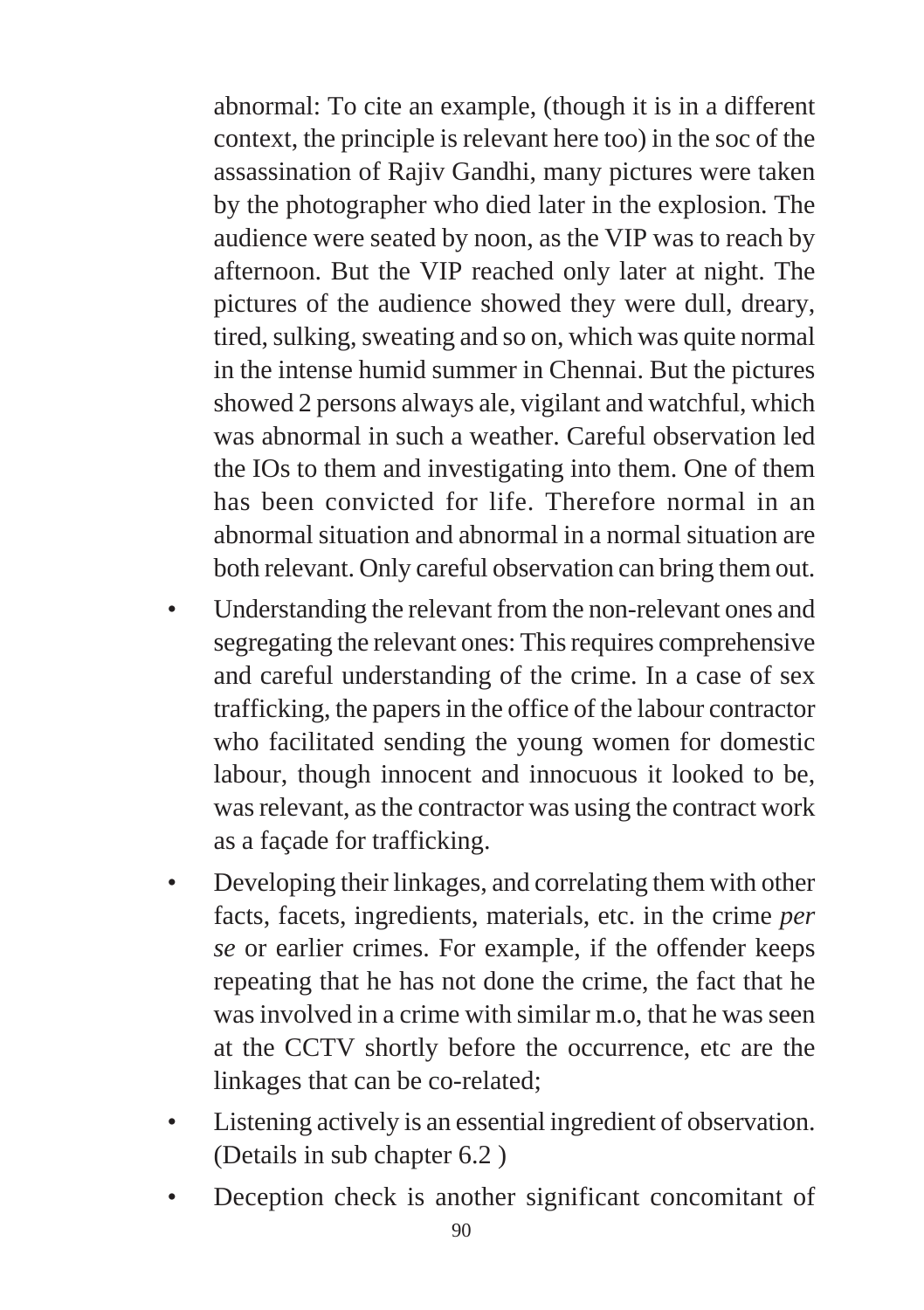observation, with lot of relevance and significance, both in interrogation and interview of suspects. For example, if the offender keeps repeating that he has not committed the offence, careful observation can reveal the deception in his words, gestures, demeanour, and so on. The observation of the deception between two suspects can be used for confronting them and bringing out the truth. For example, in a case the suspected trafficker kept denying having any contact with victims. However, the deception check indicated otherwise. Quick action to pull out the call record data of all the mobile phones used by the suspect, helped to expose the bluff. The data revealed the linkages of other suspects too. Therefore observation is a tool for action.

- Integration of all senses: Careful observation requires that all sensory organs of the IO are in sync and work in perfect coordination. Usually one tends to lean more on seeing than hearing or vice versa. When the suspect keeps telling lies, notice the dry lips (use your optic senses), listen to the stuttering of words (use your auditory senses), watch the smell of the sweat from the body of the suspect (use your olfactory senses) etc. While one suspect was telling lies, though a pat on his saying 'relax' was done with a comforting hand, yet the suspect had a shock that the IO was patting him, despite his telling lies! This shock was an indicator of deception. Here you are used your tactile senses too. How one has to use which sensory system, depends on the facts and circumstances, but it is essential that observation is at its best when the senses of the IO converge.
- Developing plan for action (POA) and taking follow up action: The leads that emerge from observation be listed out and POA be developed and action be taken forthwith. Here time is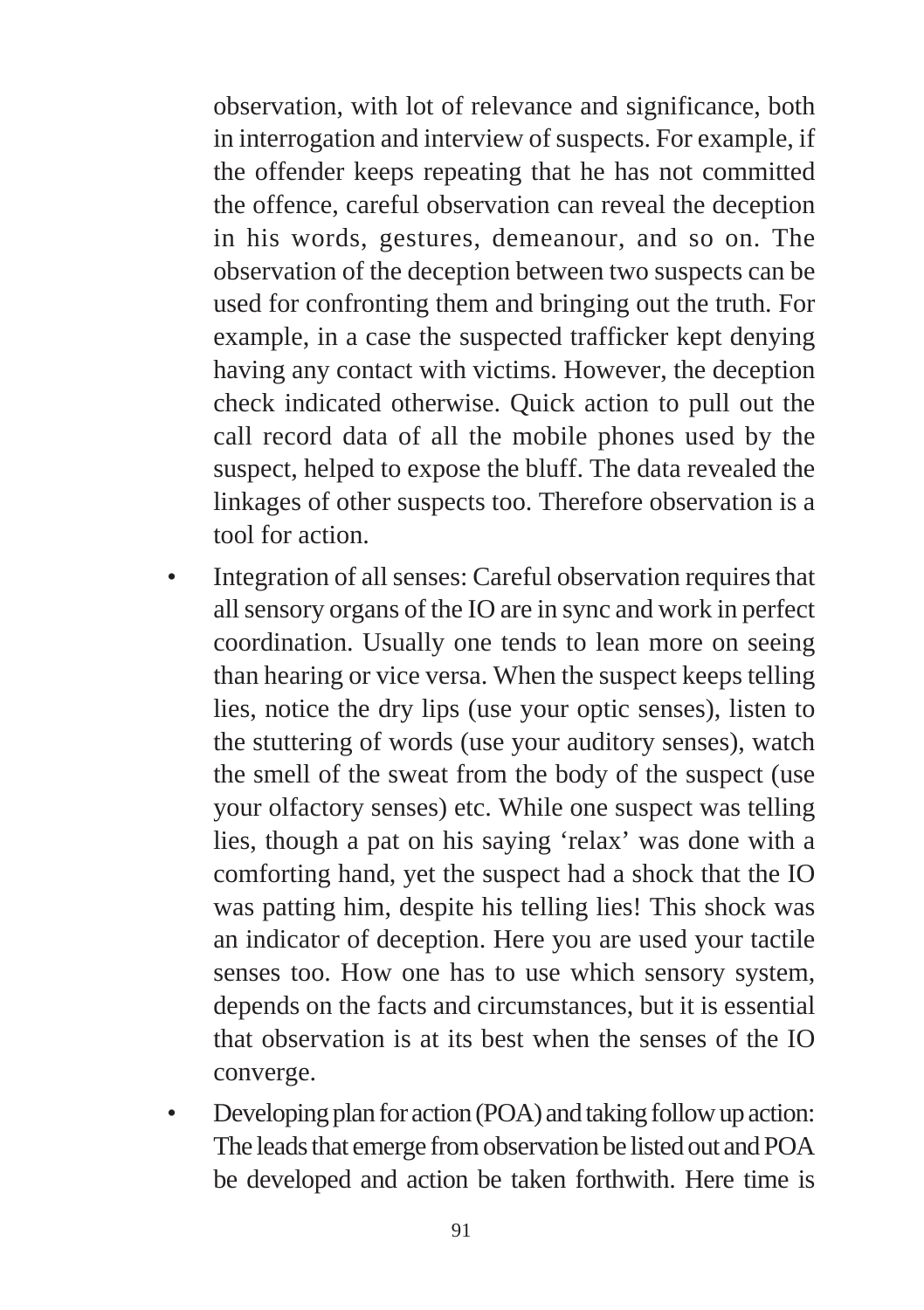essence. For example, the emails exchanged between the suspect and the co-suspects were to be investigated, for which clues emerged from observation and deception check. The suspect can get the mails deleted and even destroy the computer. While there are high-tech mechanisms even to retrieve lost/damaged/formatted mails and messages, nevertheless, it is better that the opportunity is not lost in promptly seizing the computer and intercepting the mails.

- **6.2 Listening Skills**: The usual practice of hearing is not enough, as an ace investigator has to listen. In listening, one not only hears with the ears, but also observes with the eyes, with all other faculties in sync. Listening is different from hearing, though the latter is part of the former. Listening means cognitive understanding and appreciation of what is heard and not heard, i.e. understanding and appreciating both verbal and non-verbal communications. Accordingly, the salient features of listening are as follows:
	- Listen actively. This means listening with rapt attention, not missing out anything, including the gaps in what is being said.
	- Listen with the context in mind. Link up the statement or dialogue with the context of the crime, the SOC, the statements made earlier, the statements of others, the documents and materials seized in the case, etc.
	- Listen to the gaps, pauses, intervals, silences, breaks, hiatuses, fillers, etc. as they are all relevant. They would indicate, depending on the facts and circumstances, falsehood, avoidance, suppression, padding, exaggeration, digression, deviation, parenthesis, etc. These will give clues to interview/interrogate on these aspects. Only careful observation can help detect and locate these issues.
	- Listen to the words, phrases, the language, the sentences,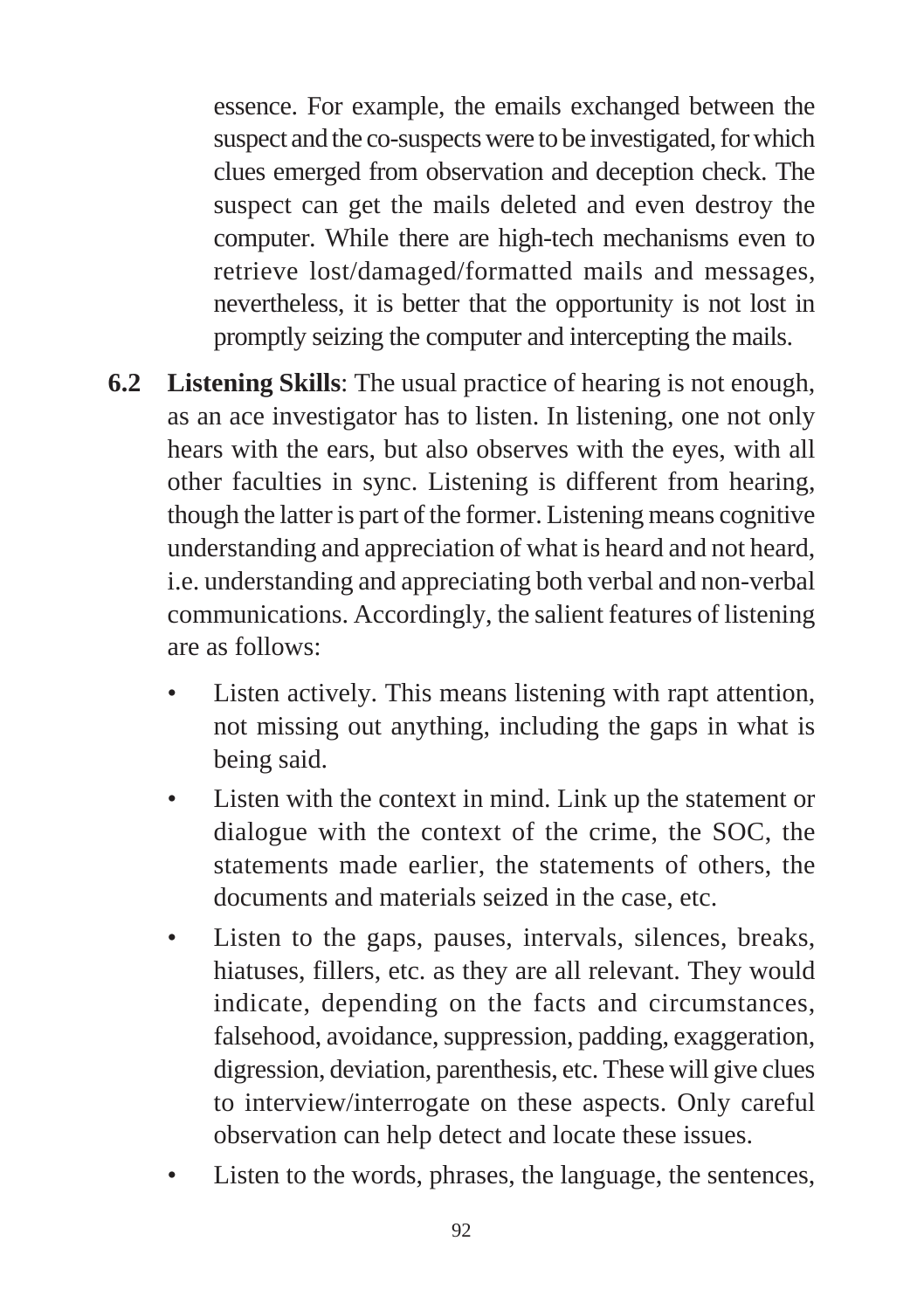the catchwords, the watchwords, etc. The abrupt change in nouns, pronouns, syntax, etc. are relevant. For example, in a case, the offender kept saying that "I saw this, I went there, I heard this" and so on, but when the question came about his specific role in the issue, he started using 'we', saying 'we did this, we did not do this' etc.'. The change from 'I' to 'we' is relevant in the context. In such a situation, one needs to ponder many aspects. What is the reason for this change? What is the context? Was it inculpatory? What are the conclusion that can be drawn from this change?

- Allow the person to speak out all that he/she wants to speak, before the IO starts asking questions that matter. Facilitate the person to 'empty' his/her mind. If you want him to hear you, let alone listen to you, first you need to allow him to unburden himself. He may say trash, but let the trash come out. Let the mind become receptive to take in what you are going to say. Usually the IO starts bombarding him with questions or suggestions, one after another, even before allowing him to unburden himself, which can prevent free flow. Therefore, let him pour out all that is in his mind. Once the flow starts, IO can regulate with questions and suggestions. Only careful observation will help identify the mind of the person being interviewed/ interrogated, so that these processes can be undertaken.
- Listen without much intervention, interference and interruption. Normally one likes to listen to one's voice. This is natural. But in a listening mode, one has to be ready to lend one's ears and mind to her and listen to the other person. This does not mean that the IO should remain silent. Rather the IO should be watching attentively and intervene, interfere or interrupt at the required time. The suspect cannot take the IO for a ride. The interrogation will be effective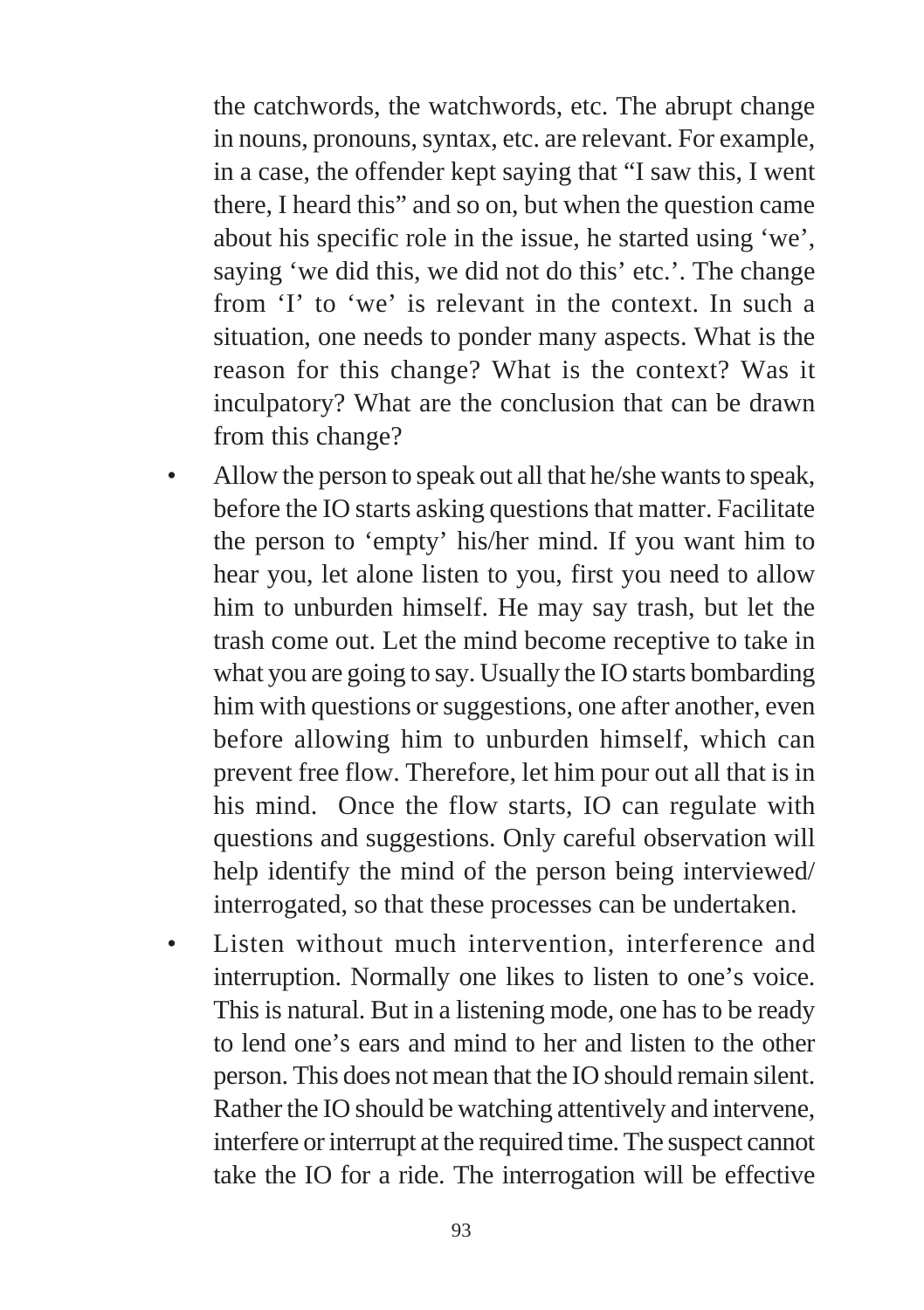only in a controlled ambience (see para 6.4 for interrogation techniques). But careful listening is precursor and forerunner to these controls.

- **6.3 Interviewing Skills**: In both interviewing and interrogation, science and technology combines with human skills. Harnessing the human skills assume significance interviewing victims and witnesses in sex trafficking crimes. The essentials in the process are as follows:
	- **Why Interview:** The purposes are many, as follows: (a) To know the truth of the crime; (b) To identify the victim(s) and cause rescue; (c) To gather information about the scene(s) of crime, witnesses, sequence of events, name and details of the suspects/ accused, evidence against them, etc. (d) Interview is also relevant to prepare the victim for statements u/s 161 and 164 CrPC.
	- **Interview Plan**: Make a plan with all the pointers for interaction and the expectations, i.e. the outcomes expected of the interview. The pointers will need revision as the interview is in progress.
	- **Prepare Oneself:** This is to be done before the interview starts. Sharpen one's skills of observation, listening, recording etc. One should be oriented, willing and prepared to listen to the victim.
	- **Know the Victim/Witness**: The style of the interview has to be oriented according to the victim's (a) background, (b) Person, (c) Mind and (d) Experience. Background refers to the external environment. Most of the trafficked victims are from vulnerable sections of society. Socio-cultural subjugation, economic deprivation, illiteracy, lack of awareness, lack of access to rights/redressal of grievances, poor governance etc. add to the vulnerability of the person. The victim may be trafficked across the State/national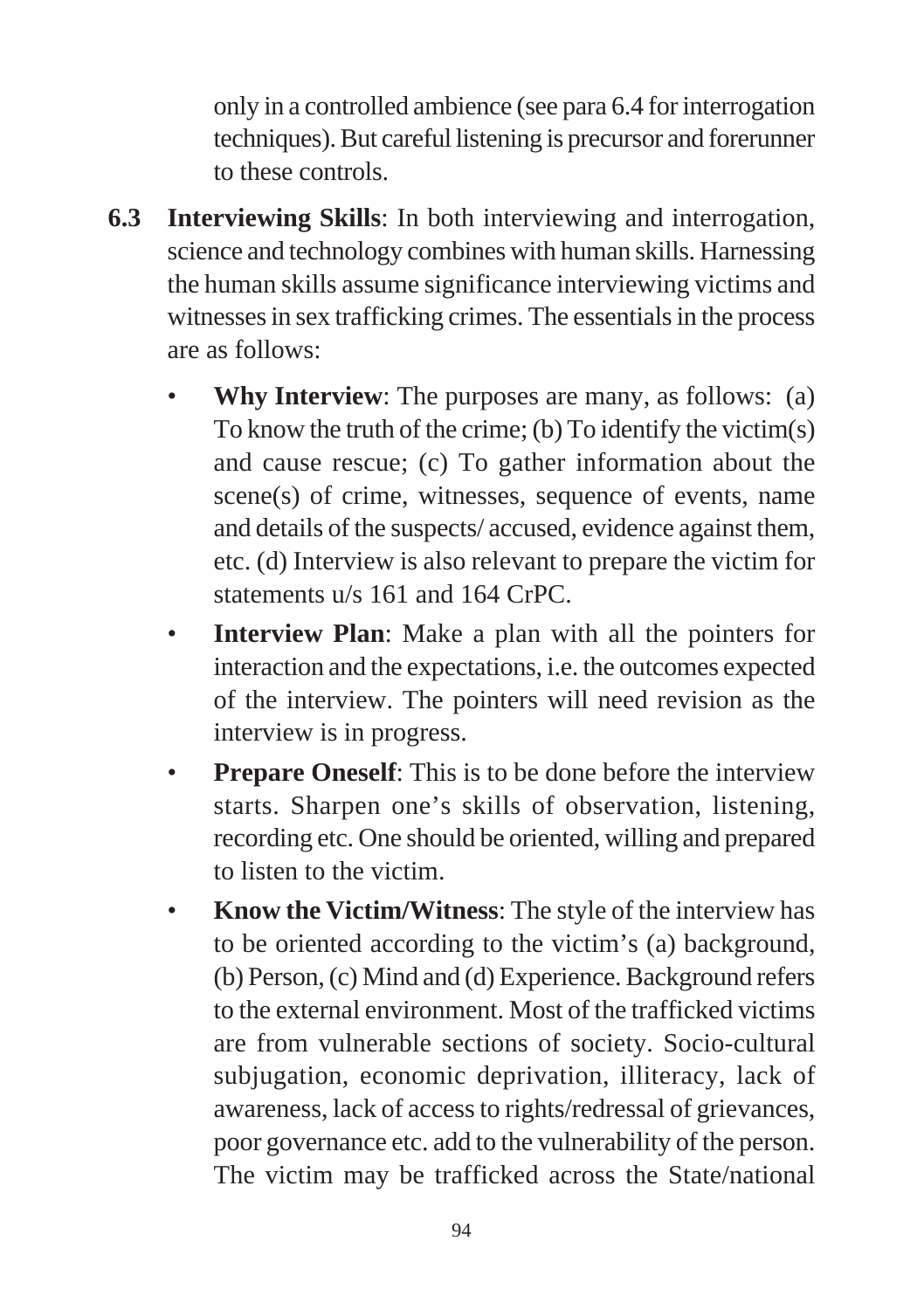boundaries. The challenges in a new language, ethnicity, culture, custom, food habits, etc. will act upon the person and the IO needs to recognize these and act accordingly. As regards the person in the victim, the injuries on the body, the handicaps, age, sex, gender etc. all count and the interview has to be tailored accordingly.

- **Knowing the mind of the victim is essential to orient the interview.** If the person is distraught, do not expect her to say everything, and never in one sitting. An unwilling person is to be given time to heal herself or by a counsellor. Finally, the victims' experience has to be understood by the IO to orient the interview. If the victim is disturbed, a counsellor or a child minder can help. A victim who has been ravished by many men may hate even to see male police officials and therefore a female official should do the task on interviewing such a person.
- **Types of Interview:** It can be single or in a group. IO may associate a counsellor, and NGO, a translator, a child minder, a close family person etc. depending on the requirement and appropriateness. However all of them have to be oriented to the sensibilities involved before they are associated. It is essential that multiple interviews are avoided and therefore all those who are required to participate, like senior and supervisory officers, also can join in the group interview. If there are subsequent interviews, which may be required for clarification or verification etc. the questions which the victim need not be questioned should not be repeated. (Example: name of the person, parentage, village, etc. should not be asked again by the second interviewer, if there is no dispute or doubt).
- **Cognitive Interviewing:** The model put for the by Fisher and Gieselman can be of great help to the victim in recalling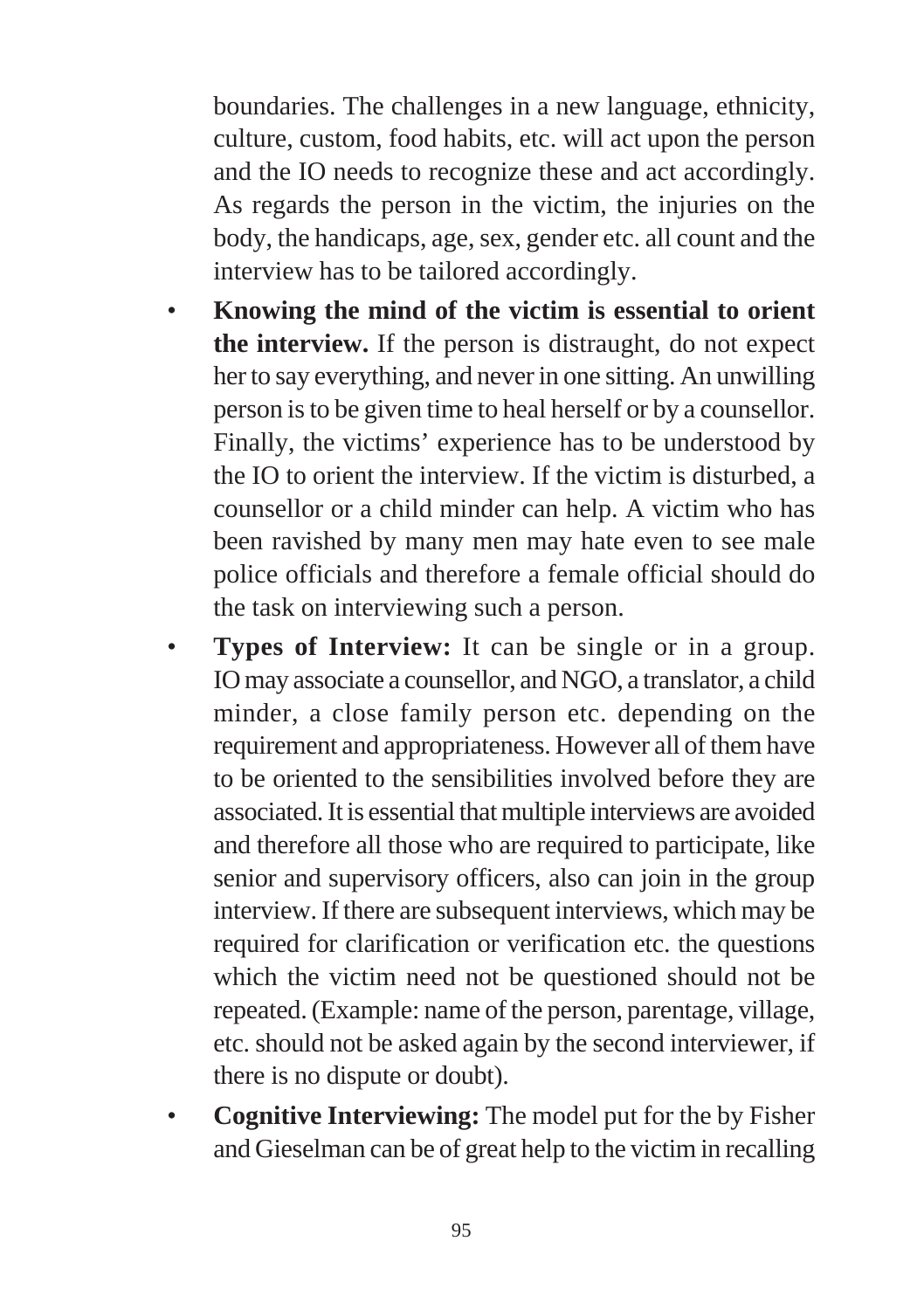events. This is based on two principles of memory, that (a) Memory consists of several elements arranged in a sequential manner and therefore the retrieval is good if the retrieval aid synchronizes with the mental record of the event. (b) Memory has several access routes and therefore if one access route fails or is closed, move to another one. If facts do not help, link facts with feelings and emotions and emotions so as to help the victim to recall and retrieve memory. For example, the victim may not recall who the trafficker is, but may speak how she felt when the various persons in the trafficking network had committed different types of exploitation on her. With these clues, the IO may be able to trace back the role of the various offenders.

- **Recreating the Scene in the Mind's Eye** of the victim is an effective method of helping the victim to speak out the facts and more so in a sequential manner. In order to recreate the scene, while interviewing, facilitate the victim to recall events in a sequential order. If one route fails, do adopt another route, but here also try to maintain the sequence. Allow the different perspective to seep/creep in so that it will generate flow in the mind of the victim. For example, if the victim is not able to connect herself as a victim of trafficking, continue the interview as if it was a case of abduction to start with, followed by rape or forced sex etc. One of the perspectives may work, if the other fails. Recall will be better if the facts are linked to feelings. The trauma, the harm, the shock, the disgust, the revulsion, the harassment etc. are never forgotten and if they can be linked to each act of the offender, the victim may be able to narrate the events better.
- **Allow the victim the freedom to speak.** Avoid being regimented, controlling, authoritarian, dominating,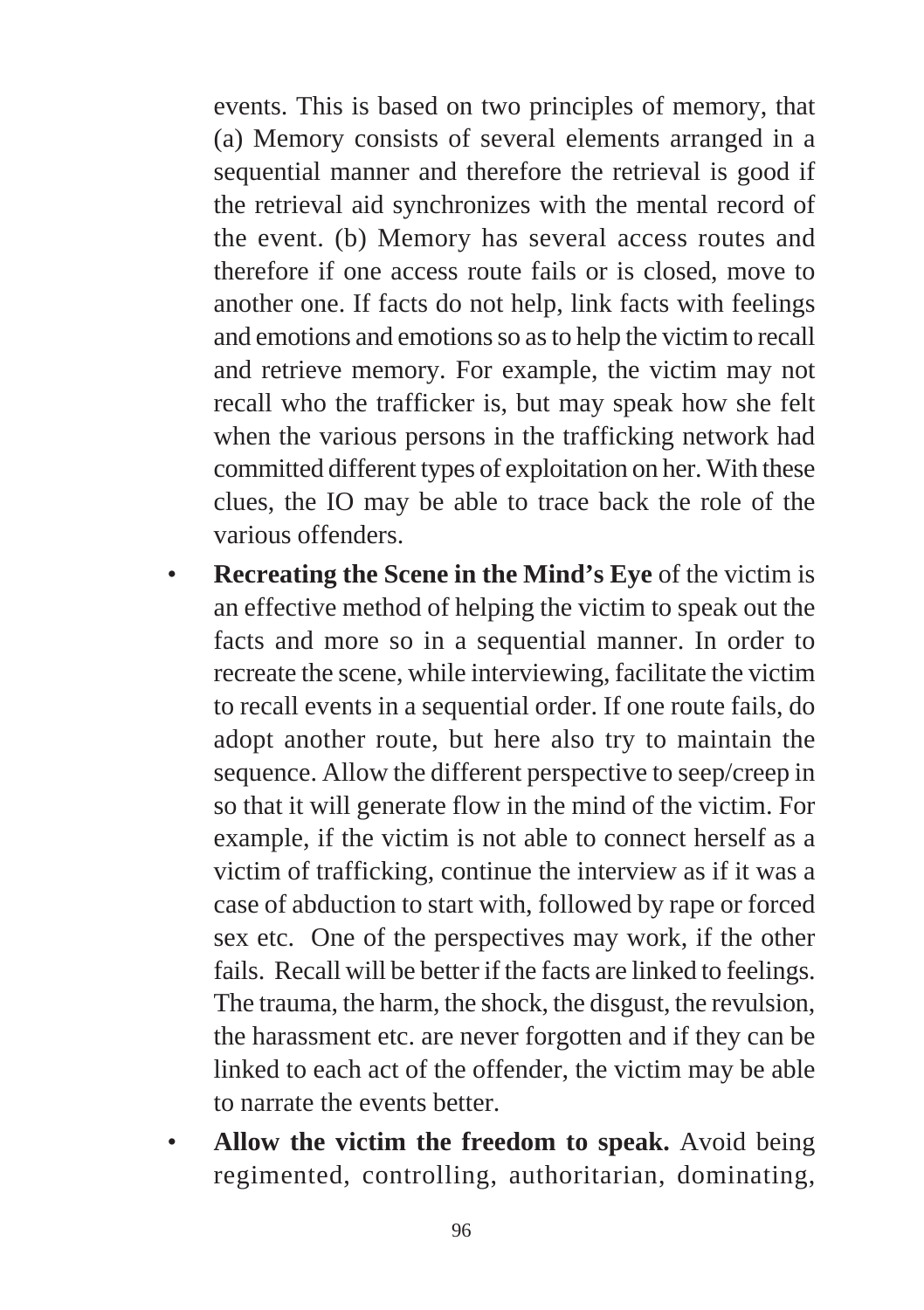invective, discriminating, etc. The victim may be comfortable if she is facilitated to speak and give the freedom to do so.

- **Record the interview in the language of the victim.** Avoid editing, rephrasing, etc. If the victim speaks a different language, and record the victim statement it in the same language spoken by her. It can eventually be translated by a professional, if translation is called for.
- **The Case Diary (CD)** needs to be complete with all relevant facts noted in the operational part of the CD written under section 172 CrPC. All the challenges in the interview, the emotional outbursts, the trauma and related responses etc. of the victim be captured without editing, in this part of the case documents, so that the Court will have the benefit of the complete picture.

## **6.4 Interrogation Skills**:

**Interrogation** is the art of making someone tell something which he does not want to say. It is a scientific method of skilful questioning of the suspect to elicit the truth.

**Difference between interview and interrogation**: Whereas a victim or witness is interviewed, a suspect/accused is interrogated. However, before interrogation, the suspect is also interviewed to know the strengths and weaknesses as well as to develop the themes for interrogation and decide on the techniques to be used thereon. Interrogation is accusatory in nature, where the interrogator dominates, with structured questions, done in a systematic manner and after careful preparation. The IO dominates the environment, which is largely controlled. But an interview is done in a friendly ambience.

**Forms of Interrogation:** It can be done singly or in a team. In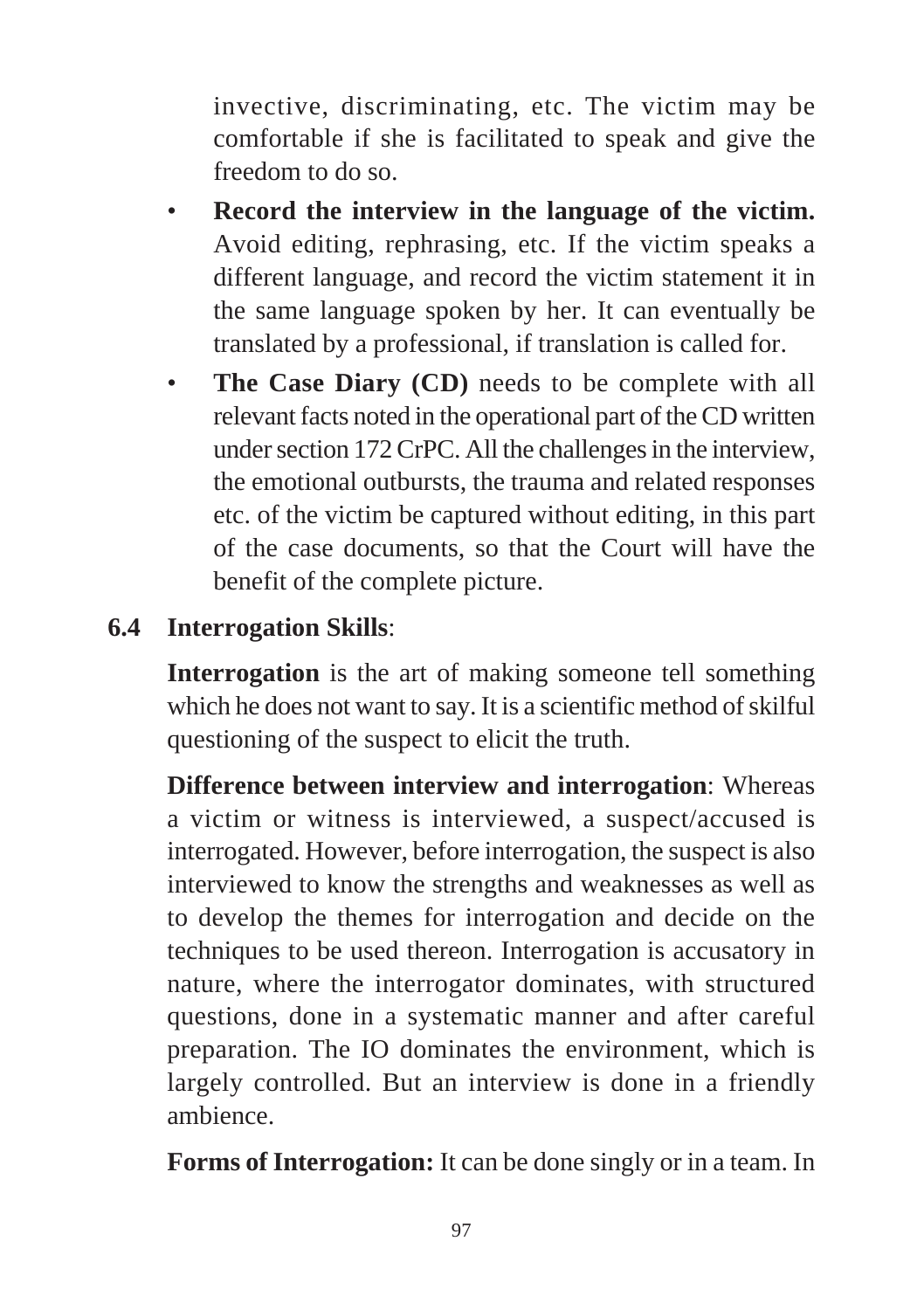an organised crime like sex trafficking crime, team interview is good as one can question, another can observe and a third can take notes. They can rotate roles as required. Translator, if required, be associated form the local educational or research agencies, where different language speaking persons are likely to be available. Translators also be briefed before interview. Female staff is essential to interview all children (under POCSO) and all rescued women (under ITPA). If they are from NGO, they also be briefed on their roles and the protocols.

**Why interview:** In sex trafficking crimes, interrogation of the suspects should be focussed on the role that they had in the crime. The questions to the 'procurer' will be different from that of 'transporter' or the 'customer'. Essentially, the interrogation of the suspects is aimed at the following aspects: (a) Get at the truth of the crime, all its details from the source through transits and at the destination, all that happened, the entire process of trafficking, including the modus operandi, the incidents that happened as part of the exploitation; (b) know the specific roles played by the suspect, as well as his antecedents and future plans; (c) the roles played by other suspects, including their whereabouts and antecedents and future plans; (d) get intelligence on the victims in subjugation (so that they can be rescued forthwith); (e) get intelligence on the revenue generated in the crime, the investments, the expenditure details, the methods of utilization of the illicit, the assets, the methodology used in the transfer and investments (all these will help in confiscation and also help nail the suspect to the crime); (f) the role of conspirators, abettors, accomplices etc.; (g) the communication systems used and the evidence in respect of communications; (h) the demand patterns, the linkage of demand with supply, method of demand and supply; (i) how the traffickers subvert the legal systems and law enforcement, the nexus, if any; (j) the method of taming the victims, treating them, subjugating them, and also the method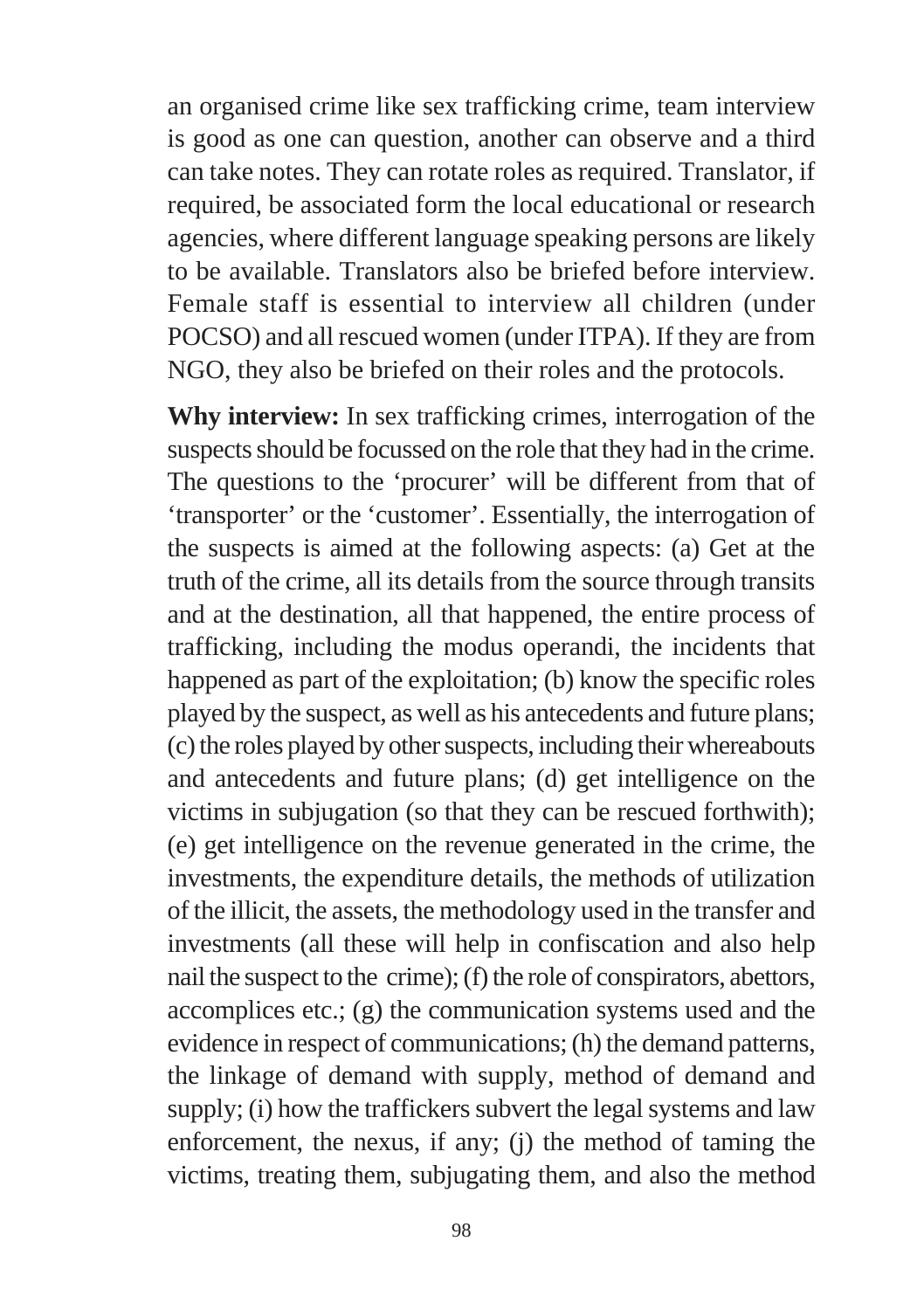of medical and other care of the victims if they become injured; (k) the role of financiers in the process; (l) any information that can be helpful in preventing and combating human trafficking there or elsewhere.

**Qualities of an interrogator:**It pays to be self-controlled, patient, confident, optimistic, objective, sensitive to individual rights, aware of the facts and circumstances of the crime as well as the suspects, and well prepared. The interrogator need to interview the suspect so as to develop themes for interrogation. Plan out the methodology of presenting the themes in a skilful manner. Appropriate themes coupled with smart presentation skills will give the best results.

**Preparation** includes developing pointers for interrogation, selection of venue, time and period, briefing all those who are in the team, making arrangements for documentation and essential assistance to the person being interviewed (like rest room, drinking water, etc.). If there is a team, allocate the tasks among the members, like one will be talking, other will be observing and the third taking notes. Keep mobiles and such distractions away. In fact, if you do not want to disclose your location, the mobile need to be switched off. Prepare for audio/ video/physical recording, as per requirement.

**Essentials of Interrogation:** The two significant components of interrogation are (a) **Themes** and (b) **Techniques.** In respect of developing the appropriate themes, as said above, interview is of great help. Knowing the strengths, weaknesses and opportunities will generate ideas on themes. The fear, the anxiety, the background, the personality, the family situation, the habits etc. and the roles that the person is involved, are also relevant. For example, the information that the suspect was known to be working as a labour contractor, meaning 'human contractor', located at the middle rung of the trafficking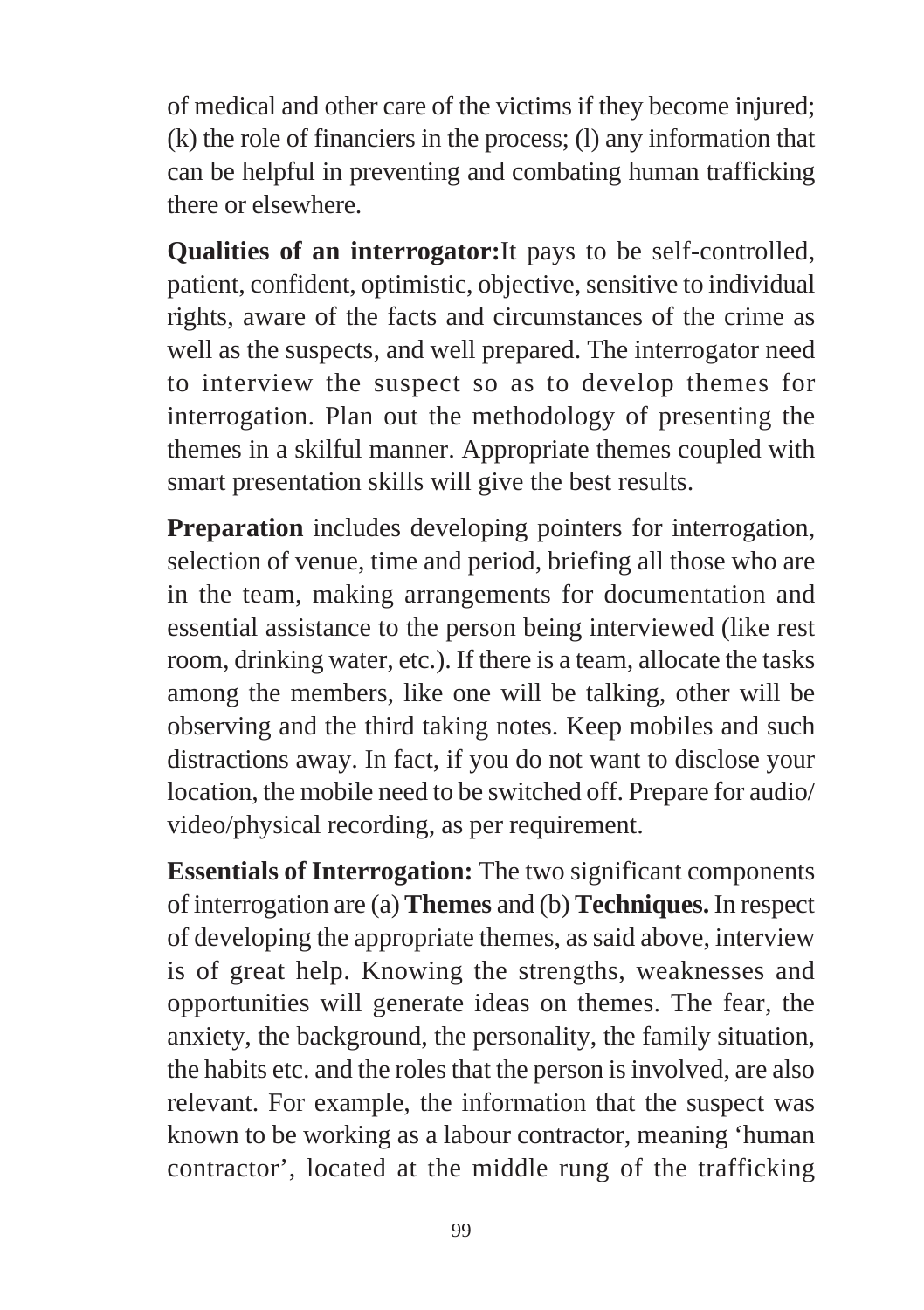network, that he is used to recruiting girls and boys in the name of jobs, and sending them to the destination by transport, are relevant to bring out the trafficking process and the *m.o*., even if he had no idea about the exploitation at the destination. His interrogation should be focussed on the activities and the personae at the source and transit. If the IO keeps interrogating his on the issues at the destination aspects, the interrogation may be frustrating. This sort of focus on the theme is possible when the person in interviewed before interrogation.

**Techniques:** As said above, start with interview and gradually move into the realm of interrogation, when you are ready with the themes. It is a gradual transformation. The techniques to be applied depend on the facts and circumstances. Start with open questions and narrow down to accusations. Bring in points for confirmation as well as confrontation. The IO has to be prepared with the points for confrontation.

**Confrontation,** which is the second degree in the process,has multiple facts. The suspect can be confronted with another suspect, a witness, a victim, a document, a material exhibit, and so on. Be careful when the suspect is confronted with victim/witness so that the former does not intimidate the latter. Position them accordingly. Watch the body movements and unspoken words of the suspect in each aspect of confrontation. Documents can help tame the suspect who refuses to cooperate. In a case of molestation, where the accused was in a position of authority in government, his defence was that he was never at home on that day as it happened to be a holiday. He said that he would always move to his own home during weekends, as was widely known, and he used this as the alibi to prove that he was not at all present in the soc during the alleged crime. But the smart investigators had taken pains to get the landline telephone print outs of all these days, which showed several national and international calls received and made by the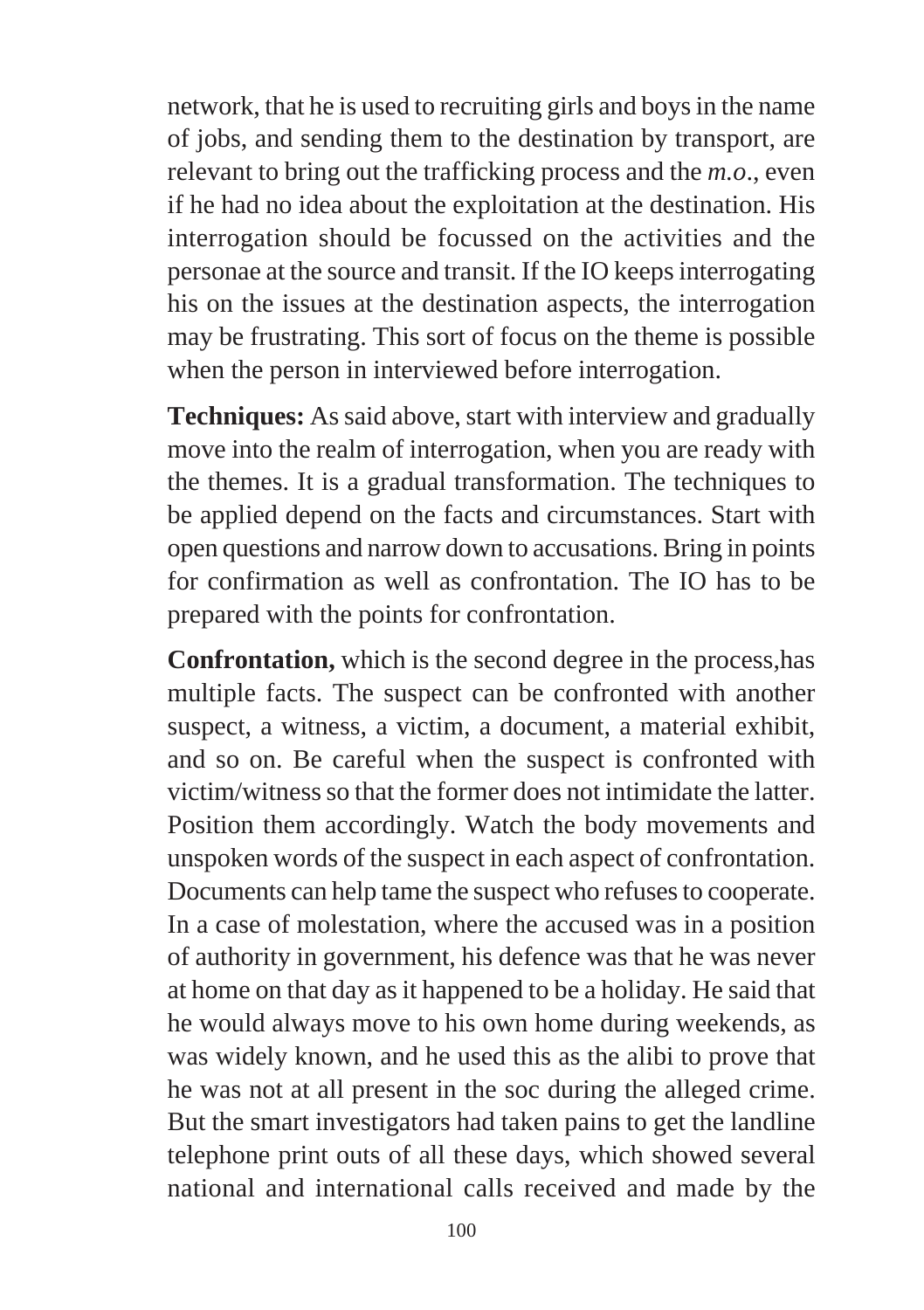accused. Nobody will have access to the official telephone of the accused, especially to make and receive international calls. The accused, being in high position, was vociferously denying his presence at the soc, but only to cool down when confronted with the telephone print out. This art of confrontation is an important stage in the interrogation process.

**Torture and 'third degree'** are not permitted at all and shall be shunned completely. They have no place in a civilized society. They should be deprecated and scrupulously avoided. Even fear and threat constitute torture. Torture, in any form, is the weapon of the weak and the incompetent. A professional police officer will never use torture and third degree, even remotely. Therefore to avoid torture, the IO has to be skilled and made professionally sound<sup>20</sup>. Interrogation, therefore, has to be rights-based.

As the interrogation progresses, use psychological pressure on the accused by skilful, focused presentation of themes and arguments, coupled with the confrontation strategy as stated above. IO should recall that admission of the accused before the police officer, as per Indian Evidence Act, is not admissible, unless it leads to discovery or recovery. However, the admission of the accused is important from a managerial perspective, as it helps the IO understand if the suspect is the real accused, who are all there in the crime, what the role of each and the alibi that each one has, as well as in locating and securing evidence. This will help verify the alibi and bring in evidence to disprove the alibi too.

While there are many scientific techniques in the field of rights based interrogation. The commonly referred ones are the P.E.A.C.E Model, Kinesic Model and the RPM Model. In the

<sup>&</sup>lt;sup>20</sup> For details see "RBA- Rights Based Investigation- A Change Mantra in Law Enforcement" by Dr PM Nair, published by TISS, Mumbai, 2017.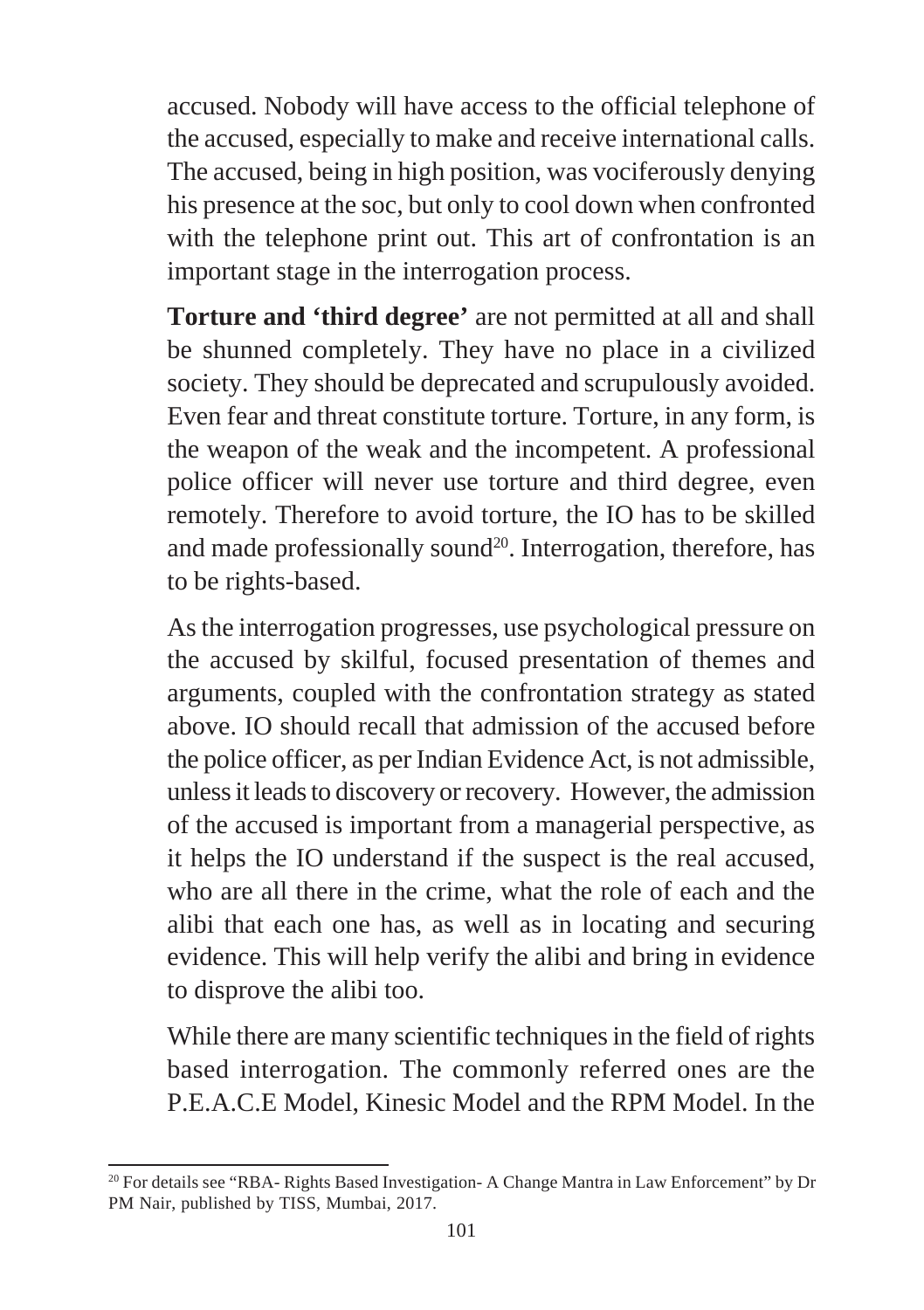P.E.A.C.E model, the acronyms stand for Preparation & Planning; Engage & Explain; Account, Clarification & Challenge; Closure; and Evaluation. The process of interview is sequential starting with preparation and concluding with evaluation. In the Kinesic model, the emphasis is on analysing the gaps between the verbal and non-verbal communication of the suspect. There is greater emphasis on verbal communication and observation<sup>21</sup>

**The RPM technique**, which has been developed by professionals has been commonplace in the Indian context. Herein, R stands for Rationalization, P for Projection and M for Minimization. All the three techniques in the RPM model give the suspect some opening, leeway or scope to admit to the crime and involvement.

While **Rationalization**, the suspect is made to feel that 'everyone does it'. For example, in the sex trafficking crime, the suspect who was not admitting to the crime of trafficking children for slavery, was told that "you were working like a labour contractor and providing jobs to the poor children. You were, in fact, helping out the poor children and their families, who were in dire straits, isn't it?"

In **Projection**, the suspect is made to feel that it is someone else's fault. Let us take and example. The sex trafficker was not admitting to the crime of trafficking. He was told that "You were only recruiting persons who were willing for jobs, and had sent them to the place of need, but you didn't know that they were going to be exploited. You were only acting on the request of the person at the destination".

In **Minimization**, the seriousness of the crime is watered down to make way for the suspect to admit to his role. The suspect is

<sup>21</sup> See article by C.D. Hoffman at https://www.ifpo.org/wp-content/uploads/2013/08/interviewing.pdf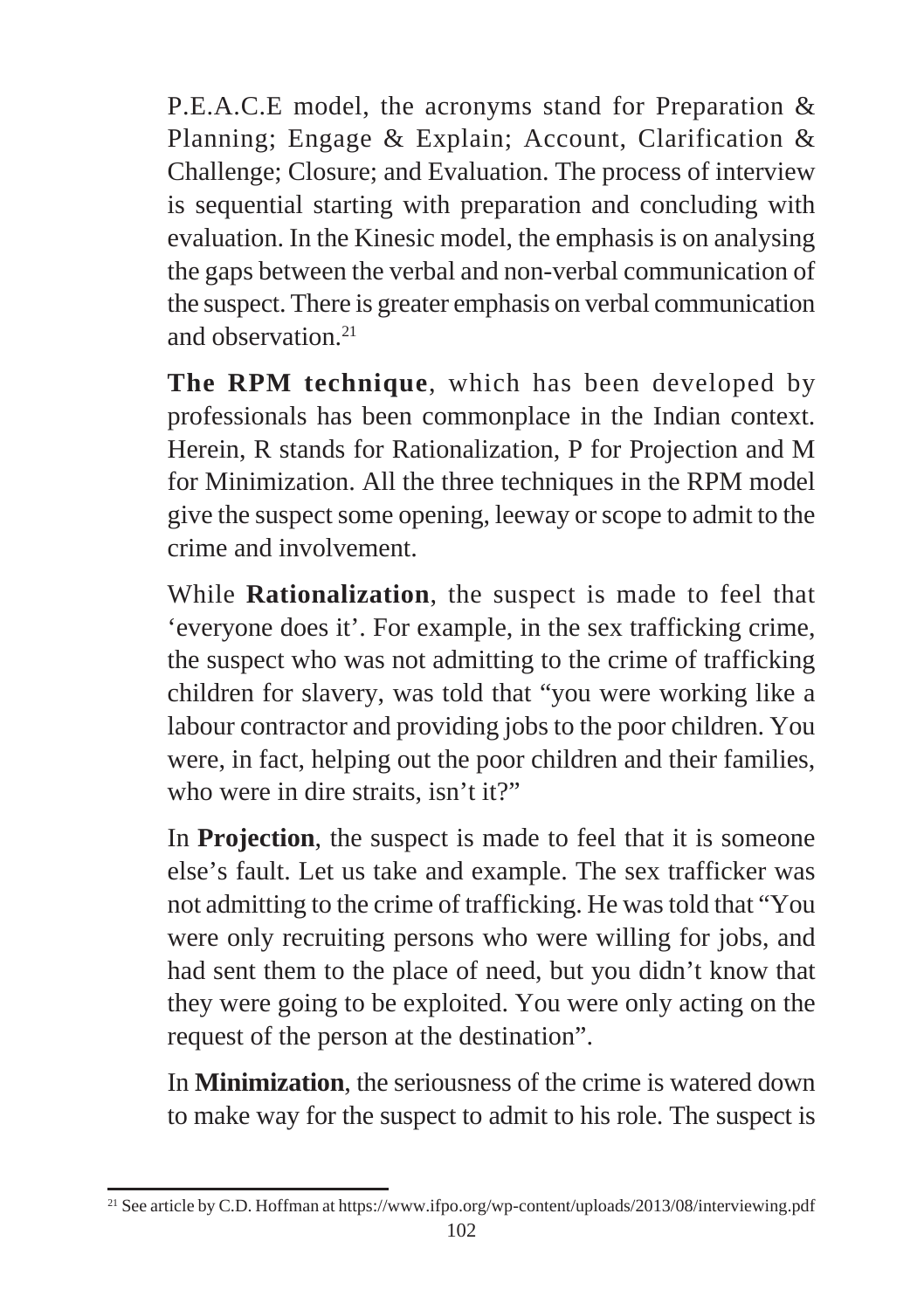given to feel "It is no big deal, as no one was hurt". As an example, in the case of labour trafficking, the suspect was told, "what is wrong if one gives employment to the poor, as it is at the most, child labour only?. The "customer" who was caught was not admitting to the crime and hence he was told, "after all, you had paid for the services, and what is the big deal when the manager of the place had already accepted the money paid by you?.

These three methods, can be coupled, with one more aspect in the Indian context. This is '**Assurance**'. The suspect can be assured of a possible help to lead him to admit. Care should be taken that only possible and legally practical assurance be given. For example, law provides for turning a co-accused to 'approver' and treating that person as a witness and letting him off. The admission needs to be inculpatory, i.e. Involving oneself and not exculpatory. Secondly, the role of the person has to be of minor nature and cannot be that of the mastermind. Further, certain protocols also are involved. The prosecutor has to agree and place it before the court and finally the court has to agree. Therefore the IO can, at best, assure the suspect that if he admits his role besides that of others, the IO will suggest to the prosecutor and court to consider treating the 'suspect' as approver in the crime. Further, it has to be dependent on the seriousness of the crime and the complicity of the suspect.

All the points explained in the sub-chapters on observation skills, listening skills and interviewing skills will be of great significance in interrogation, as the latter is a culmination of all the others. In short, the interrogator has to have an open mind, start with open-ended and easy questions, and move on to issues one by one following a sequence, keep one's opinions to oneself and focus on facts, watch the feelings and expressions and non-verbal communications besides what is being stated, look for contradictions, use the method of confrontation as an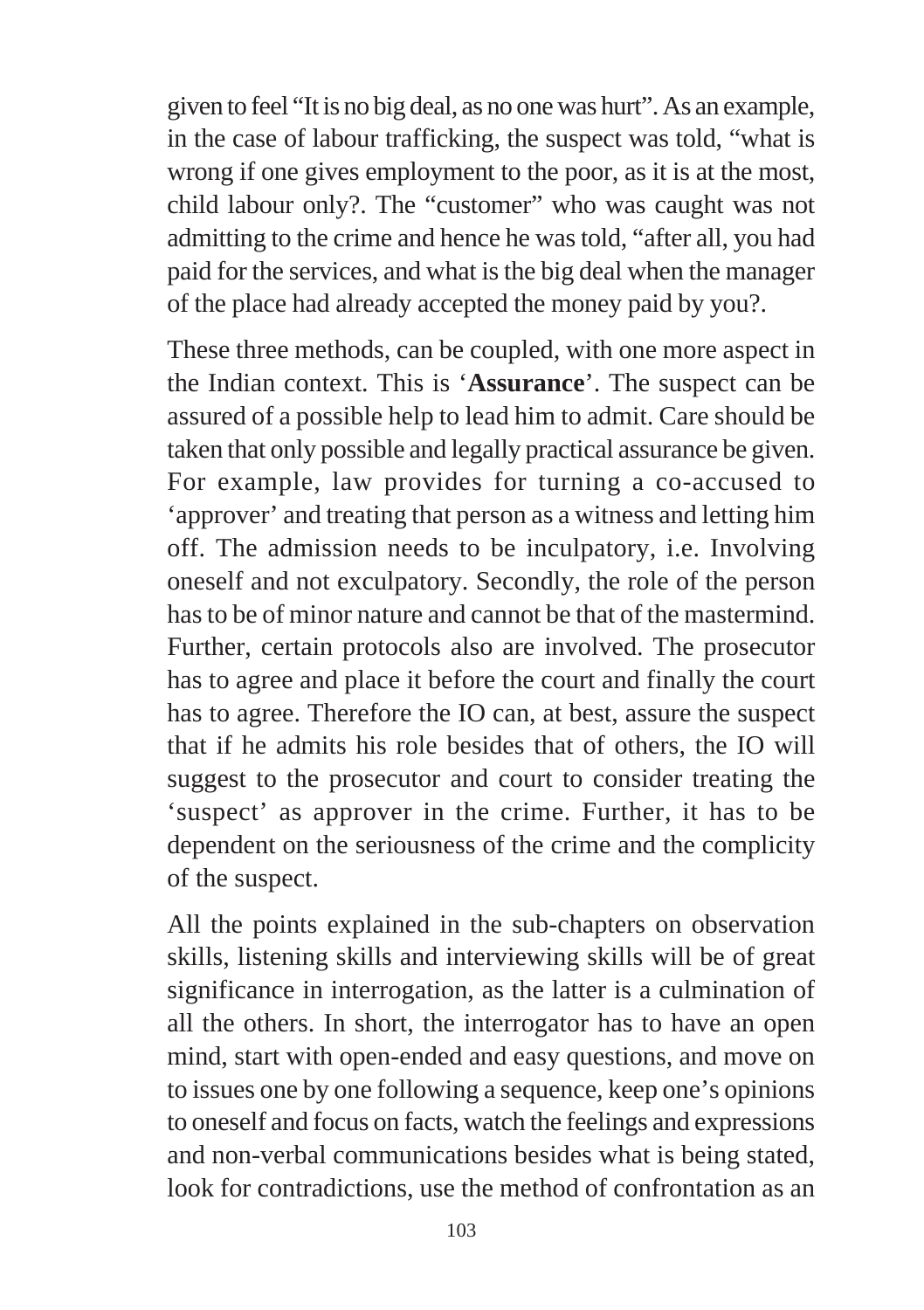essential strategy, and go for the options to give comfort to the suspect to admit to the crime, his role and other's role. Verify the alibi and bring the evidence on record.

**6.5 Documentation Skills**: FIR shall be registered as and when the police official comes to know of any crime, irrespective of the jurisdiction. If the soc is another jurisdiction, the case can be transferred eventually. For example, if a girl victim of trafficking was moved from her village in Kokrajhar in Assam by bus to Guwahati railway station, brought to Kolkata Railway Station and then moved to Pune via Mumbai, the police at Kokrajhar, Guwahati, Kolkata, Mumbai and Pune all can register crime and start investigation. All of then should investigate too and, as the story unfolds, one of them can file the charge-sheet, when the others can transfer the evidence to that IO and close their case files. If in the process of trafficking, the victim manages to escape at Mumbai and the police gets to know of this, the Mumbai police should act to rescue the child, provide safety and care and also register crime and investigate. The Mumbai police cannot take and alibi that the child was not exploited at Mumbai, that the child was trafficked from Kokrajhar and therefore the crime should be registered at Kokrajhar. Further, after registering crime Mumbai police shall also commence investigation, collect evidence, and detain the accused if they are around and undertake all that is required in investigation including documentation. If, eventually, the crime is to be transferred to Kolkrajhar police, it be done, but till such time the case records are received at Kolkrajhar Police, it is the duty of Mumbai Police to continue with investigation. Traffickers have no boundaries and therefore the investigation and documentation of the crime records cannot be compromised on the grounds of jurisdiction.

The scene of crime extends from the source to transits and finally the place of rescue. All these places have to be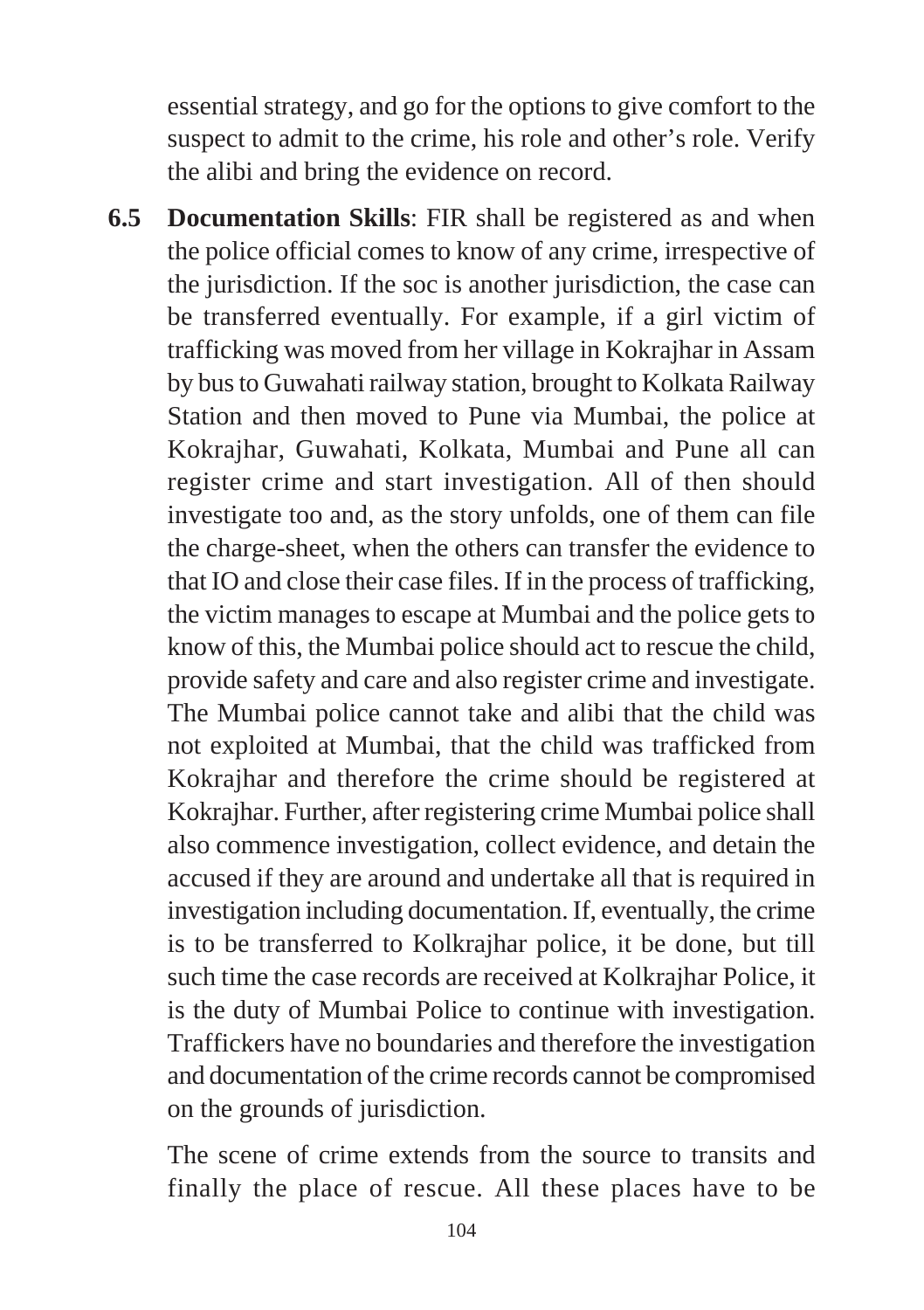investigated, all evidence recorded and all offenders at all these places brought to book. The materials to be seized from the soc will include, besides other items, the used condoms too as they have to be subjected to forensics examination to nail the persons who exploited the victim, even though they may be termed as "customers", but in reality they are part of the crime and are as much involved in the crime as anybody else.

The 161 and 164 statements have to be recorded as per the procedure in ITPA and POCSO Acts. Remember, under ITPA, the 161 statement of the rescued woman, irrespective of age, shall be recorded by a female police officer and if a female is not available by a male police officer in presence of a female social worker. In POSCO also it is mandatory to have a female official to interview and record statements of children, both male and female. If female police officer is not available, go for a female government official and if that is not possible, a woman from an NGO. While considering whether a senior male police officer supervising the case can interview the person, it is to be noted that the law does not exclude male police officers from interviewing the child under POSCO or the women under ITPA, but it only says that the statement be recorded by a female person. The issue is of sensitivity and care to the victim. One needs to follow the spirit of the law.

The documentation of the progress of work, written under section 172 CrPC in the Case Diary (CD), need to be done in detail. Do record the trials and tribulations that the victim had to undergo, the trauma that made her change her statements, if it was so, the efforts made to help the victim come out of the trauma, the feelings and nonverbal communications observedetc. This part of the CD is available to the Presiding Officer of the Court and therefore it is important for the court to know what all happened and how it happened.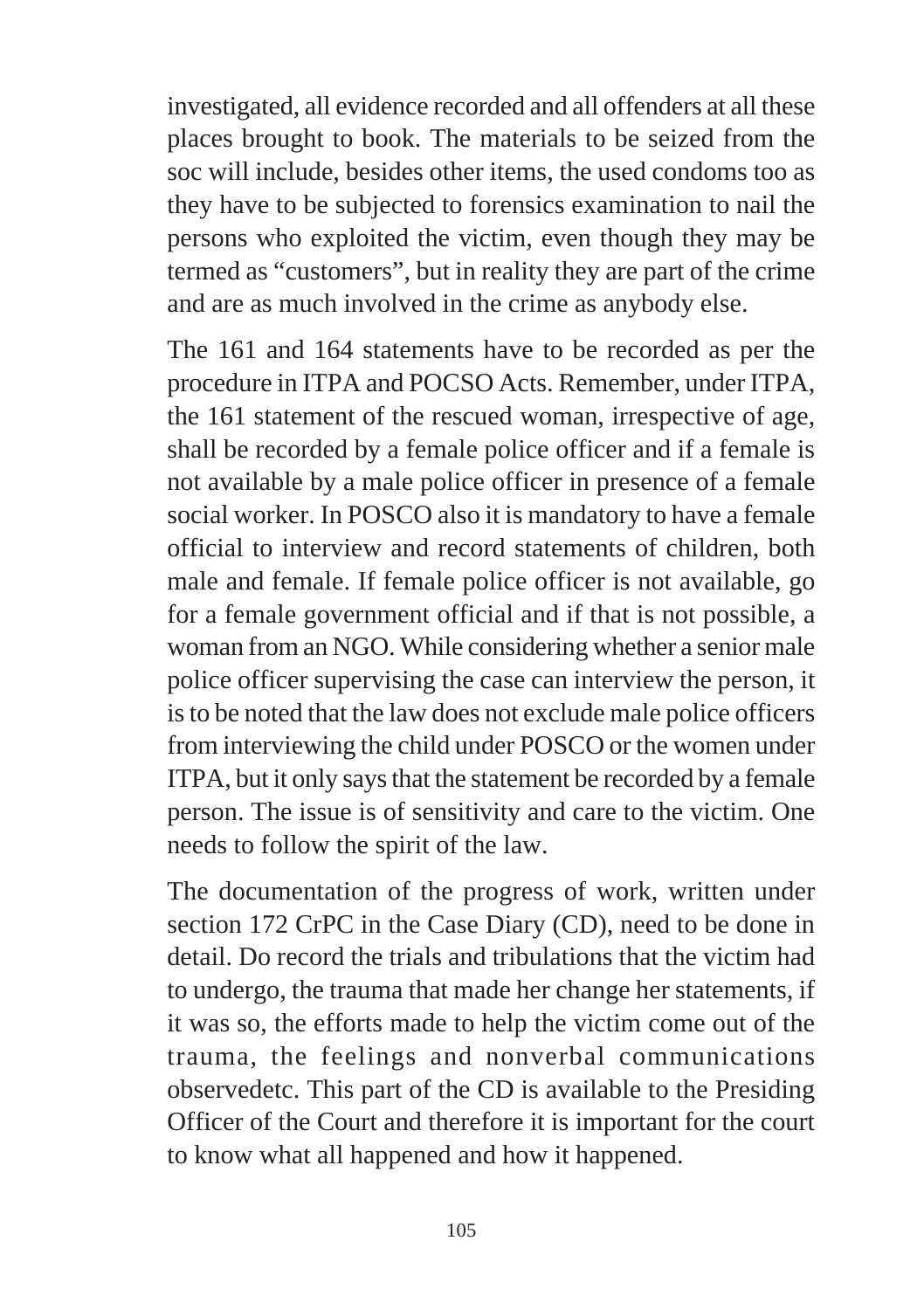The charge sheet should have, besides other documents that are usually attached with it, a Trafficking crime Map showing the linkages of the source, transits and destination. The map can graphically display, even electronically too, the various offences at each place, the offenders involved as well as the evidence and witnesses. Do file charge sheet under all sections of law under all laws that are applicable. Legal vetting, wherever possible, will enhance the quality and content of the charge sheet.

- **6.6 Technology and Forensic Interrogation Skills:** This is of great significance as the offenders are using the same, not only in on-line trafficking, but also in other crimes as well. The use of internet, social media and such platforms are to be unearthed and evidence brought in. The Information Technology Act provides for this, but those protocols are to be followed. Associating a technical expert, preferably from a government agency, will be of immense help. Document the process as well as the neutrality in the selection process so that the defence cannot question the integrity or capability of the expert. If the trafficked victim is traumatized, use trained counsellors and qualified psycho-social professionals. They may also become witnesses in the case and therefore they be briefed accordingly. Supervisory officials have to ensure that the IO gets all support from these experts and that their activities are synergized.
- **6.7 Coordination with Other Stakeholders:** This skill, though may not apply to other crimes, is essential in the investigation of sex trafficking crimes. Victims need to be given care and protection including counselling, rehabilitation etc., which are not in the ken of the police and therefore requires association of the various agencies, as below:
	- CWC, if the rescued person is a child.
	- Judicial Magistrate, if the rescued person is adult.
	- Health Department/Hospital for medical care of the rescued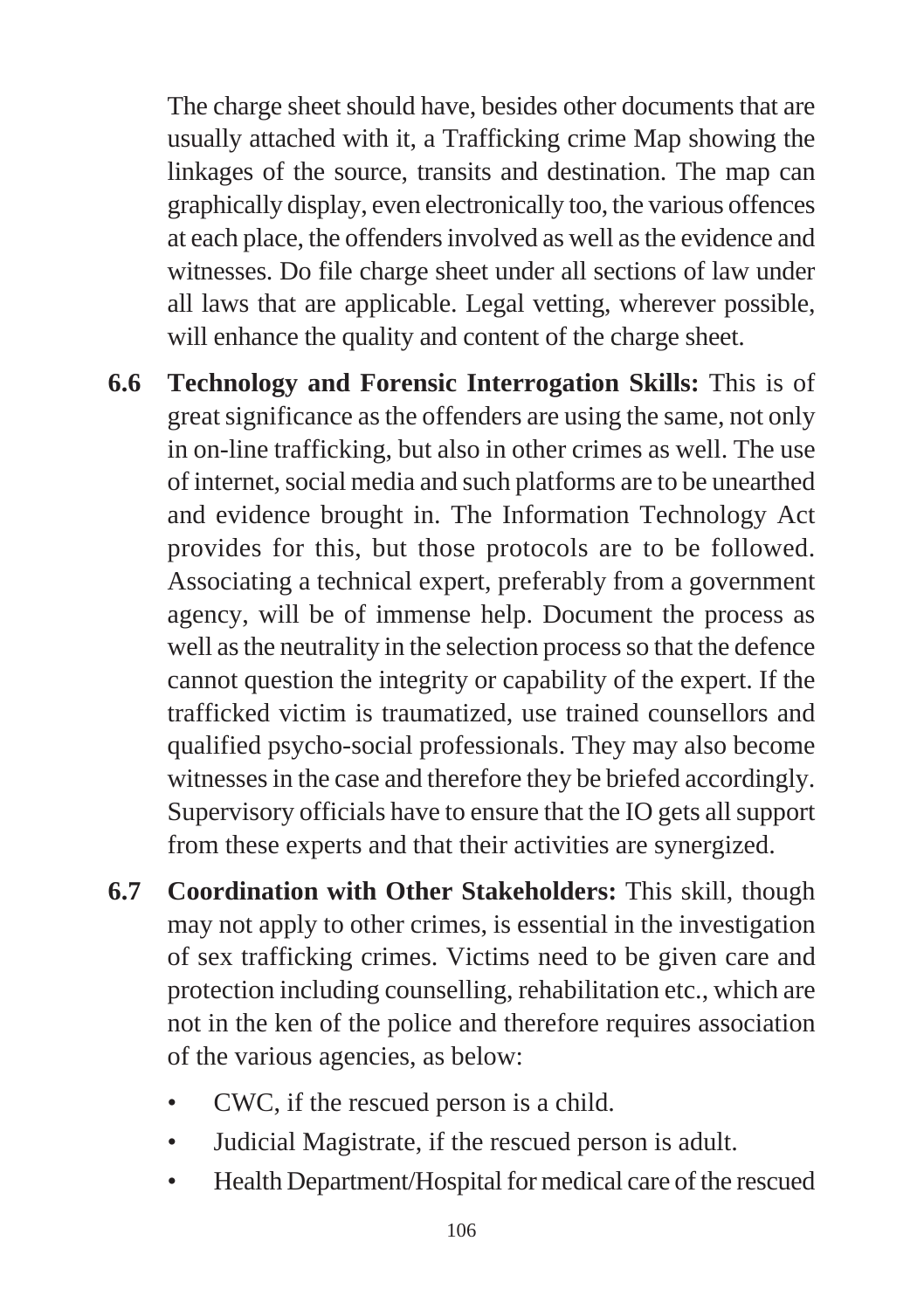person.

- Forensics agency for their association in investigation.
- Head of the Home/Institution where the rescued person will be lodged for protective stay.
- Head of the NGO, if the decision is to lodge the victim in an NGO-run Home.
- Nodal department for the welfare of women and children: for support in rehab and counselling.
- Department of Information Technology, for technical staff in helping in investigation, if there is an element of cybercrime.
- Department of labour, if the child/woman has been employed in any labour. They need to issue Release Certificate of Bonded Labour, give relief, compensation etc.
- Prosecutor in getting the legal matters attended to.
- SDM/DM if the decision after investigation is to get the place of exploitation evicted.
- Academic institution or agency which can provide translators if the victim speaks a different language or requires a special educator/interpreter on account of a disability.
- The District Legal Services Authority for processing application for victim compensation

The coordination cannot be taken for granted. Sending formal notice is required, but personal linkages will be essential to expedite and also make the other person aware of the urgency, seriousness of the work at hand, any issues that need priority or specialized attention etc. Example, when the victim girl was having bleeding due to her menstrual periods, or was having an infant born to her to be carried along with her etc., they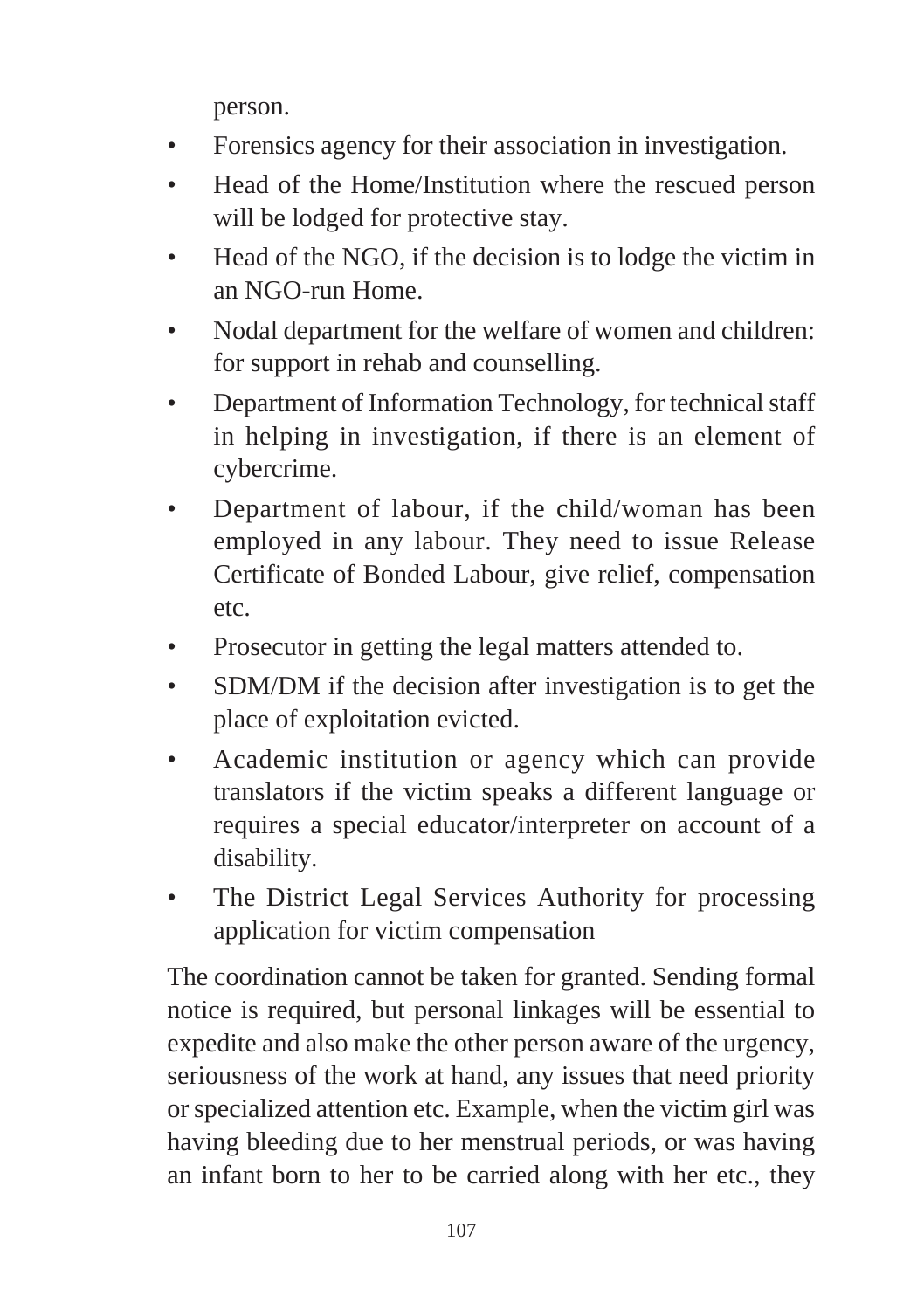require special attention. When the victim is being sent to the Home, the IO must visit and see that there are facilities for proper care and if not, notify the person or the agency concerned to ensure the same. These one-step-forward steps will also help the victim to develop confidence in the police and the institutions of care.

The association with these stakeholders can be of immense help to the police for support in the form of resources too. To cite an example, the ICPS (Integrated Child Protection Scheme) of the MWCD has funds for the transfer, care, rehab of the rescued child as well as care givers. It has provisions for funding foster care. Police should utilize these facilities by linking up with the district administration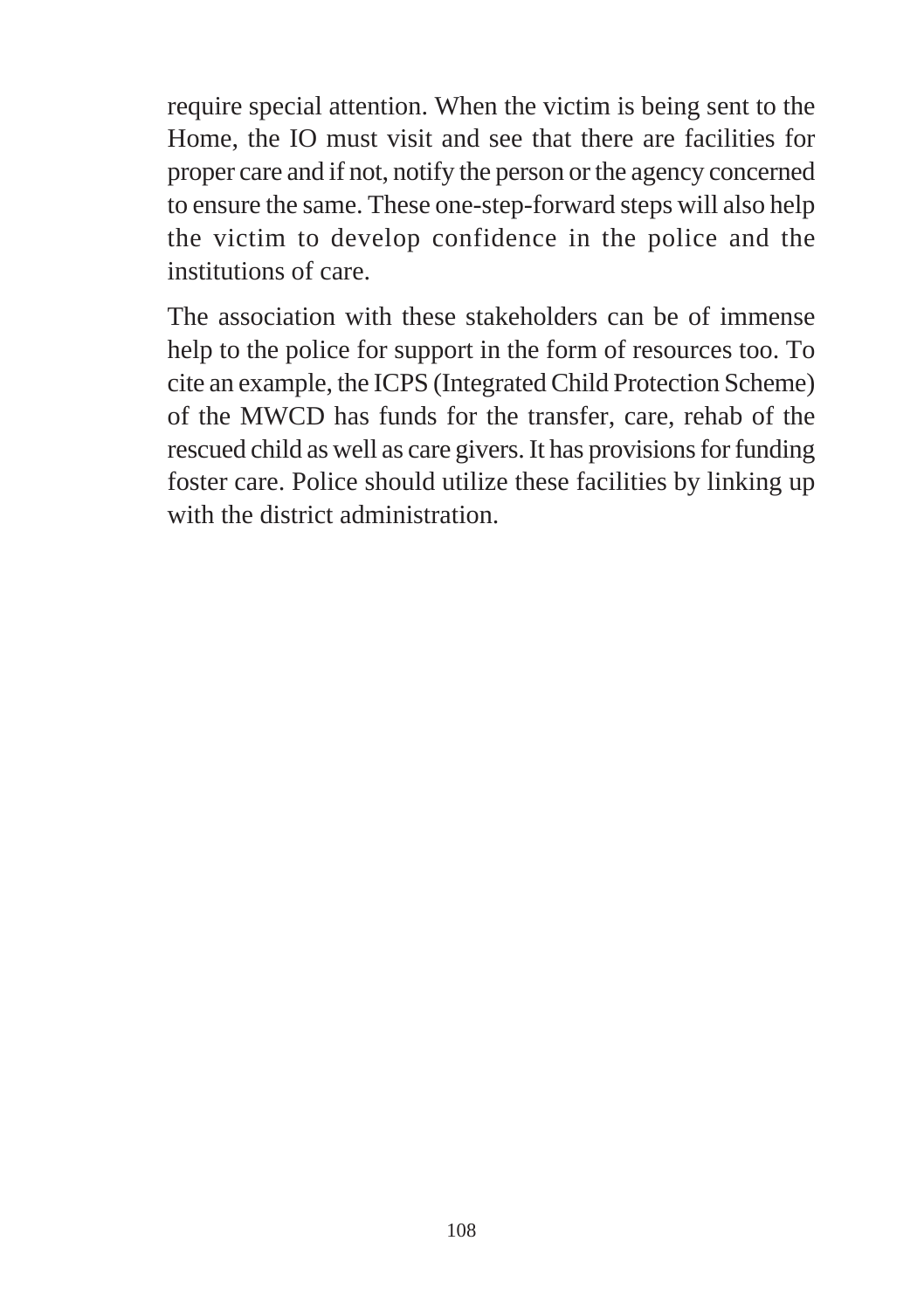## **Appendix 1**: **Acronyms Used in the Book**

| CD           | Case Diary                                                          |
|--------------|---------------------------------------------------------------------|
| <b>CrPC</b>  | Code of Criminal Procedure, 1973                                    |
| <b>CSE</b>   | <b>Commercial Sexual Exploitation</b>                               |
| <b>CWC</b>   | <b>Child Welfare Committee</b>                                      |
| <b>DCPU</b>  | <b>District Child Protection Unit</b>                               |
| <b>DLSA</b>  | <b>District Legal Services Authority</b>                            |
| <b>FIR</b>   | <b>First Information Report</b>                                     |
| GD           | General Diary in the PS                                             |
| IO           | <b>Investigating Police Officer</b>                                 |
| <b>ITPA</b>  | Immoral Traffic (Prevention) Act 1956                               |
| JJA          | The Juvenile Justice (Care and Protection of Children)<br>Act, 2015 |
| <b>MHA</b>   | Ministry of Home Affairs, Government of India                       |
| <b>MO</b>    | Modus Operandi                                                      |
| <b>MWCD</b>  | Ministry of Women and Child Development,<br>Government of India     |
| <b>NALSA</b> | National Legal Services Authority                                   |
| <b>NGO</b>   | Non-governmental Organization                                       |
| <b>PMLA</b>  | Prevention of Money Laundering Act, 2002                            |
| <b>POCSO</b> | The Protection of Children from Sexual Offences Act,<br>2012        |
| <b>PW</b>    | <b>Prosecution witness</b>                                          |
| RI           | Rigorous Imprisonment                                               |
| <b>SI</b>    | Sub Inspector of Police                                             |
| <b>SOC</b>   | Scene of Crime                                                      |
| <b>WPO</b>   | <b>Women Police Officer</b>                                         |